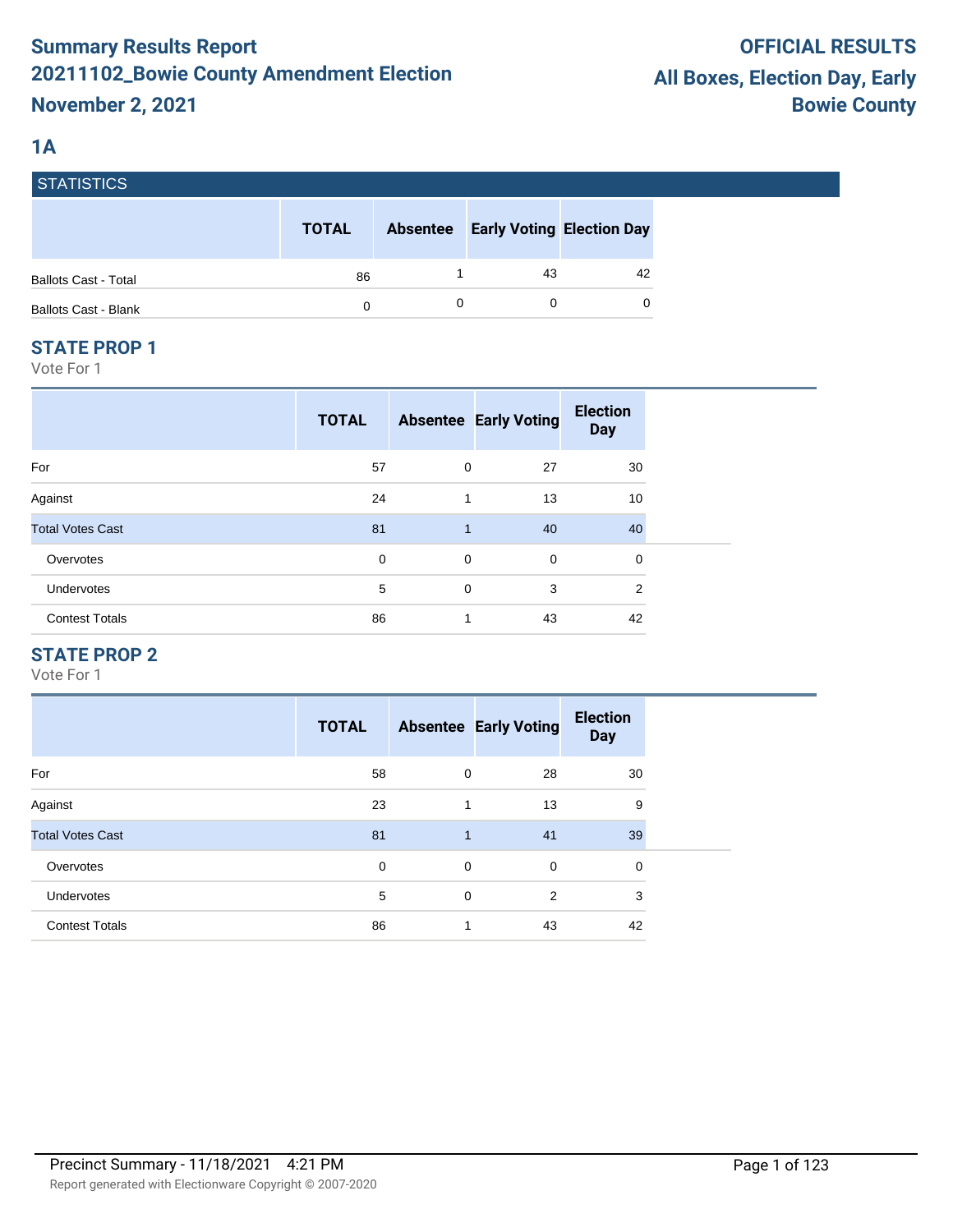# **1A**

#### **STATE PROP 3**

Vote For 1

|                         | <b>TOTAL</b> |              | <b>Absentee Early Voting</b> | <b>Election</b><br><b>Day</b> |  |
|-------------------------|--------------|--------------|------------------------------|-------------------------------|--|
| For                     | 49           | $\mathbf 0$  | 21                           | 28                            |  |
| Against                 | 33           | $\mathbf{1}$ | 20                           | 12                            |  |
| <b>Total Votes Cast</b> | 82           | $\mathbf{1}$ | 41                           | 40                            |  |
| Overvotes               | $\mathbf 0$  | $\mathbf 0$  | $\mathbf 0$                  | 0                             |  |
| Undervotes              | 4            | $\mathbf 0$  | 2                            | 2                             |  |
| <b>Contest Totals</b>   | 86           | 1            | 43                           | 42                            |  |

## **STATE PROP 4**

Vote For 1

|                         | <b>TOTAL</b> |   | <b>Absentee Early Voting</b> | <b>Election</b><br><b>Day</b> |
|-------------------------|--------------|---|------------------------------|-------------------------------|
| For                     | 45           | 1 | 18                           | 26                            |
| Against                 | 32           | 0 | 22                           | 10                            |
| <b>Total Votes Cast</b> | 77           | 1 | 40                           | 36                            |
| Overvotes               | 0            | 0 | 0                            | 0                             |
| <b>Undervotes</b>       | 9            | 0 | 3                            | 6                             |
| <b>Contest Totals</b>   | 86           | 1 | 43                           | 42                            |

## **STATE PROP 5**

|                         | <b>TOTAL</b> |              | <b>Absentee Early Voting</b> | <b>Election</b><br><b>Day</b> |
|-------------------------|--------------|--------------|------------------------------|-------------------------------|
| For                     | 36           | 1            | 17                           | 18                            |
| Against                 | 41           | 0            | 22                           | 19                            |
| <b>Total Votes Cast</b> | 77           | $\mathbf{1}$ | 39                           | 37                            |
| Overvotes               | 0            | 0            | 0                            | 0                             |
| <b>Undervotes</b>       | 9            | $\mathbf 0$  | 4                            | 5                             |
| <b>Contest Totals</b>   | 86           | 1            | 43                           | 42                            |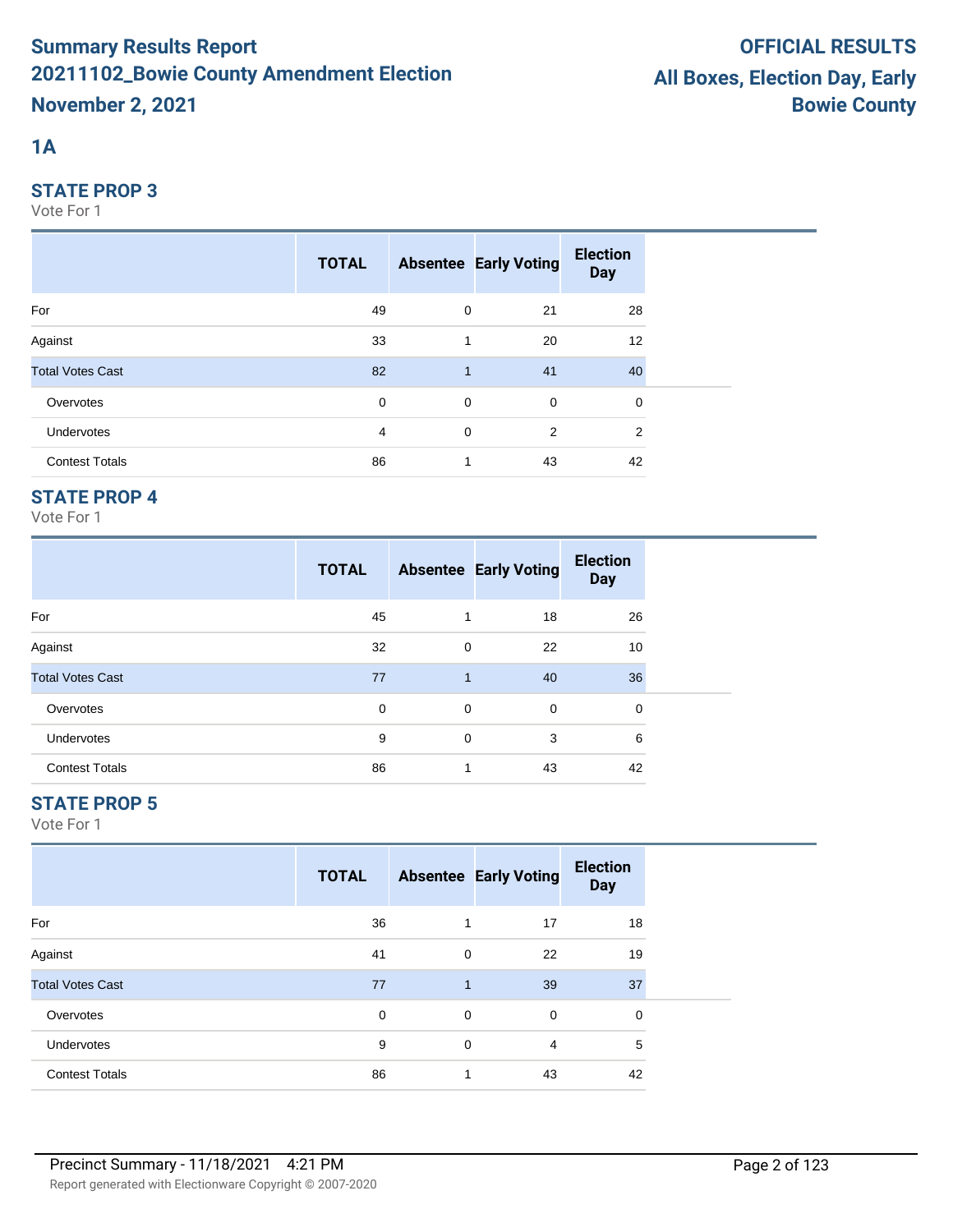# **1A**

#### **STATE PROP 6**

Vote For 1

|                         | <b>TOTAL</b> |                | <b>Absentee Early Voting</b> | <b>Election</b><br><b>Day</b> |  |
|-------------------------|--------------|----------------|------------------------------|-------------------------------|--|
| For                     | 71           | $\overline{1}$ | 35                           | 35                            |  |
| Against                 | 11           | $\mathbf 0$    | 7                            | 4                             |  |
| <b>Total Votes Cast</b> | 82           | $\mathbf{1}$   | 42                           | 39                            |  |
| Overvotes               | $\mathbf 0$  | $\mathbf 0$    | $\mathbf 0$                  | 0                             |  |
| Undervotes              | 4            | $\mathbf 0$    | 1                            | 3                             |  |
| <b>Contest Totals</b>   | 86           | $\mathbf 1$    | 43                           | 42                            |  |

## **STATE PROP 7**

Vote For 1

|                         | <b>TOTAL</b> |                | <b>Absentee Early Voting</b> | <b>Election</b><br><b>Day</b> |
|-------------------------|--------------|----------------|------------------------------|-------------------------------|
| For                     | 71           | 1              | 36                           | 34                            |
| Against                 | 11           | $\mathbf 0$    | 6                            | 5                             |
| <b>Total Votes Cast</b> | 82           | $\overline{1}$ | 42                           | 39                            |
| Overvotes               | 0            | 0              | 0                            | 0                             |
| <b>Undervotes</b>       | 4            | $\mathbf 0$    | 1                            | 3                             |
| <b>Contest Totals</b>   | 86           | 1              | 43                           | 42                            |

# **STATE PROP 8**

|                         | <b>TOTAL</b> |              | <b>Absentee Early Voting</b> | <b>Election</b><br><b>Day</b> |  |
|-------------------------|--------------|--------------|------------------------------|-------------------------------|--|
| For                     | 73           | 1            | 36                           | 36                            |  |
| Against                 | 11           | 0            | 7                            | 4                             |  |
| <b>Total Votes Cast</b> | 84           | $\mathbf{1}$ | 43                           | 40                            |  |
| Overvotes               | $\mathbf 0$  | 0            | $\mathbf 0$                  | 0                             |  |
| Undervotes              | 2            | 0            | $\mathbf 0$                  | $\overline{2}$                |  |
| <b>Contest Totals</b>   | 86           | 1            | 43                           | 42                            |  |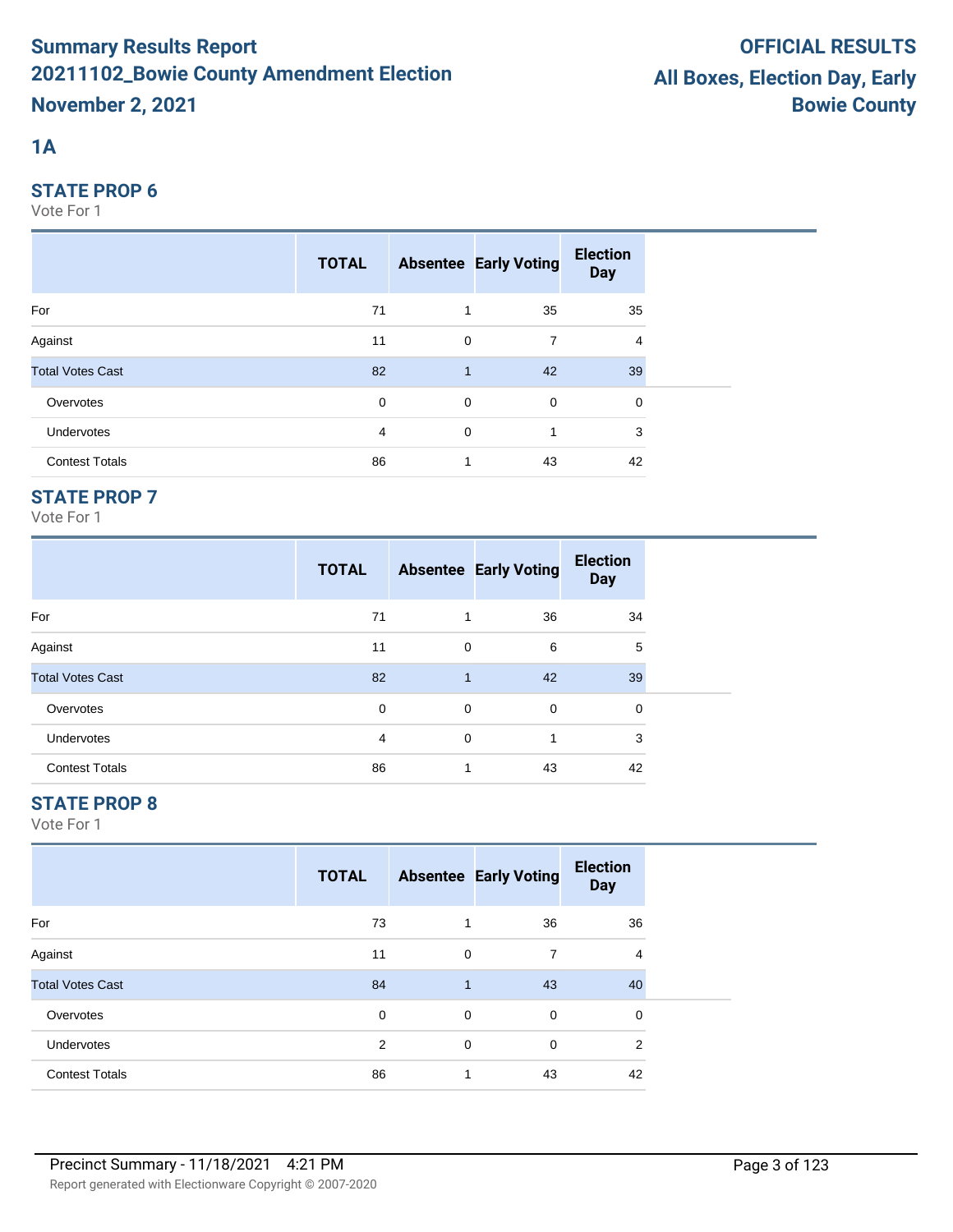#### **1B**

| <b>STATISTICS</b>           |              |                 |                                  |    |
|-----------------------------|--------------|-----------------|----------------------------------|----|
|                             | <b>TOTAL</b> | <b>Absentee</b> | <b>Early Voting Election Day</b> |    |
| <b>Ballots Cast - Total</b> | 129          | 5               | 65                               | 59 |
| <b>Ballots Cast - Blank</b> | 0            |                 |                                  | 0  |
|                             |              |                 |                                  |    |

#### **STATE PROP 1**

Vote For 1

|                         | <b>TOTAL</b> |             | <b>Absentee Early Voting</b> | <b>Election</b><br><b>Day</b> |
|-------------------------|--------------|-------------|------------------------------|-------------------------------|
| For                     | 94           | 3           | 44                           | 47                            |
| Against                 | 27           | 2           | 17                           | 8                             |
| <b>Total Votes Cast</b> | 121          | 5           | 61                           | 55                            |
| Overvotes               | 0            | $\mathbf 0$ | 0                            | 0                             |
| Undervotes              | 8            | $\mathbf 0$ | $\overline{4}$               | 4                             |
| <b>Contest Totals</b>   | 129          | 5           | 65                           | 59                            |

## **STATE PROP 2**

|                         | <b>TOTAL</b> |                | <b>Absentee Early Voting</b> | <b>Election</b><br><b>Day</b> |
|-------------------------|--------------|----------------|------------------------------|-------------------------------|
| For                     | 83           | 4              | 40                           | 39                            |
| Against                 | 36           | $\mathbf 0$    | 20                           | 16                            |
| <b>Total Votes Cast</b> | 119          | $\overline{4}$ | 60                           | 55                            |
| Overvotes               | 0            | $\mathbf 0$    | 0                            | 0                             |
| <b>Undervotes</b>       | 10           | 1              | 5                            | 4                             |
| <b>Contest Totals</b>   | 129          | 5              | 65                           | 59                            |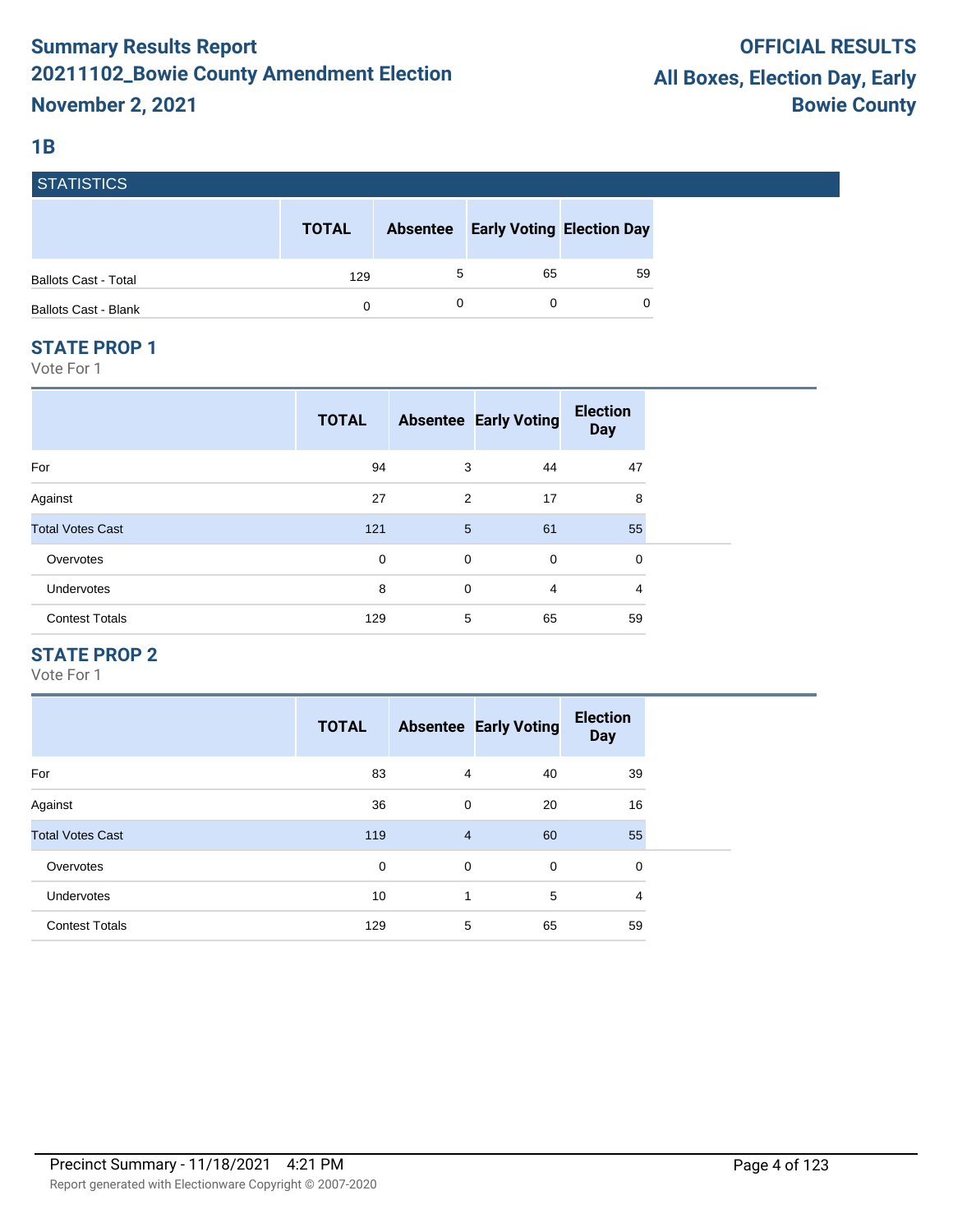#### **1B**

#### **STATE PROP 3**

Vote For 1

|                         | <b>TOTAL</b> |                 | <b>Absentee Early Voting</b> | <b>Election</b><br><b>Day</b> |  |
|-------------------------|--------------|-----------------|------------------------------|-------------------------------|--|
| For                     | 71           | 3               | 30                           | 38                            |  |
| Against                 | 48           | 2               | 28                           | 18                            |  |
| <b>Total Votes Cast</b> | 119          | $5\overline{)}$ | 58                           | 56                            |  |
| Overvotes               | 0            | $\mathbf 0$     | $\mathbf 0$                  | 0                             |  |
| <b>Undervotes</b>       | 10           | $\mathbf 0$     | 7                            | 3                             |  |
| <b>Contest Totals</b>   | 129          | 5               | 65                           | 59                            |  |

## **STATE PROP 4**

Vote For 1

|                         | <b>TOTAL</b> |                | <b>Absentee Early Voting</b> | <b>Election</b><br><b>Day</b> |  |
|-------------------------|--------------|----------------|------------------------------|-------------------------------|--|
| For                     | 69           | 2              | 38                           | 29                            |  |
| Against                 | 48           | 2              | 20                           | 26                            |  |
| <b>Total Votes Cast</b> | 117          | $\overline{4}$ | 58                           | 55                            |  |
| Overvotes               | 0            | 0              | $\mathbf 0$                  | 0                             |  |
| <b>Undervotes</b>       | 12           | 1              | 7                            | 4                             |  |
| <b>Contest Totals</b>   | 129          | 5              | 65                           | 59                            |  |

## **STATE PROP 5**

|                         | <b>TOTAL</b> |                | <b>Absentee Early Voting</b> | <b>Election</b><br><b>Day</b> |
|-------------------------|--------------|----------------|------------------------------|-------------------------------|
| For                     | 62           | 1              | 29                           | 32                            |
| Against                 | 53           | 2              | 28                           | 23                            |
| <b>Total Votes Cast</b> | 115          | 3              | 57                           | 55                            |
| Overvotes               | 0            | 0              | 0                            | 0                             |
| Undervotes              | 14           | $\overline{2}$ | 8                            | $\overline{4}$                |
| <b>Contest Totals</b>   | 129          | 5              | 65                           | 59                            |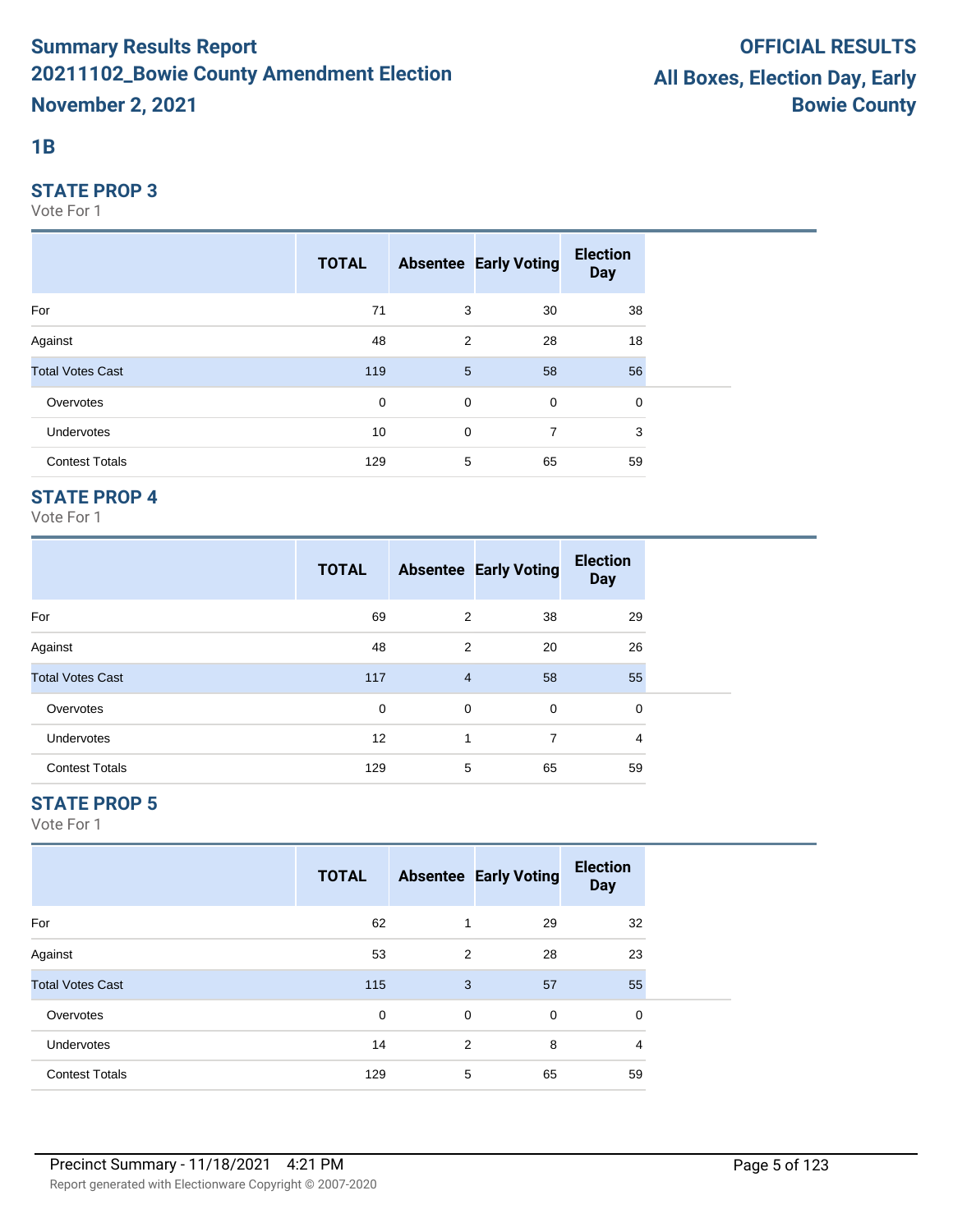#### **1B**

#### **STATE PROP 6**

Vote For 1

|                         | <b>TOTAL</b> |                 | <b>Absentee Early Voting</b> | <b>Election</b><br><b>Day</b> |  |
|-------------------------|--------------|-----------------|------------------------------|-------------------------------|--|
| For                     | 105          | $\overline{4}$  | 53                           | 48                            |  |
| Against                 | 12           | 1               | 6                            | 5                             |  |
| <b>Total Votes Cast</b> | 117          | $5\phantom{.0}$ | 59                           | 53                            |  |
| Overvotes               | 0            | 0               | $\mathbf 0$                  | 0                             |  |
| Undervotes              | 12           | $\mathbf 0$     | 6                            | 6                             |  |
| <b>Contest Totals</b>   | 129          | 5               | 65                           | 59                            |  |

## **STATE PROP 7**

Vote For 1

|                         | <b>TOTAL</b> |   | <b>Absentee Early Voting</b> | <b>Election</b><br><b>Day</b> |
|-------------------------|--------------|---|------------------------------|-------------------------------|
| For                     | 104          | 4 | 54                           | 46                            |
| Against                 | 15           | 1 | 7                            | 7                             |
| <b>Total Votes Cast</b> | 119          | 5 | 61                           | 53                            |
| Overvotes               | $\mathbf 0$  | 0 | 0                            | 0                             |
| Undervotes              | 10           | 0 | 4                            | 6                             |
| <b>Contest Totals</b>   | 129          | 5 | 65                           | 59                            |

## **STATE PROP 8**

|                         | <b>TOTAL</b> |   | <b>Absentee Early Voting</b> | <b>Election</b><br><b>Day</b> |
|-------------------------|--------------|---|------------------------------|-------------------------------|
| For                     | 100          | 3 | 51                           | 46                            |
| Against                 | 18           | 2 | 9                            | 7                             |
| <b>Total Votes Cast</b> | 118          | 5 | 60                           | 53                            |
| Overvotes               | 0            | 0 | 0                            | 0                             |
| <b>Undervotes</b>       | 11           | 0 | 5                            | 6                             |
| <b>Contest Totals</b>   | 129          | 5 | 65                           | 59                            |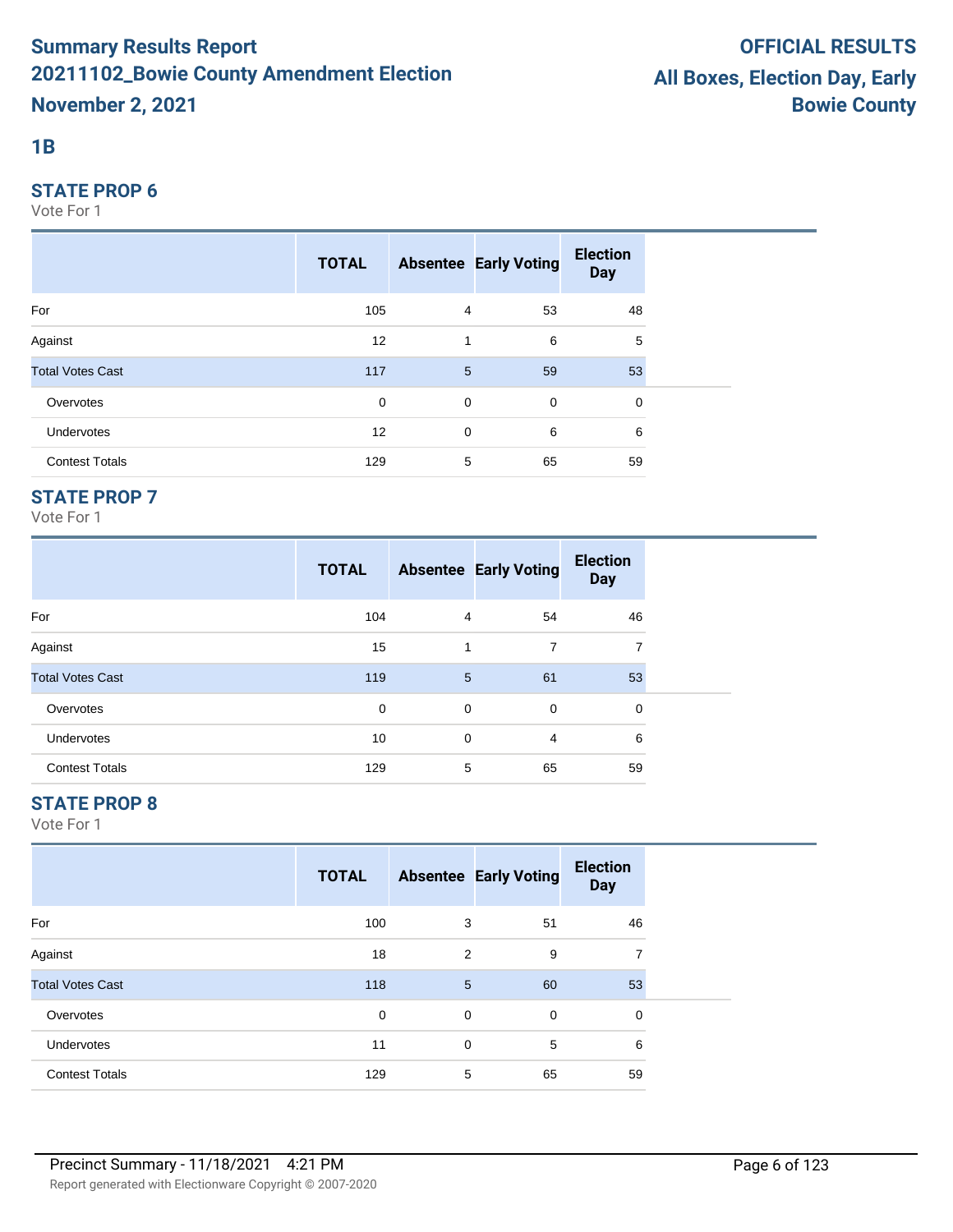## **2A**

| I SIAIISIIUS                |              |                 |                                  |          |
|-----------------------------|--------------|-----------------|----------------------------------|----------|
|                             | <b>TOTAL</b> | <b>Absentee</b> | <b>Early Voting Election Day</b> |          |
| <b>Ballots Cast - Total</b> | 130          |                 | 64                               | 59       |
| <b>Ballots Cast - Blank</b> |              |                 |                                  | $\Omega$ |

#### **STATE PROP 1**

EATIOTIOS

Vote For 1

|                         | <b>TOTAL</b> |   | <b>Absentee Early Voting</b> | <b>Election</b><br><b>Day</b> |  |
|-------------------------|--------------|---|------------------------------|-------------------------------|--|
| For                     | 89           | 6 | 39                           | 44                            |  |
| Against                 | 28           | 0 | 15                           | 13                            |  |
| <b>Total Votes Cast</b> | 117          | 6 | 54                           | 57                            |  |
| Overvotes               | $\mathbf 0$  | 0 | 0                            | 0                             |  |
| Undervotes              | 13           | 1 | 10                           | $\overline{2}$                |  |
| <b>Contest Totals</b>   | 130          | 7 | 64                           | 59                            |  |

## **STATE PROP 2**

|                         | <b>TOTAL</b> |   | <b>Absentee Early Voting</b> | <b>Election</b><br><b>Day</b> |
|-------------------------|--------------|---|------------------------------|-------------------------------|
| For                     | 92           | 4 | 45                           | 43                            |
| Against                 | 26           | 2 | 11                           | 13                            |
| <b>Total Votes Cast</b> | 118          | 6 | 56                           | 56                            |
| Overvotes               | 1            | 0 | $\mathbf 0$                  | 1                             |
| <b>Undervotes</b>       | 11           | 1 | 8                            | 2                             |
| <b>Contest Totals</b>   | 130          | 7 | 64                           | 59                            |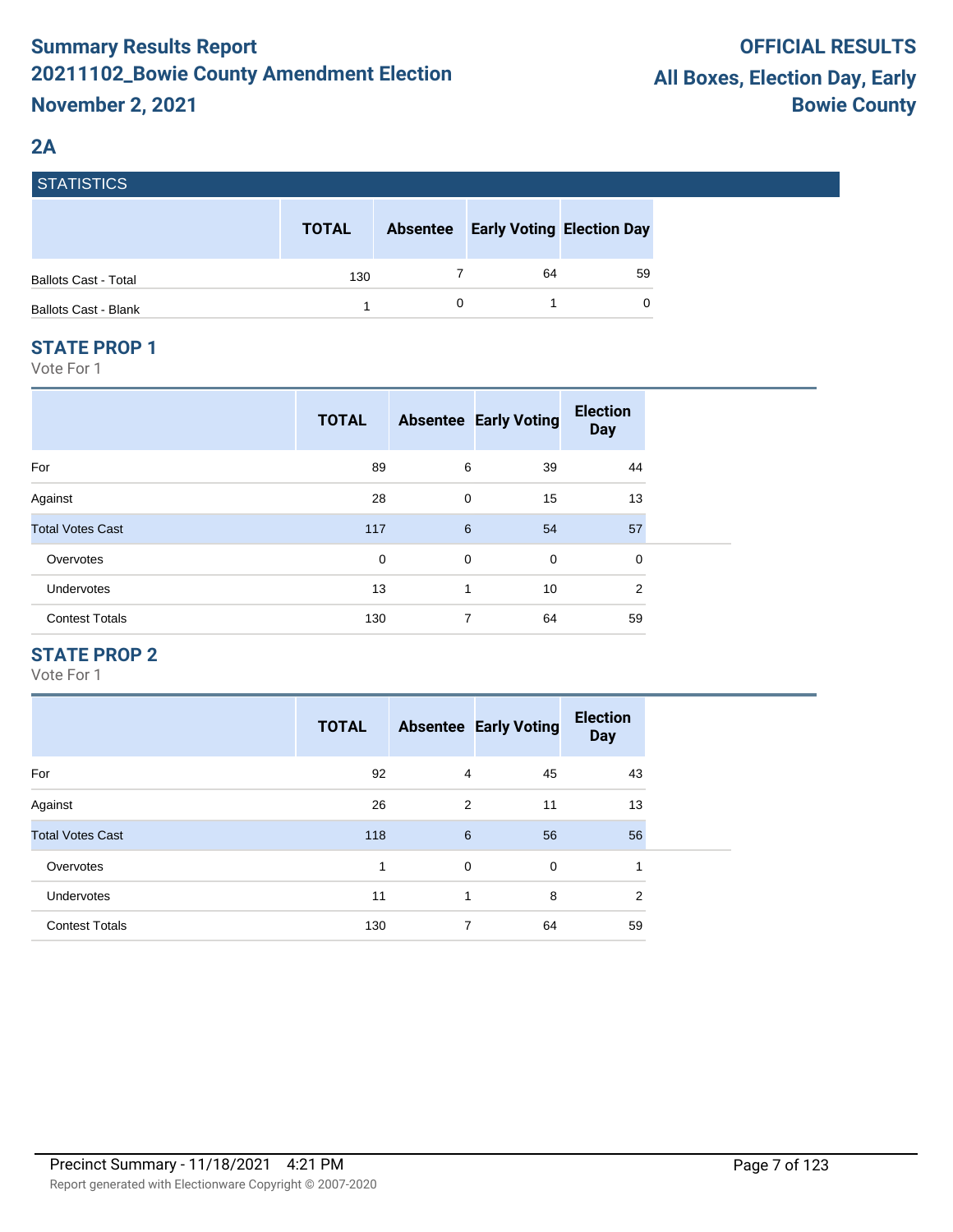# **2A**

#### **STATE PROP 3**

Vote For 1

|                         | <b>TOTAL</b> |             | <b>Absentee Early Voting</b> | <b>Election</b><br><b>Day</b> |  |
|-------------------------|--------------|-------------|------------------------------|-------------------------------|--|
| For                     | 60           | 3           | 28                           | 29                            |  |
| Against                 | 58           | 3           | 29                           | 26                            |  |
| <b>Total Votes Cast</b> | 118          | 6           | 57                           | 55                            |  |
| Overvotes               | 1            | $\mathbf 0$ | $\mathbf 0$                  | 1                             |  |
| <b>Undervotes</b>       | 11           | 1           | 7                            | 3                             |  |
| <b>Contest Totals</b>   | 130          | 7           | 64                           | 59                            |  |

## **STATE PROP 4**

Vote For 1

|                         | <b>TOTAL</b> |   | <b>Absentee Early Voting</b> | <b>Election</b><br><b>Day</b> |  |
|-------------------------|--------------|---|------------------------------|-------------------------------|--|
| For                     | 64           | 1 | 34                           | 29                            |  |
| Against                 | 54           | 5 | 21                           | 28                            |  |
| <b>Total Votes Cast</b> | 118          | 6 | 55                           | 57                            |  |
| Overvotes               | $\mathbf 0$  | 0 | $\mathbf 0$                  | $\mathbf 0$                   |  |
| <b>Undervotes</b>       | 12           | 1 | 9                            | 2                             |  |
| <b>Contest Totals</b>   | 130          | 7 | 64                           | 59                            |  |

## **STATE PROP 5**

|                         | <b>TOTAL</b> |                | <b>Absentee Early Voting</b> | <b>Election</b><br><b>Day</b> |  |
|-------------------------|--------------|----------------|------------------------------|-------------------------------|--|
| For                     | 63           | 2              | 31                           | 30                            |  |
| Against                 | 54           | $\overline{4}$ | 25                           | 25                            |  |
| <b>Total Votes Cast</b> | 117          | 6              | 56                           | 55                            |  |
| Overvotes               | 0            | 0              | 0                            | 0                             |  |
| Undervotes              | 13           | 1              | 8                            | $\overline{4}$                |  |
| <b>Contest Totals</b>   | 130          | 7              | 64                           | 59                            |  |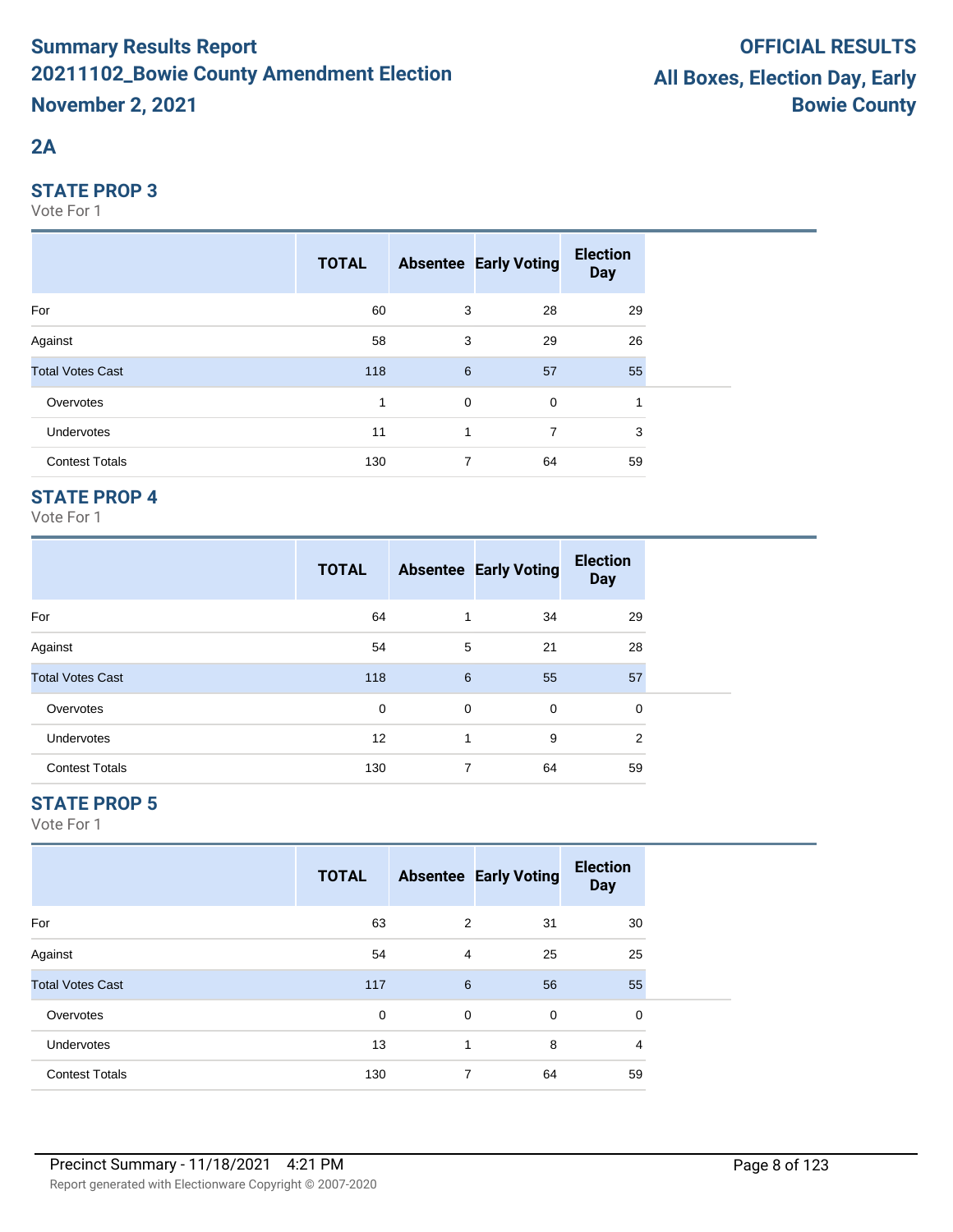# **2A**

#### **STATE PROP 6**

Vote For 1

|                         | <b>TOTAL</b> |             | <b>Absentee Early Voting</b> | <b>Election</b><br><b>Day</b> |  |
|-------------------------|--------------|-------------|------------------------------|-------------------------------|--|
| For                     | 101          | 6           | 48                           | 47                            |  |
| Against                 | 18           | 0           | 8                            | 10                            |  |
| <b>Total Votes Cast</b> | 119          | 6           | 56                           | 57                            |  |
| Overvotes               | 0            | $\mathbf 0$ | $\mathbf 0$                  | 0                             |  |
| Undervotes              | 11           | 1           | 8                            | 2                             |  |
| <b>Contest Totals</b>   | 130          | 7           | 64                           | 59                            |  |

## **STATE PROP 7**

Vote For 1

|                         | <b>TOTAL</b> |   | <b>Absentee Early Voting</b> | <b>Election</b><br><b>Day</b> |  |
|-------------------------|--------------|---|------------------------------|-------------------------------|--|
| For                     | 111          | 6 | 52                           | 53                            |  |
| Against                 | 8            | 0 | 4                            | 4                             |  |
| <b>Total Votes Cast</b> | 119          | 6 | 56                           | 57                            |  |
| Overvotes               | 0            | 0 | 0                            | 0                             |  |
| <b>Undervotes</b>       | 11           | 1 | 8                            | 2                             |  |
| <b>Contest Totals</b>   | 130          | 7 | 64                           | 59                            |  |

## **STATE PROP 8**

|                         | <b>TOTAL</b> |   | <b>Absentee Early Voting</b> | <b>Election</b><br><b>Day</b> |  |
|-------------------------|--------------|---|------------------------------|-------------------------------|--|
| For                     | 111          | 5 | 52                           | 54                            |  |
| Against                 | 8            | 1 | 4                            | 3                             |  |
| <b>Total Votes Cast</b> | 119          | 6 | 56                           | 57                            |  |
| Overvotes               | 0            | 0 | 0                            | 0                             |  |
| Undervotes              | 11           | 1 | 8                            | 2                             |  |
| <b>Contest Totals</b>   | 130          | 7 | 64                           | 59                            |  |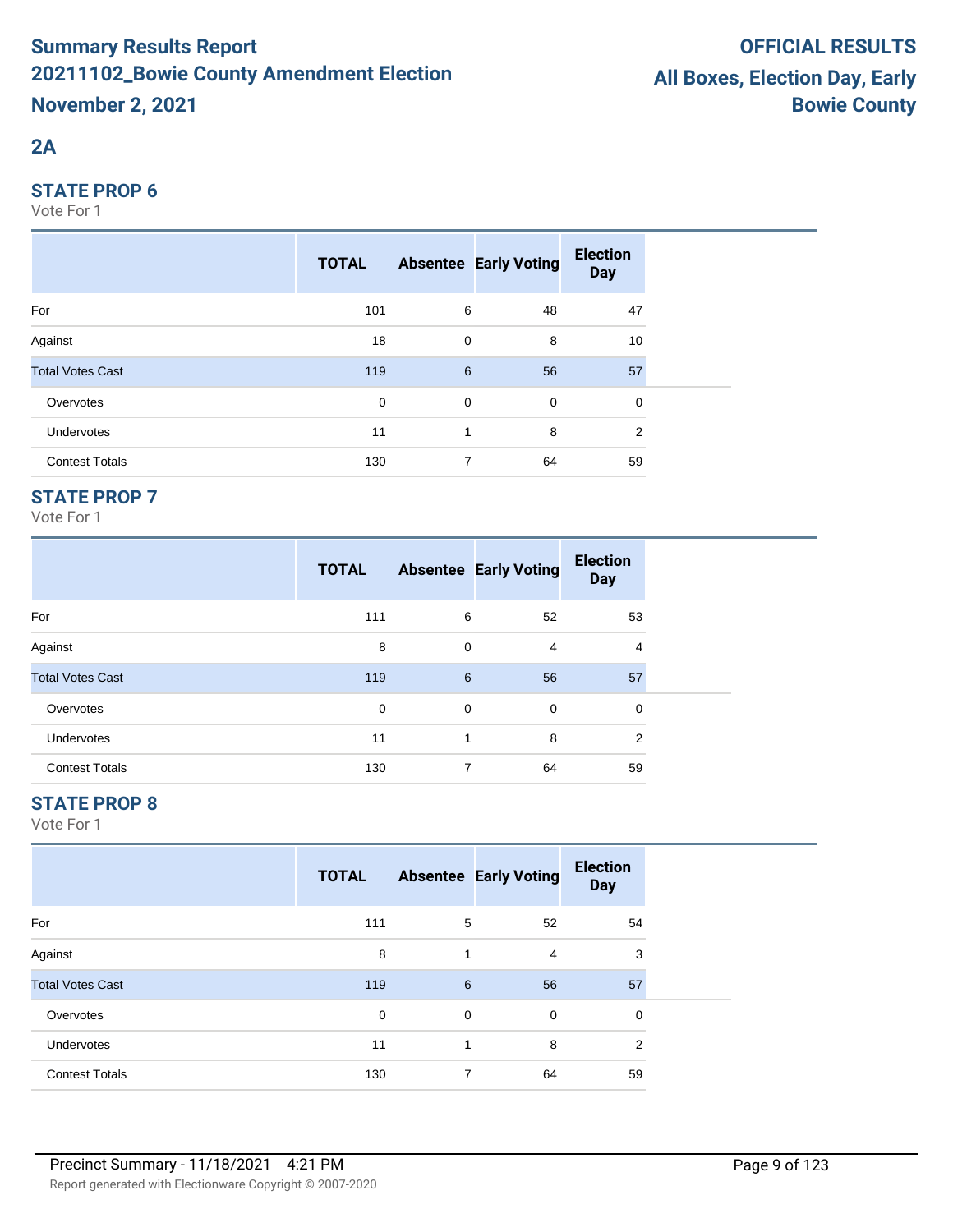#### **2B**

| <b>STATISTICS</b>           |              |                 |                                  |    |
|-----------------------------|--------------|-----------------|----------------------------------|----|
|                             | <b>TOTAL</b> | <b>Absentee</b> | <b>Early Voting Election Day</b> |    |
| <b>Ballots Cast - Total</b> | 54           |                 | 24                               | 30 |
| <b>Ballots Cast - Blank</b> | 0            |                 |                                  | 0  |

#### **STATE PROP 1**

Vote For 1

|                         | <b>TOTAL</b> |              | <b>Absentee Early Voting</b> | <b>Election</b><br><b>Day</b> |
|-------------------------|--------------|--------------|------------------------------|-------------------------------|
| For                     | 36           | 0            | 14                           | 22                            |
| Against                 | 14           | $\mathbf 0$  | 10                           | 4                             |
| <b>Total Votes Cast</b> | 50           | $\mathbf{0}$ | 24                           | 26                            |
| Overvotes               | 1            | $\mathbf 0$  | $\mathbf 0$                  | 1                             |
| Undervotes              | 3            | $\mathbf 0$  | $\mathbf 0$                  | 3                             |
| <b>Contest Totals</b>   | 54           | $\mathbf 0$  | 24                           | 30                            |

## **STATE PROP 2**

|                         | <b>TOTAL</b> |                | <b>Absentee Early Voting</b> | <b>Election</b><br><b>Day</b> |
|-------------------------|--------------|----------------|------------------------------|-------------------------------|
| For                     | 32           | 0              | 15                           | 17                            |
| Against                 | 17           | $\mathbf 0$    | 9                            | 8                             |
| <b>Total Votes Cast</b> | 49           | $\overline{0}$ | 24                           | 25                            |
| Overvotes               | 0            | $\mathbf 0$    | $\mathbf 0$                  | 0                             |
| Undervotes              | 5            | $\mathbf 0$    | $\mathbf 0$                  | 5                             |
| <b>Contest Totals</b>   | 54           | $\mathbf 0$    | 24                           | 30                            |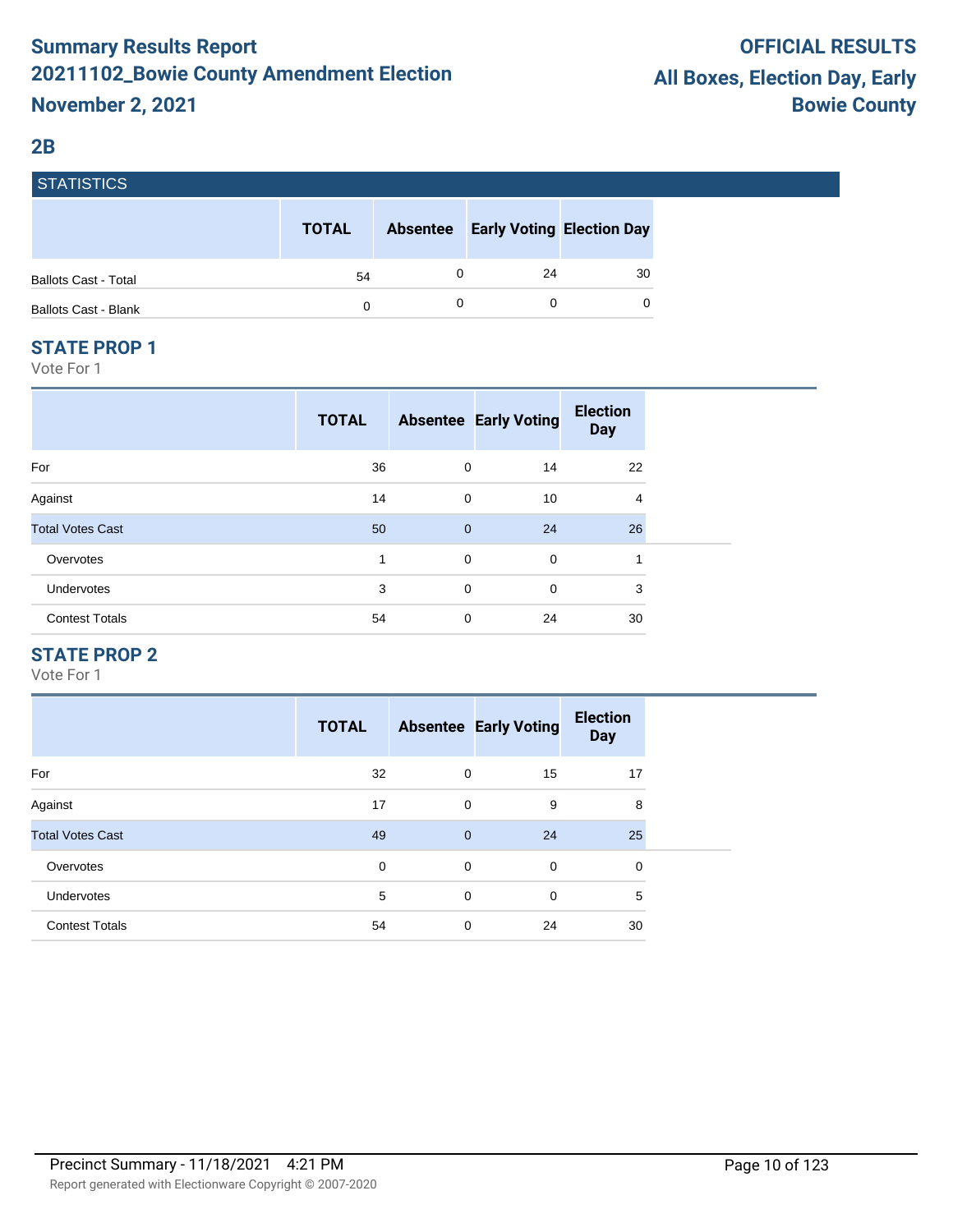#### **2B**

#### **STATE PROP 3**

Vote For 1

|                         | <b>TOTAL</b>   |              | <b>Absentee Early Voting</b> | <b>Election</b><br><b>Day</b> |  |
|-------------------------|----------------|--------------|------------------------------|-------------------------------|--|
| For                     | 22             | $\mathbf 0$  | 13                           | 9                             |  |
| Against                 | 28             | $\mathbf 0$  | 11                           | 17                            |  |
| <b>Total Votes Cast</b> | 50             | $\mathbf{0}$ | 24                           | 26                            |  |
| Overvotes               | $\mathbf 0$    | $\mathbf 0$  | $\mathbf 0$                  | 0                             |  |
| Undervotes              | $\overline{4}$ | $\mathbf 0$  | $\mathbf 0$                  | 4                             |  |
| <b>Contest Totals</b>   | 54             | 0            | 24                           | 30                            |  |

## **STATE PROP 4**

Vote For 1

|                         | <b>TOTAL</b> |                | <b>Absentee Early Voting</b> | <b>Election</b><br><b>Day</b> |  |
|-------------------------|--------------|----------------|------------------------------|-------------------------------|--|
| For                     | 27           | 0              | 14                           | 13                            |  |
| Against                 | 21           | 0              | 10                           | 11                            |  |
| <b>Total Votes Cast</b> | 48           | $\overline{0}$ | 24                           | 24                            |  |
| Overvotes               | 0            | 0              | 0                            | 0                             |  |
| <b>Undervotes</b>       | 6            | 0              | 0                            | 6                             |  |
| <b>Contest Totals</b>   | 54           | 0              | 24                           | 30                            |  |

## **STATE PROP 5**

|                         | <b>TOTAL</b> |             | <b>Absentee Early Voting</b> | <b>Election</b><br><b>Day</b> |  |
|-------------------------|--------------|-------------|------------------------------|-------------------------------|--|
| For                     | 20           | 0           | 11                           | 9                             |  |
| Against                 | 28           | 0           | 13                           | 15                            |  |
| <b>Total Votes Cast</b> | 48           | $\mathbf 0$ | 24                           | 24                            |  |
| Overvotes               | $\mathbf 0$  | 0           | $\mathbf 0$                  | 0                             |  |
| Undervotes              | 6            | 0           | $\mathbf 0$                  | 6                             |  |
| <b>Contest Totals</b>   | 54           | 0           | 24                           | 30                            |  |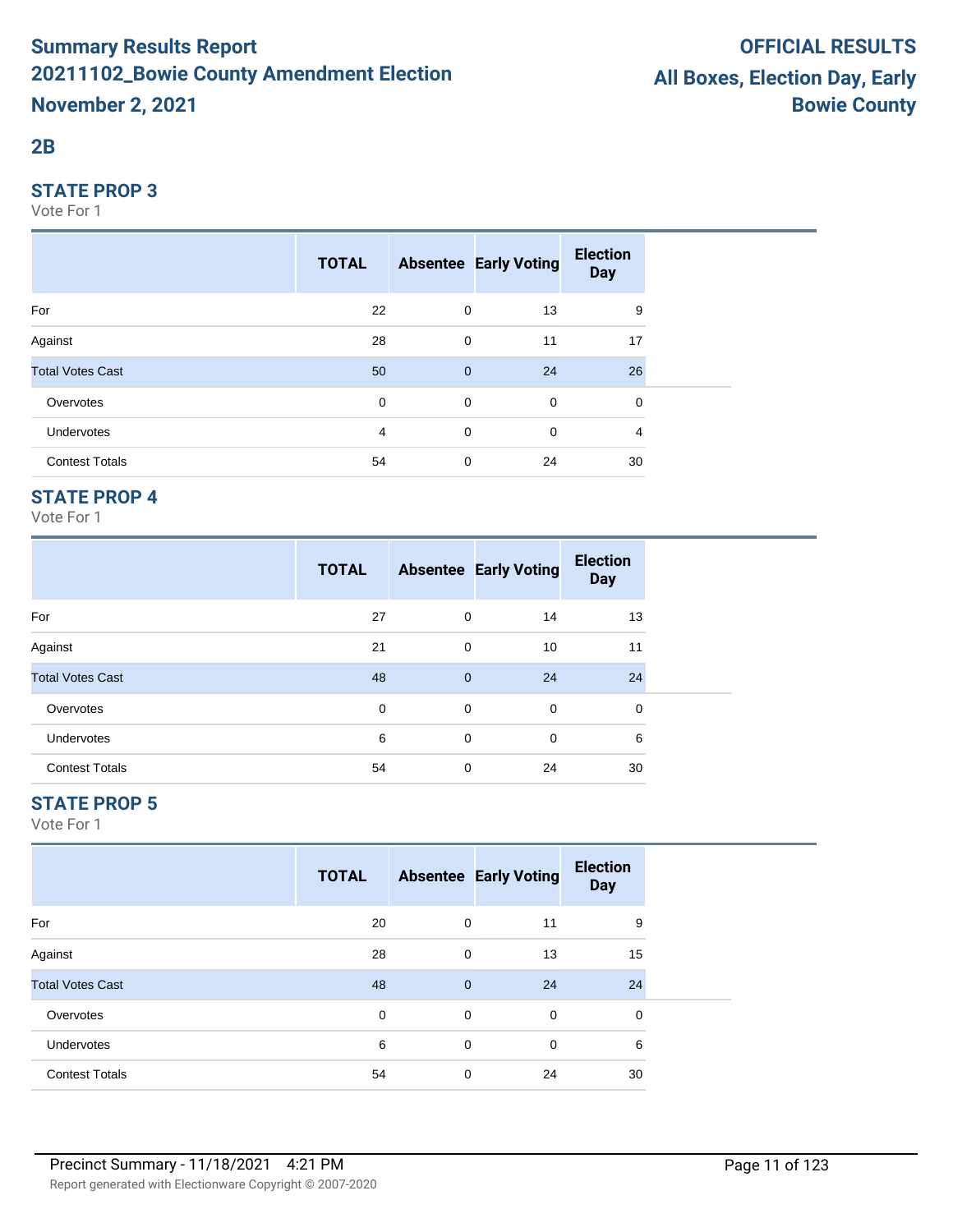#### **2B**

#### **STATE PROP 6**

Vote For 1

|                         | <b>TOTAL</b> |                | <b>Absentee Early Voting</b> | <b>Election</b><br><b>Day</b> |  |
|-------------------------|--------------|----------------|------------------------------|-------------------------------|--|
| For                     | 37           | $\mathbf 0$    | 17                           | 20                            |  |
| Against                 | 13           | 0              | $\overline{7}$               | 6                             |  |
| <b>Total Votes Cast</b> | 50           | $\overline{0}$ | 24                           | 26                            |  |
| Overvotes               | $\mathbf 0$  | $\mathbf 0$    | $\mathbf 0$                  | 0                             |  |
| <b>Undervotes</b>       | 4            | $\mathbf 0$    | $\mathbf 0$                  | 4                             |  |
| <b>Contest Totals</b>   | 54           | 0              | 24                           | 30                            |  |

## **STATE PROP 7**

Vote For 1

|                         | <b>TOTAL</b> |              | <b>Absentee Early Voting</b> | <b>Election</b><br><b>Day</b> |  |
|-------------------------|--------------|--------------|------------------------------|-------------------------------|--|
| For                     | 42           | 0            | 20                           | 22                            |  |
| Against                 | 7            | $\mathbf 0$  | 3                            | 4                             |  |
| <b>Total Votes Cast</b> | 49           | $\mathbf{0}$ | 23                           | 26                            |  |
| Overvotes               | 0            | 0            | 0                            | 0                             |  |
| <b>Undervotes</b>       | 5            | $\mathbf 0$  | 1                            | 4                             |  |
| <b>Contest Totals</b>   | 54           | 0            | 24                           | 30                            |  |

## **STATE PROP 8**

|                         | <b>TOTAL</b> |              | <b>Absentee Early Voting</b> | <b>Election</b><br><b>Day</b> |  |
|-------------------------|--------------|--------------|------------------------------|-------------------------------|--|
| For                     | 40           | 0            | 21                           | 19                            |  |
| Against                 | 8            | 0            | 2                            | 6                             |  |
| <b>Total Votes Cast</b> | 48           | $\mathbf{0}$ | 23                           | 25                            |  |
| Overvotes               | $\mathbf 0$  | 0            | $\mathbf 0$                  | 0                             |  |
| Undervotes              | 6            | 0            |                              | 5                             |  |
| <b>Contest Totals</b>   | 54           | 0            | 24                           | 30                            |  |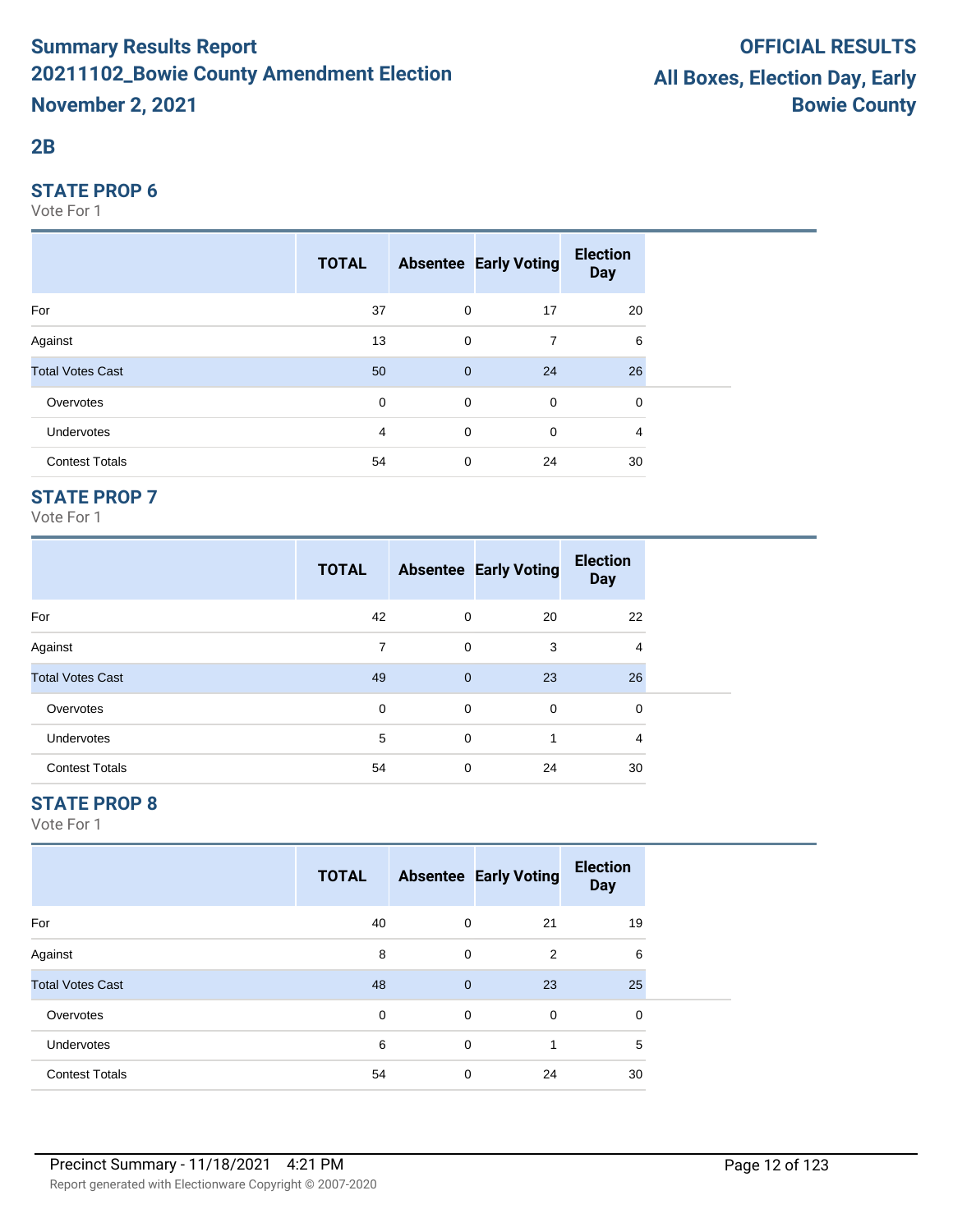## **2C**

| <b>STATISTICS</b>           |              |                 |                                  |    |
|-----------------------------|--------------|-----------------|----------------------------------|----|
|                             | <b>TOTAL</b> | <b>Absentee</b> | <b>Early Voting Election Day</b> |    |
| <b>Ballots Cast - Total</b> | 100          | 6               | 44                               | 50 |
| <b>Ballots Cast - Blank</b> |              | 0               | 0                                |    |

#### **STATE PROP 1**

Vote For 1

| <b>TOTAL</b> |             |             | <b>Election</b><br><b>Day</b> |
|--------------|-------------|-------------|-------------------------------|
| 74           | 5           | 32          | 37                            |
| 22           | 1           | 11          | 10                            |
| 96           | 6           | 43          | 47                            |
| 0            | $\mathbf 0$ | $\mathbf 0$ | 0                             |
| 4            | $\mathbf 0$ | 1           | 3                             |
| 100          | 6           | 44          | 50                            |
|              |             |             | <b>Absentee Early Voting</b>  |

## **STATE PROP 2**

|                         | <b>TOTAL</b>   |             | <b>Absentee Early Voting</b> | <b>Election</b><br><b>Day</b> |
|-------------------------|----------------|-------------|------------------------------|-------------------------------|
| For                     | 73             | 3           | 32                           | 38                            |
| Against                 | 23             | 3           | 10                           | 10                            |
| <b>Total Votes Cast</b> | 96             | 6           | 42                           | 48                            |
| Overvotes               | 0              | $\mathbf 0$ | $\mathbf 0$                  | 0                             |
| <b>Undervotes</b>       | $\overline{4}$ | $\Omega$    | $\overline{2}$               | $\overline{2}$                |
| <b>Contest Totals</b>   | 100            | 6           | 44                           | 50                            |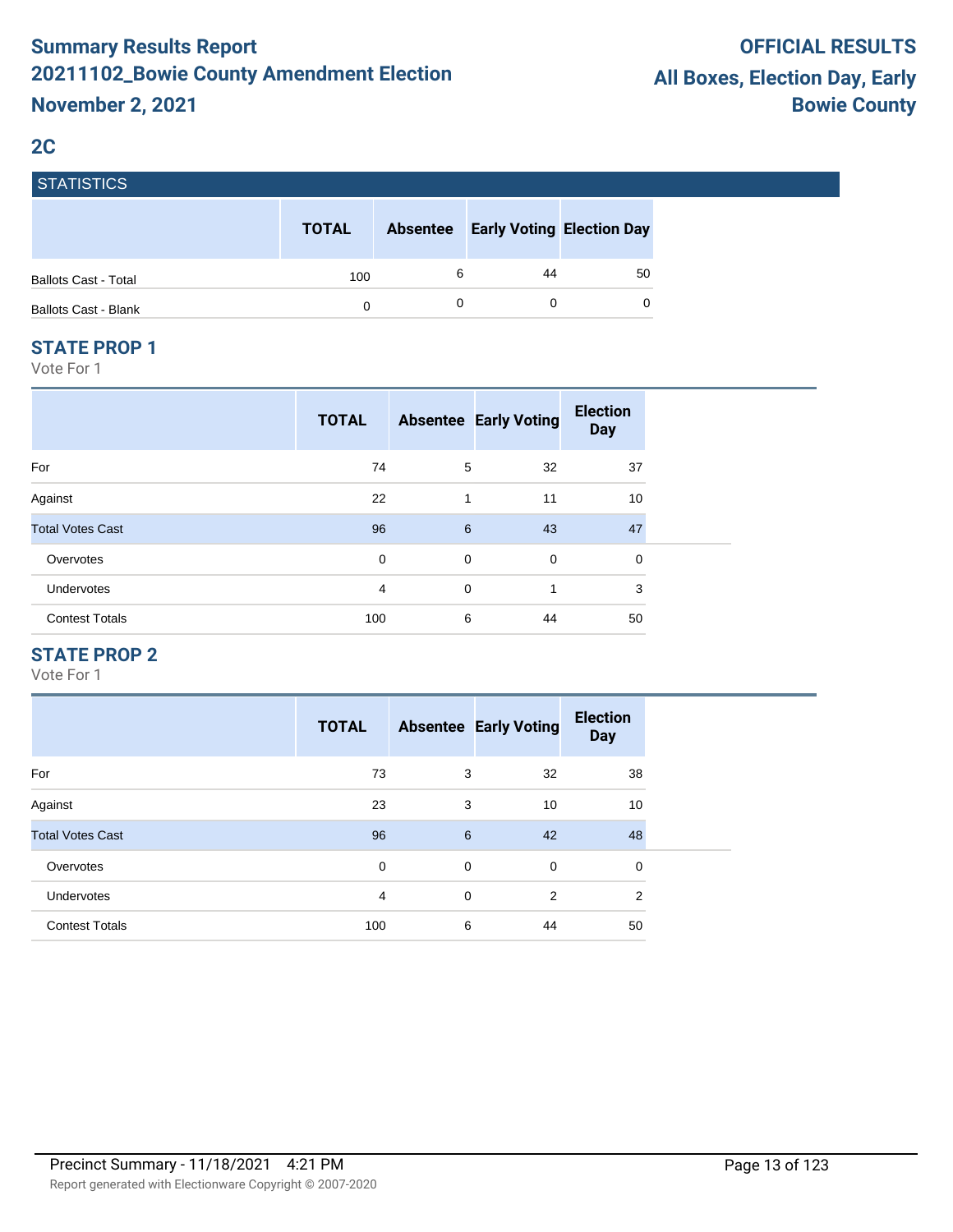# **2C**

#### **STATE PROP 3**

Vote For 1

|                         | <b>TOTAL</b> |                | <b>Absentee Early Voting</b> | <b>Election</b><br><b>Day</b> |  |
|-------------------------|--------------|----------------|------------------------------|-------------------------------|--|
| For                     | 51           | 2              | 21                           | 28                            |  |
| Against                 | 46           | $\overline{4}$ | 23                           | 19                            |  |
| <b>Total Votes Cast</b> | 97           | 6              | 44                           | 47                            |  |
| Overvotes               | 0            | $\mathbf 0$    | $\mathbf 0$                  | 0                             |  |
| Undervotes              | 3            | $\mathbf 0$    | $\mathbf 0$                  | 3                             |  |
| <b>Contest Totals</b>   | 100          | 6              | 44                           | 50                            |  |

## **STATE PROP 4**

Vote For 1

|                         | <b>TOTAL</b> |   | <b>Absentee Early Voting</b> | <b>Election</b><br><b>Day</b> |
|-------------------------|--------------|---|------------------------------|-------------------------------|
| For                     | 52           | 1 | 22                           | 29                            |
| Against                 | 44           | 5 | 20                           | 19                            |
| <b>Total Votes Cast</b> | 96           | 6 | 42                           | 48                            |
| Overvotes               | 0            | 0 | $\mathbf 0$                  | 0                             |
| <b>Undervotes</b>       | 4            | 0 | $\overline{2}$               | 2                             |
| <b>Contest Totals</b>   | 100          | 6 | 44                           | 50                            |

## **STATE PROP 5**

|                         | <b>TOTAL</b> |             | <b>Absentee Early Voting</b> | <b>Election</b><br><b>Day</b> |  |
|-------------------------|--------------|-------------|------------------------------|-------------------------------|--|
| For                     | 52           | 3           | 22                           | 27                            |  |
| Against                 | 39           | 3           | 17                           | 19                            |  |
| <b>Total Votes Cast</b> | 91           | 6           | 39                           | 46                            |  |
| Overvotes               | $\mathbf 0$  | $\mathbf 0$ | $\mathbf 0$                  | 0                             |  |
| <b>Undervotes</b>       | 9            | 0           | 5                            | 4                             |  |
| <b>Contest Totals</b>   | 100          | 6           | 44                           | 50                            |  |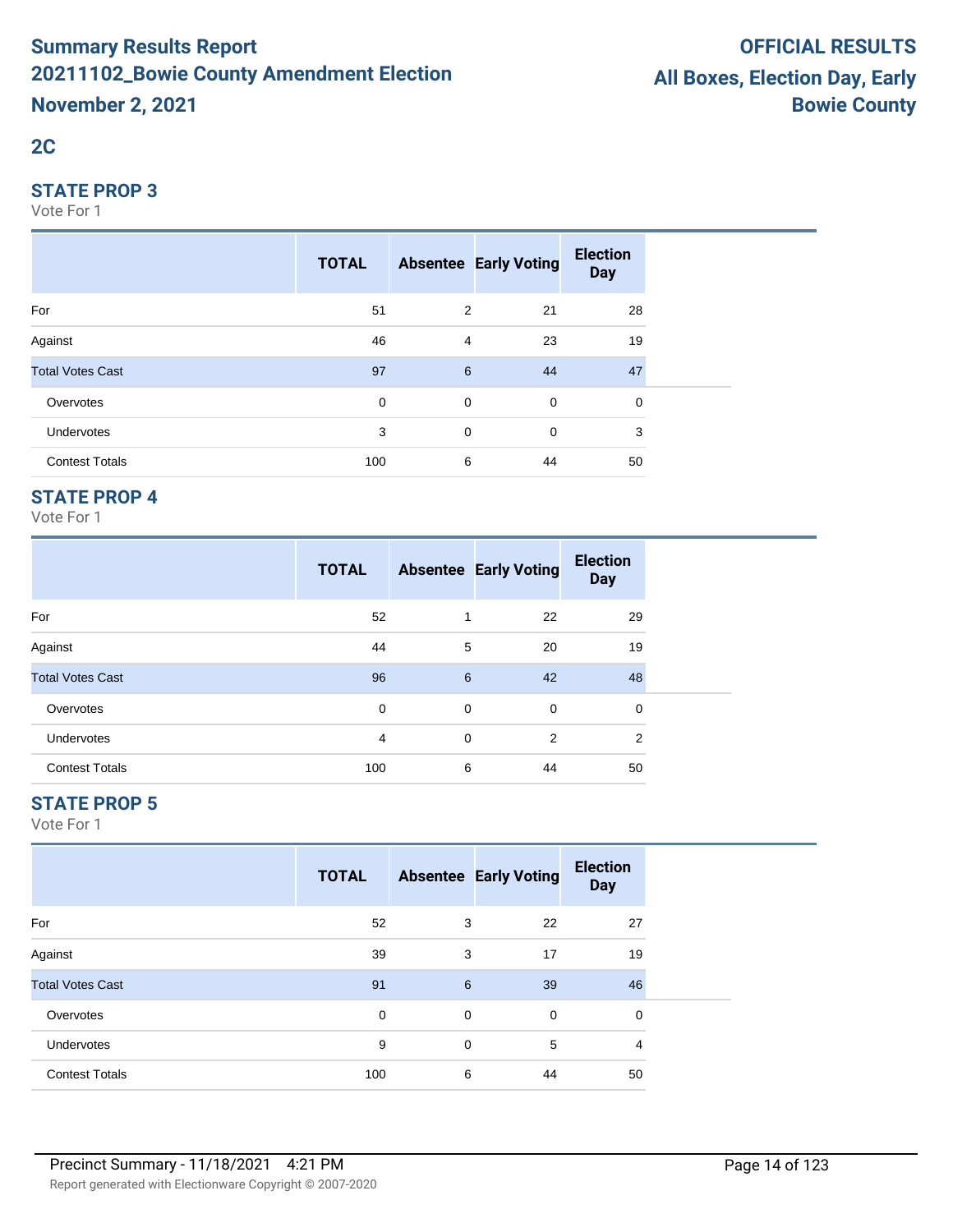# **2C**

#### **STATE PROP 6**

Vote For 1

|                         | <b>TOTAL</b> |             | <b>Absentee Early Voting</b> | <b>Election</b><br><b>Day</b> |  |
|-------------------------|--------------|-------------|------------------------------|-------------------------------|--|
| For                     | 77           | 5           | 35                           | 37                            |  |
| Against                 | 16           | 1           | 6                            | 9                             |  |
| <b>Total Votes Cast</b> | 93           | 6           | 41                           | 46                            |  |
| Overvotes               | $\mathbf 0$  | $\mathbf 0$ | $\mathbf 0$                  | 0                             |  |
| Undervotes              | 7            | $\mathbf 0$ | 3                            | 4                             |  |
| <b>Contest Totals</b>   | 100          | 6           | 44                           | 50                            |  |

## **STATE PROP 7**

Vote For 1

|                         | <b>TOTAL</b> |   | <b>Absentee Early Voting</b> | <b>Election</b><br><b>Day</b> |
|-------------------------|--------------|---|------------------------------|-------------------------------|
| For                     | 75           | 5 | 34                           | 36                            |
| Against                 | 17           | 1 | 7                            | 9                             |
| <b>Total Votes Cast</b> | 92           | 6 | 41                           | 45                            |
| Overvotes               | 0            | 0 | 0                            | 0                             |
| <b>Undervotes</b>       | 8            | 0 | 3                            | 5                             |
| <b>Contest Totals</b>   | 100          | 6 | 44                           | 50                            |

## **STATE PROP 8**

|                         | <b>TOTAL</b> |                | <b>Absentee Early Voting</b> | <b>Election</b><br><b>Day</b> |  |
|-------------------------|--------------|----------------|------------------------------|-------------------------------|--|
| For                     | 74           | 5              | 34                           | 35                            |  |
| Against                 | 17           | $\mathbf{1}$   | 6                            | 10                            |  |
| <b>Total Votes Cast</b> | 91           | $6\phantom{1}$ | 40                           | 45                            |  |
| Overvotes               | 0            | $\mathbf 0$    | 0                            | 0                             |  |
| <b>Undervotes</b>       | 9            | 0              | 4                            | 5                             |  |
| <b>Contest Totals</b>   | 100          | 6              | 44                           | 50                            |  |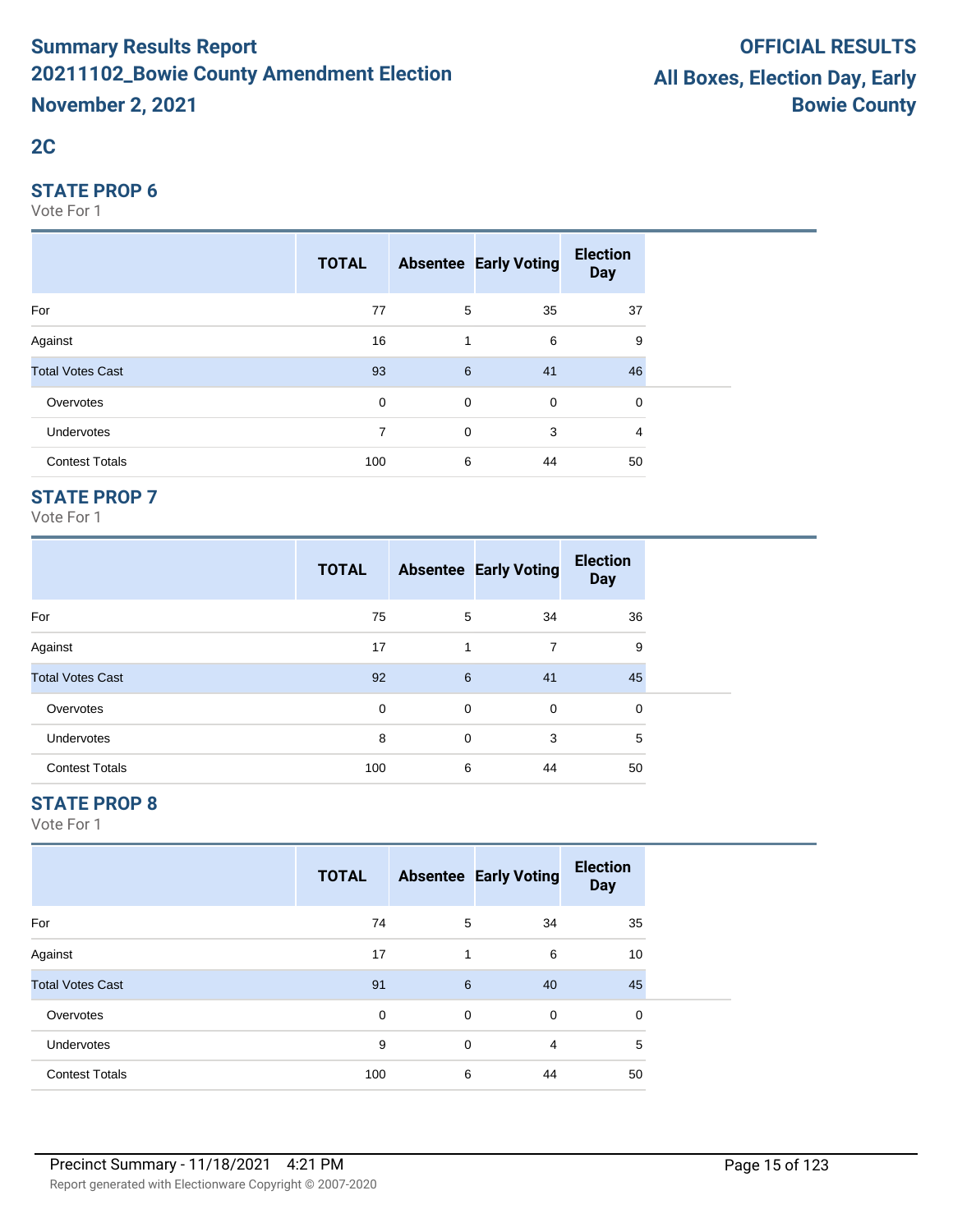#### **2D**

| <b>STATISTICS</b>           |              |                 |                                  |                |
|-----------------------------|--------------|-----------------|----------------------------------|----------------|
|                             | <b>TOTAL</b> | <b>Absentee</b> | <b>Early Voting Election Day</b> |                |
| <b>Ballots Cast - Total</b> | 4            |                 |                                  | $\overline{2}$ |
| <b>Ballots Cast - Blank</b> | 0            |                 |                                  | 0              |

#### **STATE PROP 1**

Vote For 1

|                         | <b>TOTAL</b>   |                | <b>Absentee Early Voting</b> | <b>Election</b><br><b>Day</b> |  |
|-------------------------|----------------|----------------|------------------------------|-------------------------------|--|
| For                     | 4              | $\mathbf 0$    | 2                            | 2                             |  |
| Against                 | 0              | $\mathbf 0$    | $\mathbf 0$                  | 0                             |  |
| <b>Total Votes Cast</b> | $\overline{4}$ | $\overline{0}$ | $\overline{2}$               | $\mathcal{P}$                 |  |
| Overvotes               | 0              | $\mathbf 0$    | 0                            | 0                             |  |
| <b>Undervotes</b>       | $\mathbf 0$    | $\mathbf 0$    | $\mathbf 0$                  | 0                             |  |
| <b>Contest Totals</b>   | 4              | 0              | 2                            | 2                             |  |

## **STATE PROP 2**

|                         | <b>TOTAL</b> |                | <b>Absentee Early Voting</b> | <b>Election</b><br><b>Day</b> |
|-------------------------|--------------|----------------|------------------------------|-------------------------------|
| For                     | 4            | $\mathbf 0$    | $\overline{2}$               | 2                             |
| Against                 | 0            | $\mathbf 0$    | $\mathbf 0$                  | 0                             |
| <b>Total Votes Cast</b> | 4            | $\overline{0}$ | $\overline{2}$               | $\overline{2}$                |
| Overvotes               | $\mathbf 0$  | $\mathbf 0$    | $\mathbf 0$                  | 0                             |
| <b>Undervotes</b>       | 0            | $\mathbf 0$    | $\mathbf 0$                  | 0                             |
| <b>Contest Totals</b>   | 4            | $\mathbf 0$    | $\overline{2}$               | 2                             |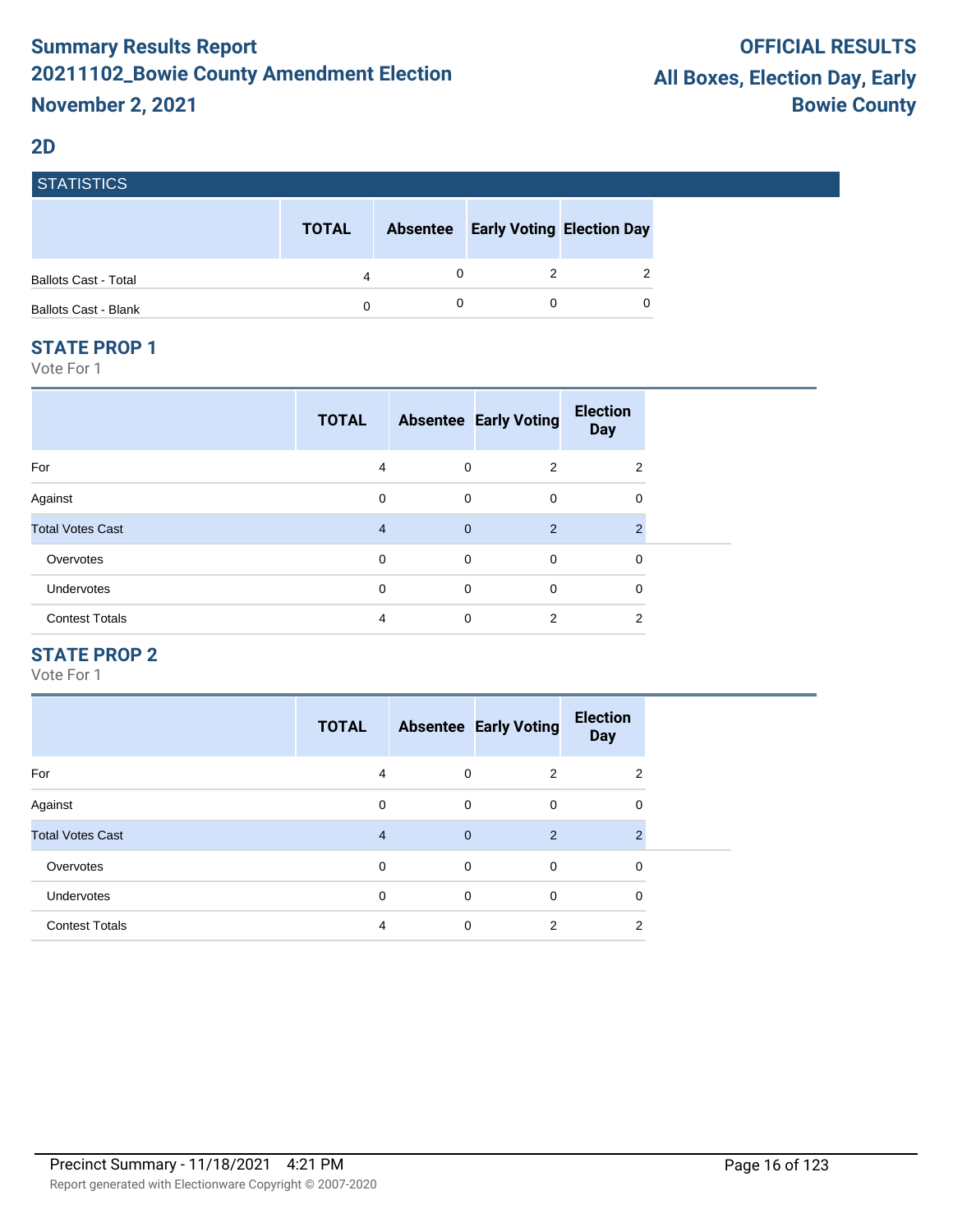#### **2D**

#### **STATE PROP 3**

Vote For 1

|                         | <b>TOTAL</b>   |                | <b>Absentee Early Voting</b> | <b>Election</b><br><b>Day</b> |  |
|-------------------------|----------------|----------------|------------------------------|-------------------------------|--|
| For                     | $\overline{2}$ | 0              |                              |                               |  |
| Against                 | $\overline{2}$ | $\mathbf 0$    |                              |                               |  |
| <b>Total Votes Cast</b> | $\overline{4}$ | $\overline{0}$ | 2                            | 2                             |  |
| Overvotes               | $\mathbf 0$    | $\overline{0}$ | $\mathbf 0$                  | 0                             |  |
| Undervotes              | 0              | $\mathbf 0$    | $\mathbf 0$                  | 0                             |  |
| <b>Contest Totals</b>   | 4              | 0              | 2                            | 2                             |  |

## **STATE PROP 4**

Vote For 1

|                         | <b>TOTAL</b>   |              | <b>Absentee Early Voting</b> | <b>Election</b><br><b>Day</b> |  |
|-------------------------|----------------|--------------|------------------------------|-------------------------------|--|
| For                     | 3              | $\mathbf 0$  | 2                            |                               |  |
| Against                 |                | $\mathbf 0$  | 0                            |                               |  |
| <b>Total Votes Cast</b> | $\overline{4}$ | $\mathbf{0}$ | 2                            | $\mathfrak{p}$                |  |
| Overvotes               | 0              | 0            | 0                            | 0                             |  |
| Undervotes              | $\mathbf 0$    | $\mathbf 0$  | 0                            | 0                             |  |
| <b>Contest Totals</b>   | 4              | $\Omega$     | 2                            | 2                             |  |

## **STATE PROP 5**

|                         | <b>TOTAL</b>   |                | <b>Absentee Early Voting</b> | <b>Election</b><br><b>Day</b> |  |
|-------------------------|----------------|----------------|------------------------------|-------------------------------|--|
| For                     |                | 0              | 0                            |                               |  |
| Against                 | 3              | $\mathbf 0$    | 2                            |                               |  |
| <b>Total Votes Cast</b> | $\overline{4}$ | $\overline{0}$ | 2                            | $\mathfrak{p}$                |  |
| Overvotes               | $\mathbf 0$    | 0              | 0                            | 0                             |  |
| Undervotes              | $\Omega$       | $\mathbf 0$    | 0                            | 0                             |  |
| <b>Contest Totals</b>   | 4              | 0              | 2                            | 2                             |  |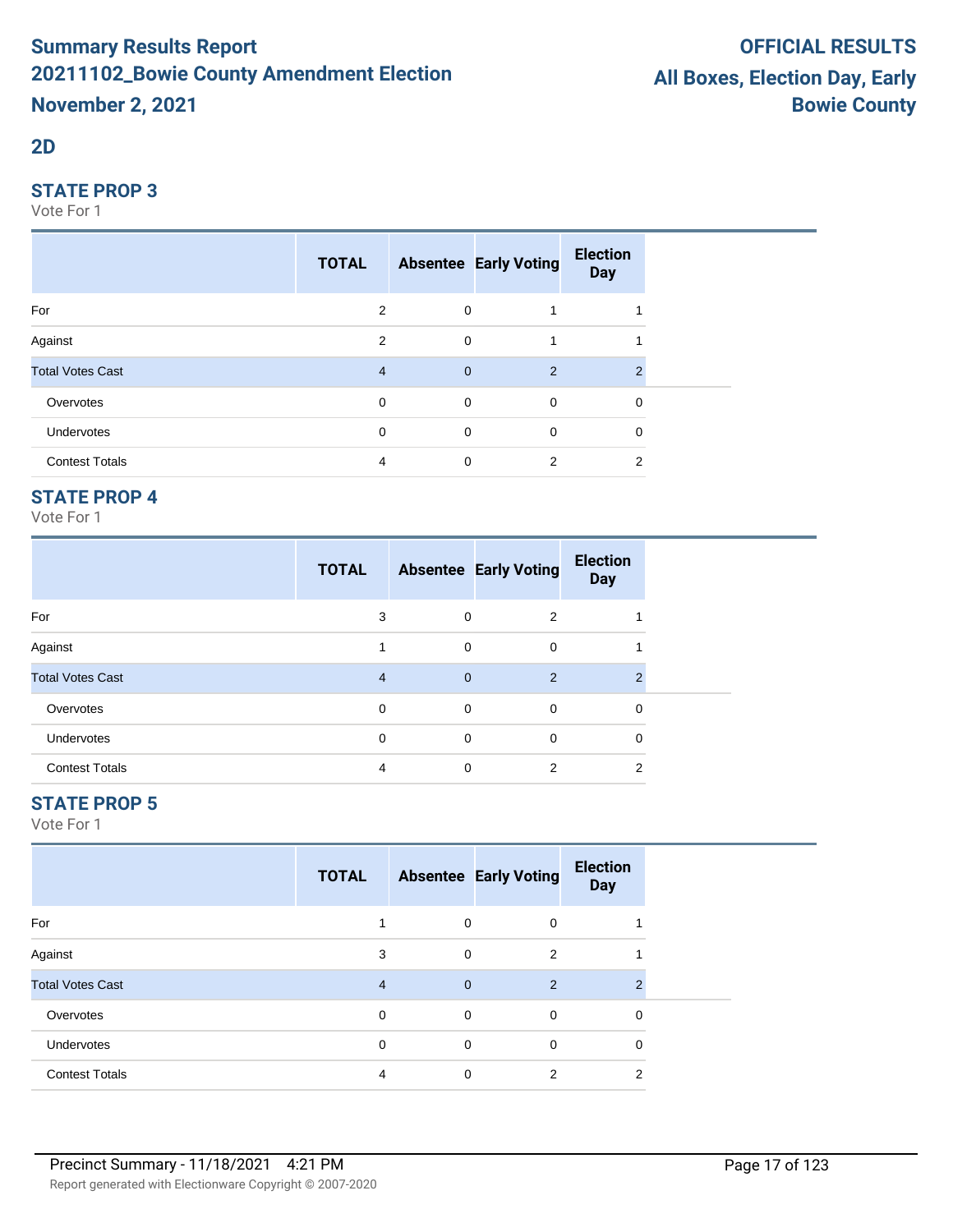#### **2D**

#### **STATE PROP 6**

Vote For 1

|                         | <b>TOTAL</b> |                | <b>Absentee Early Voting</b> | <b>Election</b><br><b>Day</b> |  |
|-------------------------|--------------|----------------|------------------------------|-------------------------------|--|
| For                     | 4            | $\mathbf 0$    | 2                            | 2                             |  |
| Against                 | 0            | $\mathbf 0$    | $\mathbf 0$                  | 0                             |  |
| <b>Total Votes Cast</b> | 4            | $\overline{0}$ | 2                            | 2                             |  |
| Overvotes               | $\mathbf 0$  | $\overline{0}$ | $\mathbf 0$                  | 0                             |  |
| Undervotes              | 0            | 0              | $\mathbf 0$                  | 0                             |  |
| <b>Contest Totals</b>   | 4            | 0              | 2                            | 2                             |  |

## **STATE PROP 7**

Vote For 1

|                         | <b>TOTAL</b> |              | <b>Absentee Early Voting</b> | <b>Election</b><br><b>Day</b> |
|-------------------------|--------------|--------------|------------------------------|-------------------------------|
| For                     | 4            | 0            | 2                            | 2                             |
| Against                 | 0            | 0            | 0                            | 0                             |
| <b>Total Votes Cast</b> | 4            | $\mathbf{0}$ | $\overline{2}$               | $\mathcal{P}$                 |
| Overvotes               | 0            | 0            | 0                            | 0                             |
| Undervotes              | 0            | 0            | 0                            | 0                             |
| <b>Contest Totals</b>   | 4            | $\Omega$     | $\overline{2}$               | 2                             |

## **STATE PROP 8**

|                         | <b>TOTAL</b>   |                | <b>Absentee Early Voting</b> | <b>Election</b><br><b>Day</b> |  |
|-------------------------|----------------|----------------|------------------------------|-------------------------------|--|
| For                     | 4              | 0              | 2                            | 2                             |  |
| Against                 | $\mathbf 0$    | 0              | 0                            | 0                             |  |
| <b>Total Votes Cast</b> | $\overline{4}$ | $\overline{0}$ | 2                            | $\mathfrak{p}$                |  |
| Overvotes               | $\mathbf 0$    | 0              | 0                            | 0                             |  |
| Undervotes              | $\mathbf 0$    | $\mathbf 0$    | $\mathbf 0$                  | $\mathbf 0$                   |  |
| <b>Contest Totals</b>   | 4              | 0              | 2                            | 2                             |  |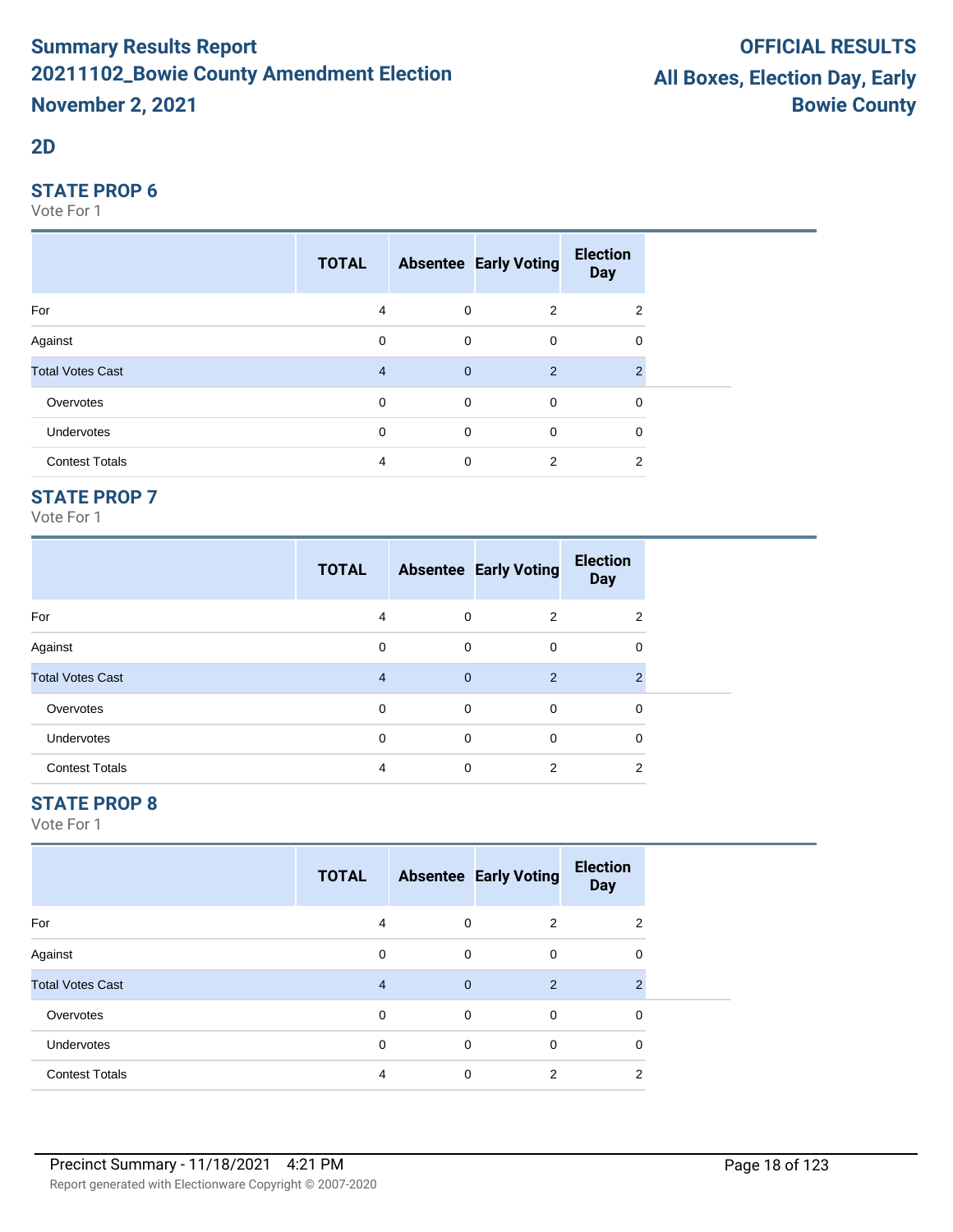# **3A**

| I STATISTIUS.               |              |                 |                                  |          |
|-----------------------------|--------------|-----------------|----------------------------------|----------|
|                             | <b>TOTAL</b> | <b>Absentee</b> | <b>Early Voting Election Day</b> |          |
| <b>Ballots Cast - Total</b> | 222          |                 | 51                               | 170      |
| <b>Ballots Cast - Blank</b> | 0            |                 |                                  | $\Omega$ |

#### **STATE PROP 1**

STATISTICS

Vote For 1

|                         | <b>TOTAL</b> |              | <b>Absentee Early Voting</b> | <b>Election</b><br><b>Day</b> |
|-------------------------|--------------|--------------|------------------------------|-------------------------------|
| For                     | 184          | 1            | 41                           | 142                           |
| Against                 | 28           | $\mathbf 0$  | 9                            | 19                            |
| <b>Total Votes Cast</b> | 212          | $\mathbf{1}$ | 50                           | 161                           |
| Overvotes               | 0            | $\mathbf 0$  | $\mathbf 0$                  | 0                             |
| Undervotes              | 10           | $\mathbf 0$  | 1                            | 9                             |
| <b>Contest Totals</b>   | 222          | 1            | 51                           | 170                           |

## **STATE PROP 2**

|                         | <b>TOTAL</b> |              | <b>Absentee Early Voting</b> | <b>Election</b><br><b>Day</b> |
|-------------------------|--------------|--------------|------------------------------|-------------------------------|
| For                     | 155          | 1            | 39                           | 115                           |
| Against                 | 56           | $\mathbf 0$  | 11                           | 45                            |
| <b>Total Votes Cast</b> | 211          | $\mathbf{1}$ | 50                           | 160                           |
| Overvotes               | 0            | 0            | $\mathbf 0$                  | $\mathbf 0$                   |
| <b>Undervotes</b>       | 11           | 0            | 1                            | 10                            |
| <b>Contest Totals</b>   | 222          | 1            | 51                           | 170                           |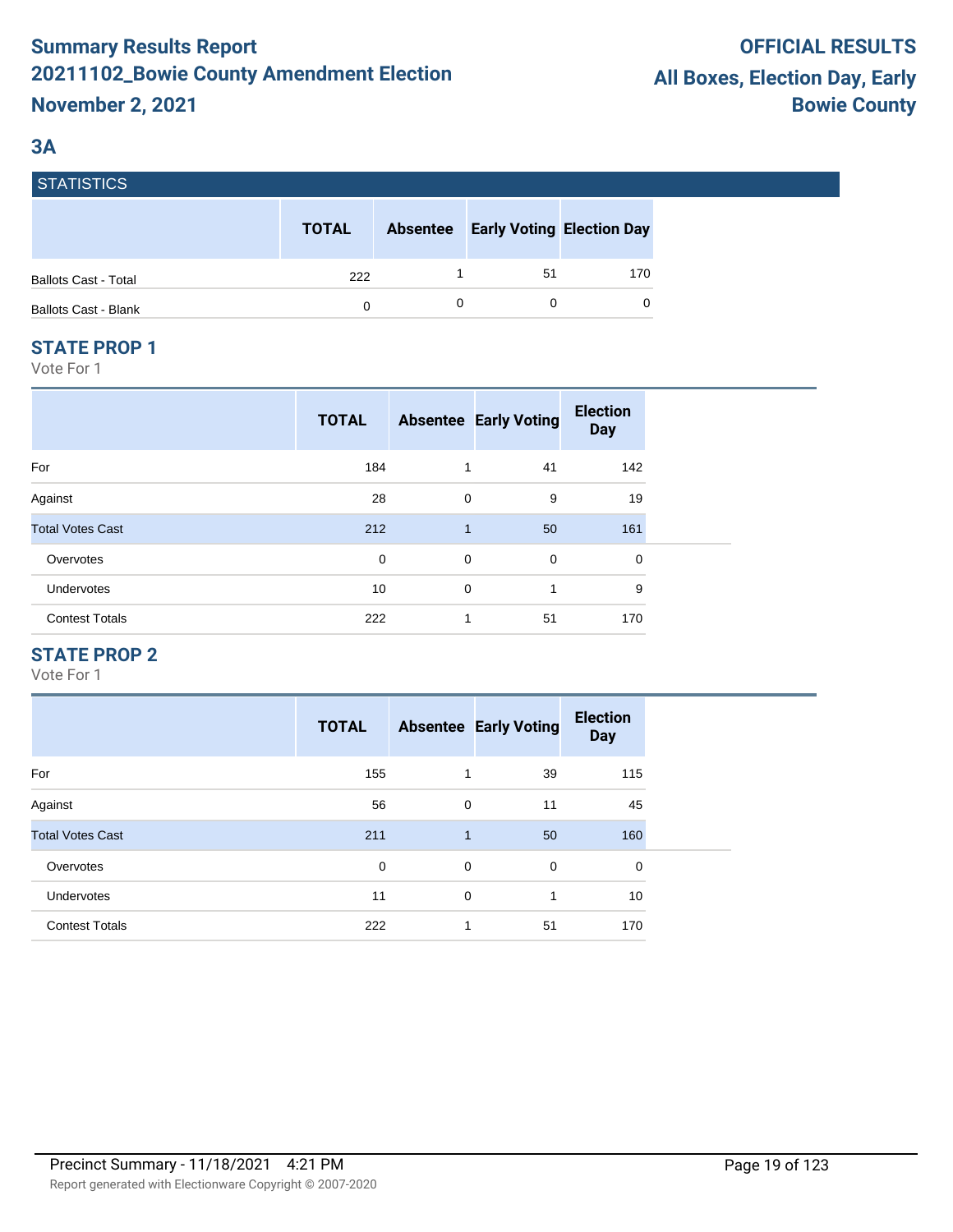# **3A**

#### **STATE PROP 3**

Vote For 1

|                         | <b>TOTAL</b> |              | <b>Absentee Early Voting</b> | <b>Election</b><br><b>Day</b> |
|-------------------------|--------------|--------------|------------------------------|-------------------------------|
| For                     | 149          | $\mathbf 0$  | 30                           | 119                           |
| Against                 | 58           | 1            | 19                           | 38                            |
| <b>Total Votes Cast</b> | 207          | $\mathbf{1}$ | 49                           | 157                           |
| Overvotes               | $\mathbf 0$  | $\mathbf 0$  | $\mathbf 0$                  | 0                             |
| <b>Undervotes</b>       | 15           | 0            | 2                            | 13                            |
| <b>Contest Totals</b>   | 222          | 1            | 51                           | 170                           |

## **STATE PROP 4**

Vote For 1

|                         | <b>TOTAL</b> |                | <b>Absentee Early Voting</b> | <b>Election</b><br><b>Day</b> |  |
|-------------------------|--------------|----------------|------------------------------|-------------------------------|--|
| For                     | 113          | 0              | 31                           | 82                            |  |
| Against                 | 96           | 1              | 19                           | 76                            |  |
| <b>Total Votes Cast</b> | 209          | $\overline{1}$ | 50                           | 158                           |  |
| Overvotes               | 0            | 0              | 0                            | 0                             |  |
| <b>Undervotes</b>       | 13           | 0              | 1                            | $12 \overline{ }$             |  |
| <b>Contest Totals</b>   | 222          |                | 51                           | 170                           |  |

## **STATE PROP 5**

|                         | <b>TOTAL</b> |              | <b>Absentee Early Voting</b> | <b>Election</b><br><b>Day</b> |  |
|-------------------------|--------------|--------------|------------------------------|-------------------------------|--|
| For                     | 115          | 1            | 29                           | 85                            |  |
| Against                 | 92           | 0            | 21                           | 71                            |  |
| <b>Total Votes Cast</b> | 207          | $\mathbf{1}$ | 50                           | 156                           |  |
| Overvotes               | 0            | 0            | 0                            | $\mathbf 0$                   |  |
| <b>Undervotes</b>       | 15           | $\mathbf 0$  | 1                            | 14                            |  |
| <b>Contest Totals</b>   | 222          | 1            | 51                           | 170                           |  |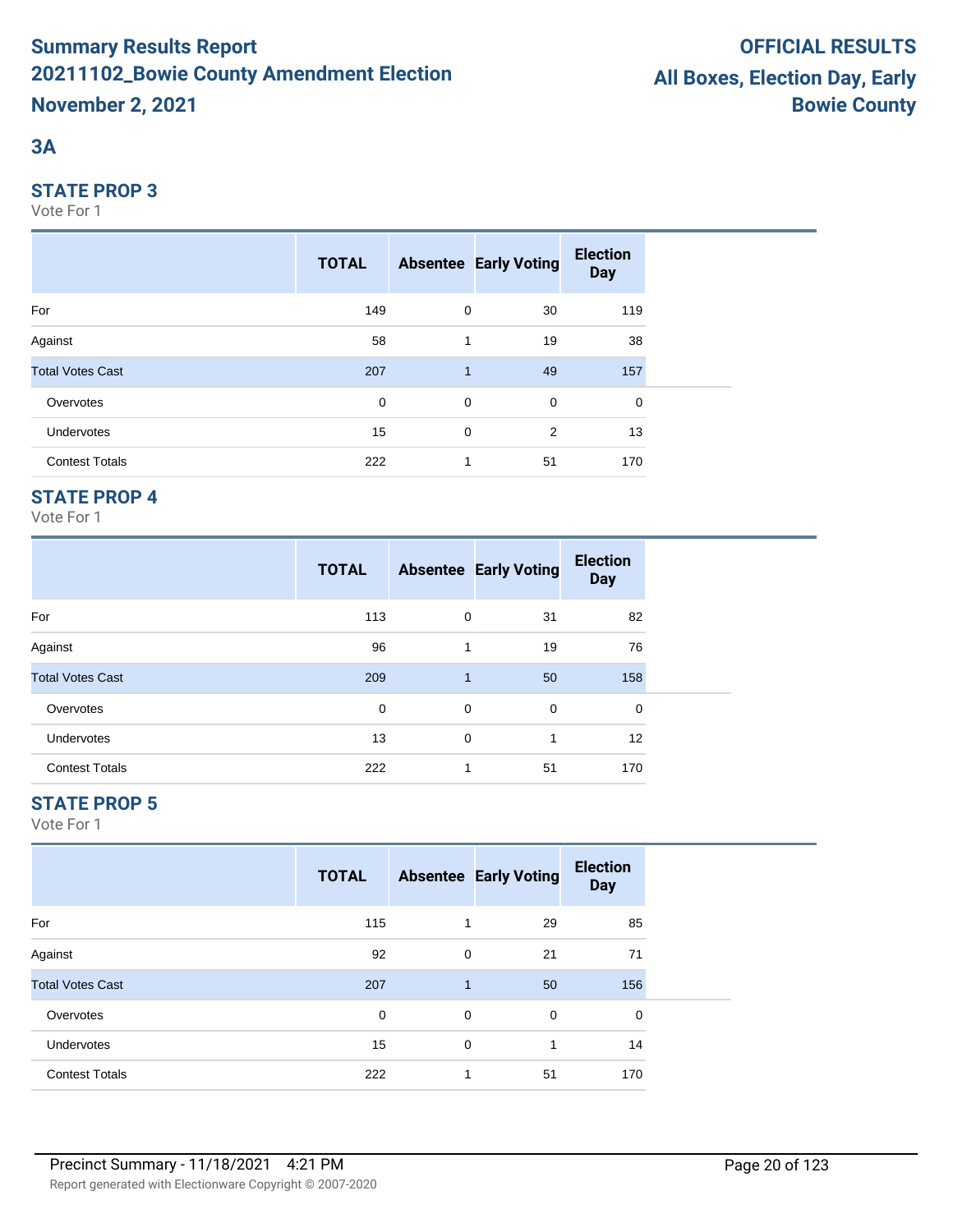# **3A**

#### **STATE PROP 6**

Vote For 1

|                         | <b>TOTAL</b> |              | <b>Absentee Early Voting</b> | <b>Election</b><br><b>Day</b> |
|-------------------------|--------------|--------------|------------------------------|-------------------------------|
| For                     | 180          | 0            | 40                           | 140                           |
| Against                 | 27           | 1            | 9                            | 17                            |
| <b>Total Votes Cast</b> | 207          | $\mathbf{1}$ | 49                           | 157                           |
| Overvotes               | $\mathbf 0$  | $\mathbf 0$  | $\mathbf 0$                  | 0                             |
| <b>Undervotes</b>       | 15           | 0            | 2                            | 13                            |
| <b>Contest Totals</b>   | 222          | 1            | 51                           | 170                           |

## **STATE PROP 7**

Vote For 1

|                         | <b>TOTAL</b> |              | <b>Absentee Early Voting</b> | <b>Election</b><br><b>Day</b> |  |
|-------------------------|--------------|--------------|------------------------------|-------------------------------|--|
| For                     | 196          | 1            | 47                           | 148                           |  |
| Against                 | 16           | 0            | 2                            | 14                            |  |
| <b>Total Votes Cast</b> | 212          | $\mathbf{1}$ | 49                           | 162                           |  |
| Overvotes               | 0            | 0            | 0                            | 0                             |  |
| <b>Undervotes</b>       | 10           | 0            | 2                            | 8                             |  |
| <b>Contest Totals</b>   | 222          | 1            | 51                           | 170                           |  |

# **STATE PROP 8**

|                         | <b>TOTAL</b> |              | <b>Absentee Early Voting</b> | <b>Election</b><br><b>Day</b> |  |
|-------------------------|--------------|--------------|------------------------------|-------------------------------|--|
| For                     | 193          | 1            | 46                           | 146                           |  |
| Against                 | 15           | 0            | 3                            | 12                            |  |
| <b>Total Votes Cast</b> | 208          | $\mathbf{1}$ | 49                           | 158                           |  |
| Overvotes               | 0            | 0            | 0                            | 0                             |  |
| <b>Undervotes</b>       | 14           | $\mathbf 0$  | 2                            | 12                            |  |
| <b>Contest Totals</b>   | 222          | 1            | 51                           | 170                           |  |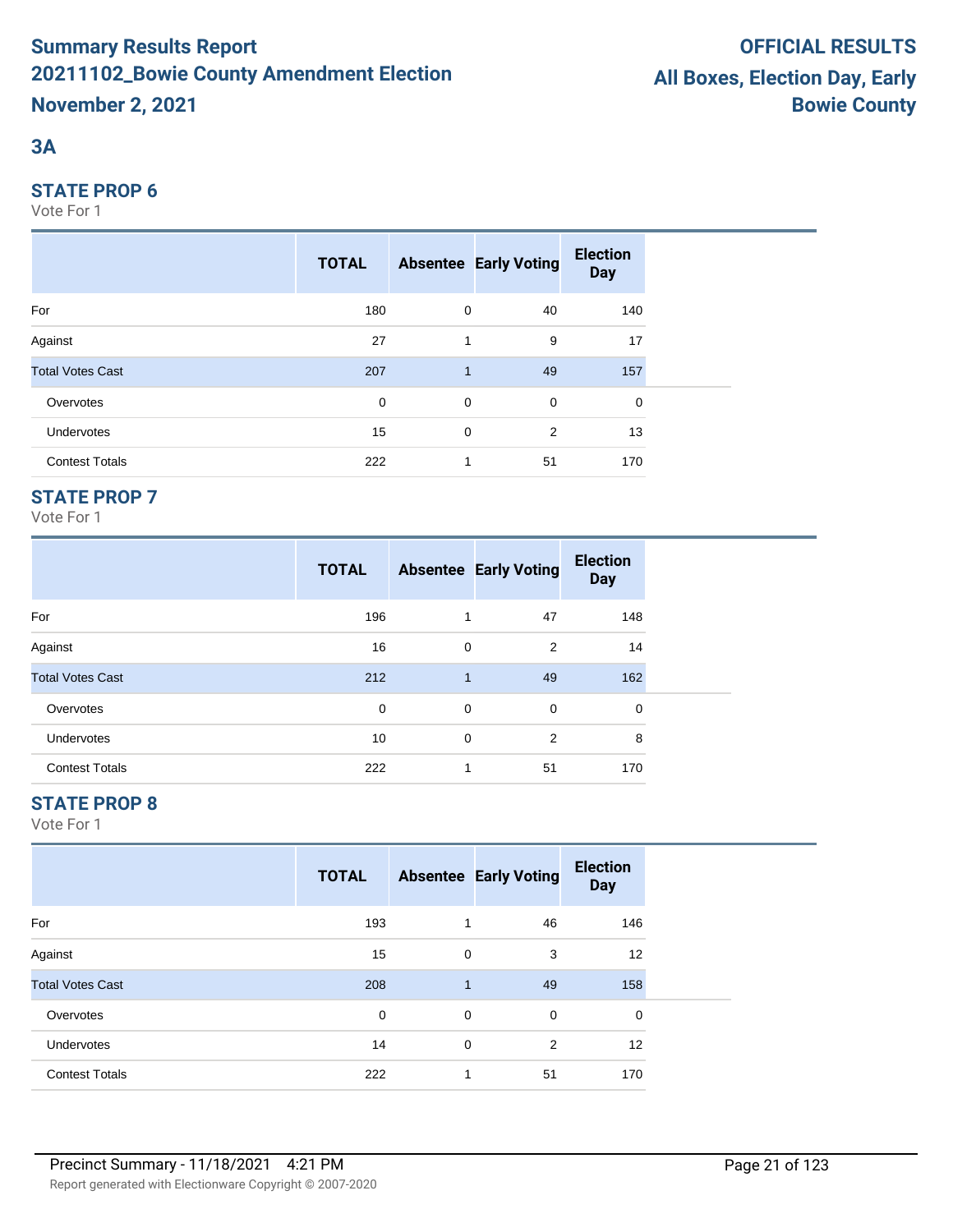#### **3B**

| <b>STATISTICS</b> |  |
|-------------------|--|
|                   |  |
|                   |  |
|                   |  |
|                   |  |
|                   |  |

|                             | <b>TOTAL</b> | <b>Absentee Early Voting Election Day</b> |    |
|-----------------------------|--------------|-------------------------------------------|----|
| <b>Ballots Cast - Total</b> | 69           | 30                                        | 38 |
| <b>Ballots Cast - Blank</b> |              |                                           |    |

#### **STATE PROP 1**

Vote For 1

|                         | <b>TOTAL</b> |              | <b>Absentee Early Voting</b> | <b>Election</b><br><b>Day</b> |  |
|-------------------------|--------------|--------------|------------------------------|-------------------------------|--|
| For                     | 48           | 1            | 20                           | 27                            |  |
| Against                 | 16           | $\mathbf 0$  | 8                            | 8                             |  |
| <b>Total Votes Cast</b> | 64           | $\mathbf{1}$ | 28                           | 35                            |  |
| Overvotes               | $\mathbf 0$  | 0            | $\mathbf 0$                  | 0                             |  |
| Undervotes              | 5            | $\mathbf 0$  | $\overline{2}$               | 3                             |  |
| <b>Contest Totals</b>   | 69           | 1            | 30                           | 38                            |  |

## **STATE PROP 2**

|                         | <b>TOTAL</b> |              | <b>Absentee Early Voting</b> | <b>Election</b><br><b>Day</b> |
|-------------------------|--------------|--------------|------------------------------|-------------------------------|
| For                     | 39           | $\mathbf 0$  | 16                           | 23                            |
| Against                 | 27           | 1            | 13                           | 13                            |
| <b>Total Votes Cast</b> | 66           | $\mathbf{1}$ | 29                           | 36                            |
| Overvotes               | 0            | $\mathbf 0$  | 0                            | 0                             |
| <b>Undervotes</b>       | 3            | $\Omega$     | 1                            | $\overline{2}$                |
| <b>Contest Totals</b>   | 69           |              | 30                           | 38                            |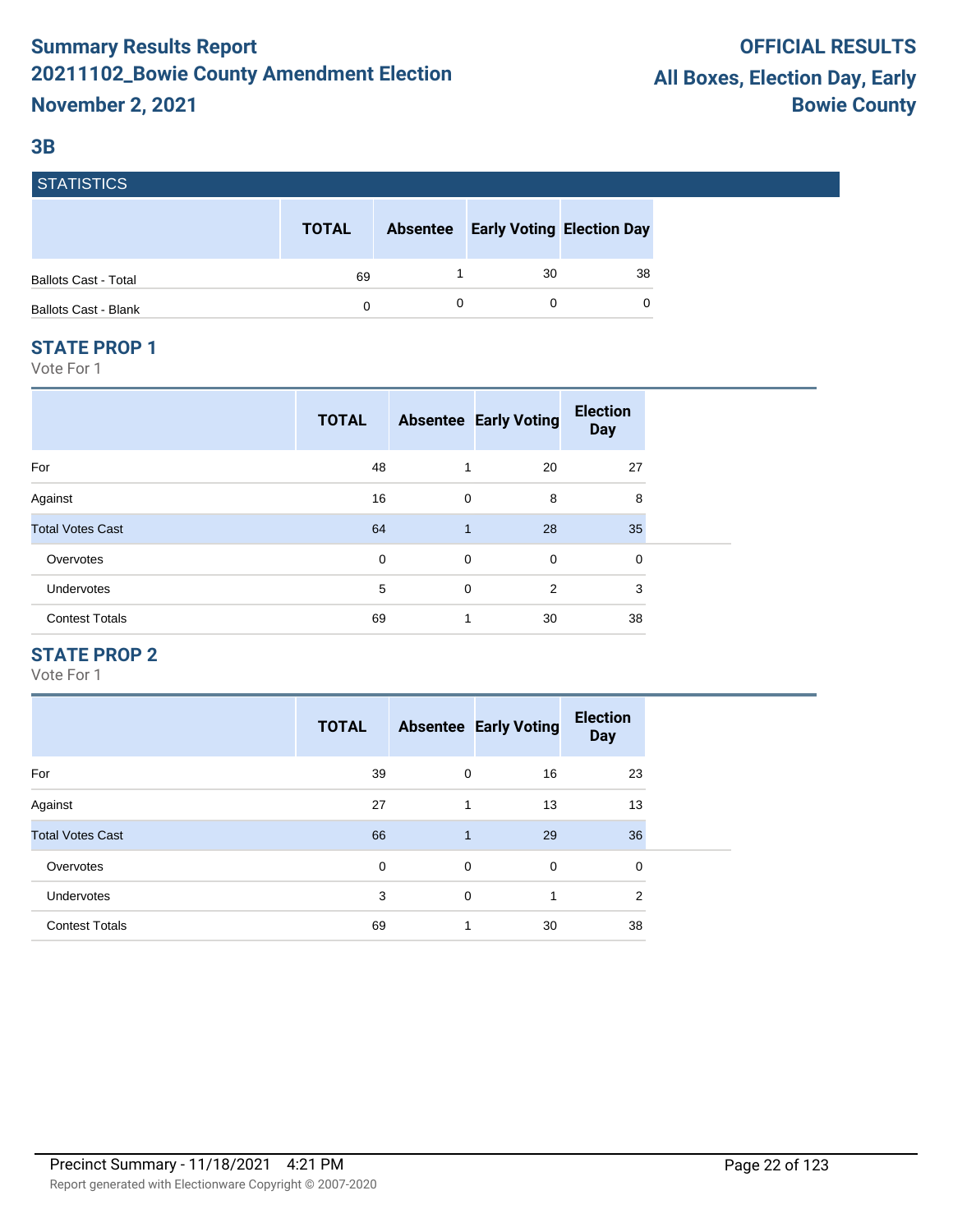#### **3B**

#### **STATE PROP 3**

Vote For 1

|                         | <b>TOTAL</b> |              | <b>Absentee Early Voting</b> | <b>Election</b><br><b>Day</b> |  |
|-------------------------|--------------|--------------|------------------------------|-------------------------------|--|
| For                     | 36           | 1            | 12                           | 23                            |  |
| Against                 | 31           | $\mathbf 0$  | 17                           | 14                            |  |
| <b>Total Votes Cast</b> | 67           | $\mathbf{1}$ | 29                           | 37                            |  |
| Overvotes               | 0            | $\mathbf 0$  | $\mathbf 0$                  | 0                             |  |
| Undervotes              | 2            | $\mathbf 0$  | 1                            | ٠                             |  |
| <b>Contest Totals</b>   | 69           | 1            | 30                           | 38                            |  |

## **STATE PROP 4**

Vote For 1

|                         | <b>TOTAL</b> |              | <b>Absentee Early Voting</b> | <b>Election</b><br><b>Day</b> |  |
|-------------------------|--------------|--------------|------------------------------|-------------------------------|--|
| For                     | 34           | 1            | 11                           | 22                            |  |
| Against                 | 32           | 0            | 18                           | 14                            |  |
| <b>Total Votes Cast</b> | 66           | $\mathbf{1}$ | 29                           | 36                            |  |
| Overvotes               | 0            | 0            | $\mathbf 0$                  | 0                             |  |
| <b>Undervotes</b>       | 3            | $\mathbf 0$  | 1                            | 2                             |  |
| <b>Contest Totals</b>   | 69           | 1            | 30                           | 38                            |  |

## **STATE PROP 5**

|                         | <b>TOTAL</b> |              | <b>Absentee Early Voting</b> | <b>Election</b><br><b>Day</b> |  |
|-------------------------|--------------|--------------|------------------------------|-------------------------------|--|
| For                     | 33           | 1            | 9                            | 23                            |  |
| Against                 | 33           | 0            | 20                           | 13                            |  |
| <b>Total Votes Cast</b> | 66           | $\mathbf{1}$ | 29                           | 36                            |  |
| Overvotes               | 0            | 0            | 0                            | 0                             |  |
| Undervotes              | 3            | 0            | 1                            | 2                             |  |
| <b>Contest Totals</b>   | 69           | 1            | 30                           | 38                            |  |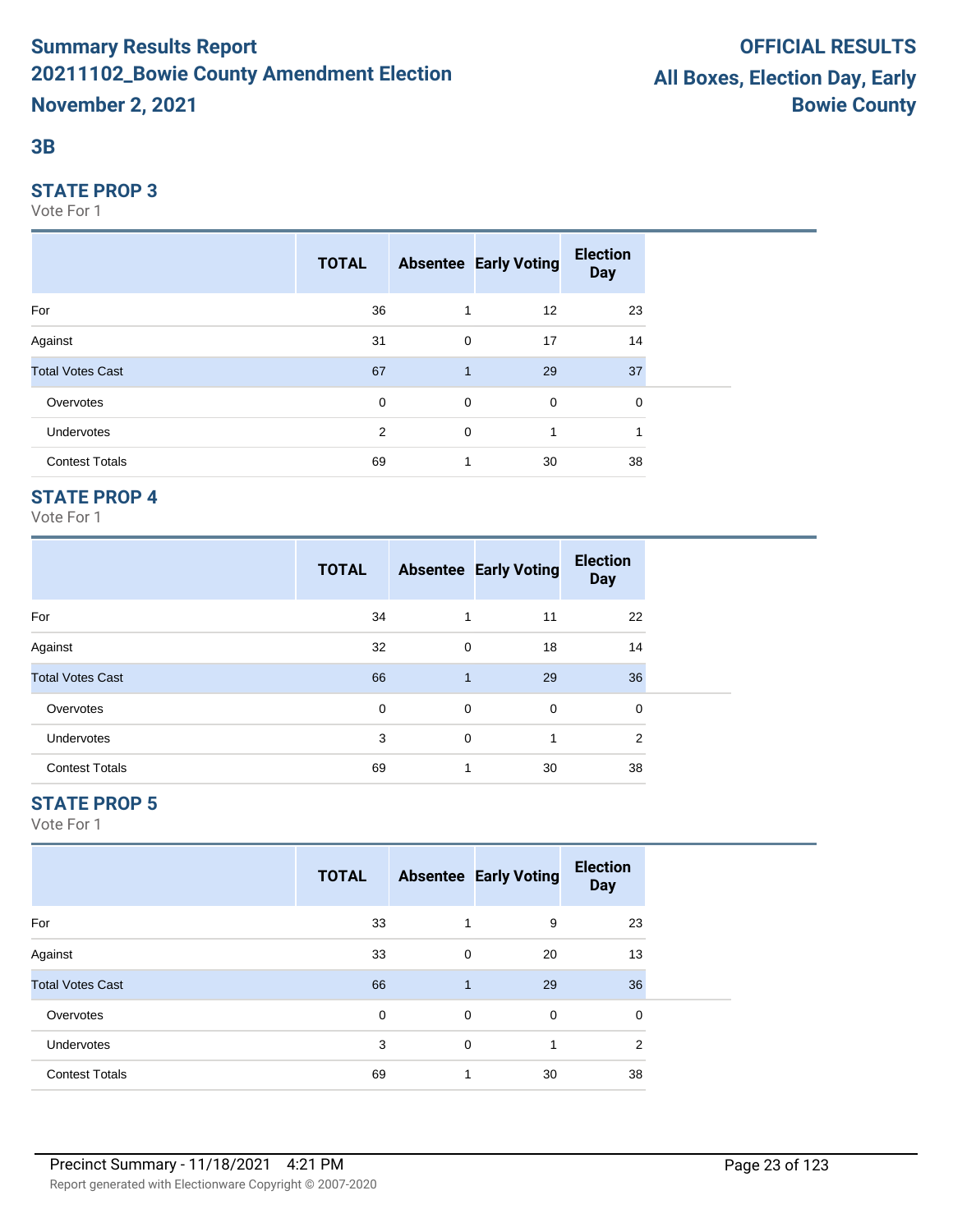#### **3B**

#### **STATE PROP 6**

Vote For 1

|                         | <b>TOTAL</b> |                | <b>Absentee Early Voting</b> | <b>Election</b><br><b>Day</b> |  |
|-------------------------|--------------|----------------|------------------------------|-------------------------------|--|
| For                     | 51           | $\overline{1}$ | 17                           | 33                            |  |
| Against                 | 17           | $\mathbf 0$    | 13                           | 4                             |  |
| <b>Total Votes Cast</b> | 68           | 1              | 30                           | 37                            |  |
| Overvotes               | $\mathbf 0$  | $\mathbf 0$    | $\mathbf 0$                  | 0                             |  |
| Undervotes              |              | $\mathbf 0$    | 0                            |                               |  |
| <b>Contest Totals</b>   | 69           | $\mathbf 1$    | 30                           | 38                            |  |

## **STATE PROP 7**

Vote For 1

|                         | <b>TOTAL</b> |              | <b>Absentee Early Voting</b> | <b>Election</b><br><b>Day</b> |
|-------------------------|--------------|--------------|------------------------------|-------------------------------|
| For                     | 52           |              | 19                           | 32                            |
| Against                 | 11           | 0            | 10                           |                               |
| <b>Total Votes Cast</b> | 63           | $\mathbf{1}$ | 29                           | 33                            |
| Overvotes               |              | 0            | 0                            |                               |
| <b>Undervotes</b>       | 5            | 0            | 1                            | 4                             |
| <b>Contest Totals</b>   | 69           | 1            | 30                           | 38                            |

# **STATE PROP 8**

|                         | <b>TOTAL</b> |              | <b>Absentee Early Voting</b> | <b>Election</b><br><b>Day</b> |  |
|-------------------------|--------------|--------------|------------------------------|-------------------------------|--|
| For                     | 60           |              | 27                           | 32                            |  |
| Against                 | 5            | 0            | 2                            | 3                             |  |
| <b>Total Votes Cast</b> | 65           | $\mathbf{1}$ | 29                           | 35                            |  |
| Overvotes               | 0            | 0            | 0                            | 0                             |  |
| Undervotes              | 4            | 0            | 1                            | 3                             |  |
| <b>Contest Totals</b>   | 69           |              | 30                           | 38                            |  |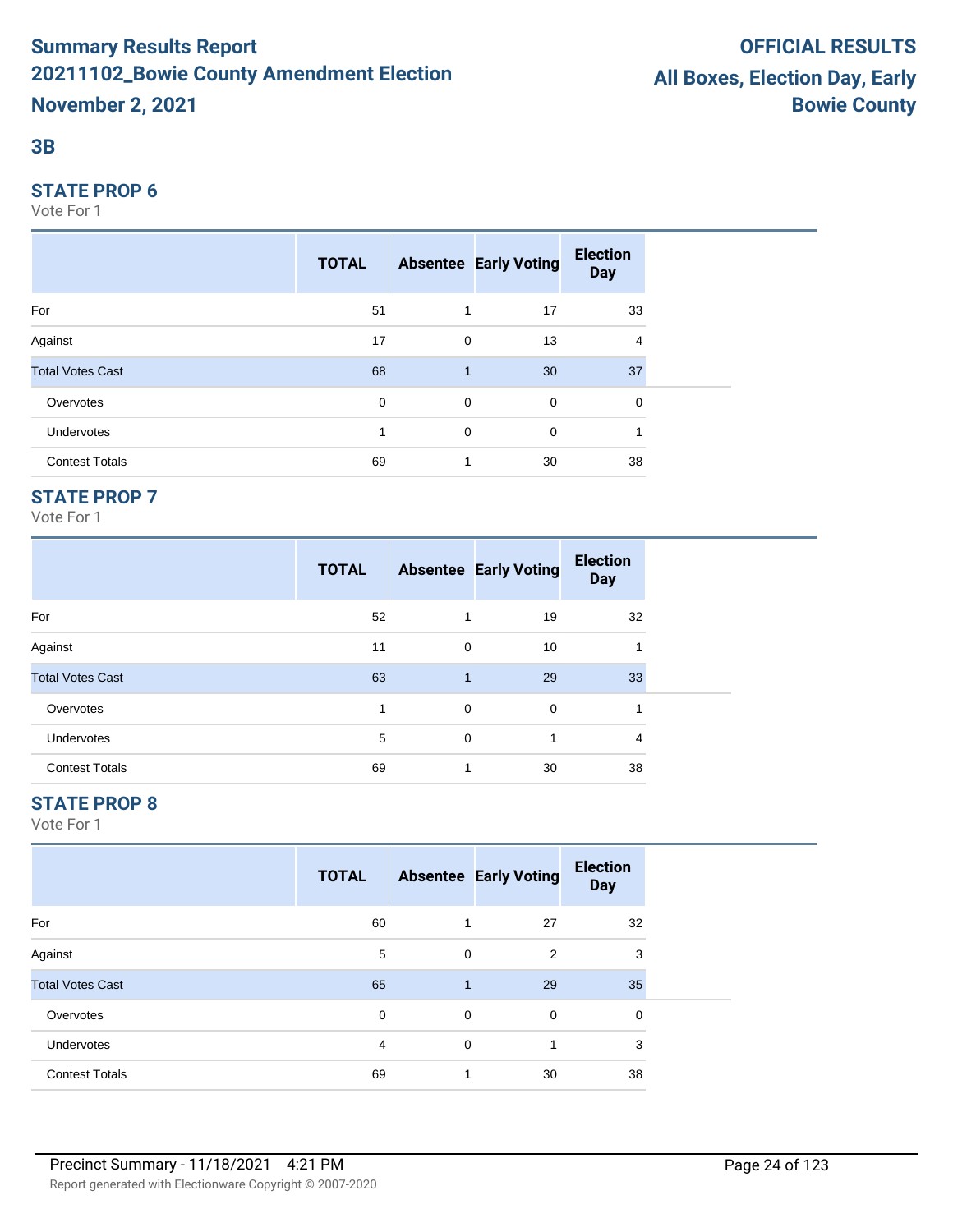# **4A**

**STATICTICS** 

| סטווטוואוטן                 |              |                 |    |                                  |
|-----------------------------|--------------|-----------------|----|----------------------------------|
|                             | <b>TOTAL</b> | <b>Absentee</b> |    | <b>Early Voting Election Day</b> |
| <b>Ballots Cast - Total</b> | 113          |                 | 41 | 70                               |
| <b>Ballots Cast - Blank</b> | $\Omega$     |                 |    | $\Omega$                         |

#### **STATE PROP 1**

Vote For 1

|                         | <b>TOTAL</b> |                | <b>Absentee Early Voting</b> | <b>Election</b><br><b>Day</b> |
|-------------------------|--------------|----------------|------------------------------|-------------------------------|
| For                     | 92           | 2              | 28                           | 62                            |
| Against                 | 17           | 0              | 12                           | 5                             |
| <b>Total Votes Cast</b> | 109          | $\overline{2}$ | 40                           | 67                            |
| Overvotes               | 0            | $\mathbf 0$    | $\mathbf 0$                  | 0                             |
| <b>Undervotes</b>       | 4            | $\mathbf 0$    | 1                            | 3                             |
| <b>Contest Totals</b>   | 113          | 2              | 41                           | 70                            |

## **STATE PROP 2**

|                         | <b>TOTAL</b> |             | <b>Absentee Early Voting</b> | <b>Election</b><br><b>Day</b> |
|-------------------------|--------------|-------------|------------------------------|-------------------------------|
| For                     | 76           | $\mathbf 0$ | 31                           | 45                            |
| Against                 | 30           | 2           | 9                            | 19                            |
| <b>Total Votes Cast</b> | 106          | 2           | 40                           | 64                            |
| Overvotes               | 0            | $\mathbf 0$ | $\mathbf 0$                  | 0                             |
| <b>Undervotes</b>       | 7            | $\mathbf 0$ | 1                            | 6                             |
| <b>Contest Totals</b>   | 113          | 2           | 41                           | 70                            |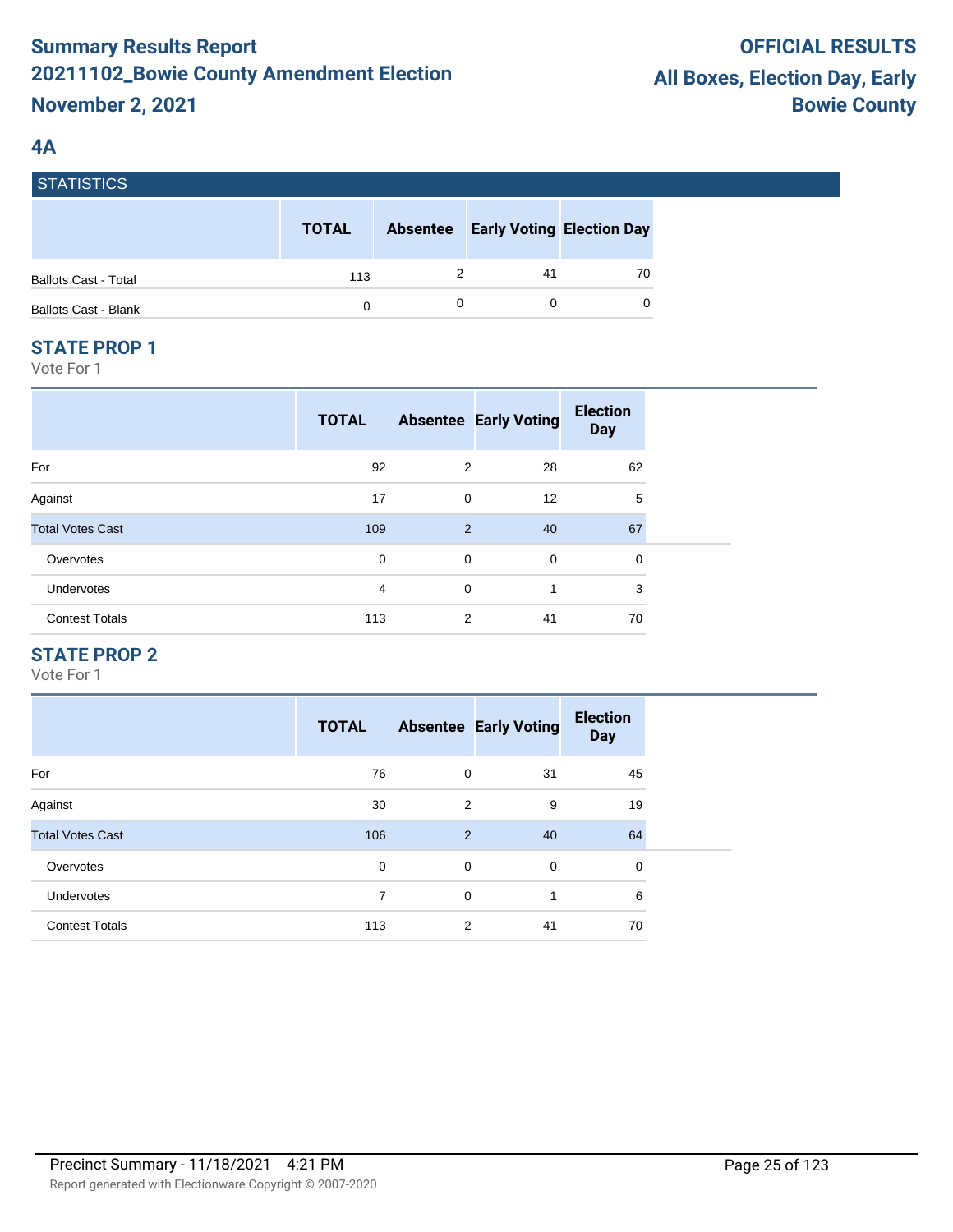# **4A**

#### **STATE PROP 3**

Vote For 1

|                         | <b>TOTAL</b> |             | <b>Absentee Early Voting</b> | <b>Election</b><br><b>Day</b> |  |
|-------------------------|--------------|-------------|------------------------------|-------------------------------|--|
| For                     | 68           | 1           | 21                           | 46                            |  |
| Against                 | 39           | 1           | 19                           | 19                            |  |
| <b>Total Votes Cast</b> | 107          | 2           | 40                           | 65                            |  |
| Overvotes               | $\mathbf 0$  | $\mathbf 0$ | $\mathbf 0$                  | 0                             |  |
| Undervotes              | 6            | 0           | 1                            | 5                             |  |
| <b>Contest Totals</b>   | 113          | 2           | 41                           | 70                            |  |

## **STATE PROP 4**

Vote For 1

|                         | <b>TOTAL</b> |                | <b>Absentee Early Voting</b> | <b>Election</b><br><b>Day</b> |
|-------------------------|--------------|----------------|------------------------------|-------------------------------|
| For                     | 64           | 0              | 26                           | 38                            |
| Against                 | 41           | 1              | 14                           | 26                            |
| <b>Total Votes Cast</b> | 105          | $\overline{1}$ | 40                           | 64                            |
| Overvotes               | 0            | 0              | 0                            | 0                             |
| <b>Undervotes</b>       | 8            | 1              | 1                            | 6                             |
| <b>Contest Totals</b>   | 113          | 2              | 41                           | 70                            |

## **STATE PROP 5**

|                         | <b>TOTAL</b> |   | <b>Absentee Early Voting</b> | <b>Election</b><br><b>Day</b> |  |
|-------------------------|--------------|---|------------------------------|-------------------------------|--|
| For                     | 57           | 0 | 25                           | 32                            |  |
| Against                 | 46           | 2 | 15                           | 29                            |  |
| <b>Total Votes Cast</b> | 103          | 2 | 40                           | 61                            |  |
| Overvotes               | 0            | 0 | $\mathbf 0$                  | 0                             |  |
| Undervotes              | 10           | 0 | 1                            | 9                             |  |
| <b>Contest Totals</b>   | 113          | 2 | 41                           | 70                            |  |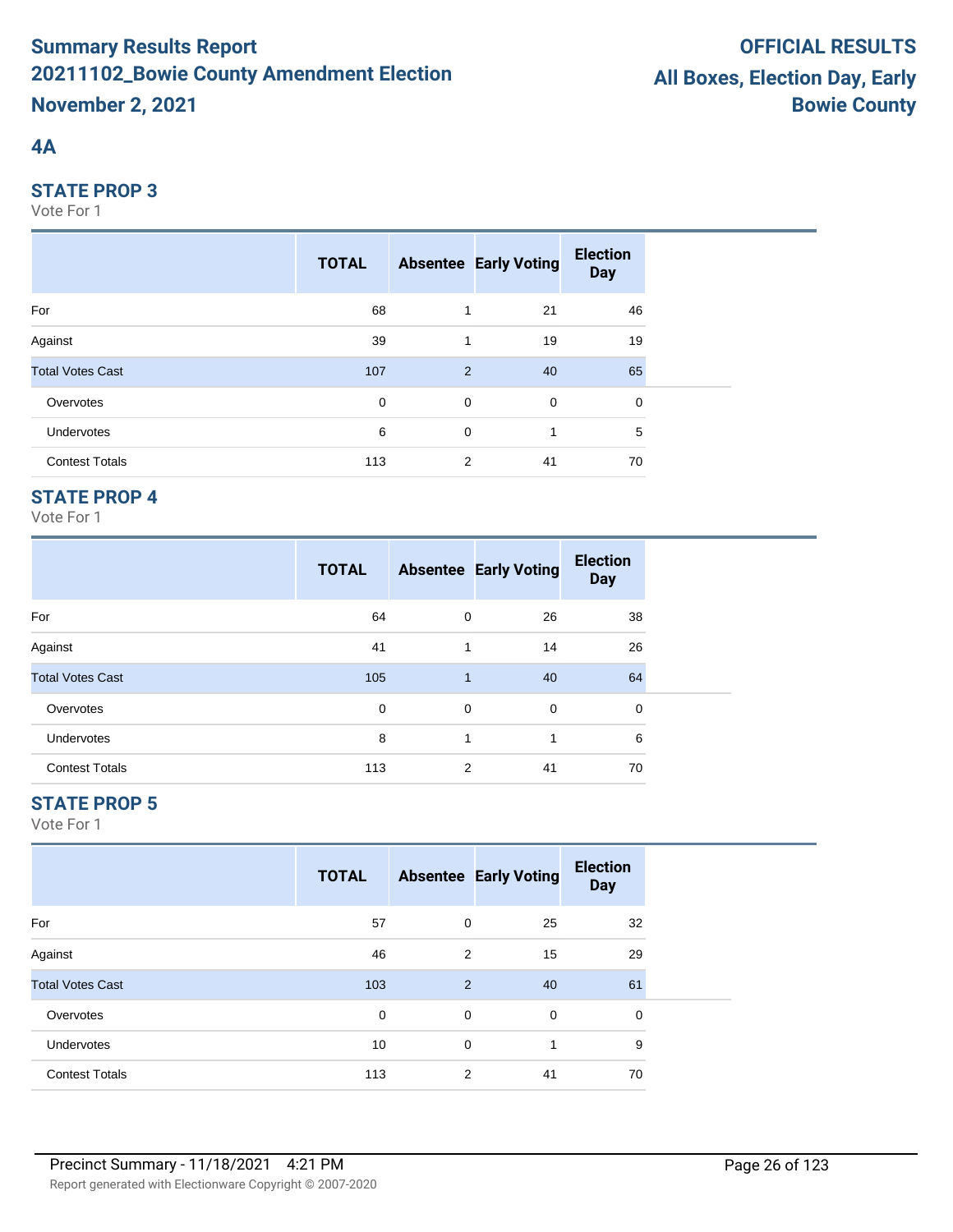# **4A**

#### **STATE PROP 6**

Vote For 1

|                         | <b>TOTAL</b> |             | <b>Absentee Early Voting</b> | <b>Election</b><br><b>Day</b> |  |
|-------------------------|--------------|-------------|------------------------------|-------------------------------|--|
| For                     | 90           | 1           | 32                           | 57                            |  |
| Against                 | 19           | 1           | 8                            | 10                            |  |
| <b>Total Votes Cast</b> | 109          | 2           | 40                           | 67                            |  |
| Overvotes               | $\mathbf 0$  | $\mathbf 0$ | $\mathbf 0$                  | 0                             |  |
| <b>Undervotes</b>       | 4            | $\mathbf 0$ | 1                            | 3                             |  |
| <b>Contest Totals</b>   | 113          | 2           | 41                           | 70                            |  |

## **STATE PROP 7**

Vote For 1

|                         | <b>TOTAL</b> |             | <b>Absentee Early Voting</b> | <b>Election</b><br><b>Day</b> |
|-------------------------|--------------|-------------|------------------------------|-------------------------------|
| For                     | 101          | 2           | 39                           | 60                            |
| Against                 | 7            | $\mathbf 0$ | 1                            | 6                             |
| <b>Total Votes Cast</b> | 108          | 2           | 40                           | 66                            |
| Overvotes               | 0            | 0           | 0                            | 0                             |
| <b>Undervotes</b>       | 5            | $\Omega$    | 1                            | 4                             |
| <b>Contest Totals</b>   | 113          | 2           | 41                           | 70                            |

# **STATE PROP 8**

|                         | <b>TOTAL</b> |   | <b>Absentee Early Voting</b> | <b>Election</b><br><b>Day</b> |  |
|-------------------------|--------------|---|------------------------------|-------------------------------|--|
| For                     | 100          | 2 | 38                           | 60                            |  |
| Against                 | 4            | 0 |                              | 3                             |  |
| <b>Total Votes Cast</b> | 104          | 2 | 39                           | 63                            |  |
| Overvotes               | 0            | 0 | 0                            | 0                             |  |
| Undervotes              | 9            | 0 | $\overline{2}$               | 7                             |  |
| <b>Contest Totals</b>   | 113          | 2 | 41                           | 70                            |  |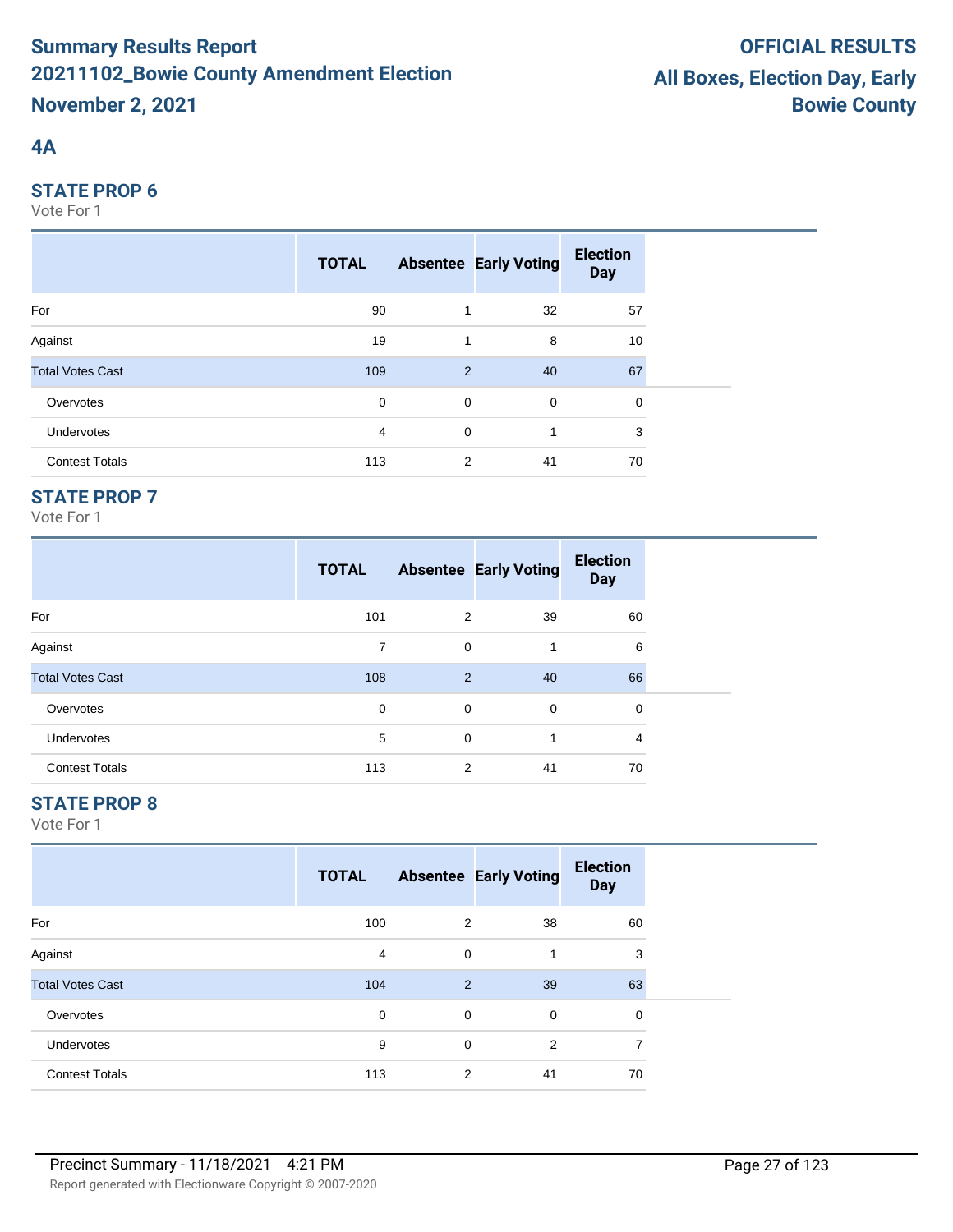#### **4B**

**STATICTICS** 

| I ƏTATIƏTIYƏ                |              |                 |                                  |     |
|-----------------------------|--------------|-----------------|----------------------------------|-----|
|                             | <b>TOTAL</b> | <b>Absentee</b> | <b>Early Voting Election Day</b> |     |
| <b>Ballots Cast - Total</b> | 267          | 6               | 101                              | 160 |
| <b>Ballots Cast - Blank</b> | 0            |                 |                                  | 0   |

#### **STATE PROP 1**

Vote For 1

|                         | <b>TOTAL</b> |             | <b>Absentee Early Voting</b> | <b>Election</b><br><b>Day</b> |  |
|-------------------------|--------------|-------------|------------------------------|-------------------------------|--|
| For                     | 223          | 5           | 87                           | 131                           |  |
| Against                 | 40           | 1           | 12                           | 27                            |  |
| <b>Total Votes Cast</b> | 263          | 6           | 99                           | 158                           |  |
| Overvotes               | 0            | 0           | $\mathbf 0$                  | 0                             |  |
| <b>Undervotes</b>       | 4            | $\mathbf 0$ | 2                            | 2                             |  |
| <b>Contest Totals</b>   | 267          | 6           | 101                          | 160                           |  |

#### **STATE PROP 2**

|                         | <b>TOTAL</b> |             | <b>Absentee Early Voting</b> | <b>Election</b><br><b>Day</b> |
|-------------------------|--------------|-------------|------------------------------|-------------------------------|
| For                     | 179          | 4           | 77                           | 98                            |
| Against                 | 81           | 2           | 22                           | 57                            |
| <b>Total Votes Cast</b> | 260          | 6           | 99                           | 155                           |
| Overvotes               | 1            | $\mathbf 0$ | 0                            |                               |
| <b>Undervotes</b>       | 6            | 0           | 2                            | 4                             |
| <b>Contest Totals</b>   | 267          | 6           | 101                          | 160                           |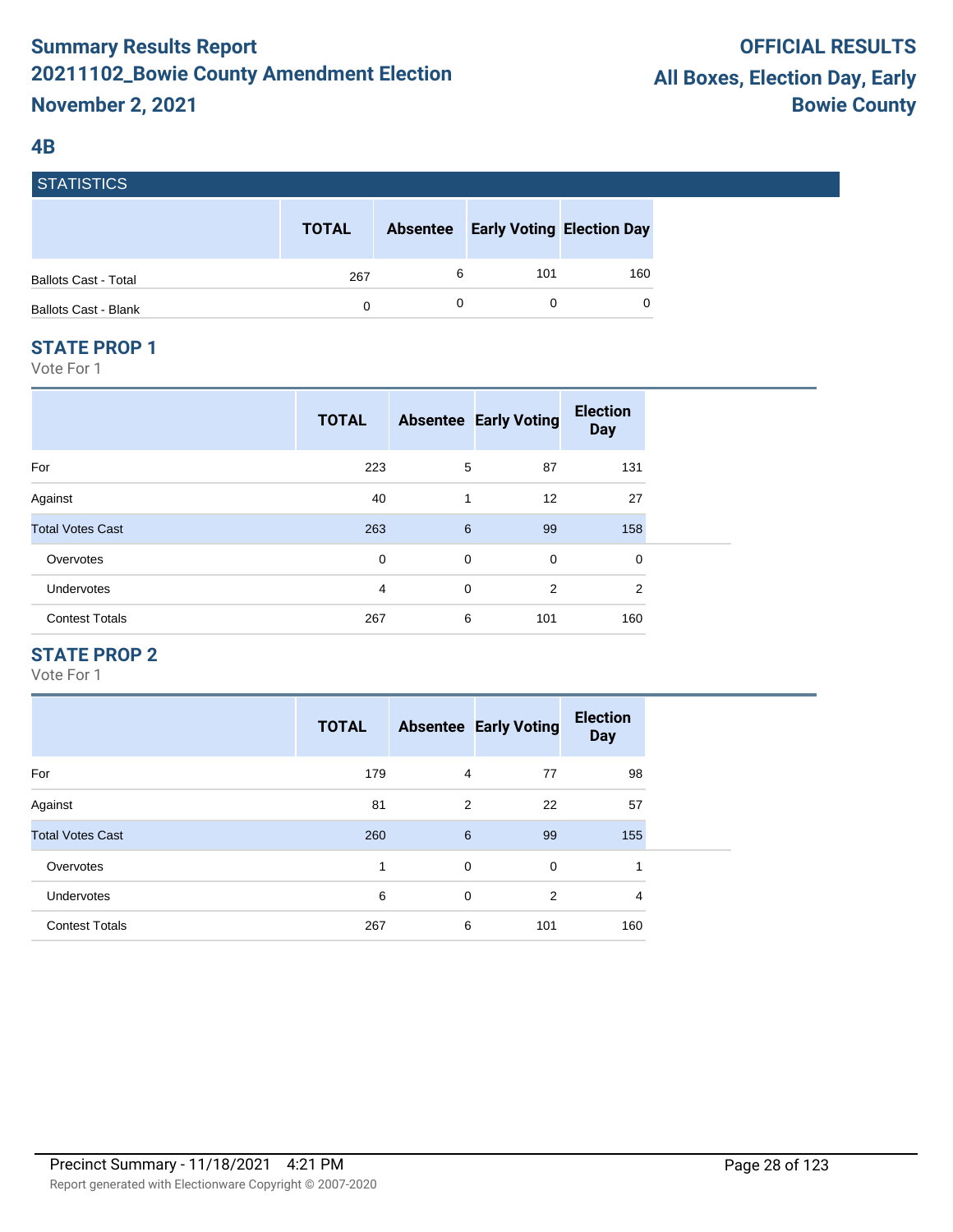#### **4B**

#### **STATE PROP 3**

Vote For 1

|                         | <b>TOTAL</b> |             | <b>Absentee Early Voting</b> | <b>Election</b><br><b>Day</b> |  |
|-------------------------|--------------|-------------|------------------------------|-------------------------------|--|
| For                     | 176          | 3           | 67                           | 106                           |  |
| Against                 | 86           | 3           | 32                           | 51                            |  |
| <b>Total Votes Cast</b> | 262          | 6           | 99                           | 157                           |  |
| Overvotes               | $\mathbf 0$  | $\mathbf 0$ | $\mathbf 0$                  | 0                             |  |
| Undervotes              | 5            | 0           | 2                            | 3                             |  |
| <b>Contest Totals</b>   | 267          | 6           | 101                          | 160                           |  |

## **STATE PROP 4**

Vote For 1

|                         | <b>TOTAL</b> |   | <b>Absentee Early Voting</b> | <b>Election</b><br><b>Day</b> |
|-------------------------|--------------|---|------------------------------|-------------------------------|
| For                     | 147          | 2 | 67                           | 78                            |
| Against                 | 109          | 4 | 31                           | 74                            |
| <b>Total Votes Cast</b> | 256          | 6 | 98                           | 152                           |
| Overvotes               | 0            | 0 | 0                            | 0                             |
| <b>Undervotes</b>       | 11           | 0 | 3                            | 8                             |
| <b>Contest Totals</b>   | 267          | 6 | 101                          | 160                           |

## **STATE PROP 5**

|                         | <b>TOTAL</b> |             | <b>Absentee Early Voting</b> | <b>Election</b><br><b>Day</b> |  |
|-------------------------|--------------|-------------|------------------------------|-------------------------------|--|
| For                     | 149          | 2           | 61                           | 86                            |  |
| Against                 | 105          | 4           | 36                           | 65                            |  |
| <b>Total Votes Cast</b> | 254          | 6           | 97                           | 151                           |  |
| Overvotes               | 0            | 0           | $\mathbf 0$                  | 0                             |  |
| <b>Undervotes</b>       | 13           | $\mathbf 0$ | $\overline{4}$               | 9                             |  |
| <b>Contest Totals</b>   | 267          | 6           | 101                          | 160                           |  |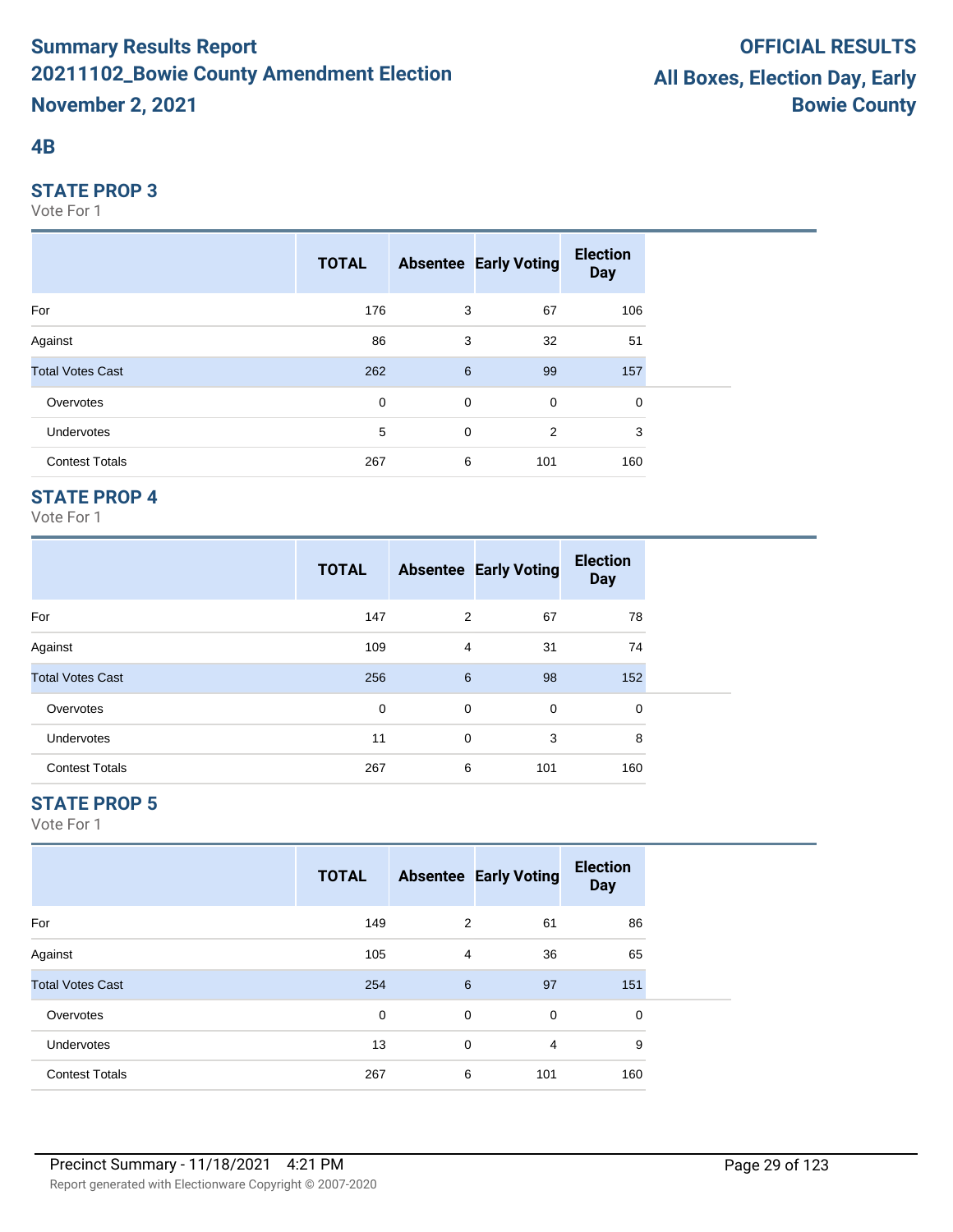#### **4B**

#### **STATE PROP 6**

Vote For 1

|                         | <b>TOTAL</b> |             | <b>Absentee Early Voting</b> | <b>Election</b><br><b>Day</b> |  |
|-------------------------|--------------|-------------|------------------------------|-------------------------------|--|
| For                     | 216          | 5           | 81                           | 130                           |  |
| Against                 | 42           | 1           | 16                           | 25                            |  |
| <b>Total Votes Cast</b> | 258          | 6           | 97                           | 155                           |  |
| Overvotes               | 0            | $\mathbf 0$ | $\mathbf 0$                  | 0                             |  |
| <b>Undervotes</b>       | 9            | $\mathbf 0$ | $\overline{4}$               | 5                             |  |
| <b>Contest Totals</b>   | 267          | 6           | 101                          | 160                           |  |

## **STATE PROP 7**

Vote For 1

|                         | <b>TOTAL</b> |   | <b>Absentee Early Voting</b> | <b>Election</b><br><b>Day</b> |  |
|-------------------------|--------------|---|------------------------------|-------------------------------|--|
| For                     | 240          | 6 | 88                           | 146                           |  |
| Against                 | 22           | 0 | 10                           | 12                            |  |
| <b>Total Votes Cast</b> | 262          | 6 | 98                           | 158                           |  |
| Overvotes               | 0            | 0 | 0                            | 0                             |  |
| <b>Undervotes</b>       | 5            | 0 | 3                            | 2                             |  |
| <b>Contest Totals</b>   | 267          | 6 | 101                          | 160                           |  |

## **STATE PROP 8**

|                         | <b>TOTAL</b> |   | <b>Absentee Early Voting</b> | <b>Election</b><br><b>Day</b> |  |
|-------------------------|--------------|---|------------------------------|-------------------------------|--|
| For                     | 236          | 6 | 89                           | 141                           |  |
| Against                 | 26           | 0 | 9                            | 17                            |  |
| <b>Total Votes Cast</b> | 262          | 6 | 98                           | 158                           |  |
| Overvotes               | 0            | 0 | 0                            | $\mathbf 0$                   |  |
| Undervotes              | 5            | 0 | 3                            | $\overline{2}$                |  |
| <b>Contest Totals</b>   | 267          | 6 | 101                          | 160                           |  |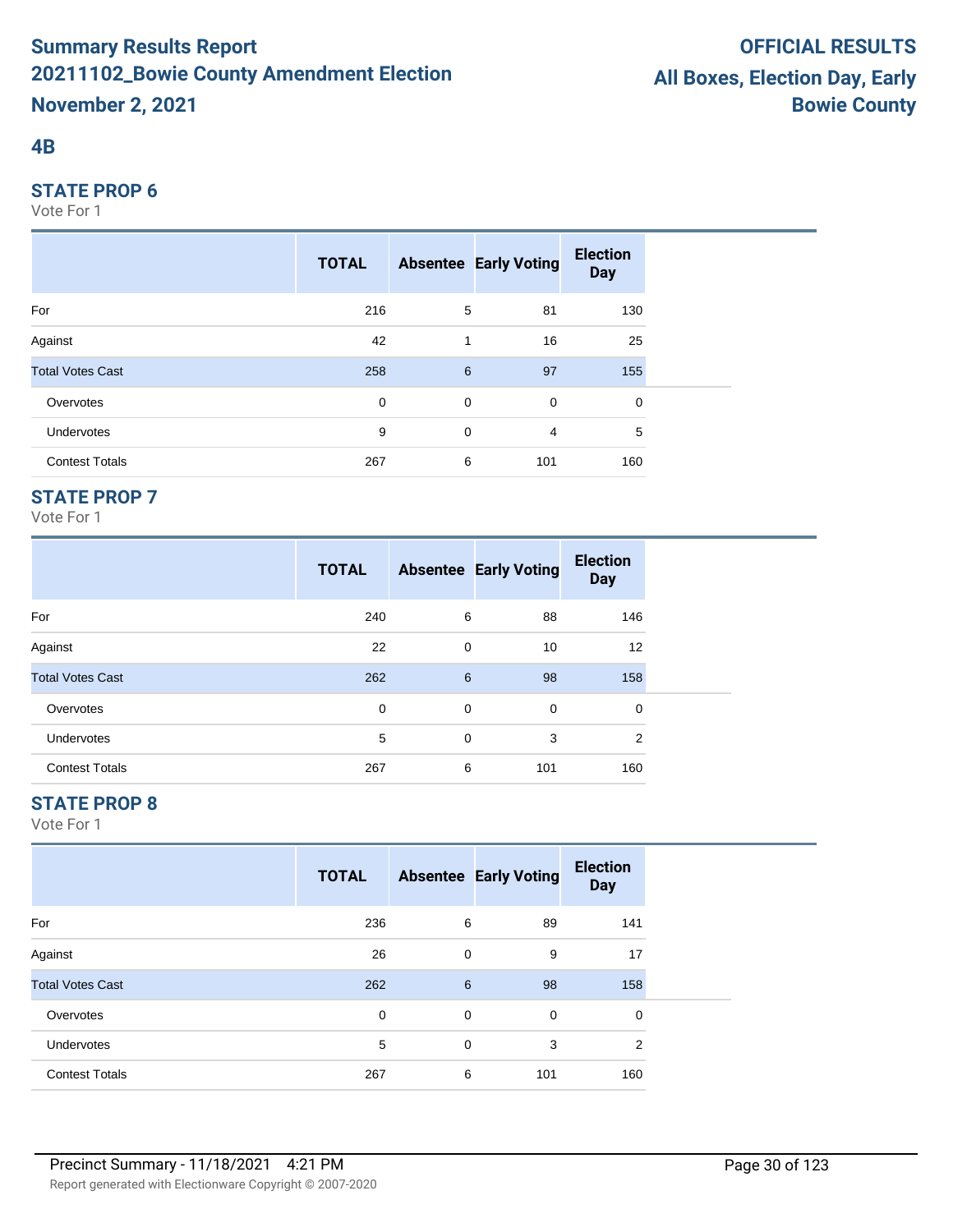### **4C**

**STATICTICS** 

| סטווסוואוטן                 |              |                 |                                  |    |
|-----------------------------|--------------|-----------------|----------------------------------|----|
|                             | <b>TOTAL</b> | <b>Absentee</b> | <b>Early Voting Election Day</b> |    |
| <b>Ballots Cast - Total</b> | 65           |                 | 20                               | 45 |
| <b>Ballots Cast - Blank</b> | 0            |                 |                                  | 0  |

#### **STATE PROP 1**

Vote For 1

| <b>TOTAL</b> |                |             | <b>Election</b><br><b>Day</b> |
|--------------|----------------|-------------|-------------------------------|
| 49           | 0              | 15          | 34                            |
| 12           | $\mathbf 0$    | 4           | 8                             |
| 61           | $\overline{0}$ | 19          | 42                            |
| 0            | $\mathbf 0$    | $\mathbf 0$ | $\mathbf 0$                   |
| 4            | $\mathbf 0$    | 1           | 3                             |
| 65           | 0              | 20          | 45                            |
|              |                |             | <b>Absentee Early Voting</b>  |

## **STATE PROP 2**

|                         | <b>TOTAL</b> |                | <b>Absentee Early Voting</b> | <b>Election</b><br><b>Day</b> |
|-------------------------|--------------|----------------|------------------------------|-------------------------------|
| For                     | 48           | 0              | 13                           | 35                            |
| Against                 | 11           | $\mathbf 0$    | 6                            | 5                             |
| <b>Total Votes Cast</b> | 59           | $\overline{0}$ | 19                           | 40                            |
| Overvotes               | 0            | $\mathbf 0$    | $\mathbf 0$                  | 0                             |
| <b>Undervotes</b>       | 6            | $\Omega$       | 1                            | 5                             |
| <b>Contest Totals</b>   | 65           | $\mathbf 0$    | 20                           | 45                            |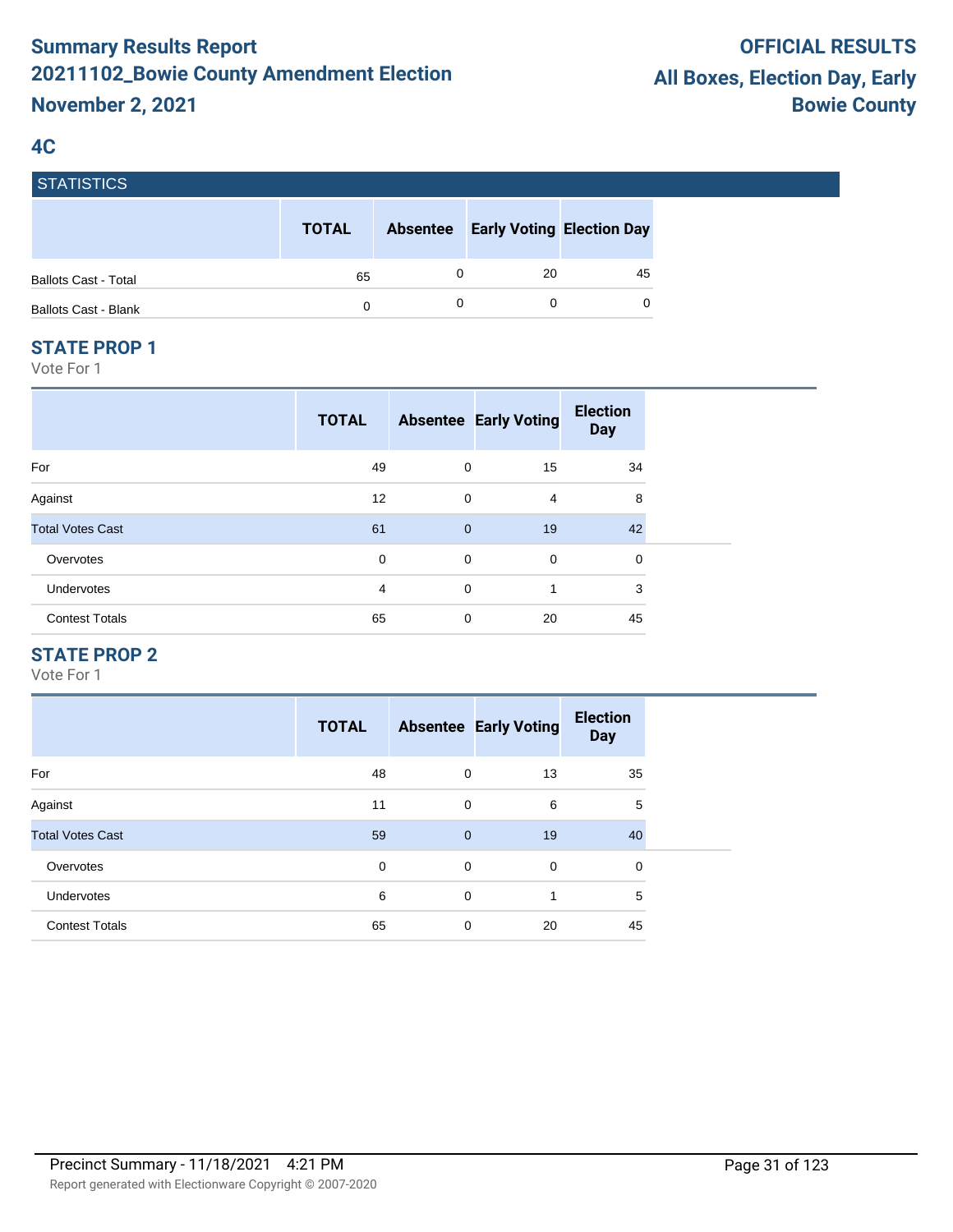# **4C**

#### **STATE PROP 3**

Vote For 1

|                         | <b>TOTAL</b> |                | <b>Absentee Early Voting</b> | <b>Election</b><br><b>Day</b> |  |
|-------------------------|--------------|----------------|------------------------------|-------------------------------|--|
| For                     | 41           | $\mathbf 0$    | 12                           | 29                            |  |
| Against                 | 21           | $\mathbf 0$    | $\overline{7}$               | 14                            |  |
| <b>Total Votes Cast</b> | 62           | $\overline{0}$ | 19                           | 43                            |  |
| Overvotes               | 0            | $\mathbf 0$    | $\mathbf 0$                  | 0                             |  |
| Undervotes              | 3            | $\mathbf 0$    | 1                            | 2                             |  |
| <b>Contest Totals</b>   | 65           | $\mathbf 0$    | 20                           | 45                            |  |

## **STATE PROP 4**

Vote For 1

|                         | <b>TOTAL</b> |                | <b>Absentee Early Voting</b> | <b>Election</b><br><b>Day</b> |  |
|-------------------------|--------------|----------------|------------------------------|-------------------------------|--|
| For                     | 33           | 0              | 9                            | 24                            |  |
| Against                 | 27           | 0              | 10                           | 17                            |  |
| <b>Total Votes Cast</b> | 60           | $\overline{0}$ | 19                           | 41                            |  |
| Overvotes               | 0            | 0              | $\mathbf 0$                  | 0                             |  |
| <b>Undervotes</b>       | 5            | $\mathbf 0$    | 1                            | 4                             |  |
| <b>Contest Totals</b>   | 65           | $\mathbf 0$    | 20                           | 45                            |  |

## **STATE PROP 5**

|                         | <b>TOTAL</b> |             | <b>Absentee Early Voting</b> | <b>Election</b><br><b>Day</b> |  |
|-------------------------|--------------|-------------|------------------------------|-------------------------------|--|
| For                     | 33           | 0           | 7                            | 26                            |  |
| Against                 | 27           | 0           | 12                           | 15                            |  |
| <b>Total Votes Cast</b> | 60           | $\mathbf 0$ | 19                           | 41                            |  |
| Overvotes               | $\mathbf 0$  | 0           | $\mathbf 0$                  | 0                             |  |
| Undervotes              | 5            | 0           | 1                            | 4                             |  |
| <b>Contest Totals</b>   | 65           | 0           | 20                           | 45                            |  |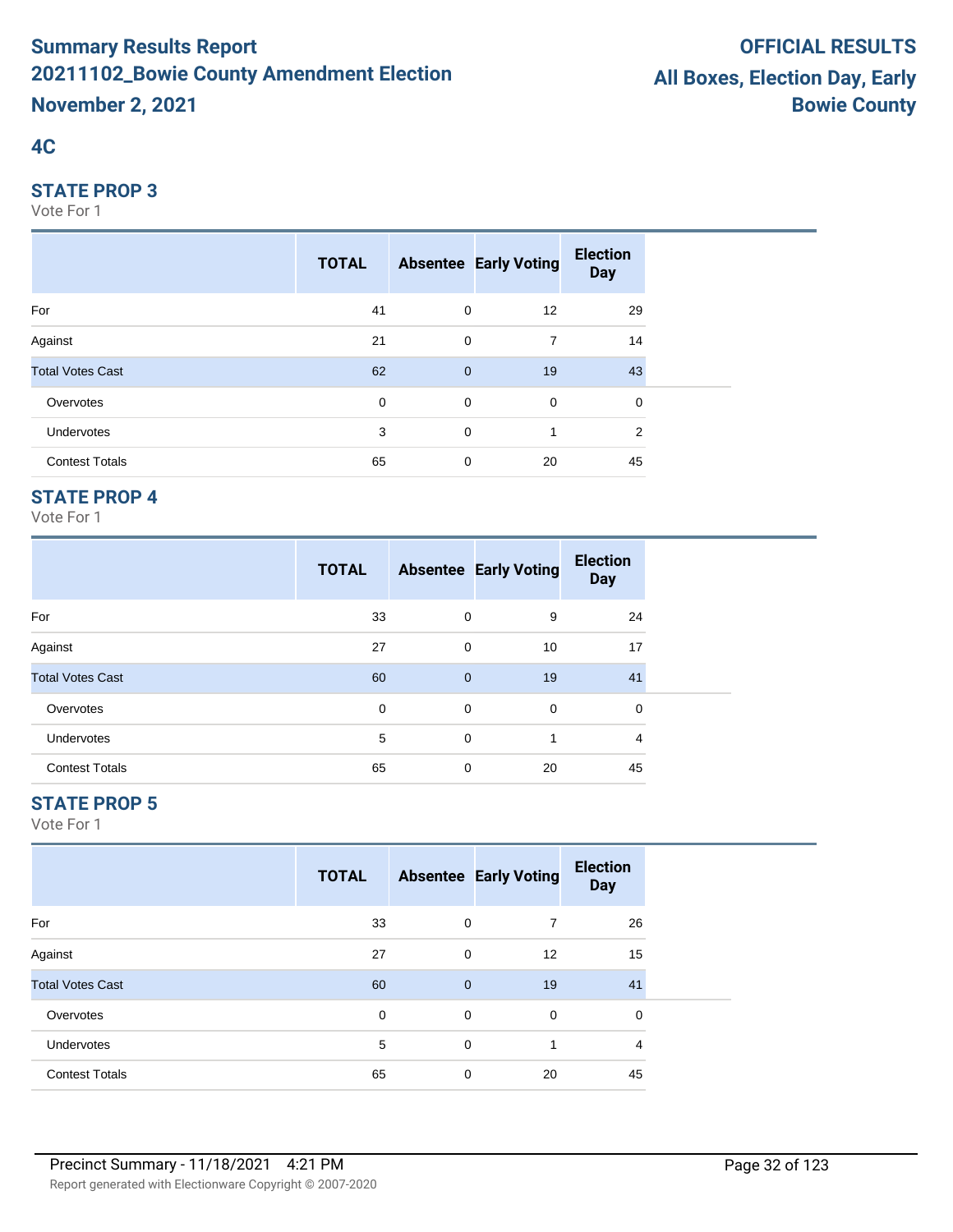# **4C**

#### **STATE PROP 6**

Vote For 1

|                         | <b>TOTAL</b> |                | <b>Absentee Early Voting</b> | <b>Election</b><br><b>Day</b> |  |
|-------------------------|--------------|----------------|------------------------------|-------------------------------|--|
| For                     | 51           | $\overline{0}$ | 15                           | 36                            |  |
| Against                 | 10           | 0              | $\overline{4}$               | 6                             |  |
| <b>Total Votes Cast</b> | 61           | $\overline{0}$ | 19                           | 42                            |  |
| Overvotes               | $\mathbf 0$  | $\mathbf 0$    | $\mathbf 0$                  | 0                             |  |
| <b>Undervotes</b>       | 4            | $\mathbf 0$    | 1                            | 3                             |  |
| <b>Contest Totals</b>   | 65           | 0              | 20                           | 45                            |  |

## **STATE PROP 7**

Vote For 1

|                         | <b>TOTAL</b>   |              | <b>Absentee Early Voting</b> | <b>Election</b><br><b>Day</b> |
|-------------------------|----------------|--------------|------------------------------|-------------------------------|
| For                     | 53             | 0            | 15                           | 38                            |
| Against                 | 8              | 0            | $\overline{4}$               | 4                             |
| <b>Total Votes Cast</b> | 61             | $\mathbf{0}$ | 19                           | 42                            |
| Overvotes               | $\Omega$       | $\Omega$     | 0                            | 0                             |
| <b>Undervotes</b>       | $\overline{4}$ | $\Omega$     | 1                            | 3                             |
| <b>Contest Totals</b>   | 65             | 0            | 20                           | 45                            |

## **STATE PROP 8**

|                         | <b>TOTAL</b> |              | <b>Absentee Early Voting</b> | <b>Election</b><br><b>Day</b> |  |
|-------------------------|--------------|--------------|------------------------------|-------------------------------|--|
| For                     | 52           | 0            | 18                           | 34                            |  |
| Against                 | 10           | 0            | 1                            | 9                             |  |
| <b>Total Votes Cast</b> | 62           | $\mathbf{0}$ | 19                           | 43                            |  |
| Overvotes               | 0            | $\mathbf 0$  | 0                            | 0                             |  |
| <b>Undervotes</b>       | 3            | 0            | 1                            | 2                             |  |
| <b>Contest Totals</b>   | 65           | 0            | 20                           | 45                            |  |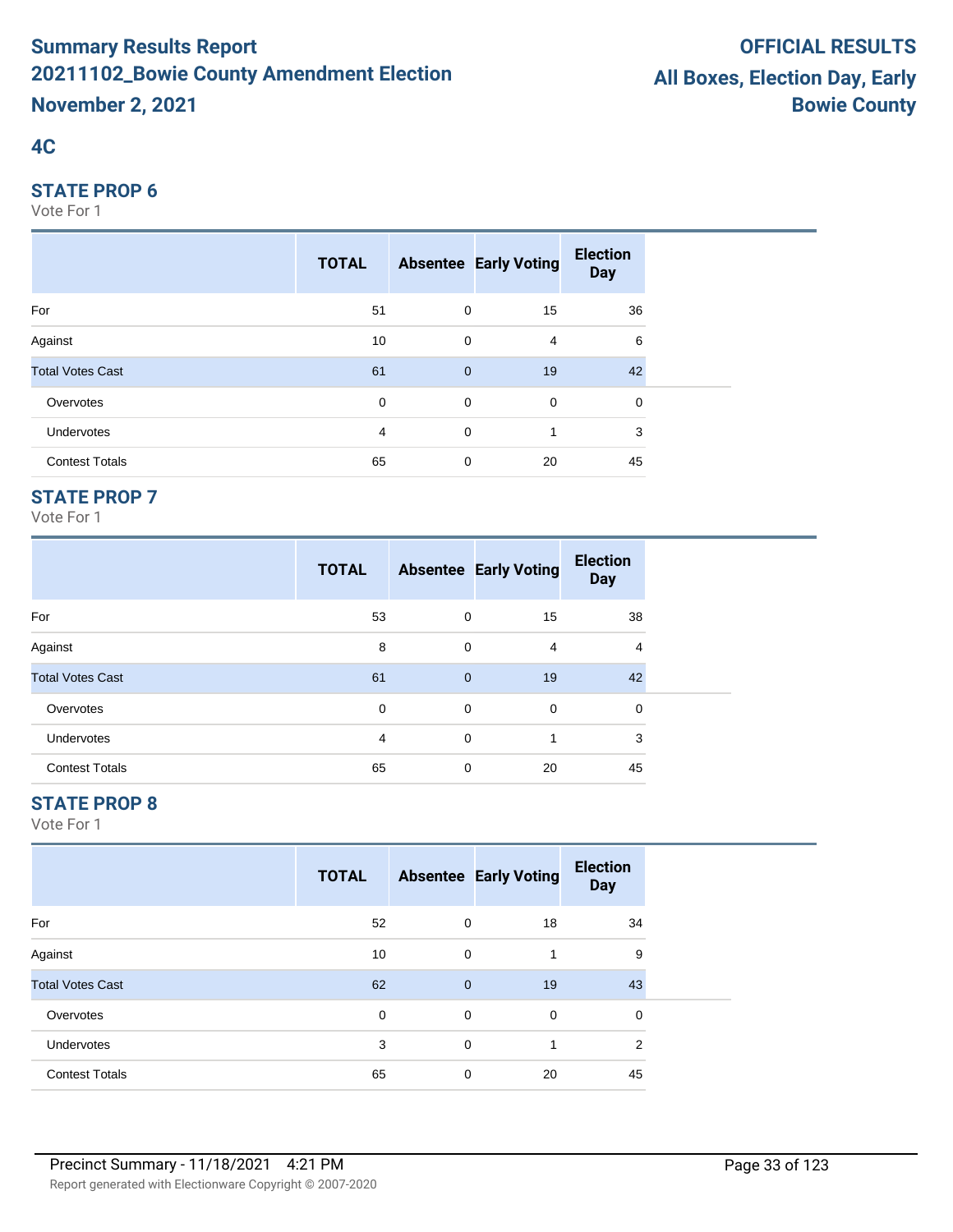#### **4D**

| I SIAIISIIUS                |              |                 |                                  |   |
|-----------------------------|--------------|-----------------|----------------------------------|---|
|                             | <b>TOTAL</b> | <b>Absentee</b> | <b>Early Voting Election Day</b> |   |
| <b>Ballots Cast - Total</b> | 4            |                 |                                  | 2 |
| <b>Ballots Cast - Blank</b> | 0            |                 |                                  | 0 |

#### **STATE PROP 1**

STATISTICS

Vote For 1

|                         | <b>TOTAL</b>   |                | <b>Absentee Early Voting</b> | <b>Election</b><br><b>Day</b> |
|-------------------------|----------------|----------------|------------------------------|-------------------------------|
| For                     | 3              | 0              | 2                            |                               |
| Against                 | 1              | $\mathbf 0$    | $\mathbf 0$                  |                               |
| <b>Total Votes Cast</b> | $\overline{4}$ | $\overline{0}$ | 2                            | $\mathfrak{p}$                |
| Overvotes               | $\mathbf 0$    | $\mathbf 0$    | $\mathbf 0$                  | 0                             |
| Undervotes              | 0              | $\mathbf 0$    | $\mathbf 0$                  | 0                             |
| <b>Contest Totals</b>   | 4              | 0              | 2                            | 2                             |

#### **STATE PROP 2**

|                         | <b>TOTAL</b>   |              | <b>Absentee Early Voting</b> | <b>Election</b><br><b>Day</b> |
|-------------------------|----------------|--------------|------------------------------|-------------------------------|
| For                     | 3              | 0            | 2                            |                               |
| Against                 | 1              | $\mathbf 0$  | $\mathbf 0$                  |                               |
| <b>Total Votes Cast</b> | $\overline{4}$ | $\mathbf{0}$ | 2                            | $\mathcal{P}$                 |
| Overvotes               | 0              | $\mathbf 0$  | $\mathbf 0$                  | 0                             |
| <b>Undervotes</b>       | 0              | $\mathbf 0$  | 0                            | 0                             |
| <b>Contest Totals</b>   | 4              | $\mathbf 0$  | 2                            | 2                             |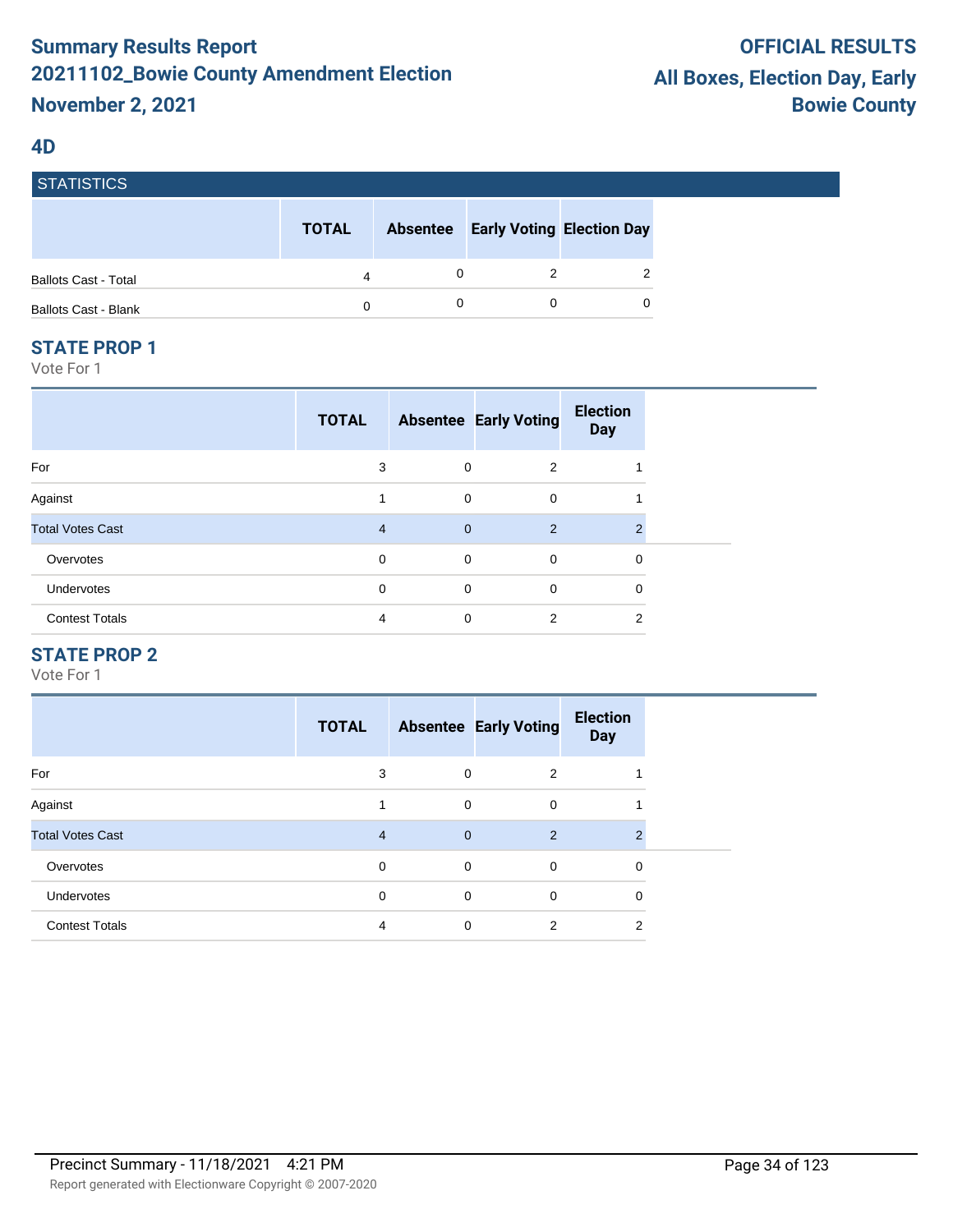#### **4D**

#### **STATE PROP 3**

Vote For 1

|                         | <b>TOTAL</b>   |              | <b>Absentee Early Voting</b> | <b>Election</b><br><b>Day</b> |  |
|-------------------------|----------------|--------------|------------------------------|-------------------------------|--|
| For                     | 4              | $\mathbf 0$  | 2                            | 2                             |  |
| Against                 | 0              | $\mathbf 0$  | $\mathbf 0$                  | 0                             |  |
| <b>Total Votes Cast</b> | $\overline{4}$ | $\mathbf{0}$ | 2                            | 2                             |  |
| Overvotes               | $\mathbf 0$    | $\mathbf 0$  | $\overline{0}$               | $\mathbf 0$                   |  |
| Undervotes              | 0              | $\mathbf 0$  | $\mathbf 0$                  | 0                             |  |
| <b>Contest Totals</b>   | 4              | $\mathbf 0$  | 2                            | 2                             |  |

## **STATE PROP 4**

Vote For 1

|                         | <b>TOTAL</b>   |              | <b>Absentee Early Voting</b> | <b>Election</b><br><b>Day</b> |
|-------------------------|----------------|--------------|------------------------------|-------------------------------|
| For                     | 2              | 0            | 2                            | $\Omega$                      |
| Against                 | 2              | 0            | 0                            | 2                             |
| <b>Total Votes Cast</b> | $\overline{4}$ | $\mathbf{0}$ | 2                            | $\mathfrak{p}$                |
| Overvotes               | 0              | 0            | 0                            | 0                             |
| <b>Undervotes</b>       | 0              | 0            | 0                            | $\Omega$                      |
| <b>Contest Totals</b>   | 4              | 0            | $\overline{2}$               | 2                             |

## **STATE PROP 5**

|                         | <b>TOTAL</b>   |                | <b>Absentee Early Voting</b> | <b>Election</b><br><b>Day</b> |  |
|-------------------------|----------------|----------------|------------------------------|-------------------------------|--|
| For                     | 2              | 0              | 2                            | 0                             |  |
| Against                 | 2              | $\mathbf 0$    | 0                            | $\overline{2}$                |  |
| <b>Total Votes Cast</b> | $\overline{4}$ | $\overline{0}$ | 2                            | $\mathfrak{p}$                |  |
| Overvotes               | $\mathbf 0$    | 0              | 0                            | 0                             |  |
| Undervotes              | $\mathbf 0$    | $\mathbf 0$    | $\mathbf 0$                  | $\mathbf 0$                   |  |
| <b>Contest Totals</b>   | 4              | 0              | 2                            | 2                             |  |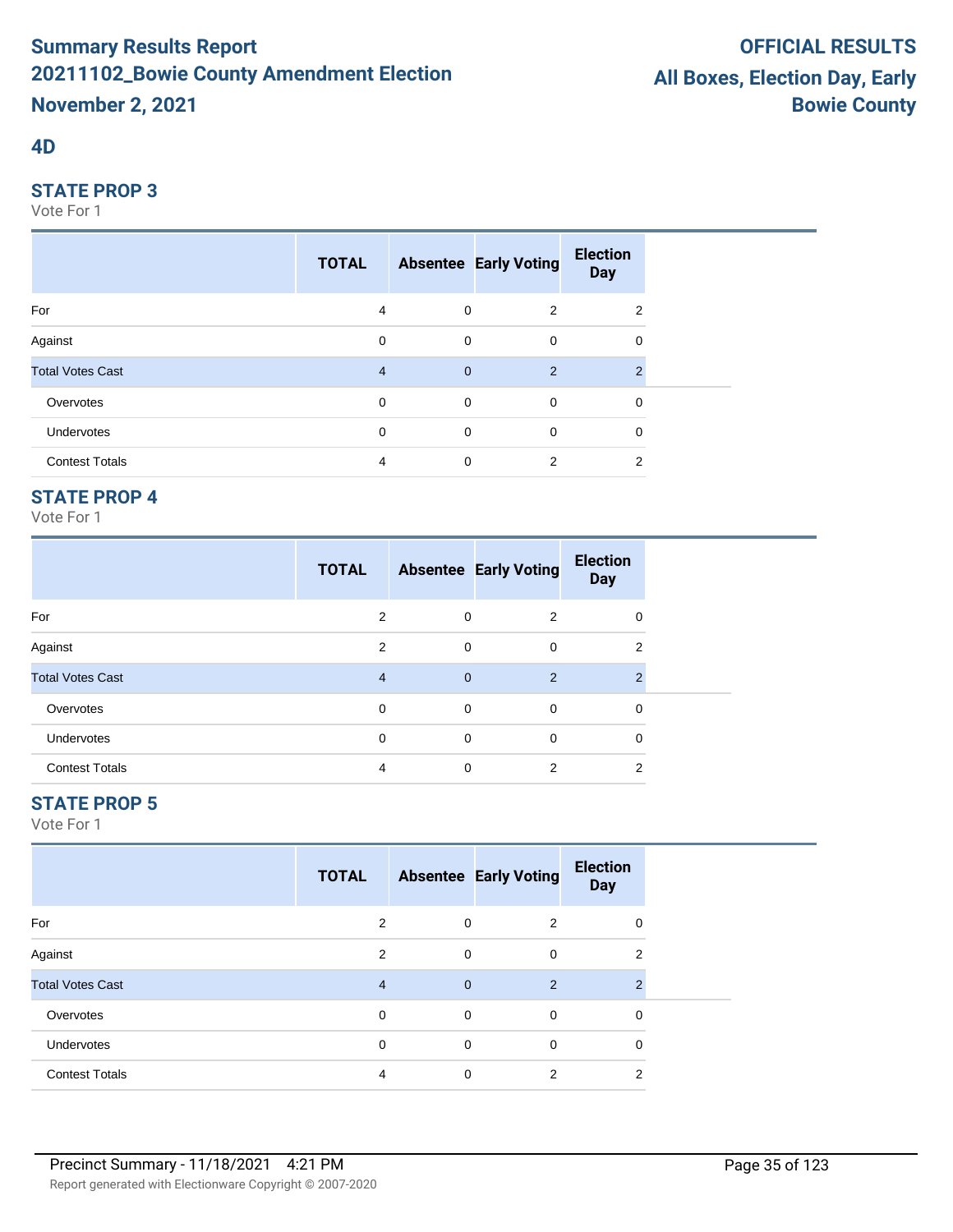#### **4D**

#### **STATE PROP 6**

Vote For 1

|                         | <b>TOTAL</b>   |                | <b>Absentee Early Voting</b> | <b>Election</b><br><b>Day</b> |  |
|-------------------------|----------------|----------------|------------------------------|-------------------------------|--|
| For                     | и              | 0              |                              | 0                             |  |
| Against                 | 3              | $\mathbf 0$    |                              | 2                             |  |
| <b>Total Votes Cast</b> | $\overline{4}$ | $\overline{0}$ | 2                            | 2                             |  |
| Overvotes               | $\mathbf 0$    | $\mathbf 0$    | $\mathbf 0$                  | 0                             |  |
| Undervotes              | 0              | 0              | $\mathbf 0$                  | 0                             |  |
| <b>Contest Totals</b>   | 4              | 0              | 2                            | 2                             |  |

## **STATE PROP 7**

Vote For 1

|                         | <b>TOTAL</b> |              | <b>Absentee Early Voting</b> | <b>Election</b><br><b>Day</b> |
|-------------------------|--------------|--------------|------------------------------|-------------------------------|
| For                     | 4            | 0            | 2                            | 2                             |
| Against                 | 0            | 0            | 0                            | 0                             |
| <b>Total Votes Cast</b> | 4            | $\mathbf{0}$ | $\overline{2}$               | $\mathcal{P}$                 |
| Overvotes               | 0            | 0            | 0                            | 0                             |
| Undervotes              | 0            | 0            | 0                            | 0                             |
| <b>Contest Totals</b>   | 4            | $\Omega$     | $\overline{2}$               | 2                             |

## **STATE PROP 8**

|                         | <b>TOTAL</b>   |                | <b>Absentee Early Voting</b> | <b>Election</b><br><b>Day</b> |  |
|-------------------------|----------------|----------------|------------------------------|-------------------------------|--|
| For                     | 4              | 0              | 2                            | $\overline{2}$                |  |
| Against                 | 0              | 0              | 0                            | 0                             |  |
| <b>Total Votes Cast</b> | $\overline{4}$ | $\overline{0}$ | 2                            | $\mathcal{P}$                 |  |
| Overvotes               | $\mathbf 0$    | $\mathbf 0$    | 0                            | 0                             |  |
| Undervotes              | 0              | $\mathbf 0$    | 0                            | 0                             |  |
| <b>Contest Totals</b>   | 4              | $\mathbf 0$    | 2                            | 2                             |  |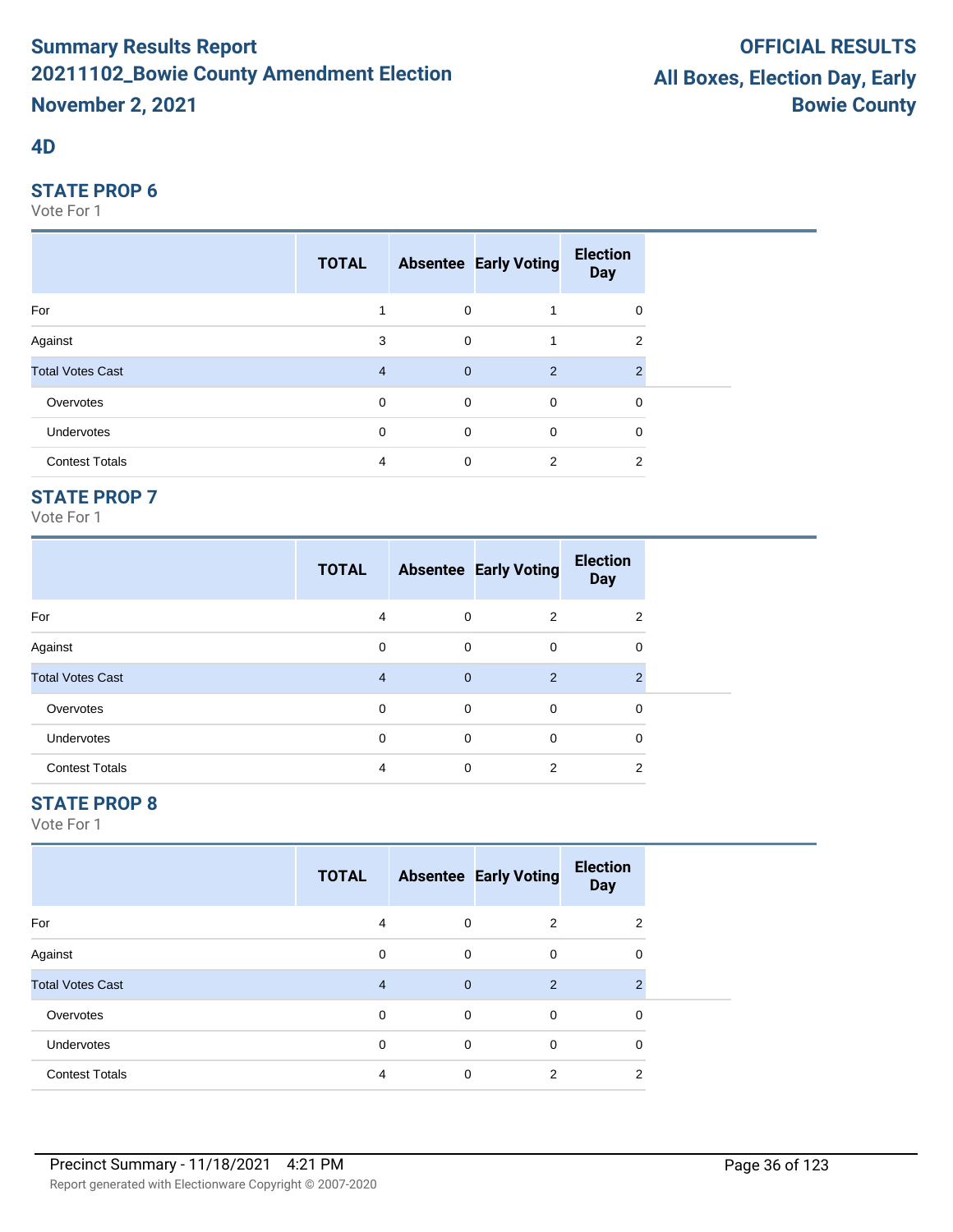## **5A**

**STATICTICS** 

| סטווסוואוס                  |              |                 |                                  |    |
|-----------------------------|--------------|-----------------|----------------------------------|----|
|                             | <b>TOTAL</b> | <b>Absentee</b> | <b>Early Voting Election Day</b> |    |
| <b>Ballots Cast - Total</b> | 31           |                 | 16                               | 15 |
| <b>Ballots Cast - Blank</b> | 0            |                 |                                  | 0  |

#### **STATE PROP 1**

Vote For 1

|                         | <b>TOTAL</b> |              | <b>Absentee Early Voting</b> | <b>Election</b><br><b>Day</b> |  |
|-------------------------|--------------|--------------|------------------------------|-------------------------------|--|
| For                     | 23           | 0            | 12                           | 11                            |  |
| Against                 | 5            | $\mathbf 0$  | 4                            | 1                             |  |
| <b>Total Votes Cast</b> | 28           | $\mathbf{0}$ | 16                           | 12 <sup>2</sup>               |  |
| Overvotes               | 0            | 0            | $\mathbf 0$                  | 0                             |  |
| Undervotes              | 3            | $\mathbf 0$  | $\mathbf 0$                  | 3                             |  |
| <b>Contest Totals</b>   | 31           | 0            | 16                           | 15                            |  |

## **STATE PROP 2**

|                         | <b>TOTAL</b> |                | <b>Absentee Early Voting</b> | <b>Election</b><br><b>Day</b> |
|-------------------------|--------------|----------------|------------------------------|-------------------------------|
| For                     | 19           | $\mathbf 0$    | 11                           | 8                             |
| Against                 | 9            | $\mathbf 0$    | 5                            | 4                             |
| <b>Total Votes Cast</b> | 28           | $\overline{0}$ | 16                           | 12                            |
| Overvotes               | 0            | 0              | 0                            | 0                             |
| <b>Undervotes</b>       | 3            | $\Omega$       | $\Omega$                     | 3                             |
| <b>Contest Totals</b>   | 31           | $\mathbf 0$    | 16                           | 15                            |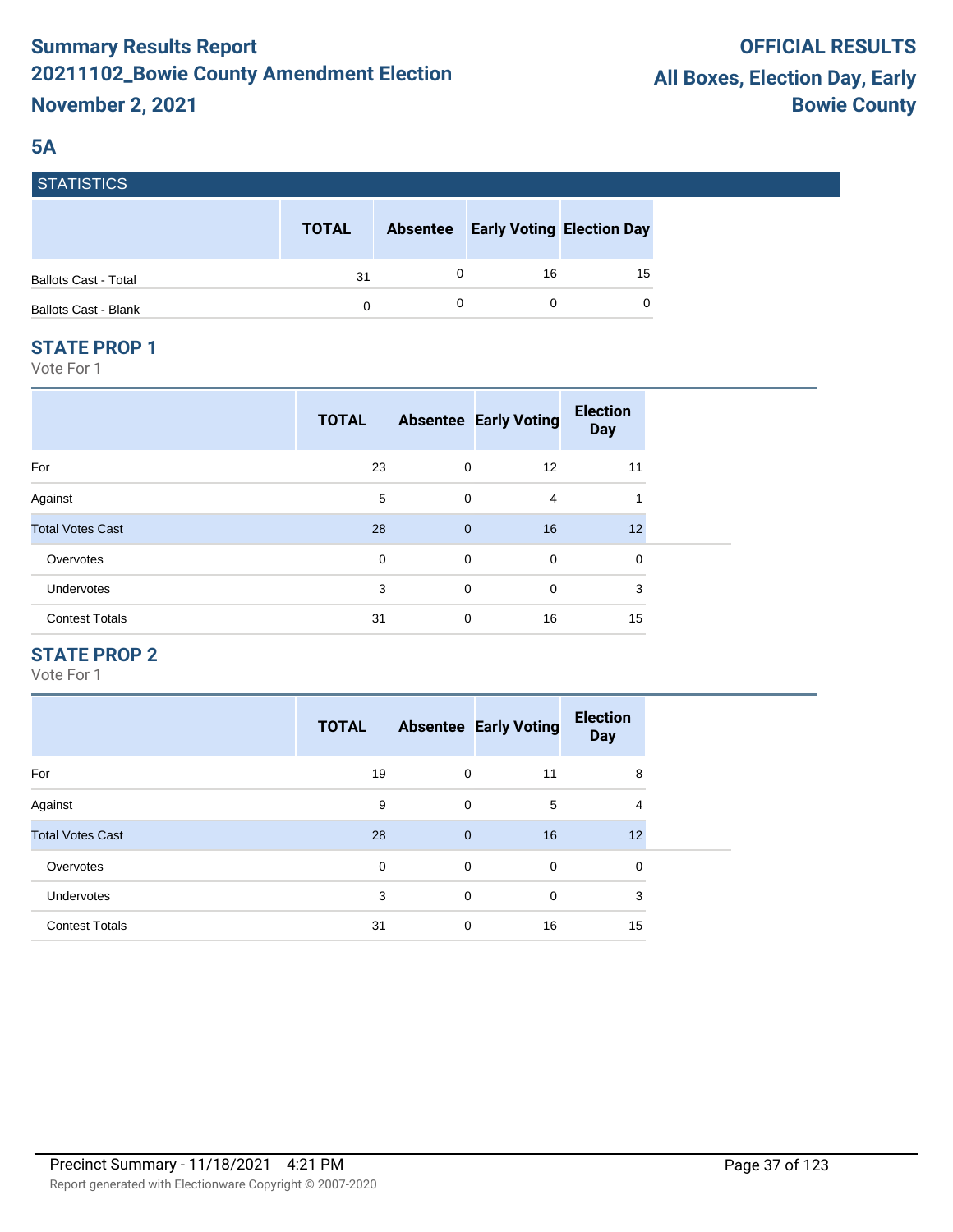## **5A**

#### **STATE PROP 3**

Vote For 1

|                         | <b>TOTAL</b> |              | <b>Absentee Early Voting</b> | <b>Election</b><br><b>Day</b> |  |
|-------------------------|--------------|--------------|------------------------------|-------------------------------|--|
| For                     | 18           | $\mathbf 0$  | 11                           | 7                             |  |
| Against                 | 9            | $\mathbf 0$  | 5                            | 4                             |  |
| <b>Total Votes Cast</b> | 27           | $\mathbf{0}$ | 16                           | 11                            |  |
| Overvotes               | 0            | $\mathbf 0$  | $\overline{0}$               | $\mathbf 0$                   |  |
| Undervotes              | 4            | $\mathbf 0$  | $\mathbf 0$                  | 4                             |  |
| <b>Contest Totals</b>   | 31           | $\mathbf 0$  | 16                           | 15                            |  |

## **STATE PROP 4**

Vote For 1

|                         | <b>TOTAL</b> |              | <b>Absentee Early Voting</b> | <b>Election</b><br><b>Day</b> |  |
|-------------------------|--------------|--------------|------------------------------|-------------------------------|--|
| For                     | 16           | 0            | 11                           | 5                             |  |
| Against                 | 12           | 0            | 5                            | 7                             |  |
| <b>Total Votes Cast</b> | 28           | $\mathbf{0}$ | 16                           | 12                            |  |
| Overvotes               | 0            | 0            | $\mathbf 0$                  | 0                             |  |
| <b>Undervotes</b>       | 3            | $\mathbf 0$  | 0                            | 3                             |  |
| <b>Contest Totals</b>   | 31           | 0            | 16                           | 15                            |  |

## **STATE PROP 5**

|                         | <b>TOTAL</b> |              | <b>Absentee Early Voting</b> | <b>Election</b><br><b>Day</b> |  |
|-------------------------|--------------|--------------|------------------------------|-------------------------------|--|
| For                     | 17           | 0            | 11                           | 6                             |  |
| Against                 | 12           | 0            | 5                            | 7                             |  |
| <b>Total Votes Cast</b> | 29           | $\mathbf{0}$ | 16                           | 13                            |  |
| Overvotes               | $\Omega$     | 0            | $\mathbf 0$                  | 0                             |  |
| <b>Undervotes</b>       | 2            | $\mathbf 0$  | $\mathbf 0$                  | $\overline{2}$                |  |
| <b>Contest Totals</b>   | 31           | 0            | 16                           | 15                            |  |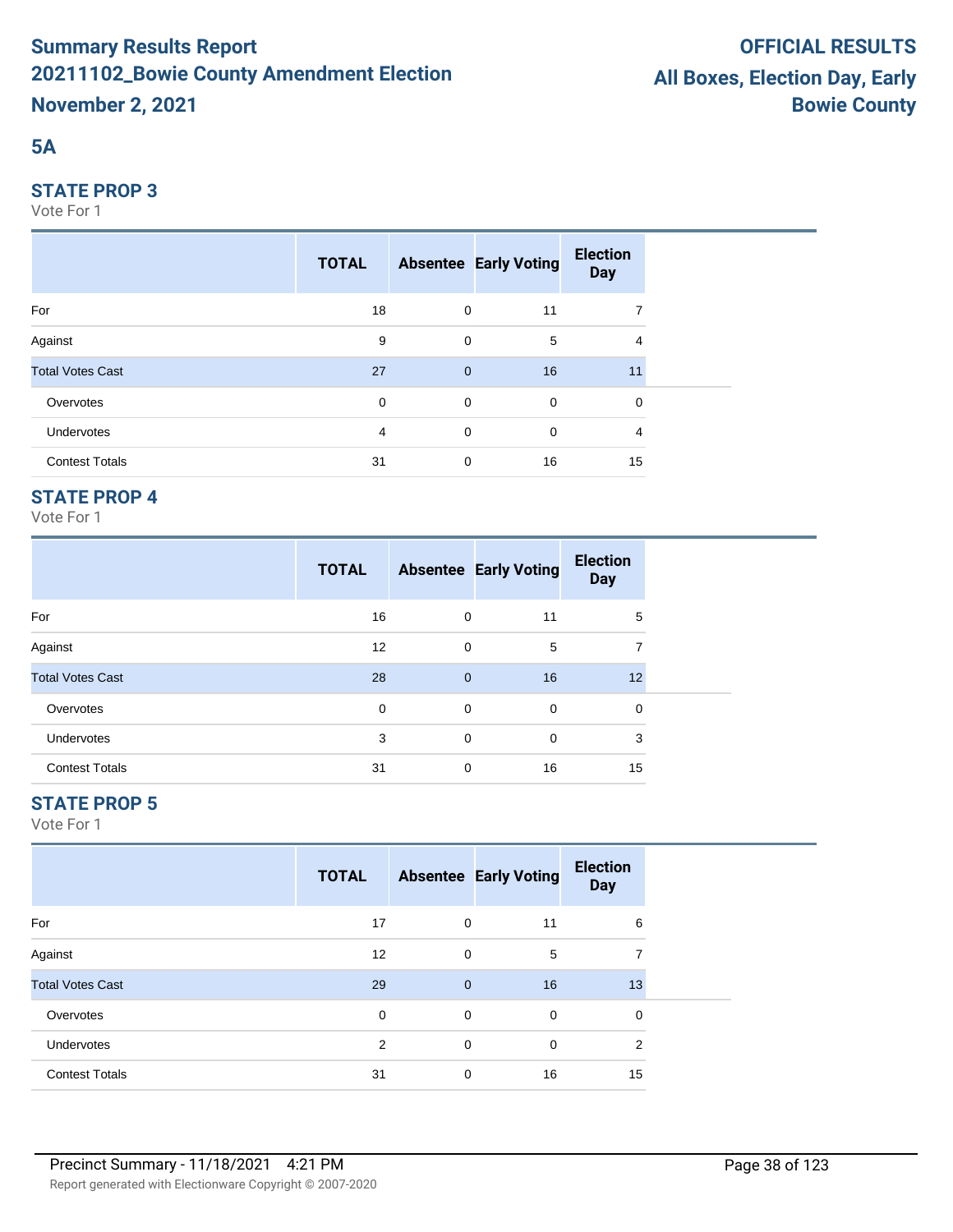## **5A**

#### **STATE PROP 6**

Vote For 1

|                         | <b>TOTAL</b> |                | <b>Absentee Early Voting</b> | <b>Election</b><br><b>Day</b> |  |
|-------------------------|--------------|----------------|------------------------------|-------------------------------|--|
| For                     | 25           | $\mathbf 0$    | 16                           | 9                             |  |
| Against                 |              | $\mathbf 0$    | 0                            |                               |  |
| <b>Total Votes Cast</b> | 26           | $\overline{0}$ | 16                           | 10                            |  |
| Overvotes               | $\mathbf 0$  | $\mathbf 0$    | $\mathbf 0$                  | 0                             |  |
| <b>Undervotes</b>       | 5            | $\mathbf 0$    | 0                            | 5                             |  |
| <b>Contest Totals</b>   | 31           | 0              | 16                           | 15                            |  |

## **STATE PROP 7**

Vote For 1

|                         | <b>TOTAL</b> |                | <b>Absentee Early Voting</b> | <b>Election</b><br><b>Day</b> |
|-------------------------|--------------|----------------|------------------------------|-------------------------------|
| For                     | 27           | $\mathbf 0$    | 15                           | 12                            |
| Against                 | 1            | $\mathbf 0$    | 1                            | 0                             |
| <b>Total Votes Cast</b> | 28           | $\overline{0}$ | 16                           | 12                            |
| Overvotes               | 0            | 0              | 0                            | 0                             |
| <b>Undervotes</b>       | 3            | $\mathbf 0$    | 0                            | 3                             |
| <b>Contest Totals</b>   | 31           | 0              | 16                           | 15                            |

## **STATE PROP 8**

|                         | <b>TOTAL</b> |                | <b>Absentee Early Voting</b> | <b>Election</b><br><b>Day</b> |  |
|-------------------------|--------------|----------------|------------------------------|-------------------------------|--|
| For                     | 23           | 0              | $12 \overline{ }$            | 11                            |  |
| Against                 | 4            | 0              | 3                            | 1                             |  |
| <b>Total Votes Cast</b> | 27           | $\overline{0}$ | 15                           | 12                            |  |
| Overvotes               | $\mathbf 0$  | 0              | 0                            | 0                             |  |
| Undervotes              | 4            | 0              | 1                            | 3                             |  |
| <b>Contest Totals</b>   | 31           | 0              | 16                           | 15                            |  |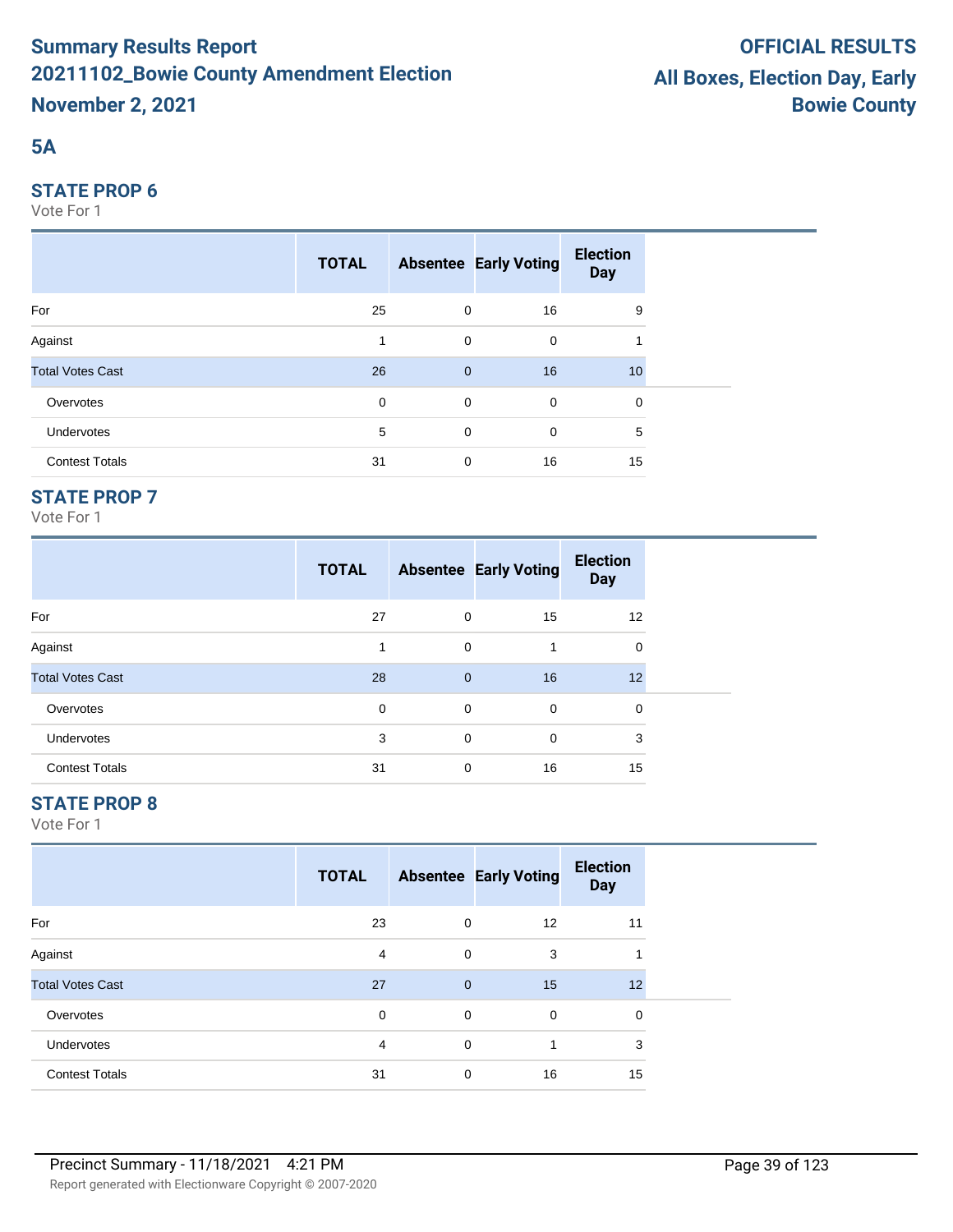#### **5B**

| гэтанэньэ                   |              |                                           |          |
|-----------------------------|--------------|-------------------------------------------|----------|
|                             | <b>TOTAL</b> | <b>Absentee Early Voting Election Day</b> |          |
| <b>Ballots Cast - Total</b> |              |                                           |          |
| <b>Ballots Cast - Blank</b> | 0            |                                           | $\Omega$ |

#### **STATE PROP 1**

EATIOTIOS

Vote For 1

| <b>TOTAL</b> |   |                | <b>Election</b><br><b>Day</b> |                              |
|--------------|---|----------------|-------------------------------|------------------------------|
| 0            |   | 0              | 0                             |                              |
| 0            |   | $\mathbf 0$    | 0                             |                              |
| $\mathbf 0$  |   | $\overline{0}$ | $\Omega$                      |                              |
| 0            | 0 | $\mathbf 0$    | 0                             |                              |
|              | 0 | $\mathbf 0$    |                               |                              |
|              | 0 | $\mathbf 0$    |                               |                              |
|              |   |                | 0<br>0<br>$\mathbf 0$         | <b>Absentee Early Voting</b> |

#### **STATE PROP 2**

|                         | <b>TOTAL</b> |             | <b>Absentee Early Voting</b> | <b>Election</b><br><b>Day</b> |  |
|-------------------------|--------------|-------------|------------------------------|-------------------------------|--|
| For                     | 0            | 0           | 0                            | 0                             |  |
| Against                 | 0            | 0           | $\mathbf 0$                  | 0                             |  |
| <b>Total Votes Cast</b> | $\Omega$     | $\mathbf 0$ | $\overline{0}$               | $\Omega$                      |  |
| Overvotes               | 0            | 0           | $\mathbf 0$                  | 0                             |  |
| <b>Undervotes</b>       |              | 0           | $\mathbf 0$                  |                               |  |
| <b>Contest Totals</b>   |              | 0           | 0                            |                               |  |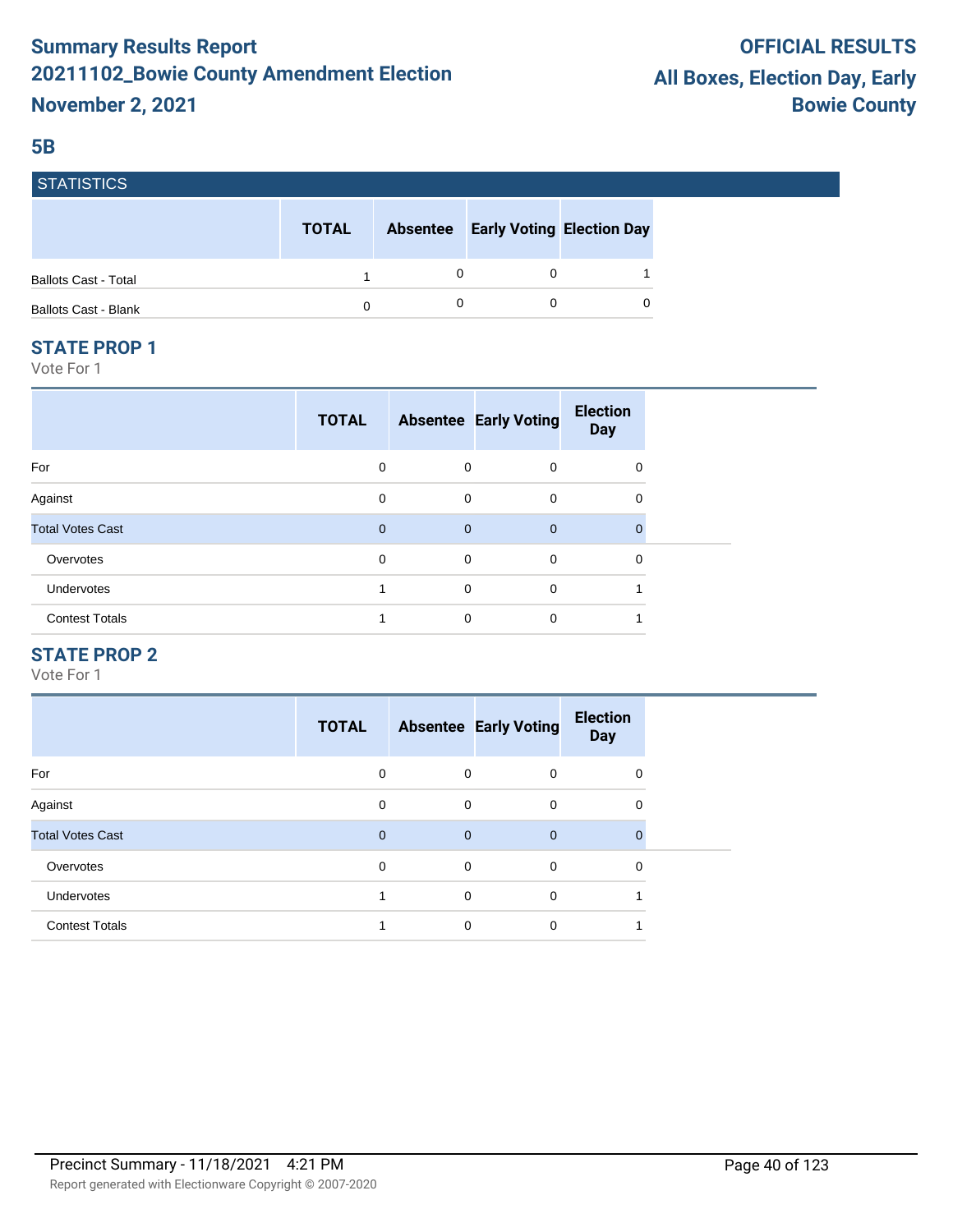#### **5B**

#### **STATE PROP 3**

Vote For 1

|                         | <b>TOTAL</b> |              | <b>Absentee Early Voting</b> | <b>Election</b><br><b>Day</b> |  |
|-------------------------|--------------|--------------|------------------------------|-------------------------------|--|
| For                     | $\mathbf 0$  | $\mathbf 0$  | $\overline{0}$               | 0                             |  |
| Against                 | 0            | $\mathbf 0$  | $\overline{0}$               | 0                             |  |
| <b>Total Votes Cast</b> | $\mathbf{0}$ | $\mathbf{0}$ | $\overline{0}$               | $\mathbf 0$                   |  |
| Overvotes               | $\mathbf 0$  | $\mathbf 0$  | $\overline{0}$               | $\mathbf 0$                   |  |
| Undervotes              |              | 0            | $\mathbf 0$                  |                               |  |
| <b>Contest Totals</b>   | и            | $\mathbf 0$  | $\mathbf 0$                  | 1                             |  |

## **STATE PROP 4**

Vote For 1

|                         | <b>TOTAL</b> |                | <b>Absentee Early Voting</b> | <b>Election</b><br><b>Day</b> |
|-------------------------|--------------|----------------|------------------------------|-------------------------------|
| For                     | $\Omega$     | 0              | $\Omega$                     | 0                             |
| Against                 | 0            | $\mathbf 0$    | $\Omega$                     | $\Omega$                      |
| <b>Total Votes Cast</b> | $\mathbf 0$  | $\overline{0}$ | $\Omega$                     | $\Omega$                      |
| Overvotes               | $\Omega$     | 0              | $\Omega$                     | $\Omega$                      |
| <b>Undervotes</b>       |              | $\mathbf 0$    | $\Omega$                     |                               |
| <b>Contest Totals</b>   |              | 0              | $\Omega$                     |                               |

## **STATE PROP 5**

|                         | <b>TOTAL</b>   |                | <b>Absentee Early Voting</b> | <b>Election</b><br><b>Day</b> |  |
|-------------------------|----------------|----------------|------------------------------|-------------------------------|--|
| For                     | 0              | 0              | 0                            | 0                             |  |
| Against                 | $\mathbf 0$    | $\mathbf 0$    | 0                            | 0                             |  |
| <b>Total Votes Cast</b> | $\overline{0}$ | $\overline{0}$ | $\mathbf{0}$                 | $\mathbf{0}$                  |  |
| Overvotes               | $\mathbf 0$    | 0              | 0                            | 0                             |  |
| Undervotes              |                | $\mathbf 0$    | $\mathbf 0$                  |                               |  |
| <b>Contest Totals</b>   |                | 0              | 0                            |                               |  |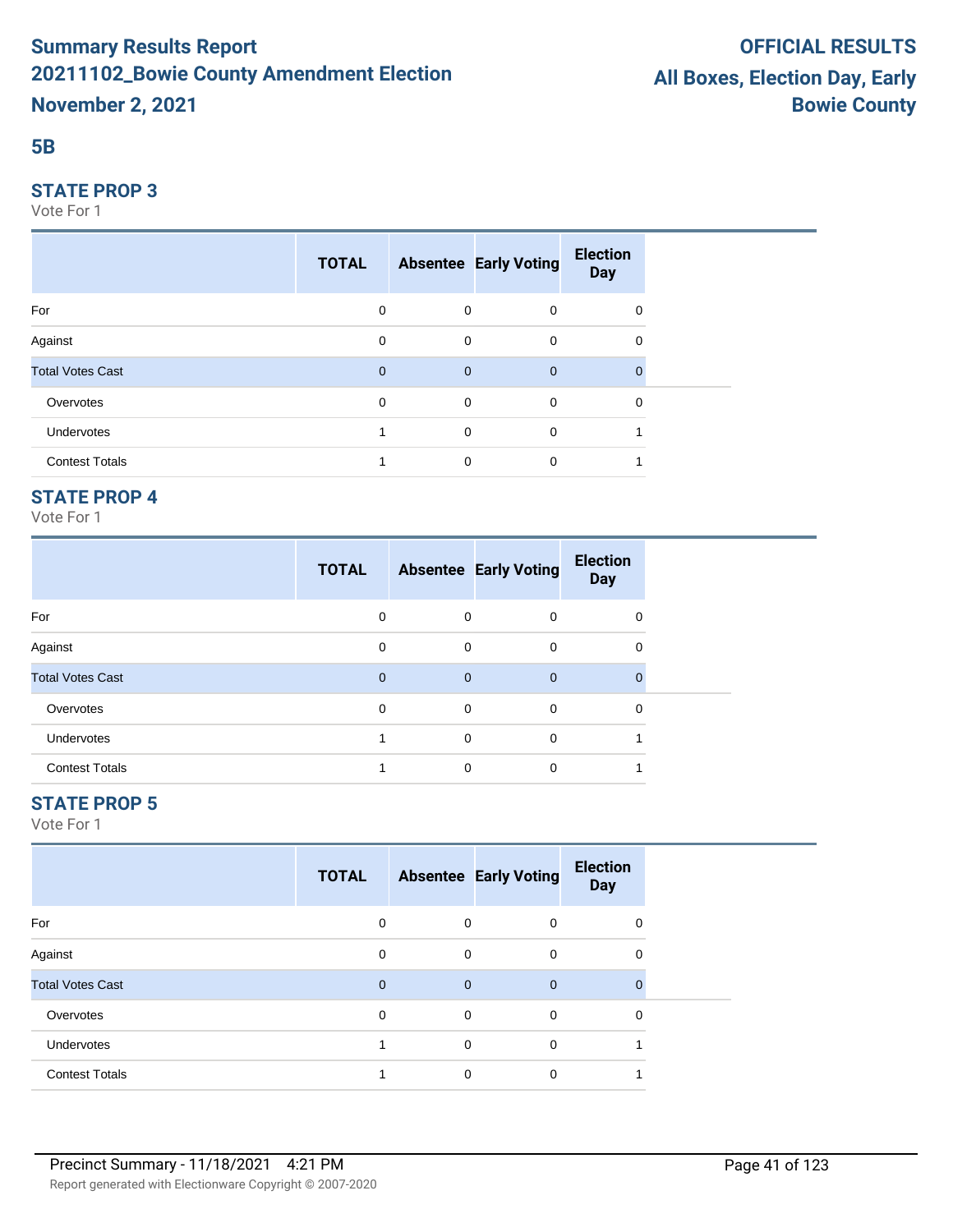#### **5B**

#### **STATE PROP 6**

Vote For 1

|                         | <b>TOTAL</b> |                | <b>Absentee Early Voting</b> | <b>Election</b><br><b>Day</b> |  |
|-------------------------|--------------|----------------|------------------------------|-------------------------------|--|
| For                     | 0            | $\mathbf 0$    | $\mathbf 0$                  | 0                             |  |
| Against                 | 0            | $\mathbf 0$    | $\mathbf 0$                  | 0                             |  |
| <b>Total Votes Cast</b> | $\mathbf{0}$ | $\overline{0}$ | $\overline{0}$               |                               |  |
| Overvotes               | $\mathbf 0$  | $\overline{0}$ | $\mathbf 0$                  | 0                             |  |
| Undervotes              | 4            | $\mathbf 0$    | $\mathbf 0$                  |                               |  |
| <b>Contest Totals</b>   | 1            | 0              | $\mathbf 0$                  |                               |  |

## **STATE PROP 7**

Vote For 1

|                         | <b>TOTAL</b> |             | <b>Absentee Early Voting</b> | <b>Election</b><br><b>Day</b> |  |
|-------------------------|--------------|-------------|------------------------------|-------------------------------|--|
| For                     |              | 0           | $\Omega$                     |                               |  |
| Against                 | $\Omega$     | 0           | $\Omega$                     | 0                             |  |
| <b>Total Votes Cast</b> |              | $\mathbf 0$ | $\Omega$                     |                               |  |
| Overvotes               | $\Omega$     | 0           | $\Omega$                     | 0                             |  |
| <b>Undervotes</b>       | $\Omega$     | 0           | $\Omega$                     | $\Omega$                      |  |
| <b>Contest Totals</b>   |              | 0           | $\Omega$                     |                               |  |

## **STATE PROP 8**

|                         | <b>TOTAL</b> |                | <b>Absentee Early Voting</b> | <b>Election</b><br><b>Day</b> |  |
|-------------------------|--------------|----------------|------------------------------|-------------------------------|--|
| For                     | 0            | 0              | 0                            | 0                             |  |
| Against                 | 0            | $\mathbf 0$    | 0                            | 0                             |  |
| <b>Total Votes Cast</b> | $\mathbf{0}$ | $\overline{0}$ | $\mathbf{0}$                 | $\mathbf{0}$                  |  |
| Overvotes               | $\Omega$     | 0              | 0                            | 0                             |  |
| <b>Undervotes</b>       |              | $\mathbf 0$    | 0                            |                               |  |
| <b>Contest Totals</b>   |              | 0              | 0                            |                               |  |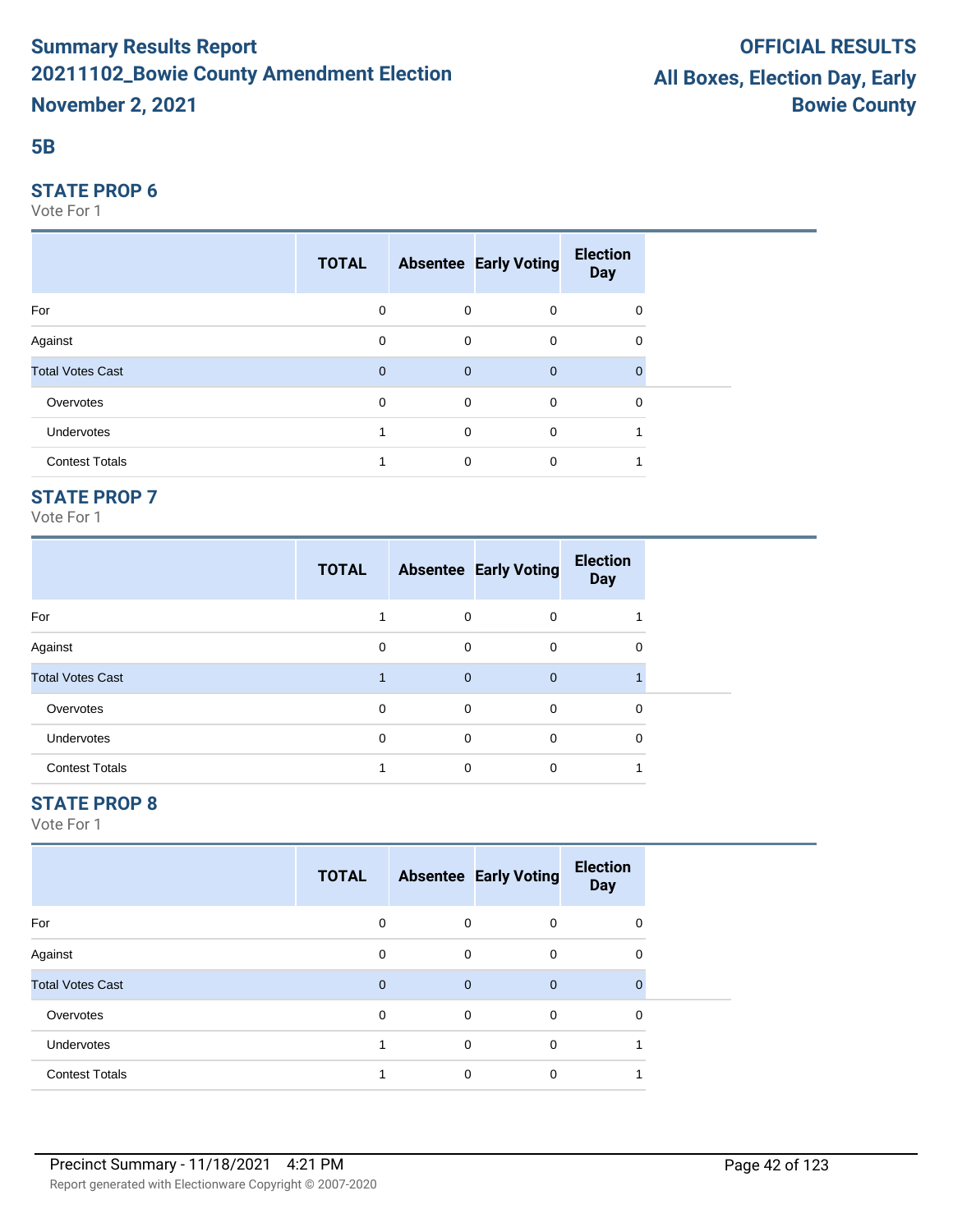#### **5C**

| <b>STATISTICS</b> |  |
|-------------------|--|
|                   |  |

|                             | <b>TOTAL</b> | <b>Absentee</b> |     | <b>Early Voting Election Day</b> |
|-----------------------------|--------------|-----------------|-----|----------------------------------|
| <b>Ballots Cast - Total</b> | 958          | 13              | 447 | 498                              |
| Ballots Cast - Blank        | 0            |                 |     | $\Omega$                         |

#### **STATE PROP 1**

Vote For 1

|                         | <b>TOTAL</b> |             | <b>Absentee Early Voting</b> | <b>Election</b><br><b>Day</b> |
|-------------------------|--------------|-------------|------------------------------|-------------------------------|
| For                     | 805          | 12          | 379                          | 414                           |
| Against                 | 115          | 1           | 49                           | 65                            |
| <b>Total Votes Cast</b> | 920          | 13          | 428                          | 479                           |
| Overvotes               | 0            | 0           | 0                            | 0                             |
| Undervotes              | 38           | $\mathbf 0$ | 19                           | 19                            |
| <b>Contest Totals</b>   | 958          | 13          | 447                          | 498                           |

## **STATE PROP 2**

|                         | <b>TOTAL</b> |             | <b>Absentee Early Voting</b> | <b>Election</b><br><b>Day</b> |
|-------------------------|--------------|-------------|------------------------------|-------------------------------|
| For                     | 653          | 10          | 320                          | 323                           |
| Against                 | 263          | 2           | 103                          | 158                           |
| <b>Total Votes Cast</b> | 916          | 12          | 423                          | 481                           |
| Overvotes               | 0            | $\mathbf 0$ | $\mathbf 0$                  | 0                             |
| <b>Undervotes</b>       | 42           | 1           | 24                           | 17                            |
| <b>Contest Totals</b>   | 958          | 13          | 447                          | 498                           |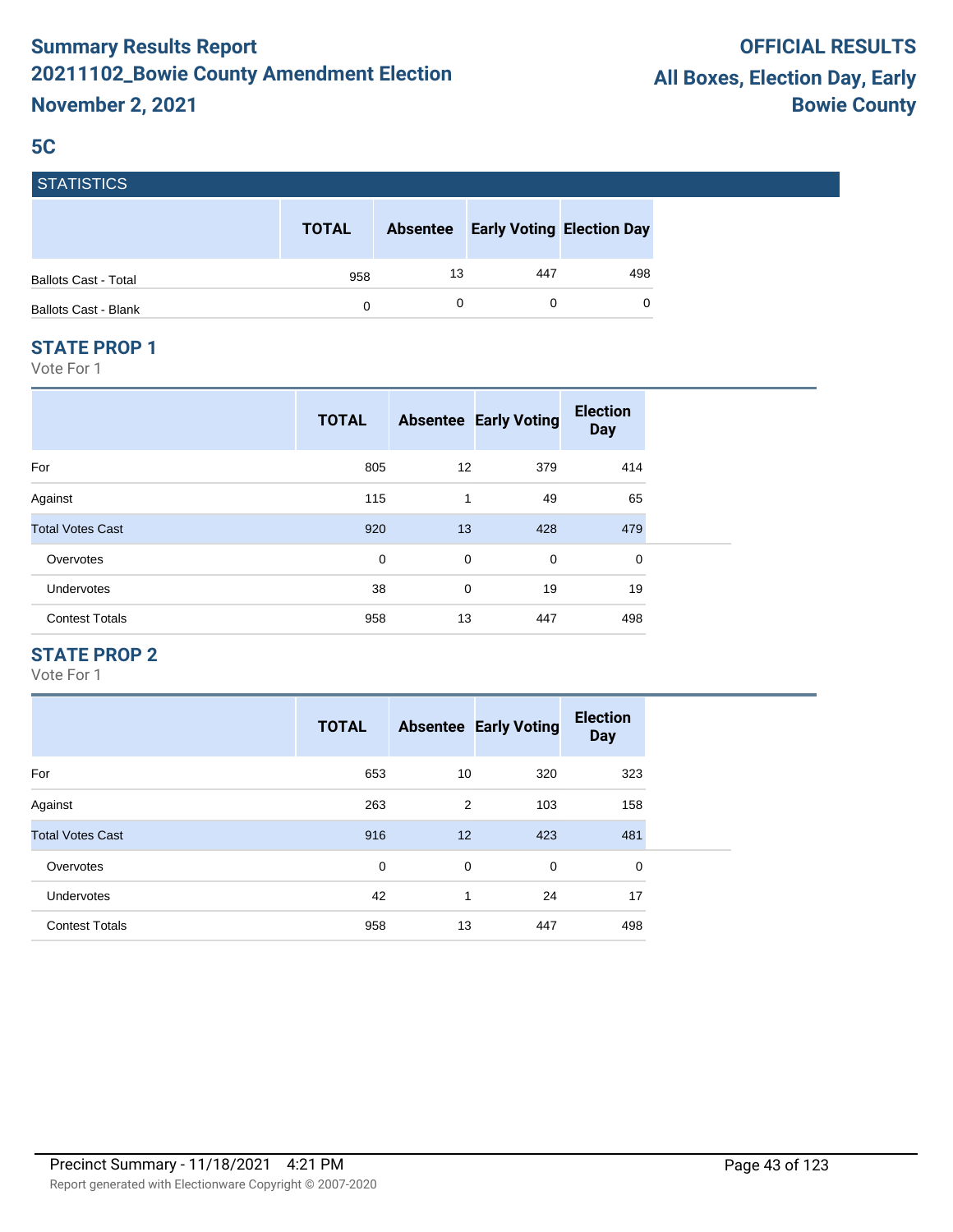## **5C**

#### **STATE PROP 3**

Vote For 1

|                         | <b>TOTAL</b> |              | <b>Absentee Early Voting</b> | <b>Election</b><br><b>Day</b> |  |
|-------------------------|--------------|--------------|------------------------------|-------------------------------|--|
| For                     | 719          | 2            | 332                          | 385                           |  |
| Against                 | 203          | 10           | 98                           | 95                            |  |
| <b>Total Votes Cast</b> | 922          | 12           | 430                          | 480                           |  |
| Overvotes               | 1            | 0            | 0                            | 1                             |  |
| Undervotes              | 35           | $\mathbf{1}$ | 17                           | 17                            |  |
| <b>Contest Totals</b>   | 958          | 13           | 447                          | 498                           |  |

## **STATE PROP 4**

Vote For 1

|                         | <b>TOTAL</b> |    | <b>Absentee Early Voting</b> | <b>Election</b><br><b>Day</b> |
|-------------------------|--------------|----|------------------------------|-------------------------------|
| For                     | 528          | 7  | 236                          | 285                           |
| Against                 | 351          | 5  | 172                          | 174                           |
| <b>Total Votes Cast</b> | 879          | 12 | 408                          | 459                           |
| Overvotes               | $\mathbf 0$  | 0  | $\mathbf 0$                  | 0                             |
| <b>Undervotes</b>       | 79           | 1  | 39                           | 39                            |
| <b>Contest Totals</b>   | 958          | 13 | 447                          | 498                           |

## **STATE PROP 5**

|                         | <b>TOTAL</b> |                | <b>Absentee Early Voting</b> | <b>Election</b><br><b>Day</b> |
|-------------------------|--------------|----------------|------------------------------|-------------------------------|
| For                     | 557          | $\overline{7}$ | 254                          | 296                           |
| Against                 | 328          | 5              | 158                          | 165                           |
| <b>Total Votes Cast</b> | 885          | 12             | 412                          | 461                           |
| Overvotes               | 0            | 0              | 0                            | 0                             |
| <b>Undervotes</b>       | 73           | 1              | 35                           | 37                            |
| <b>Contest Totals</b>   | 958          | 13             | 447                          | 498                           |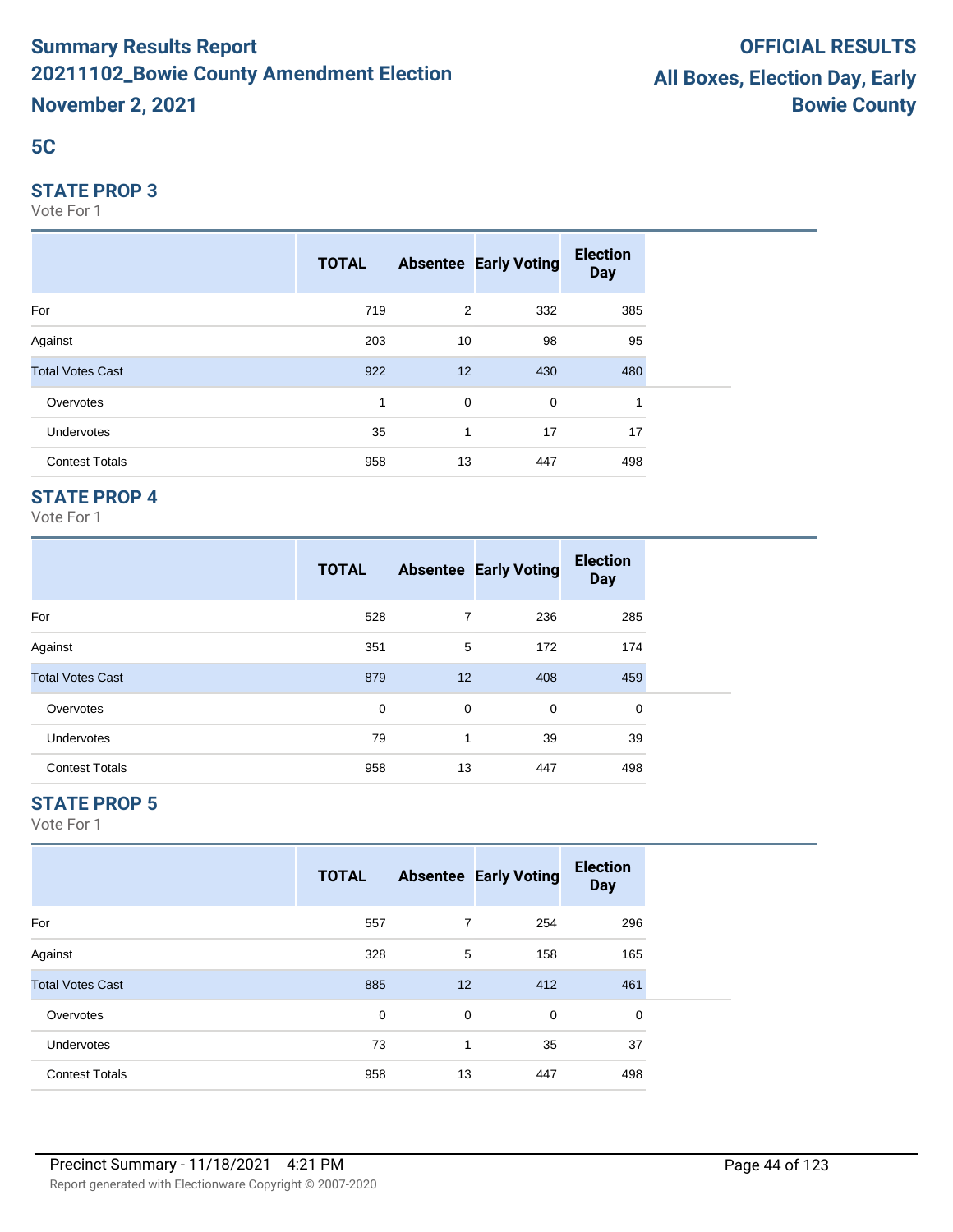## **5C**

#### **STATE PROP 6**

Vote For 1

|                         | <b>TOTAL</b> |                | <b>Absentee Early Voting</b> | <b>Election</b><br><b>Day</b> |  |
|-------------------------|--------------|----------------|------------------------------|-------------------------------|--|
| For                     | 826          | $\overline{7}$ | 373                          | 446                           |  |
| Against                 | 85           | 6              | 46                           | 33                            |  |
| <b>Total Votes Cast</b> | 911          | 13             | 419                          | 479                           |  |
| Overvotes               | $\mathbf 0$  | $\mathbf 0$    | $\mathbf 0$                  | 0                             |  |
| Undervotes              | 47           | $\mathbf 0$    | 28                           | 19                            |  |
| <b>Contest Totals</b>   | 958          | 13             | 447                          | 498                           |  |

## **STATE PROP 7**

Vote For 1

|                         | <b>TOTAL</b> |             | <b>Absentee Early Voting</b> | <b>Election</b><br><b>Day</b> |
|-------------------------|--------------|-------------|------------------------------|-------------------------------|
| For                     | 840          | 12          | 382                          | 446                           |
| Against                 | 81           | 1           | 45                           | 35                            |
| <b>Total Votes Cast</b> | 921          | 13          | 427                          | 481                           |
| Overvotes               | 0            | $\mathbf 0$ | $\mathbf 0$                  | 0                             |
| <b>Undervotes</b>       | 37           | $\mathbf 0$ | 20                           | 17                            |
| <b>Contest Totals</b>   | 958          | 13          | 447                          | 498                           |

## **STATE PROP 8**

|                         | <b>TOTAL</b> |    | <b>Absentee Early Voting</b> | <b>Election</b><br><b>Day</b> |
|-------------------------|--------------|----|------------------------------|-------------------------------|
| For                     | 849          | 12 | 392                          | 445                           |
| Against                 | 66           | 1  | 31                           | 34                            |
| <b>Total Votes Cast</b> | 915          | 13 | 423                          | 479                           |
| Overvotes               | 0            | 0  | $\mathbf 0$                  | 0                             |
| <b>Undervotes</b>       | 43           | 0  | 24                           | 19                            |
| <b>Contest Totals</b>   | 958          | 13 | 447                          | 498                           |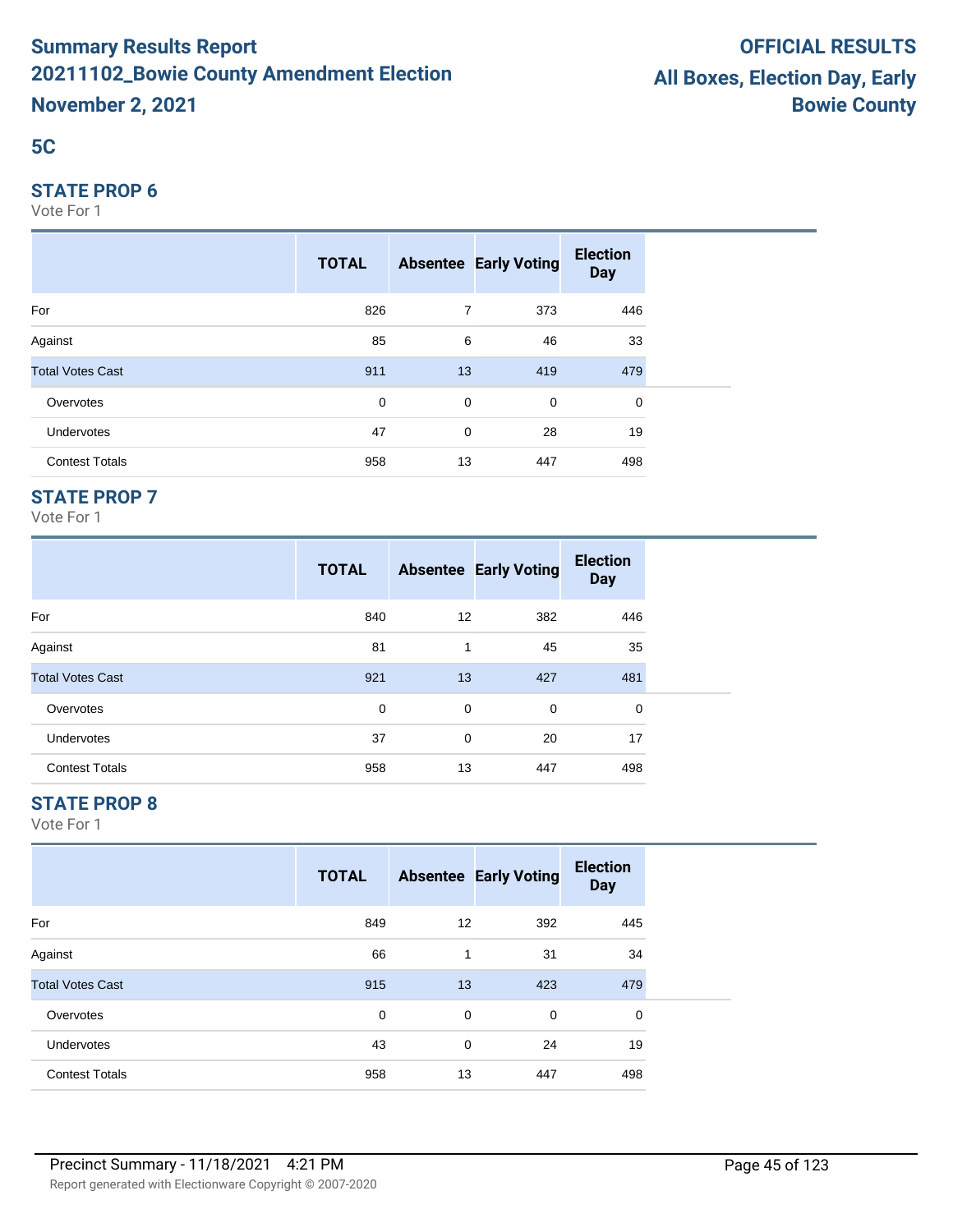## **6A**

**STATISTICS** 

| סטווסוואוסן                 |              |                 |                                  |          |
|-----------------------------|--------------|-----------------|----------------------------------|----------|
|                             | <b>TOTAL</b> | <b>Absentee</b> | <b>Early Voting Election Day</b> |          |
| <b>Ballots Cast - Total</b> | 441          |                 | 195                              | 243      |
| <b>Ballots Cast - Blank</b> | 0            |                 |                                  | $\Omega$ |

#### **STATE PROP 1**

Vote For 1

|                         | <b>TOTAL</b> |             | <b>Absentee Early Voting</b> | <b>Election</b><br><b>Day</b> |  |
|-------------------------|--------------|-------------|------------------------------|-------------------------------|--|
| For                     | 363          | 3           | 165                          | 195                           |  |
| Against                 | 52           | 0           | 24                           | 28                            |  |
| <b>Total Votes Cast</b> | 415          | 3           | 189                          | 223                           |  |
| Overvotes               | 0            | $\mathbf 0$ | $\mathbf 0$                  | 0                             |  |
| <b>Undervotes</b>       | 26           | $\mathbf 0$ | 6                            | 20                            |  |
| <b>Contest Totals</b>   | 441          | 3           | 195                          | 243                           |  |

## **STATE PROP 2**

|                         | <b>TOTAL</b> |   | <b>Absentee Early Voting</b> | <b>Election</b><br><b>Day</b> |
|-------------------------|--------------|---|------------------------------|-------------------------------|
| For                     | 288          | 2 | 136                          | 150                           |
| Against                 | 120          | 1 | 49                           | 70                            |
| <b>Total Votes Cast</b> | 408          | 3 | 185                          | 220                           |
| Overvotes               | 0            | 0 | $\mathbf 0$                  | 0                             |
| <b>Undervotes</b>       | 33           | 0 | 10                           | 23                            |
| <b>Contest Totals</b>   | 441          | 3 | 195                          | 243                           |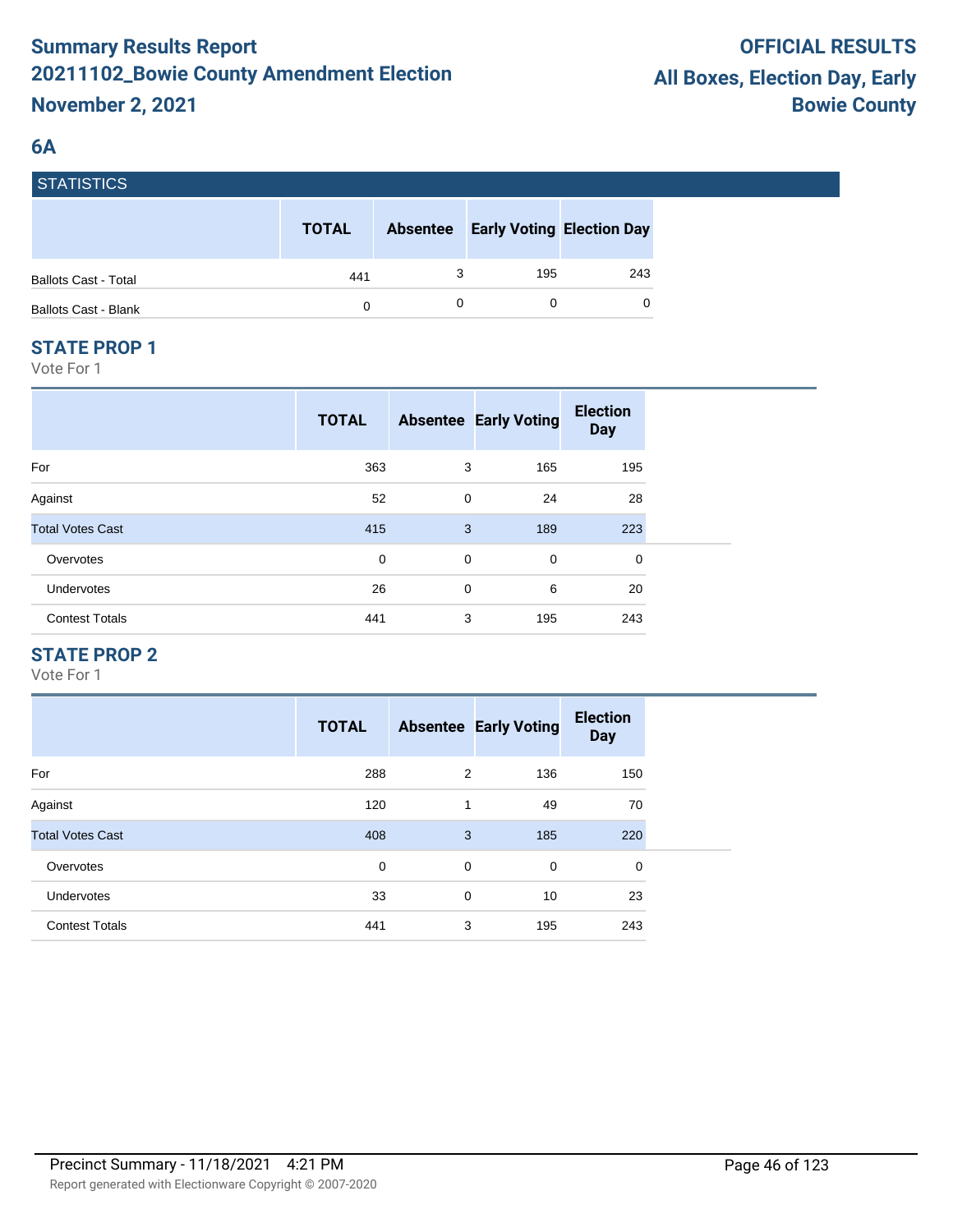## **6A**

#### **STATE PROP 3**

Vote For 1

|                         | <b>TOTAL</b> |             | <b>Absentee Early Voting</b> | <b>Election</b><br><b>Day</b> |  |
|-------------------------|--------------|-------------|------------------------------|-------------------------------|--|
| For                     | 309          | 1           | 134                          | 174                           |  |
| Against                 | 101          | 2           | 56                           | 43                            |  |
| <b>Total Votes Cast</b> | 410          | 3           | 190                          | 217                           |  |
| Overvotes               | 3            | $\mathbf 0$ | $\mathbf 0$                  | 3                             |  |
| <b>Undervotes</b>       | 28           | $\mathbf 0$ | 5                            | 23                            |  |
| <b>Contest Totals</b>   | 441          | 3           | 195                          | 243                           |  |

## **STATE PROP 4**

Vote For 1

|                         | <b>TOTAL</b> |   | <b>Absentee Early Voting</b> | <b>Election</b><br><b>Day</b> |
|-------------------------|--------------|---|------------------------------|-------------------------------|
| For                     | 213          | 2 | 105                          | 106                           |
| Against                 | 187          | 1 | 78                           | 108                           |
| <b>Total Votes Cast</b> | 400          | 3 | 183                          | 214                           |
| Overvotes               | 0            | 0 | 0                            | 0                             |
| <b>Undervotes</b>       | 41           | 0 | 12                           | 29                            |
| <b>Contest Totals</b>   | 441          | 3 | 195                          | 243                           |

## **STATE PROP 5**

|                         | <b>TOTAL</b> |   | <b>Absentee Early Voting</b> | <b>Election</b><br><b>Day</b> |
|-------------------------|--------------|---|------------------------------|-------------------------------|
| For                     | 230          | 2 | 112                          | 116                           |
| Against                 | 158          | 1 | 68                           | 89                            |
| <b>Total Votes Cast</b> | 388          | 3 | 180                          | 205                           |
| Overvotes               | 0            | 0 | $\mathbf 0$                  | 0                             |
| Undervotes              | 53           | 0 | 15                           | 38                            |
| <b>Contest Totals</b>   | 441          | 3 | 195                          | 243                           |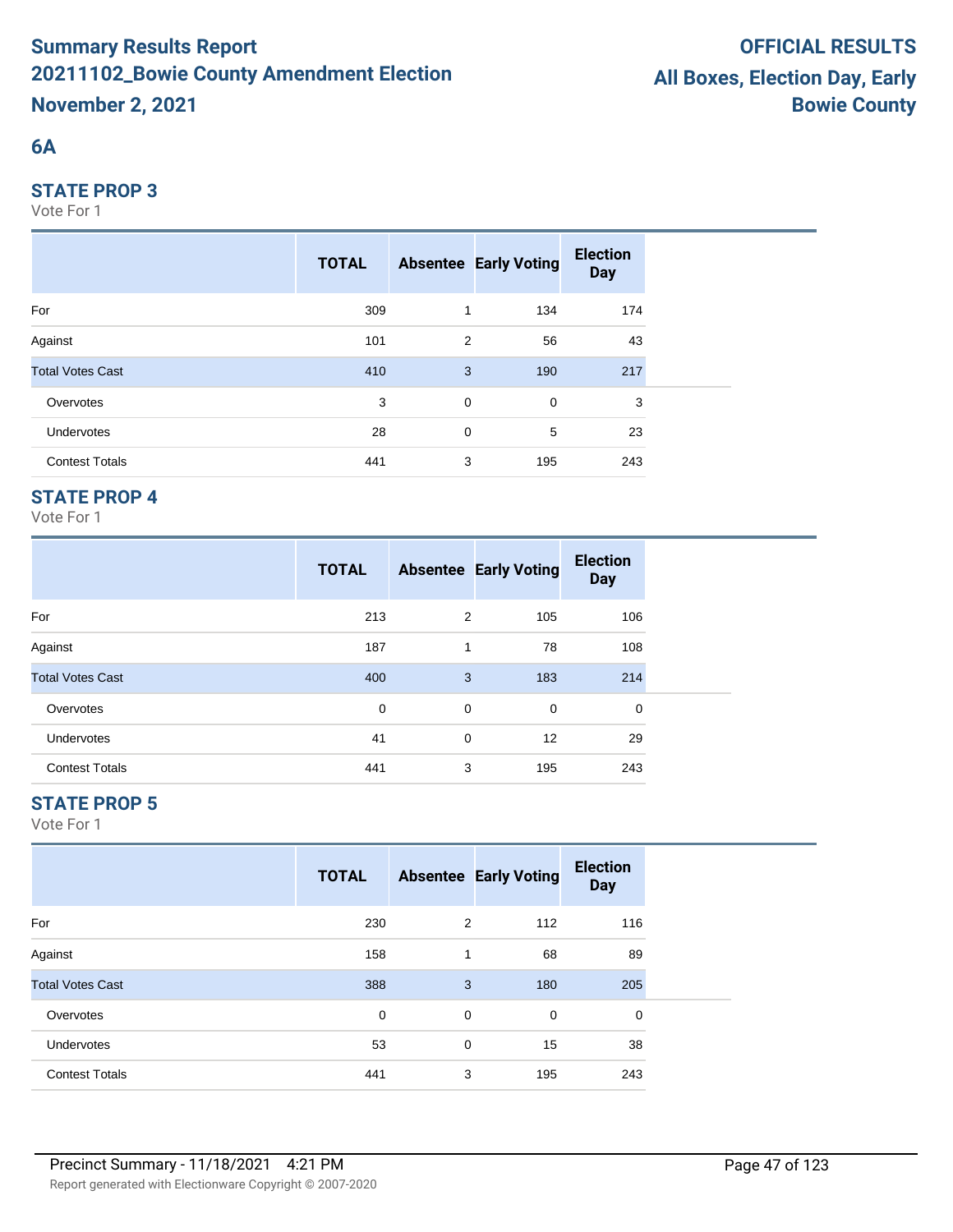## **6A**

#### **STATE PROP 6**

Vote For 1

|                         | <b>TOTAL</b> |             | <b>Absentee Early Voting</b> | <b>Election</b><br><b>Day</b> |
|-------------------------|--------------|-------------|------------------------------|-------------------------------|
| For                     | 370          | 3           | 169                          | 198                           |
| Against                 | 43           | $\mathbf 0$ | 18                           | 25                            |
| <b>Total Votes Cast</b> | 413          | 3           | 187                          | 223                           |
| Overvotes               | $\mathbf 0$  | $\mathbf 0$ | $\mathbf 0$                  | 0                             |
| Undervotes              | 28           | 0           | 8                            | 20                            |
| <b>Contest Totals</b>   | 441          | 3           | 195                          | 243                           |

## **STATE PROP 7**

Vote For 1

|                         | <b>TOTAL</b> |   | <b>Absentee Early Voting</b> | <b>Election</b><br><b>Day</b> |
|-------------------------|--------------|---|------------------------------|-------------------------------|
| For                     | 369          | 2 | 171                          | 196                           |
| Against                 | 46           | 1 | 19                           | 26                            |
| <b>Total Votes Cast</b> | 415          | 3 | 190                          | 222                           |
| Overvotes               | 1            | 0 | 0                            | 4                             |
| <b>Undervotes</b>       | 25           | 0 | 5                            | 20                            |
| <b>Contest Totals</b>   | 441          | 3 | 195                          | 243                           |

## **STATE PROP 8**

|                         | <b>TOTAL</b> |   | <b>Absentee Early Voting</b> | <b>Election</b><br><b>Day</b> |
|-------------------------|--------------|---|------------------------------|-------------------------------|
| For                     | 373          | 2 | 167                          | 204                           |
| Against                 | 41           | 1 | 21                           | 19                            |
| <b>Total Votes Cast</b> | 414          | 3 | 188                          | 223                           |
| Overvotes               | 0            | 0 | 0                            | 0                             |
| <b>Undervotes</b>       | 27           | 0 | $\overline{7}$               | 20                            |
| <b>Contest Totals</b>   | 441          | 3 | 195                          | 243                           |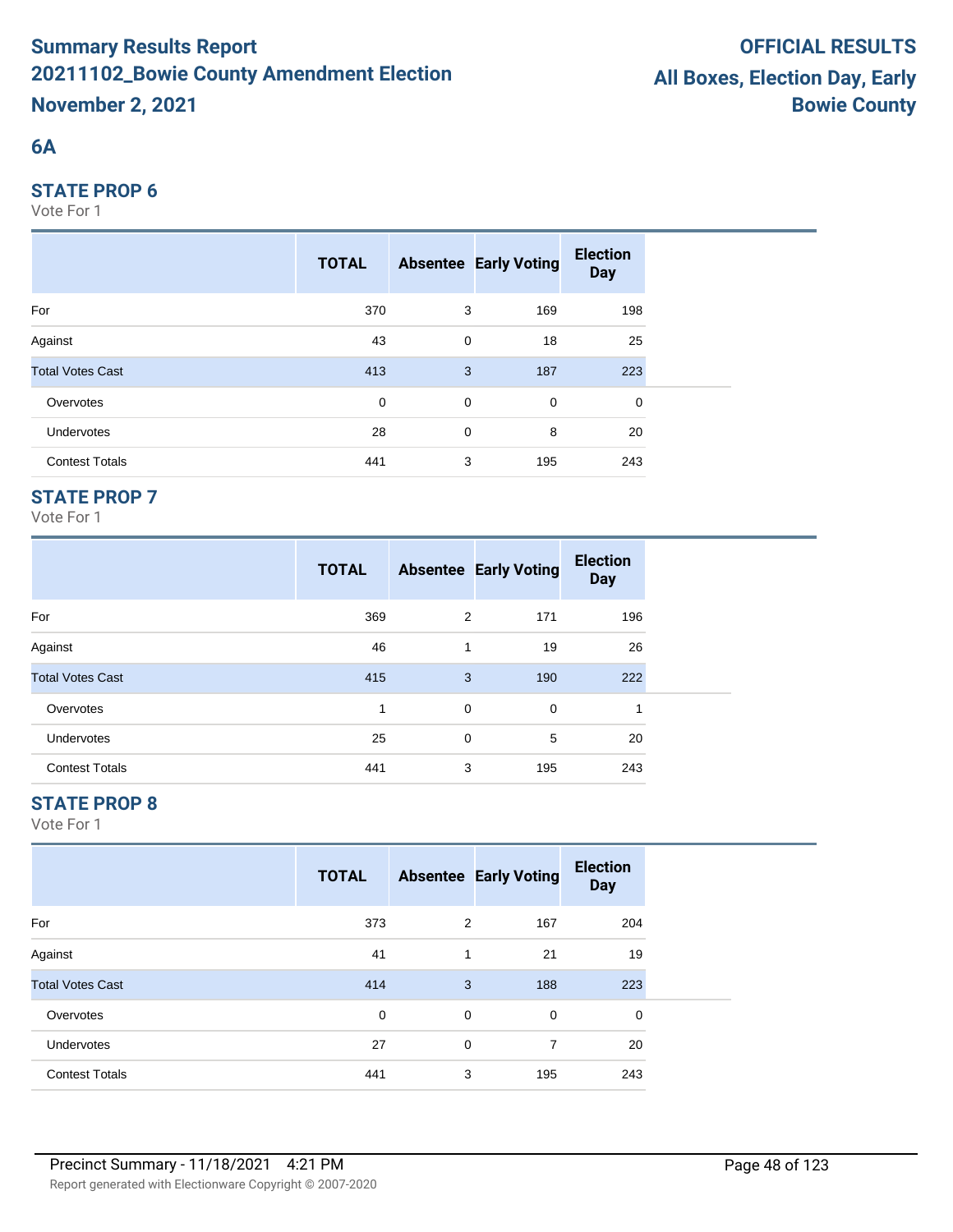#### **6B**

| <b>STATISTICS</b>           |              |                 |                                  |          |
|-----------------------------|--------------|-----------------|----------------------------------|----------|
|                             | <b>TOTAL</b> | <b>Absentee</b> | <b>Early Voting Election Day</b> |          |
| <b>Ballots Cast - Total</b> | 588          |                 | 316                              | 271      |
| <b>Ballots Cast - Blank</b> | 0            | 0               |                                  | $\Omega$ |

#### **STATE PROP 1**

Vote For 1

|                         | <b>TOTAL</b> |              | <b>Absentee Early Voting</b> | <b>Election</b><br><b>Day</b> |
|-------------------------|--------------|--------------|------------------------------|-------------------------------|
| For                     | 495          | 0            | 266                          | 229                           |
| Against                 | 67           | 1            | 39                           | 27                            |
| <b>Total Votes Cast</b> | 562          | $\mathbf{1}$ | 305                          | 256                           |
| Overvotes               | 0            | 0            | 0                            | 0                             |
| Undervotes              | 26           | $\mathbf 0$  | 11                           | 15                            |
| <b>Contest Totals</b>   | 588          | 1            | 316                          | 271                           |

#### **STATE PROP 2**

|                         | <b>TOTAL</b> |             | <b>Absentee Early Voting</b> | <b>Election</b><br><b>Day</b> |
|-------------------------|--------------|-------------|------------------------------|-------------------------------|
| For                     | 364          | $\mathbf 0$ | 202                          | 162                           |
| Against                 | 191          | 1           | 101                          | 89                            |
| <b>Total Votes Cast</b> | 555          | 1           | 303                          | 251                           |
| Overvotes               | 0            | $\mathbf 0$ | 0                            | 0                             |
| <b>Undervotes</b>       | 33           | $\mathbf 0$ | 13                           | 20                            |
| <b>Contest Totals</b>   | 588          | 1           | 316                          | 271                           |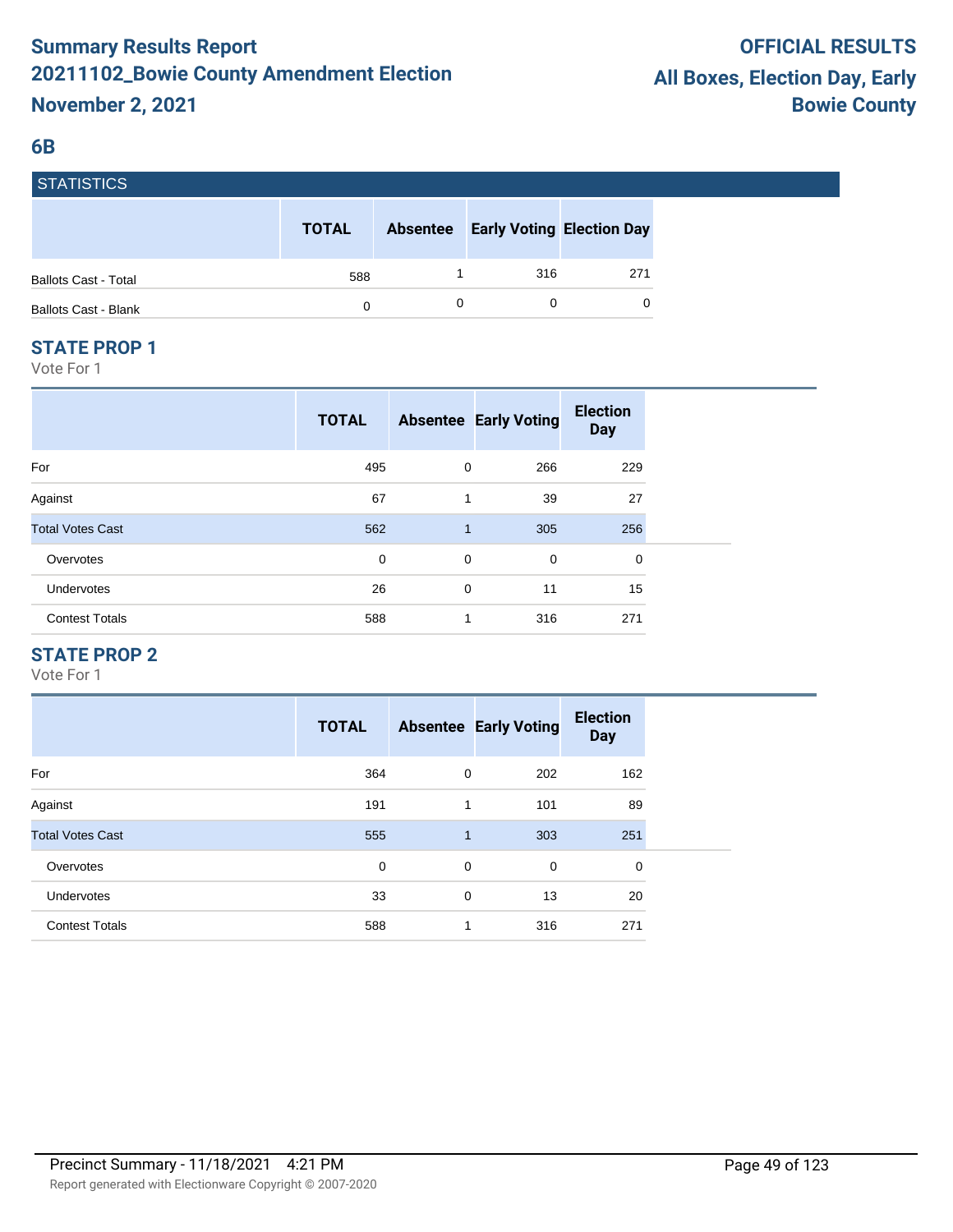#### **6B**

#### **STATE PROP 3**

Vote For 1

|                         | <b>TOTAL</b> |             | <b>Absentee Early Voting</b> | <b>Election</b><br><b>Day</b> |  |
|-------------------------|--------------|-------------|------------------------------|-------------------------------|--|
| For                     | 432          | 0           | 229                          | 203                           |  |
| Against                 | 129          | 1           | 79                           | 49                            |  |
| <b>Total Votes Cast</b> | 561          | 1           | 308                          | 252                           |  |
| Overvotes               | 1            | $\mathbf 0$ | 0                            | 1                             |  |
| <b>Undervotes</b>       | 26           | 0           | 8                            | 18                            |  |
| <b>Contest Totals</b>   | 588          | 1           | 316                          | 271                           |  |

## **STATE PROP 4**

Vote For 1

|                         | <b>TOTAL</b> |              | <b>Absentee Early Voting</b> | <b>Election</b><br><b>Day</b> |  |
|-------------------------|--------------|--------------|------------------------------|-------------------------------|--|
| For                     | 323          | 1            | 174                          | 148                           |  |
| Against                 | 209          | 0            | 116                          | 93                            |  |
| <b>Total Votes Cast</b> | 532          | $\mathbf{1}$ | 290                          | 241                           |  |
| Overvotes               | 0            | 0            | 0                            | 0                             |  |
| <b>Undervotes</b>       | 56           | 0            | 26                           | 30                            |  |
| <b>Contest Totals</b>   | 588          | 1            | 316                          | 271                           |  |

## **STATE PROP 5**

|                         | <b>TOTAL</b> |              | <b>Absentee Early Voting</b> | <b>Election</b><br><b>Day</b> |  |
|-------------------------|--------------|--------------|------------------------------|-------------------------------|--|
| For                     | 338          | 1            | 180                          | 157                           |  |
| Against                 | 192          | 0            | 111                          | 81                            |  |
| <b>Total Votes Cast</b> | 530          | $\mathbf{1}$ | 291                          | 238                           |  |
| Overvotes               | 0            | 0            | 0                            | 0                             |  |
| Undervotes              | 58           | 0            | 25                           | 33                            |  |
| <b>Contest Totals</b>   | 588          | 1            | 316                          | 271                           |  |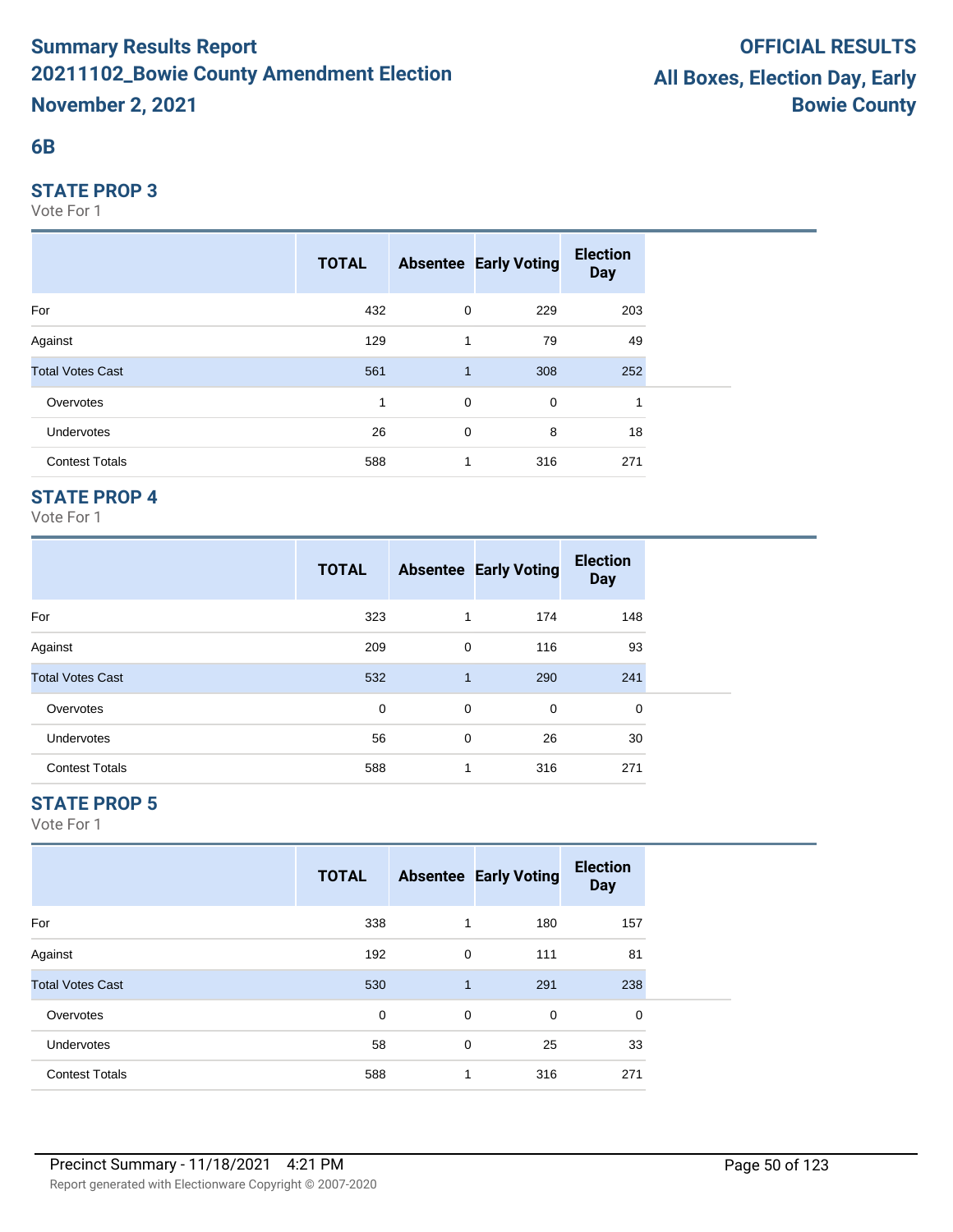#### **6B**

#### **STATE PROP 6**

Vote For 1

|                         | <b>TOTAL</b> |              | <b>Absentee Early Voting</b> | <b>Election</b><br><b>Day</b> |  |
|-------------------------|--------------|--------------|------------------------------|-------------------------------|--|
| For                     | 485          | 1            | 260                          | 224                           |  |
| Against                 | 60           | 0            | 39                           | 21                            |  |
| <b>Total Votes Cast</b> | 545          | $\mathbf{1}$ | 299                          | 245                           |  |
| Overvotes               | $\mathbf 0$  | $\mathbf 0$  | 0                            | 0                             |  |
| <b>Undervotes</b>       | 43           | 0            | 17                           | 26                            |  |
| <b>Contest Totals</b>   | 588          | 1            | 316                          | 271                           |  |

## **STATE PROP 7**

Vote For 1

|                         | <b>TOTAL</b> |              | <b>Absentee Early Voting</b> | <b>Election</b><br><b>Day</b> |
|-------------------------|--------------|--------------|------------------------------|-------------------------------|
| For                     | 499          | 0            | 271                          | 228                           |
| Against                 | 51           | 1            | 30                           | 20                            |
| <b>Total Votes Cast</b> | 550          | $\mathbf{1}$ | 301                          | 248                           |
| Overvotes               | 1            | 0            | 0                            | 1                             |
| <b>Undervotes</b>       | 37           | 0            | 15                           | 22                            |
| <b>Contest Totals</b>   | 588          | 1            | 316                          | 271                           |

## **STATE PROP 8**

|                         | <b>TOTAL</b> |              | <b>Absentee Early Voting</b> | <b>Election</b><br><b>Day</b> |  |
|-------------------------|--------------|--------------|------------------------------|-------------------------------|--|
| For                     | 485          | 0            | 260                          | 225                           |  |
| Against                 | 65           | 1            | 39                           | 25                            |  |
| <b>Total Votes Cast</b> | 550          | $\mathbf{1}$ | 299                          | 250                           |  |
| Overvotes               | 0            | 0            | 0                            | $\mathbf 0$                   |  |
| Undervotes              | 38           | 0            | 17                           | 21                            |  |
| <b>Contest Totals</b>   | 588          | 1            | 316                          | 271                           |  |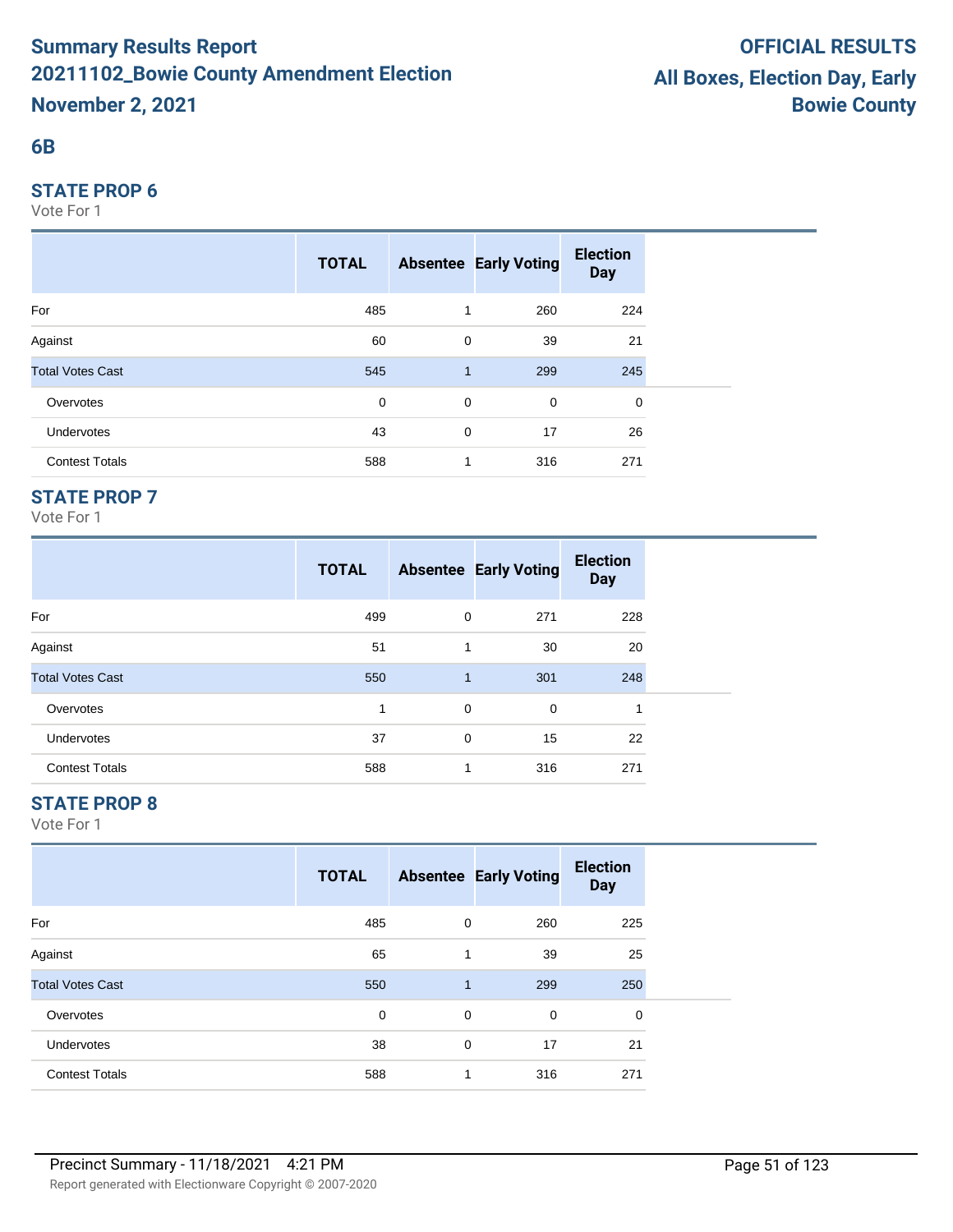#### **7**

|                             | <b>TOTAL</b> | <b>Absentee</b> | <b>Early Voting Election Day</b> |     |
|-----------------------------|--------------|-----------------|----------------------------------|-----|
| <b>Ballots Cast - Total</b> | 304          |                 | 93                               | 206 |
| <b>Ballots Cast - Blank</b> | 0            |                 |                                  |     |

#### **STATE PROP 1**

Vote For 1

|                         | <b>TOTAL</b> |                | <b>Absentee Early Voting</b> | <b>Election</b><br><b>Day</b> |
|-------------------------|--------------|----------------|------------------------------|-------------------------------|
| For                     | 250          | $\overline{4}$ | 80                           | 166                           |
| Against                 | 52           | 1              | 12                           | 39                            |
| <b>Total Votes Cast</b> | 302          | 5              | 92                           | 205                           |
| Overvotes               | 0            | $\mathbf 0$    | 0                            | 0                             |
| Undervotes              | 2            | 0              | 1                            | 1                             |
| <b>Contest Totals</b>   | 304          | 5              | 93                           | 206                           |

## **STATE PROP 2**

|                         | <b>TOTAL</b> |             | <b>Absentee Early Voting</b> | <b>Election</b><br><b>Day</b> |
|-------------------------|--------------|-------------|------------------------------|-------------------------------|
| For                     | 186          | 4           | 67                           | 115                           |
| Against                 | 113          | 1           | 25                           | 87                            |
| <b>Total Votes Cast</b> | 299          | 5           | 92                           | 202                           |
| Overvotes               | 1            | 0           | $\mathbf 0$                  | 1                             |
| Undervotes              | 4            | $\mathbf 0$ | 1                            | 3                             |
| <b>Contest Totals</b>   | 304          | 5           | 93                           | 206                           |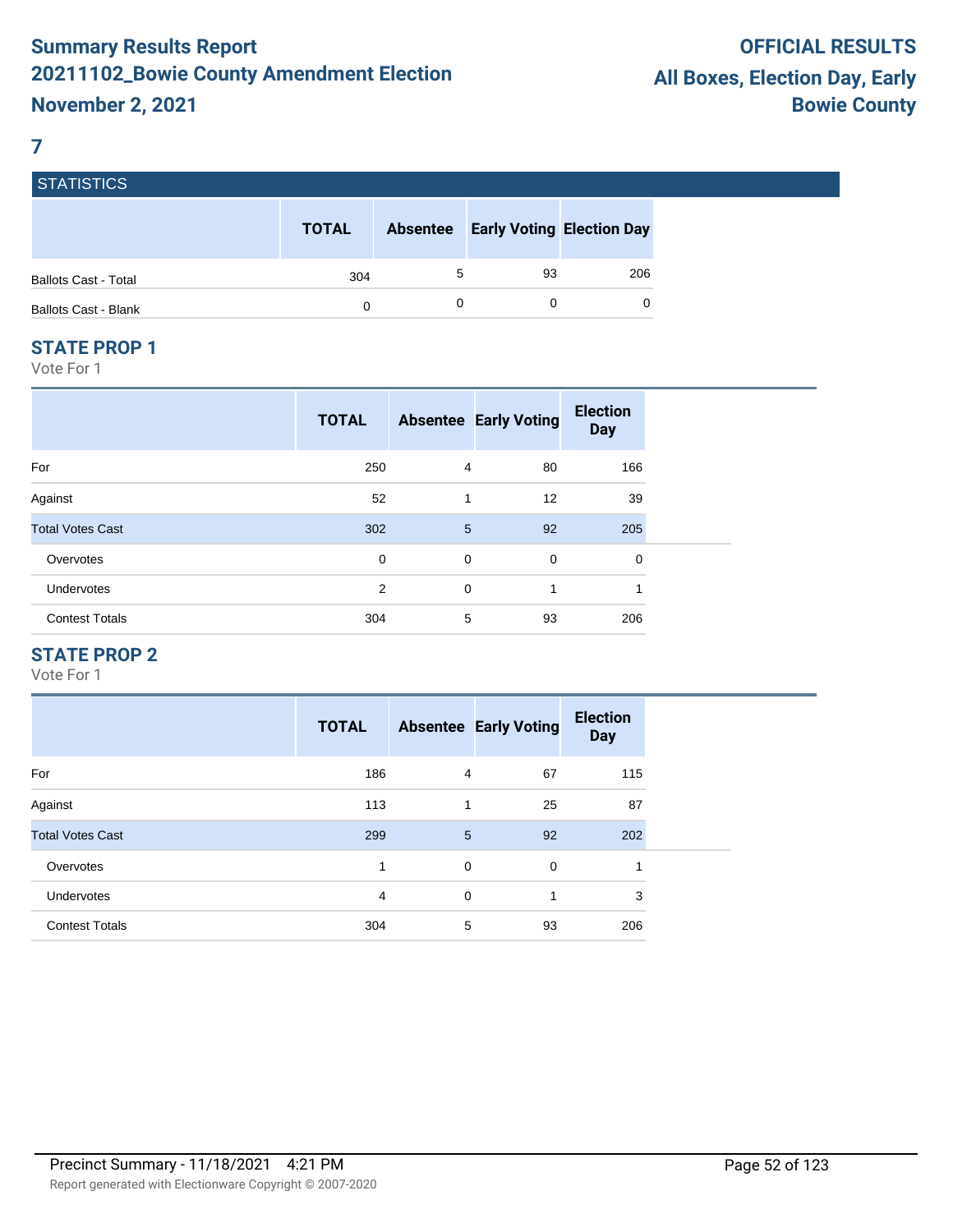#### **7**

#### **STATE PROP 3**

Vote For 1

|                         | <b>TOTAL</b> |                | <b>Absentee Early Voting</b> | <b>Election</b><br><b>Day</b> |  |
|-------------------------|--------------|----------------|------------------------------|-------------------------------|--|
| For                     | 221          | $\overline{4}$ | 58                           | 159                           |  |
| Against                 | 82           | 1              | 35                           | 46                            |  |
| <b>Total Votes Cast</b> | 303          | 5              | 93                           | 205                           |  |
| Overvotes               | 1            | $\mathbf 0$    | $\mathbf 0$                  | 1                             |  |
| Undervotes              | 0            | 0              | 0                            | 0                             |  |
| <b>Contest Totals</b>   | 304          | 5              | 93                           | 206                           |  |

## **STATE PROP 4**

Vote For 1

|                         | <b>TOTAL</b> |   | <b>Absentee Early Voting</b> | <b>Election</b><br><b>Day</b> |
|-------------------------|--------------|---|------------------------------|-------------------------------|
| For                     | 181          | 4 | 62                           | 115                           |
| Against                 | 111          | 1 | 29                           | 81                            |
| <b>Total Votes Cast</b> | 292          | 5 | 91                           | 196                           |
| Overvotes               | 0            | 0 | 0                            | 0                             |
| <b>Undervotes</b>       | 12           | 0 | 2                            | 10                            |
| <b>Contest Totals</b>   | 304          | 5 | 93                           | 206                           |

## **STATE PROP 5**

|                         | <b>TOTAL</b> |   | <b>Absentee Early Voting</b> | <b>Election</b><br><b>Day</b> |  |
|-------------------------|--------------|---|------------------------------|-------------------------------|--|
| For                     | 161          | 4 | 49                           | 108                           |  |
| Against                 | 131          | 1 | 41                           | 89                            |  |
| <b>Total Votes Cast</b> | 292          | 5 | 90                           | 197                           |  |
| Overvotes               | 0            | 0 | $\mathbf 0$                  | 0                             |  |
| <b>Undervotes</b>       | 12           | 0 | 3                            | 9                             |  |
| <b>Contest Totals</b>   | 304          | 5 | 93                           | 206                           |  |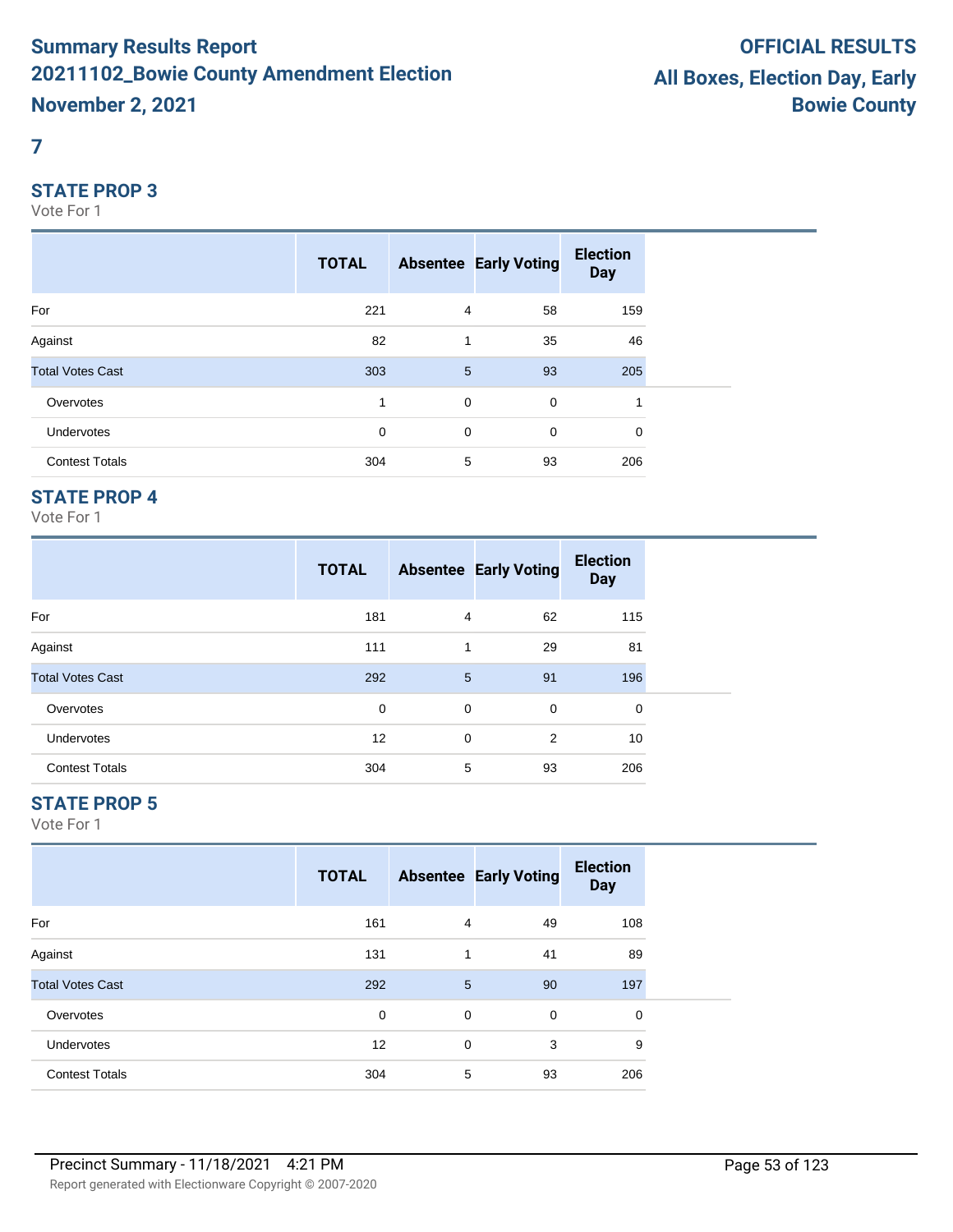#### **7**

#### **STATE PROP 6**

Vote For 1

|                         | <b>TOTAL</b> |                 | <b>Absentee Early Voting</b> | <b>Election</b><br><b>Day</b> |  |
|-------------------------|--------------|-----------------|------------------------------|-------------------------------|--|
| For                     | 252          | $\overline{4}$  | 77                           | 171                           |  |
| Against                 | 48           | 1               | 15                           | 32                            |  |
| <b>Total Votes Cast</b> | 300          | $5\phantom{.0}$ | 92                           | 203                           |  |
| Overvotes               | $\mathbf 0$  | $\mathbf 0$     | $\mathbf 0$                  | 0                             |  |
| Undervotes              | 4            | $\mathbf 0$     | 1                            | 3                             |  |
| <b>Contest Totals</b>   | 304          | 5               | 93                           | 206                           |  |

## **STATE PROP 7**

Vote For 1

|                         | <b>TOTAL</b> |   | <b>Absentee Early Voting</b> | <b>Election</b><br><b>Day</b> |
|-------------------------|--------------|---|------------------------------|-------------------------------|
| For                     | 268          | 4 | 80                           | 184                           |
| Against                 | 33           | 1 | 13                           | 19                            |
| <b>Total Votes Cast</b> | 301          | 5 | 93                           | 203                           |
| Overvotes               | 1            | 0 | 0                            |                               |
| <b>Undervotes</b>       | 2            | 0 | $\mathbf 0$                  | 2                             |
| <b>Contest Totals</b>   | 304          | 5 | 93                           | 206                           |

## **STATE PROP 8**

|                         | <b>TOTAL</b> |   | <b>Absentee Early Voting</b> | <b>Election</b><br><b>Day</b> |
|-------------------------|--------------|---|------------------------------|-------------------------------|
| For                     | 270          | 4 | 83                           | 183                           |
| Against                 | 29           |   | 8                            | 20                            |
| <b>Total Votes Cast</b> | 299          | 5 | 91                           | 203                           |
| Overvotes               | 0            | 0 | 0                            | 0                             |
| <b>Undervotes</b>       | 5            | 0 | 2                            | 3                             |
| <b>Contest Totals</b>   | 304          | 5 | 93                           | 206                           |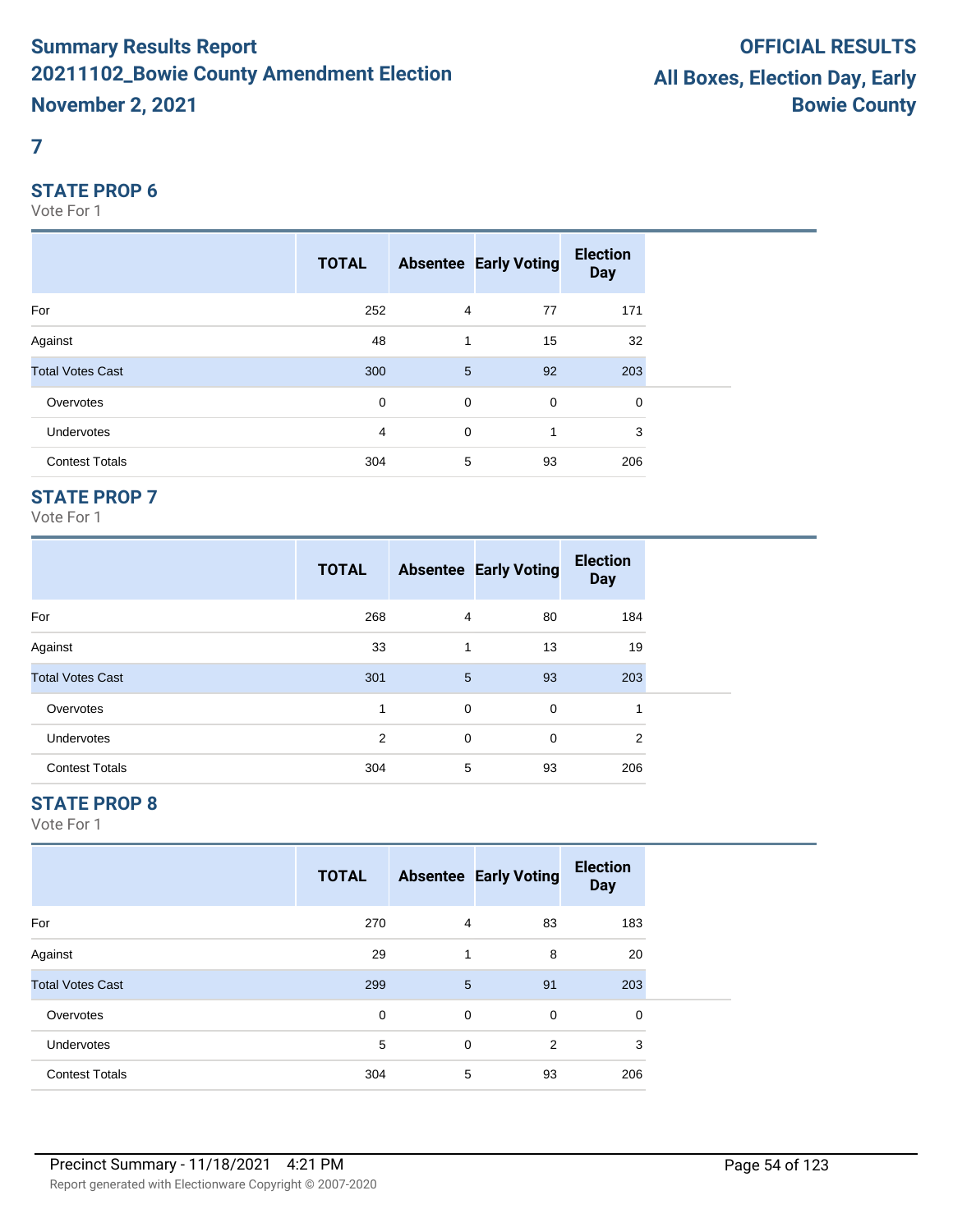## **8A**

| I STATISTIUS.               |              |                 |                                  |    |
|-----------------------------|--------------|-----------------|----------------------------------|----|
|                             | <b>TOTAL</b> | <b>Absentee</b> | <b>Early Voting Election Day</b> |    |
| <b>Ballots Cast - Total</b> | 78           |                 | 28                               | 47 |
| <b>Ballots Cast - Blank</b> | 0            |                 |                                  | 0  |

#### **STATE PROP 1**

ST. STATISTICS

Vote For 1

|                         | <b>TOTAL</b> |             | <b>Absentee Early Voting</b> | <b>Election</b><br><b>Day</b> |
|-------------------------|--------------|-------------|------------------------------|-------------------------------|
| For                     | 57           | 3           | 20                           | 34                            |
| Against                 | 21           | 0           | 8                            | 13                            |
| <b>Total Votes Cast</b> | 78           | 3           | 28                           | 47                            |
| Overvotes               | 0            | 0           | 0                            | 0                             |
| <b>Undervotes</b>       | 0            | $\mathbf 0$ | 0                            | 0                             |
| <b>Contest Totals</b>   | 78           | 3           | 28                           | 47                            |

## **STATE PROP 2**

|                         | <b>TOTAL</b> |   | <b>Absentee Early Voting</b> | <b>Election</b><br><b>Day</b> |
|-------------------------|--------------|---|------------------------------|-------------------------------|
| For                     | 54           | 3 | 22                           | 29                            |
| Against                 | 24           | 0 | 6                            | 18                            |
| <b>Total Votes Cast</b> | 78           | 3 | 28                           | 47                            |
| Overvotes               | 0            | 0 | $\mathbf 0$                  | 0                             |
| <b>Undervotes</b>       | $\mathbf 0$  | 0 | $\Omega$                     | 0                             |
| <b>Contest Totals</b>   | 78           | 3 | 28                           | 47                            |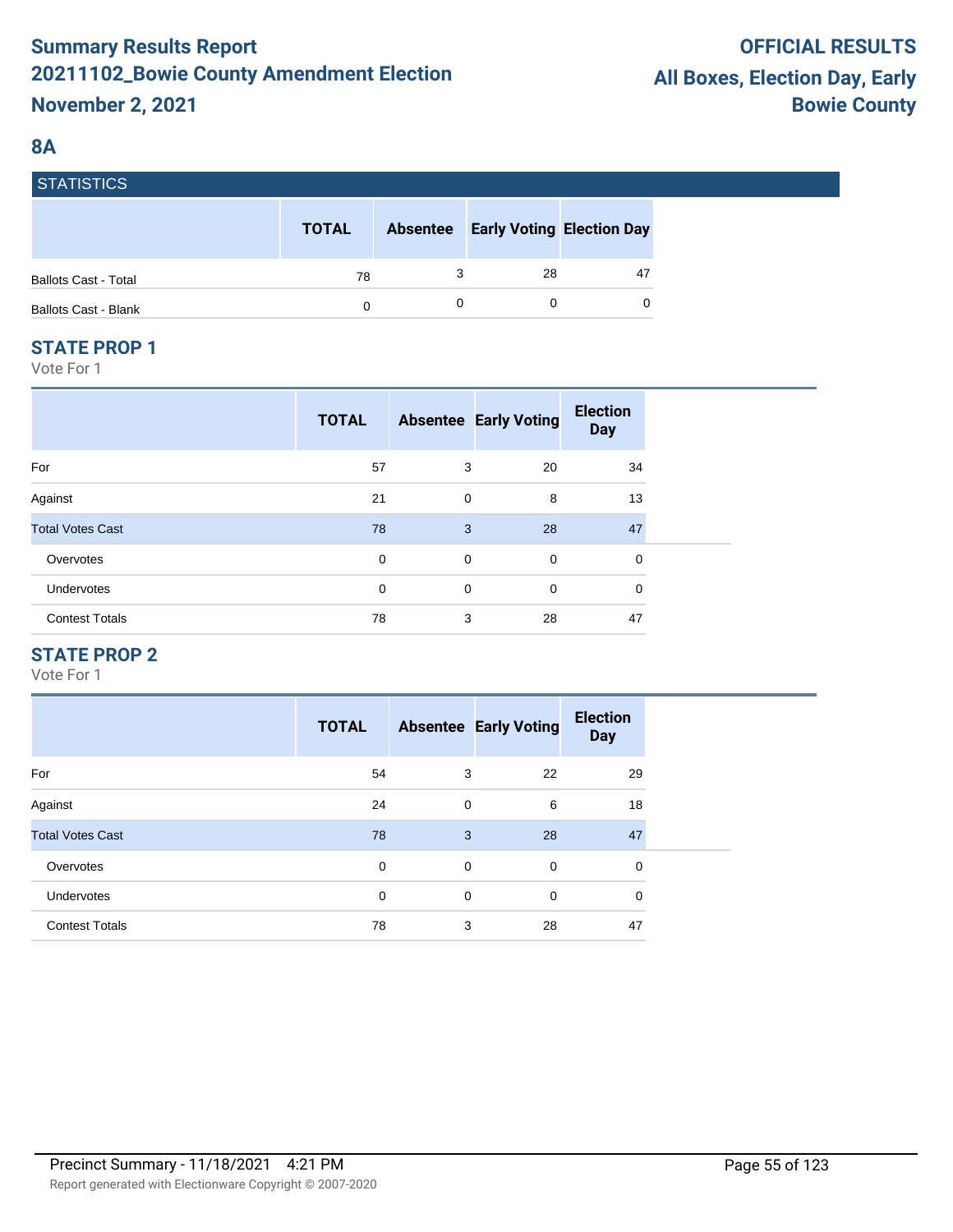## **8A**

#### **STATE PROP 3**

Vote For 1

|                         | <b>TOTAL</b> |             | <b>Absentee Early Voting</b> | <b>Election</b><br><b>Day</b> |  |
|-------------------------|--------------|-------------|------------------------------|-------------------------------|--|
| For                     | 41           | 2           | 12                           | 27                            |  |
| Against                 | 37           | 1           | 16                           | 20                            |  |
| <b>Total Votes Cast</b> | 78           | 3           | 28                           | 47                            |  |
| Overvotes               | $\mathbf 0$  | $\mathbf 0$ | $\mathbf 0$                  | 0                             |  |
| <b>Undervotes</b>       | 0            | $\mathbf 0$ | $\mathbf 0$                  | 0                             |  |
| <b>Contest Totals</b>   | 78           | 3           | 28                           | 47                            |  |

## **STATE PROP 4**

Vote For 1

|                         | <b>TOTAL</b> |   | <b>Absentee Early Voting</b> | <b>Election</b><br><b>Day</b> |  |
|-------------------------|--------------|---|------------------------------|-------------------------------|--|
| For                     | 40           | 2 | 16                           | 22                            |  |
| Against                 | 38           | 1 | $12 \overline{ }$            | 25                            |  |
| <b>Total Votes Cast</b> | 78           | 3 | 28                           | 47                            |  |
| Overvotes               | 0            | 0 | $\mathbf 0$                  | 0                             |  |
| <b>Undervotes</b>       | 0            | 0 | $\mathbf 0$                  | 0                             |  |
| <b>Contest Totals</b>   | 78           | 3 | 28                           | 47                            |  |

## **STATE PROP 5**

|                         | <b>TOTAL</b> |   | <b>Absentee Early Voting</b> | <b>Election</b><br><b>Day</b> |  |
|-------------------------|--------------|---|------------------------------|-------------------------------|--|
| For                     | 36           | 2 | 14                           | 20                            |  |
| Against                 | 40           | 0 | 13                           | 27                            |  |
| <b>Total Votes Cast</b> | 76           | 2 | 27                           | 47                            |  |
| Overvotes               | 0            | 0 | 0                            | 0                             |  |
| Undervotes              | 2            | 1 | 1                            | $\mathbf 0$                   |  |
| <b>Contest Totals</b>   | 78           | 3 | 28                           | 47                            |  |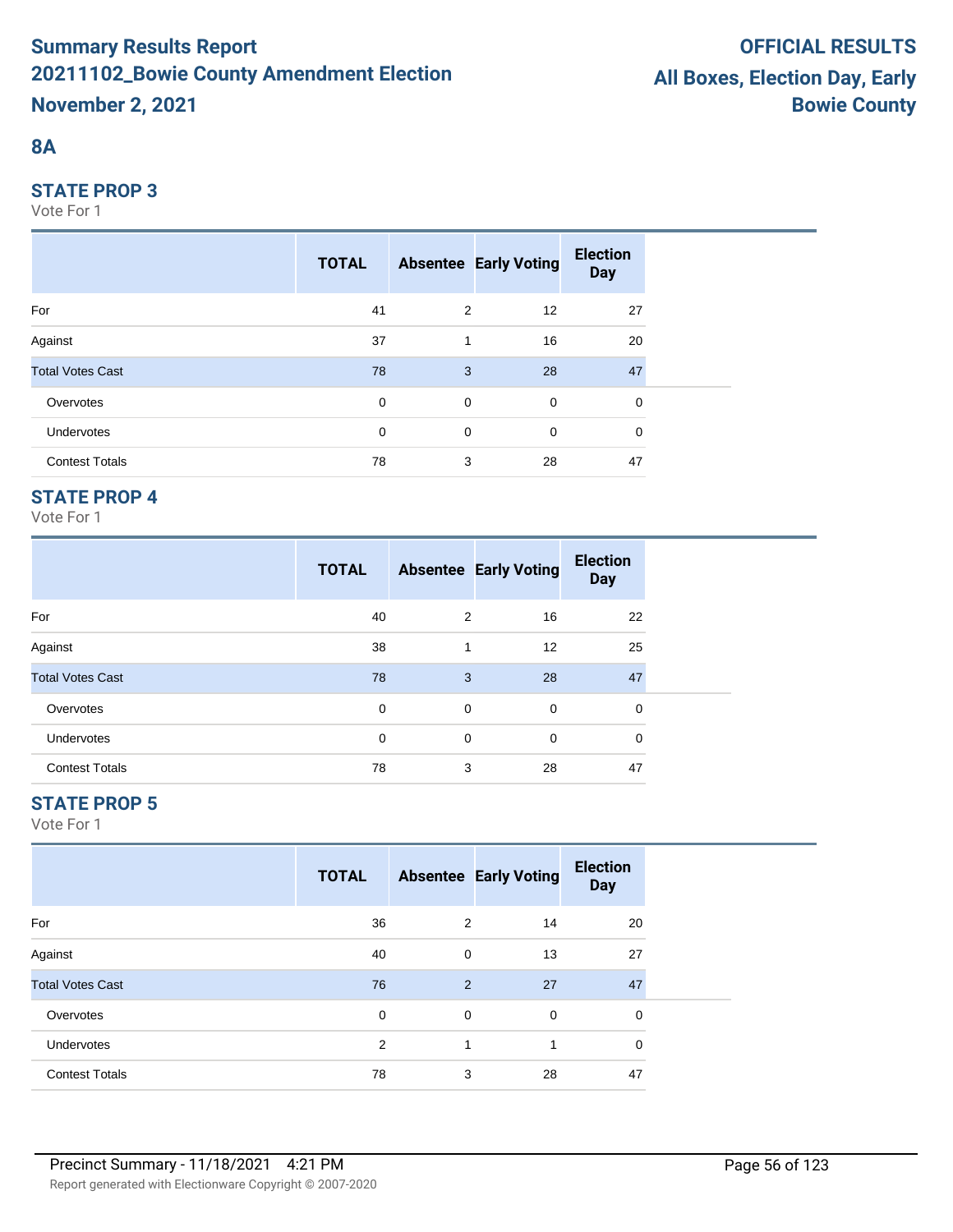## **8A**

#### **STATE PROP 6**

Vote For 1

|                         | <b>TOTAL</b> |             | <b>Absentee Early Voting</b> | <b>Election</b><br><b>Day</b> |  |
|-------------------------|--------------|-------------|------------------------------|-------------------------------|--|
| For                     | 69           | 3           | 24                           | 42                            |  |
| Against                 | 8            | $\mathbf 0$ | 3                            | 5                             |  |
| <b>Total Votes Cast</b> | 77           | 3           | 27                           | 47                            |  |
| Overvotes               | $\mathbf 0$  | $\mathbf 0$ | $\overline{0}$               | $\mathbf 0$                   |  |
| Undervotes              | 1            | 0           | 1                            | 0                             |  |
| <b>Contest Totals</b>   | 78           | 3           | 28                           | 47                            |  |

## **STATE PROP 7**

Vote For 1

|                         | <b>TOTAL</b> |   | <b>Absentee Early Voting</b> | <b>Election</b><br><b>Day</b> |
|-------------------------|--------------|---|------------------------------|-------------------------------|
| For                     | 68           | 3 | 25                           | 40                            |
| Against                 | 9            | 0 | 2                            | 7                             |
| <b>Total Votes Cast</b> | 77           | 3 | 27                           | 47                            |
| Overvotes               | 0            | 0 | 0                            | 0                             |
| <b>Undervotes</b>       |              | 0 | 1                            | $\Omega$                      |
| <b>Contest Totals</b>   | 78           | 3 | 28                           | 47                            |

## **STATE PROP 8**

|                         | <b>TOTAL</b> |   | <b>Absentee Early Voting</b> | <b>Election</b><br><b>Day</b> |  |
|-------------------------|--------------|---|------------------------------|-------------------------------|--|
| For                     | 62           | 1 | 24                           | 37                            |  |
| Against                 | 14           | 2 | 3                            | 9                             |  |
| <b>Total Votes Cast</b> | 76           | 3 | 27                           | 46                            |  |
| Overvotes               | 1            | 0 | $\mathbf 0$                  | 1                             |  |
| Undervotes              | 4            | 0 | 1                            | $\mathbf 0$                   |  |
| <b>Contest Totals</b>   | 78           | 3 | 28                           | 47                            |  |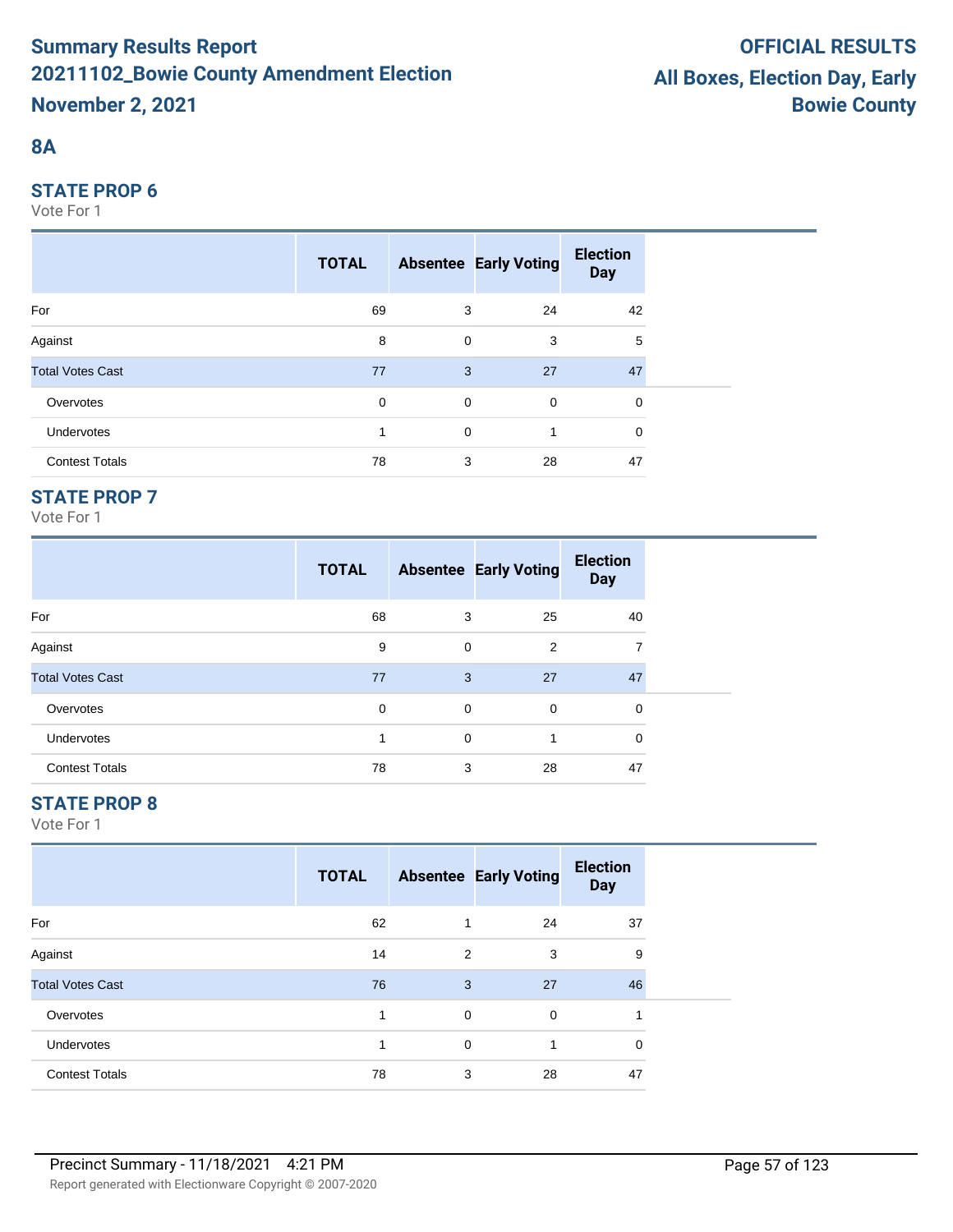#### **8B**

| гэтанынсы                   |              |                 |                                  |     |
|-----------------------------|--------------|-----------------|----------------------------------|-----|
|                             | <b>TOTAL</b> | <b>Absentee</b> | <b>Early Voting Election Day</b> |     |
| <b>Ballots Cast - Total</b> | 253          | 4               | 86                               | 163 |
| <b>Ballots Cast - Blank</b> |              |                 |                                  |     |

#### **STATE PROP 1**

 $\overline{\phantom{0}}$ 

Vote For 1

|                         | <b>TOTAL</b> |                | <b>Absentee Early Voting</b> | <b>Election</b><br><b>Day</b> |
|-------------------------|--------------|----------------|------------------------------|-------------------------------|
| For                     | 203          | 4              | 69                           | 130                           |
| Against                 | 49           | 0              | 17                           | 32                            |
| <b>Total Votes Cast</b> | 252          | $\overline{4}$ | 86                           | 162                           |
| Overvotes               | 0            | 0              | $\mathbf 0$                  | 0                             |
| Undervotes              | 1            | $\mathbf 0$    | $\mathbf 0$                  |                               |
| <b>Contest Totals</b>   | 253          | 4              | 86                           | 163                           |

#### **STATE PROP 2**

|                         | <b>TOTAL</b> |                | <b>Absentee Early Voting</b> | <b>Election</b><br><b>Day</b> |
|-------------------------|--------------|----------------|------------------------------|-------------------------------|
| For                     | 145          | 2              | 50                           | 93                            |
| Against                 | 106          | 2              | 36                           | 68                            |
| <b>Total Votes Cast</b> | 251          | $\overline{4}$ | 86                           | 161                           |
| Overvotes               | 1            | $\mathbf 0$    | 0                            |                               |
| <b>Undervotes</b>       | 1            | 0              | 0                            | 1                             |
| <b>Contest Totals</b>   | 253          | 4              | 86                           | 163                           |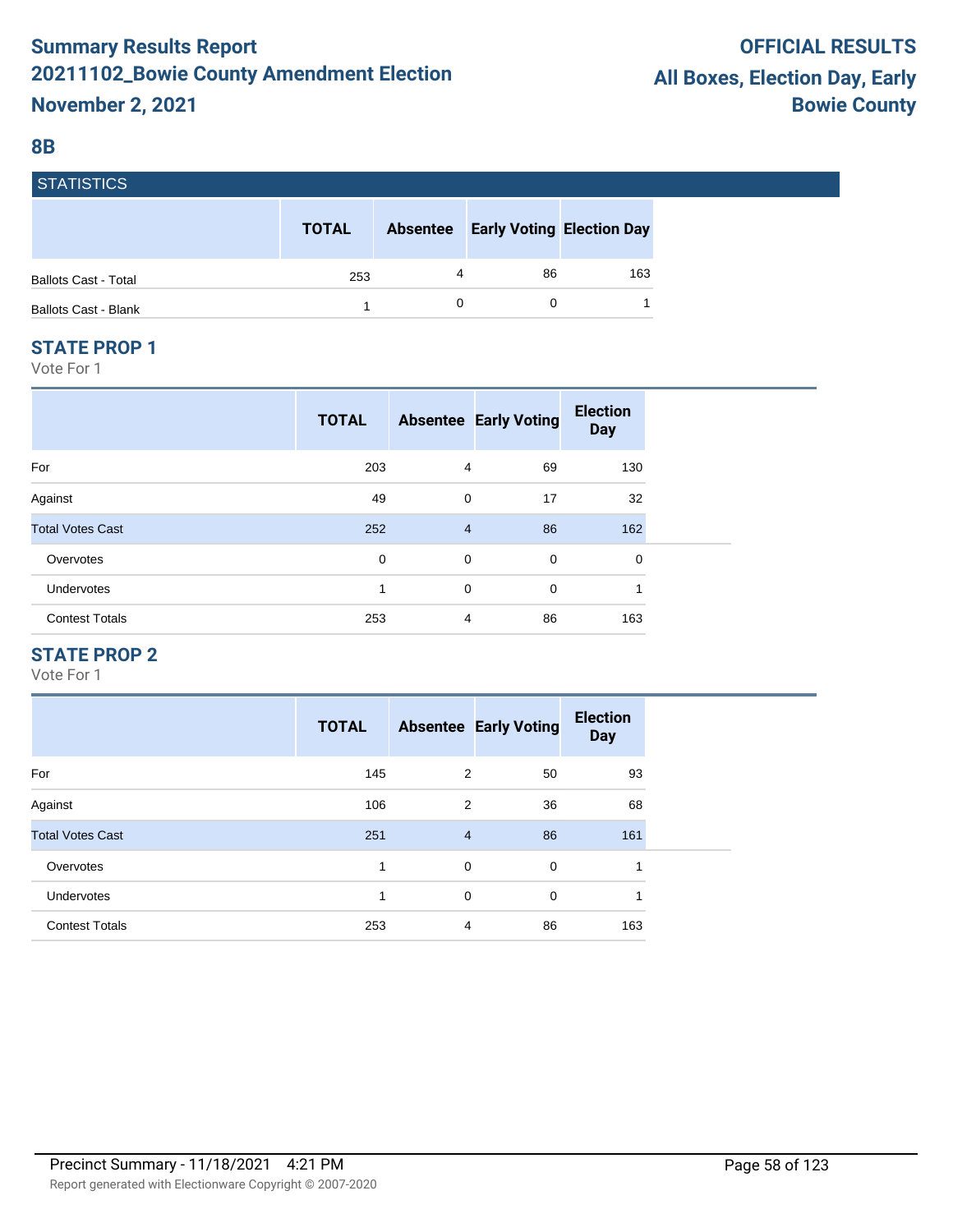#### **8B**

#### **STATE PROP 3**

Vote For 1

|                         | <b>TOTAL</b> |                | <b>Absentee Early Voting</b> | <b>Election</b><br><b>Day</b> |  |
|-------------------------|--------------|----------------|------------------------------|-------------------------------|--|
| For                     | 185          | 2              | 58                           | 125                           |  |
| Against                 | 63           | $\overline{2}$ | 27                           | 34                            |  |
| <b>Total Votes Cast</b> | 248          | $\overline{4}$ | 85                           | 159                           |  |
| Overvotes               | $\mathbf 0$  | $\mathbf 0$    | 0                            | 0                             |  |
| <b>Undervotes</b>       | 5            | 0              | 1                            | 4                             |  |
| <b>Contest Totals</b>   | 253          | 4              | 86                           | 163                           |  |

### **STATE PROP 4**

Vote For 1

|                         | <b>TOTAL</b> |                | <b>Absentee Early Voting</b> | <b>Election</b><br><b>Day</b> |
|-------------------------|--------------|----------------|------------------------------|-------------------------------|
| For                     | 149          | 3              | 53                           | 93                            |
| Against                 | 103          | 1              | 33                           | 69                            |
| <b>Total Votes Cast</b> | 252          | $\overline{4}$ | 86                           | 162                           |
| Overvotes               | 0            | 0              | 0                            | 0                             |
| <b>Undervotes</b>       | 1            | 0              | 0                            | 1                             |
| <b>Contest Totals</b>   | 253          | 4              | 86                           | 163                           |

## **STATE PROP 5**

|                         | <b>TOTAL</b>   |                | <b>Absentee Early Voting</b> | <b>Election</b><br><b>Day</b> |
|-------------------------|----------------|----------------|------------------------------|-------------------------------|
| For                     | 152            | 3              | 51                           | 98                            |
| Against                 | 99             |                | 35                           | 63                            |
| <b>Total Votes Cast</b> | 251            | $\overline{4}$ | 86                           | 161                           |
| Overvotes               | 0              | 0              | 0                            | 0                             |
| <b>Undervotes</b>       | $\overline{2}$ | $\mathbf 0$    | $\mathbf 0$                  | 2                             |
| <b>Contest Totals</b>   | 253            | $\overline{4}$ | 86                           | 163                           |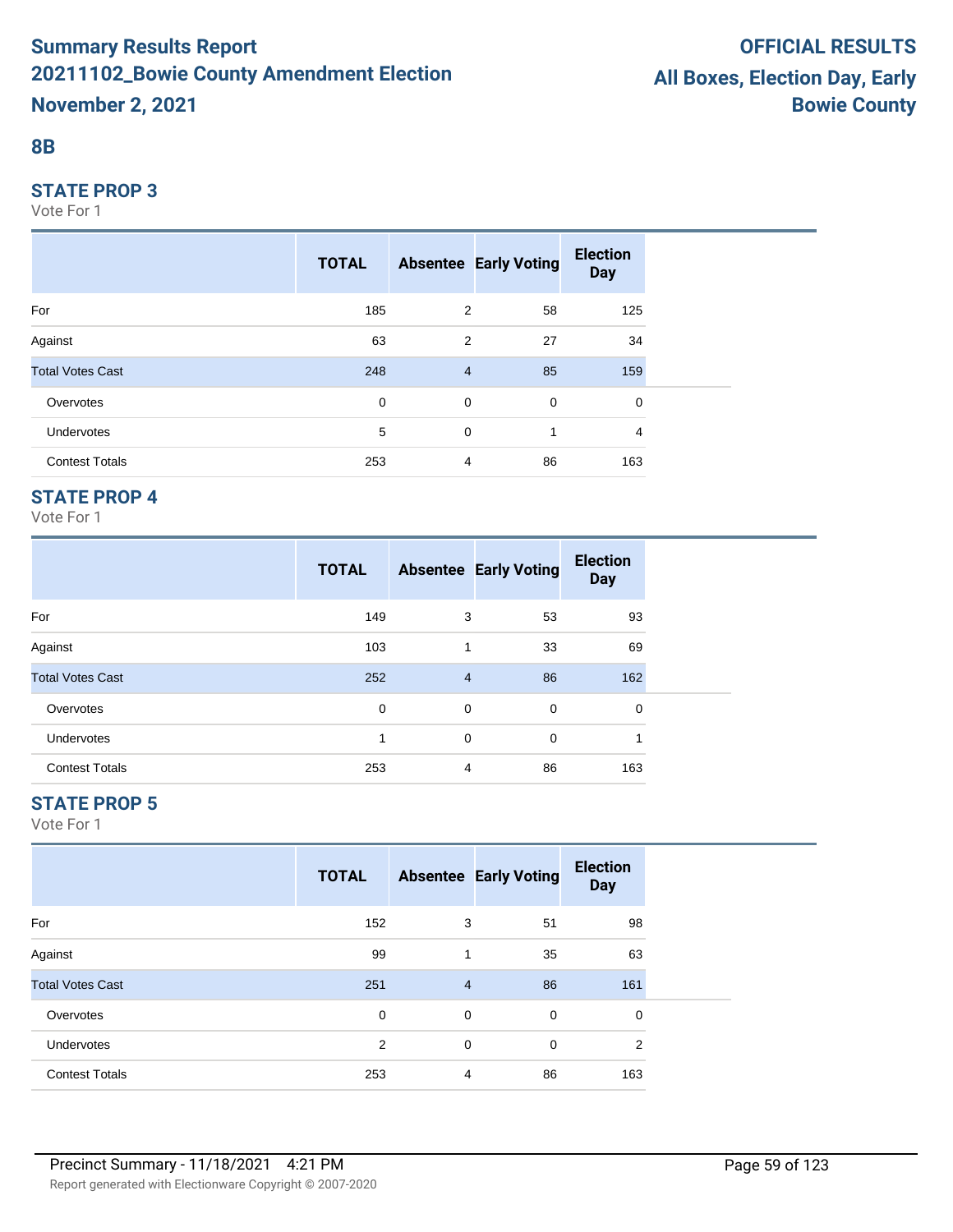#### **8B**

#### **STATE PROP 6**

Vote For 1

|                         | <b>TOTAL</b> |                | <b>Absentee Early Voting</b> | <b>Election</b><br><b>Day</b> |  |
|-------------------------|--------------|----------------|------------------------------|-------------------------------|--|
| For                     | 226          | 3              | 72                           | 151                           |  |
| Against                 | 25           | 1              | 13                           | 11                            |  |
| <b>Total Votes Cast</b> | 251          | $\overline{4}$ | 85                           | 162                           |  |
| Overvotes               | $\mathbf 0$  | $\mathbf 0$    | 0                            | 0                             |  |
| Undervotes              | 2            | 0              | 1                            |                               |  |
| <b>Contest Totals</b>   | 253          | 4              | 86                           | 163                           |  |

## **STATE PROP 7**

Vote For 1

|                         | <b>TOTAL</b> |                | <b>Absentee Early Voting</b> | <b>Election</b><br><b>Day</b> |  |
|-------------------------|--------------|----------------|------------------------------|-------------------------------|--|
| For                     | 220          | $\overline{4}$ | 74                           | 142                           |  |
| Against                 | 30           | 0              | 10                           | 20                            |  |
| <b>Total Votes Cast</b> | 250          | $\overline{4}$ | 84                           | 162                           |  |
| Overvotes               | 0            | 0              | $\mathbf 0$                  | 0                             |  |
| <b>Undervotes</b>       | 3            | 0              | 2                            | 1                             |  |
| <b>Contest Totals</b>   | 253          | $\overline{4}$ | 86                           | 163                           |  |

## **STATE PROP 8**

|                         | <b>TOTAL</b> |                | <b>Absentee Early Voting</b> | <b>Election</b><br><b>Day</b> |
|-------------------------|--------------|----------------|------------------------------|-------------------------------|
| For                     | 222          | 4              | 75                           | 143                           |
| Against                 | 28           | 0              | 10                           | 18                            |
| <b>Total Votes Cast</b> | 250          | $\overline{4}$ | 85                           | 161                           |
| Overvotes               | 0            | 0              | $\mathbf 0$                  | 0                             |
| <b>Undervotes</b>       | 3            | 0              | 1                            | 2                             |
| <b>Contest Totals</b>   | 253          | 4              | 86                           | 163                           |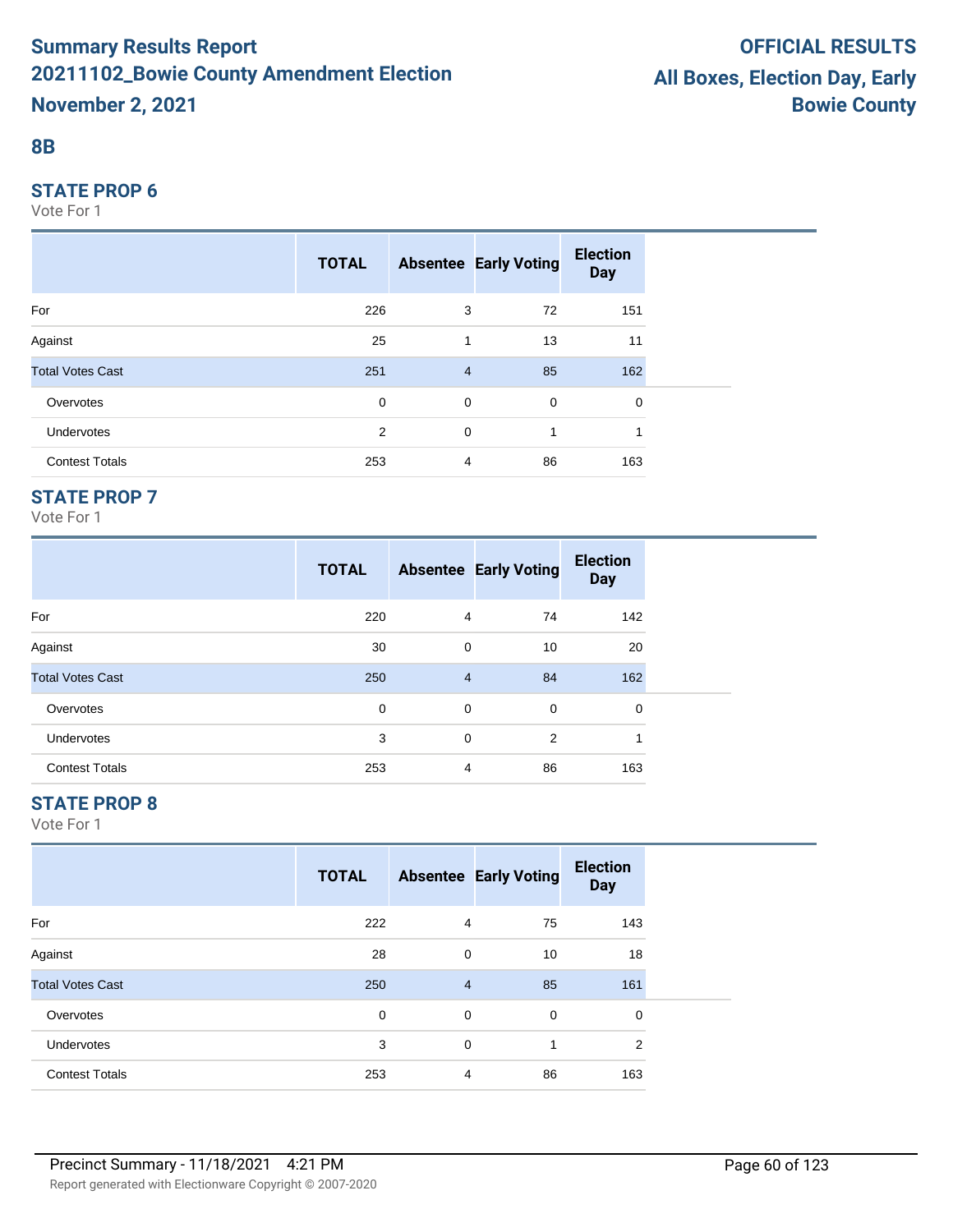#### **8C**

| I SIAIISIIUS.               |              |                 |                                  |    |
|-----------------------------|--------------|-----------------|----------------------------------|----|
|                             | <b>TOTAL</b> | <b>Absentee</b> | <b>Early Voting Election Day</b> |    |
| <b>Ballots Cast - Total</b> | 77           | 4               | 24                               | 49 |
| <b>Ballots Cast - Blank</b> | 0            |                 |                                  | 0  |

#### **STATE PROP 1**

ST. STATISTICS

Vote For 1

| <b>TOTAL</b> |             | <b>Election</b><br><b>Day</b>                                                                                         |
|--------------|-------------|-----------------------------------------------------------------------------------------------------------------------|
| 65           | 20          | 41                                                                                                                    |
| 12           | 4           | 8                                                                                                                     |
| 77           | 24          | 49                                                                                                                    |
| 0            | $\mathbf 0$ | 0                                                                                                                     |
| 0            | $\mathbf 0$ | $\mathbf 0$                                                                                                           |
| 77           | 24          | 49                                                                                                                    |
|              |             | <b>Absentee Early Voting</b><br>$\overline{4}$<br>$\mathbf 0$<br>$\overline{4}$<br>$\mathbf 0$<br>0<br>$\overline{4}$ |

## **STATE PROP 2**

|                         | <b>TOTAL</b> |                | <b>Absentee Early Voting</b> | <b>Election</b><br><b>Day</b> |
|-------------------------|--------------|----------------|------------------------------|-------------------------------|
| For                     | 40           | 1              | 16                           | 23                            |
| Against                 | 35           | 3              | 8                            | 24                            |
| <b>Total Votes Cast</b> | 75           | $\overline{4}$ | 24                           | 47                            |
| Overvotes               | 1            | $\mathbf 0$    | $\mathbf 0$                  | 1                             |
| <b>Undervotes</b>       | 1            | 0              | $\Omega$                     | 1                             |
| <b>Contest Totals</b>   | 77           | 4              | 24                           | 49                            |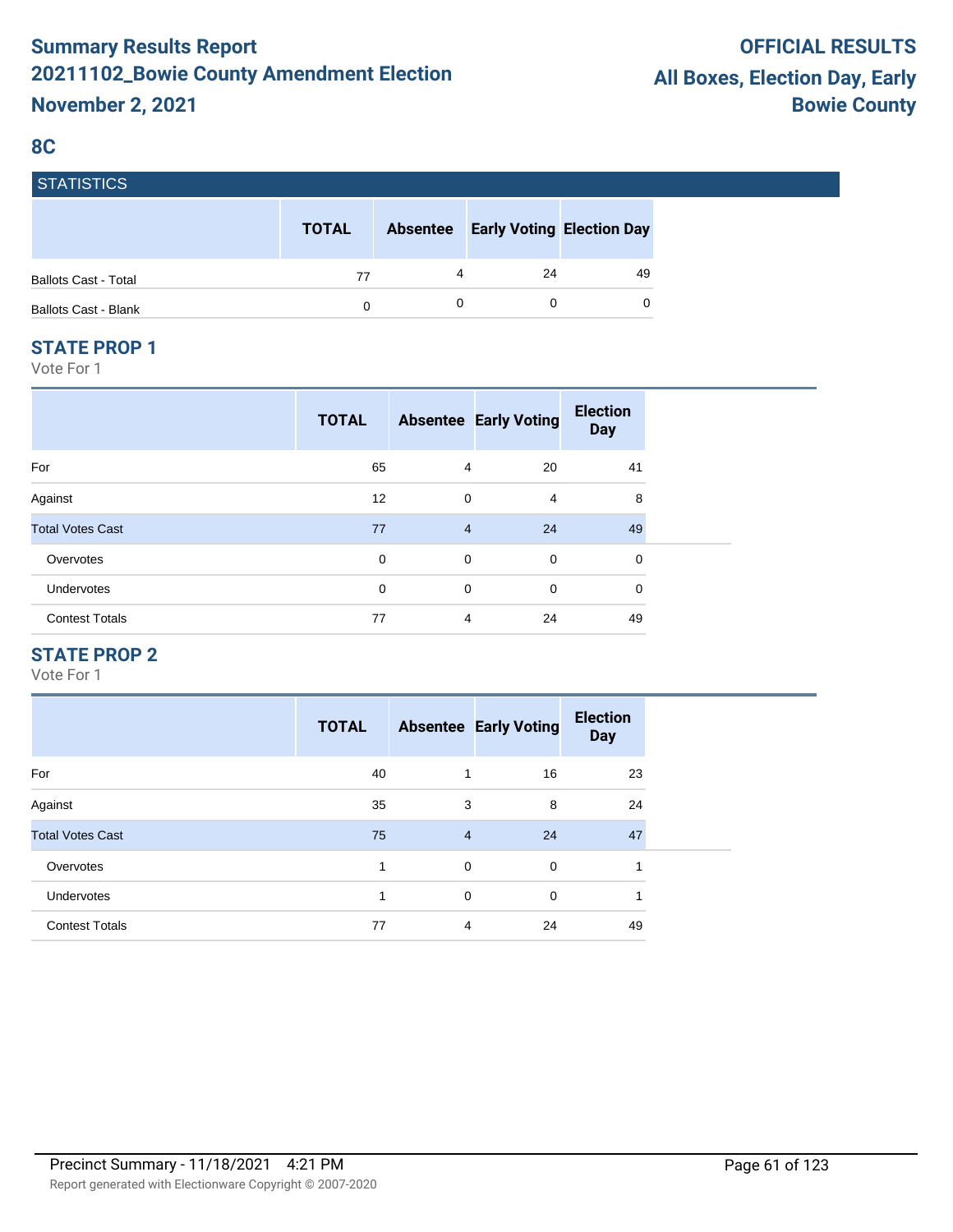## **8C**

#### **STATE PROP 3**

Vote For 1

|                         | <b>TOTAL</b> |                | <b>Absentee Early Voting</b> | <b>Election</b><br><b>Day</b> |  |
|-------------------------|--------------|----------------|------------------------------|-------------------------------|--|
| For                     | 64           | $\overline{4}$ | 17                           | 43                            |  |
| Against                 | 13           | 0              | $\overline{7}$               | 6                             |  |
| <b>Total Votes Cast</b> | 77           | $\overline{4}$ | 24                           | 49                            |  |
| Overvotes               | $\mathbf 0$  | $\mathbf 0$    | $\mathbf 0$                  | 0                             |  |
| <b>Undervotes</b>       | 0            | $\mathbf 0$    | $\mathbf 0$                  | 0                             |  |
| <b>Contest Totals</b>   | 77           | $\overline{4}$ | 24                           | 49                            |  |

## **STATE PROP 4**

Vote For 1

|                         | <b>TOTAL</b> |                | <b>Absentee Early Voting</b> | <b>Election</b><br><b>Day</b> |
|-------------------------|--------------|----------------|------------------------------|-------------------------------|
| For                     | 50           | 3              | 12                           | 35                            |
| Against                 | 26           | 1              | 11                           | 14                            |
| <b>Total Votes Cast</b> | 76           | $\overline{4}$ | 23                           | 49                            |
| Overvotes               | $\mathbf 0$  | 0              | $\mathbf 0$                  | 0                             |
| <b>Undervotes</b>       | 1            | 0              | $\mathbf{1}$                 | 0                             |
| <b>Contest Totals</b>   | 77           | 4              | 24                           | 49                            |

## **STATE PROP 5**

|                         | <b>TOTAL</b> |                | <b>Absentee Early Voting</b> | <b>Election</b><br><b>Day</b> |  |
|-------------------------|--------------|----------------|------------------------------|-------------------------------|--|
| For                     | 42           | 1              | 11                           | 30                            |  |
| Against                 | 33           | 3              | 11                           | 19                            |  |
| <b>Total Votes Cast</b> | 75           | $\overline{4}$ | 22                           | 49                            |  |
| Overvotes               | 0            | 0              | 0                            | 0                             |  |
| Undervotes              | 2            | 0              | 2                            | $\mathbf 0$                   |  |
| <b>Contest Totals</b>   | 77           | 4              | 24                           | 49                            |  |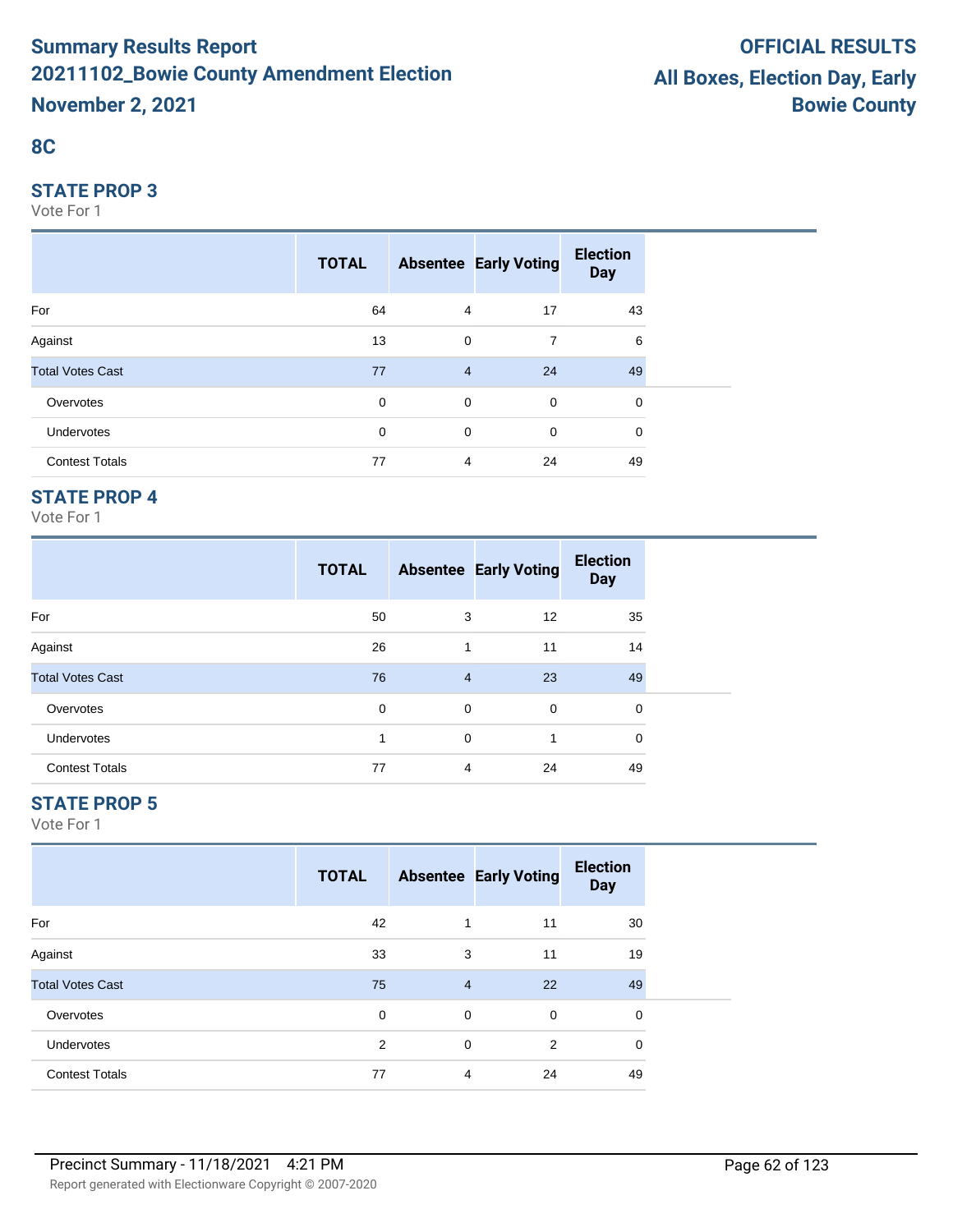## **8C**

#### **STATE PROP 6**

Vote For 1

|                         | <b>TOTAL</b> |                | <b>Absentee Early Voting</b> | <b>Election</b><br><b>Day</b> |  |
|-------------------------|--------------|----------------|------------------------------|-------------------------------|--|
| For                     | 67           | $\overline{4}$ | 16                           | 47                            |  |
| Against                 | 9            | $\mathbf 0$    | 7                            | 2                             |  |
| <b>Total Votes Cast</b> | 76           | $\overline{4}$ | 23                           | 49                            |  |
| Overvotes               | $\mathbf 0$  | $\mathbf 0$    | $\overline{0}$               | 0                             |  |
| Undervotes              | 1            | $\mathbf 0$    | 1                            | 0                             |  |
| <b>Contest Totals</b>   | 77           | $\overline{4}$ | 24                           | 49                            |  |

## **STATE PROP 7**

Vote For 1

|                         | <b>TOTAL</b> |                | <b>Absentee Early Voting</b> | <b>Election</b><br><b>Day</b> |  |
|-------------------------|--------------|----------------|------------------------------|-------------------------------|--|
| For                     | 74           | 4              | 22                           | 48                            |  |
| Against                 | 2            | $\Omega$       | 1                            |                               |  |
| <b>Total Votes Cast</b> | 76           | $\overline{4}$ | 23                           | 49                            |  |
| Overvotes               | $\Omega$     | $\Omega$       | 0                            | 0                             |  |
| <b>Undervotes</b>       | 1            | $\Omega$       | 1                            | $\Omega$                      |  |
| <b>Contest Totals</b>   | 77           | 4              | 24                           | 49                            |  |

## **STATE PROP 8**

|                         | <b>TOTAL</b> |                | <b>Absentee Early Voting</b> | <b>Election</b><br><b>Day</b> |  |
|-------------------------|--------------|----------------|------------------------------|-------------------------------|--|
| For                     | 73           | 4              | 21                           | 48                            |  |
| Against                 | 3            | $\mathbf 0$    | 2                            | и                             |  |
| <b>Total Votes Cast</b> | 76           | $\overline{4}$ | 23                           | 49                            |  |
| Overvotes               | 0            | 0              | 0                            | 0                             |  |
| Undervotes              | 1            | $\mathbf 0$    | 1                            | $\mathbf 0$                   |  |
| <b>Contest Totals</b>   | 77           | 4              | 24                           | 49                            |  |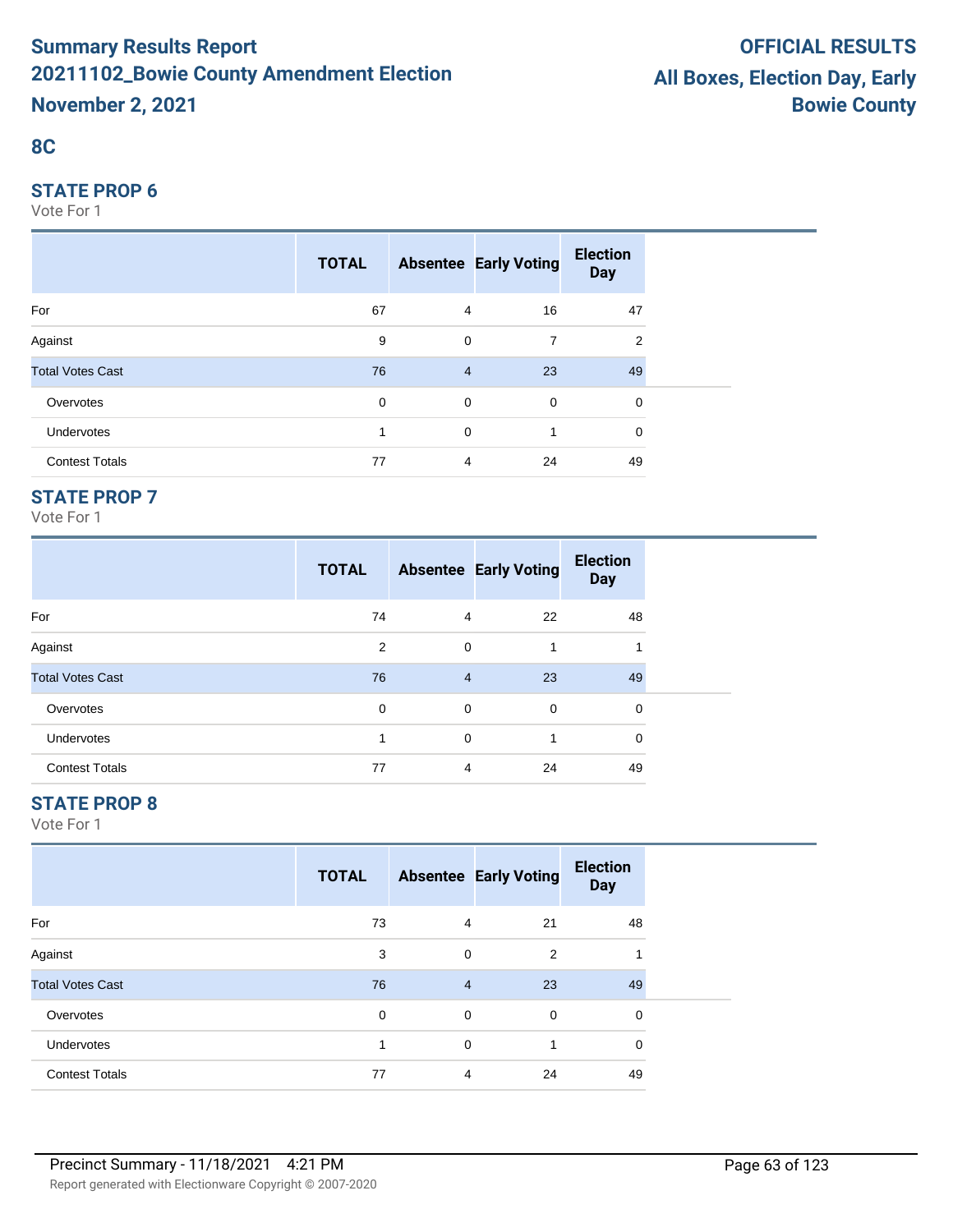#### **9**

| <b>STATISTICS</b>           |              |                 |                                  |     |
|-----------------------------|--------------|-----------------|----------------------------------|-----|
|                             | <b>TOTAL</b> | <b>Absentee</b> | <b>Early Voting Election Day</b> |     |
| <b>Ballots Cast - Total</b> | 236          | 4               | 57                               | 175 |
| <b>Ballots Cast - Blank</b> |              |                 |                                  | 0   |

#### **STATE PROP 1**

Vote For 1

|                         | <b>TOTAL</b> |                | <b>Absentee Early Voting</b> | <b>Election</b><br><b>Day</b> |
|-------------------------|--------------|----------------|------------------------------|-------------------------------|
| For                     | 193          | 3              | 47                           | 143                           |
| Against                 | 39           | 1              | $\overline{7}$               | 31                            |
| <b>Total Votes Cast</b> | 232          | $\overline{4}$ | 54                           | 174                           |
| Overvotes               | 0            | $\mathbf 0$    | $\mathbf 0$                  | 0                             |
| Undervotes              | 4            | 0              | 3                            | 1                             |
| <b>Contest Totals</b>   | 236          | $\overline{4}$ | 57                           | 175                           |

## **STATE PROP 2**

|                         | <b>TOTAL</b> |                | <b>Absentee Early Voting</b> | <b>Election</b><br><b>Day</b> |
|-------------------------|--------------|----------------|------------------------------|-------------------------------|
| For                     | 120          | 4              | 30                           | 86                            |
| Against                 | 108          | $\mathbf 0$    | 23                           | 85                            |
| <b>Total Votes Cast</b> | 228          | $\overline{4}$ | 53                           | 171                           |
| Overvotes               | 0            | $\mathbf 0$    | 0                            | 0                             |
| <b>Undervotes</b>       | 8            | $\mathbf 0$    | 4                            | 4                             |
| <b>Contest Totals</b>   | 236          | 4              | 57                           | 175                           |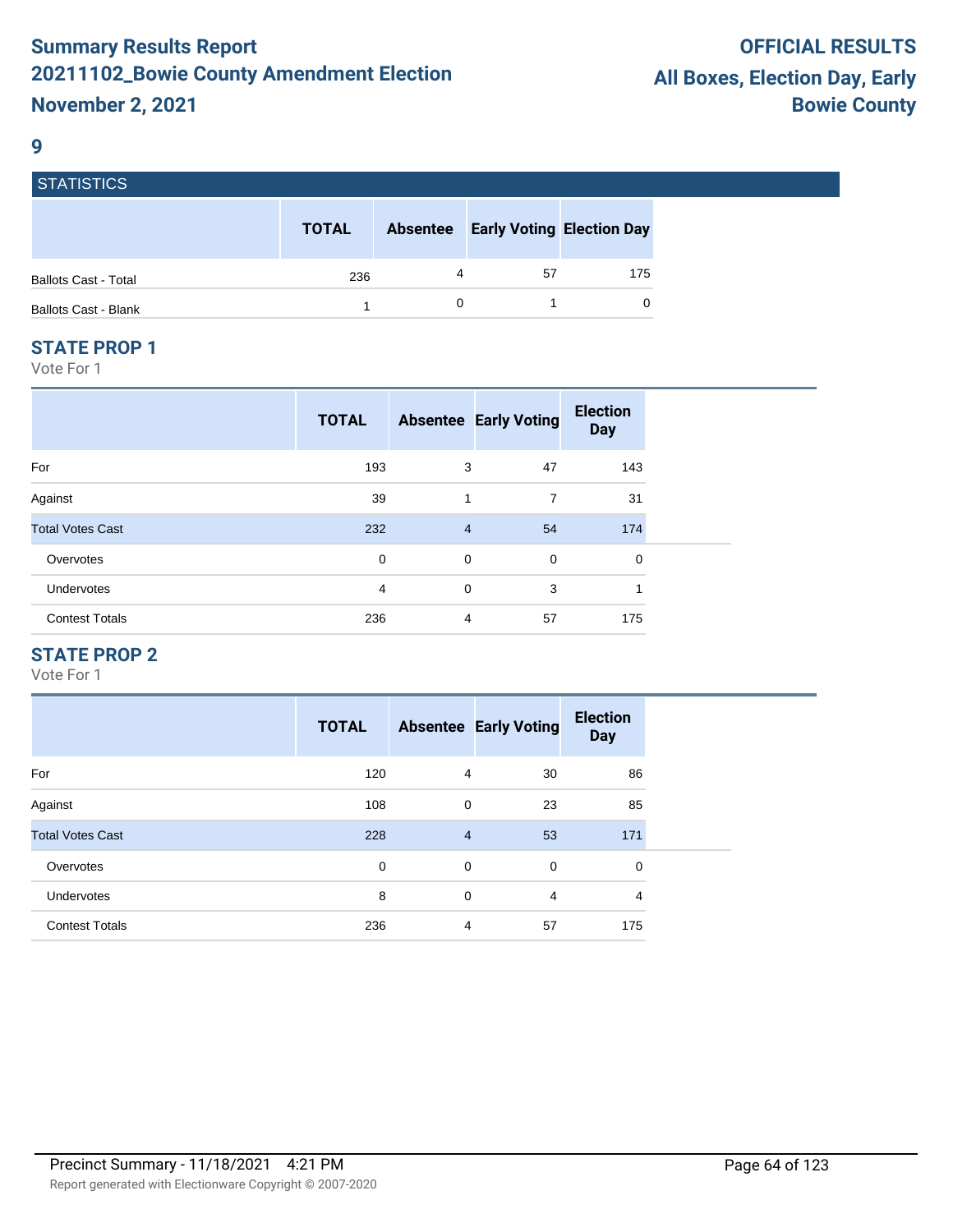#### **9**

#### **STATE PROP 3**

Vote For 1

|                         | <b>TOTAL</b> |             | <b>Absentee Early Voting</b> | <b>Election</b><br><b>Day</b> |
|-------------------------|--------------|-------------|------------------------------|-------------------------------|
| For                     | 174          | 2           | 37                           | 135                           |
| Against                 | 53           | 1           | 16                           | 36                            |
| <b>Total Votes Cast</b> | 227          | 3           | 53                           | 171                           |
| Overvotes               | 2            | $\mathbf 0$ | $\mathbf 0$                  | $\overline{2}$                |
| <b>Undervotes</b>       | 7            | 1           | $\overline{4}$               | $\overline{2}$                |
| <b>Contest Totals</b>   | 236          | 4           | 57                           | 175                           |

### **STATE PROP 4**

Vote For 1

|                         | <b>TOTAL</b> |                | <b>Absentee Early Voting</b> | <b>Election</b><br><b>Day</b> |  |
|-------------------------|--------------|----------------|------------------------------|-------------------------------|--|
| For                     | 135          | 1              | 35                           | 99                            |  |
| Against                 | 92           | 3              | 19                           | 70                            |  |
| <b>Total Votes Cast</b> | 227          | $\overline{4}$ | 54                           | 169                           |  |
| Overvotes               | 1            | 0              | $\mathbf 0$                  | ٠                             |  |
| <b>Undervotes</b>       | 8            | $\mathbf 0$    | 3                            | 5                             |  |
| <b>Contest Totals</b>   | 236          | 4              | 57                           | 175                           |  |

## **STATE PROP 5**

|                         | <b>TOTAL</b> |                | <b>Absentee Early Voting</b> | <b>Election</b><br><b>Day</b> |  |
|-------------------------|--------------|----------------|------------------------------|-------------------------------|--|
| For                     | 138          | 1              | 40                           | 97                            |  |
| Against                 | 84           | 2              | 12                           | 70                            |  |
| <b>Total Votes Cast</b> | 222          | 3              | 52                           | 167                           |  |
| Overvotes               | 1            | 0              | 0                            | 1                             |  |
| Undervotes              | 13           | 1              | 5                            | 7                             |  |
| <b>Contest Totals</b>   | 236          | $\overline{4}$ | 57                           | 175                           |  |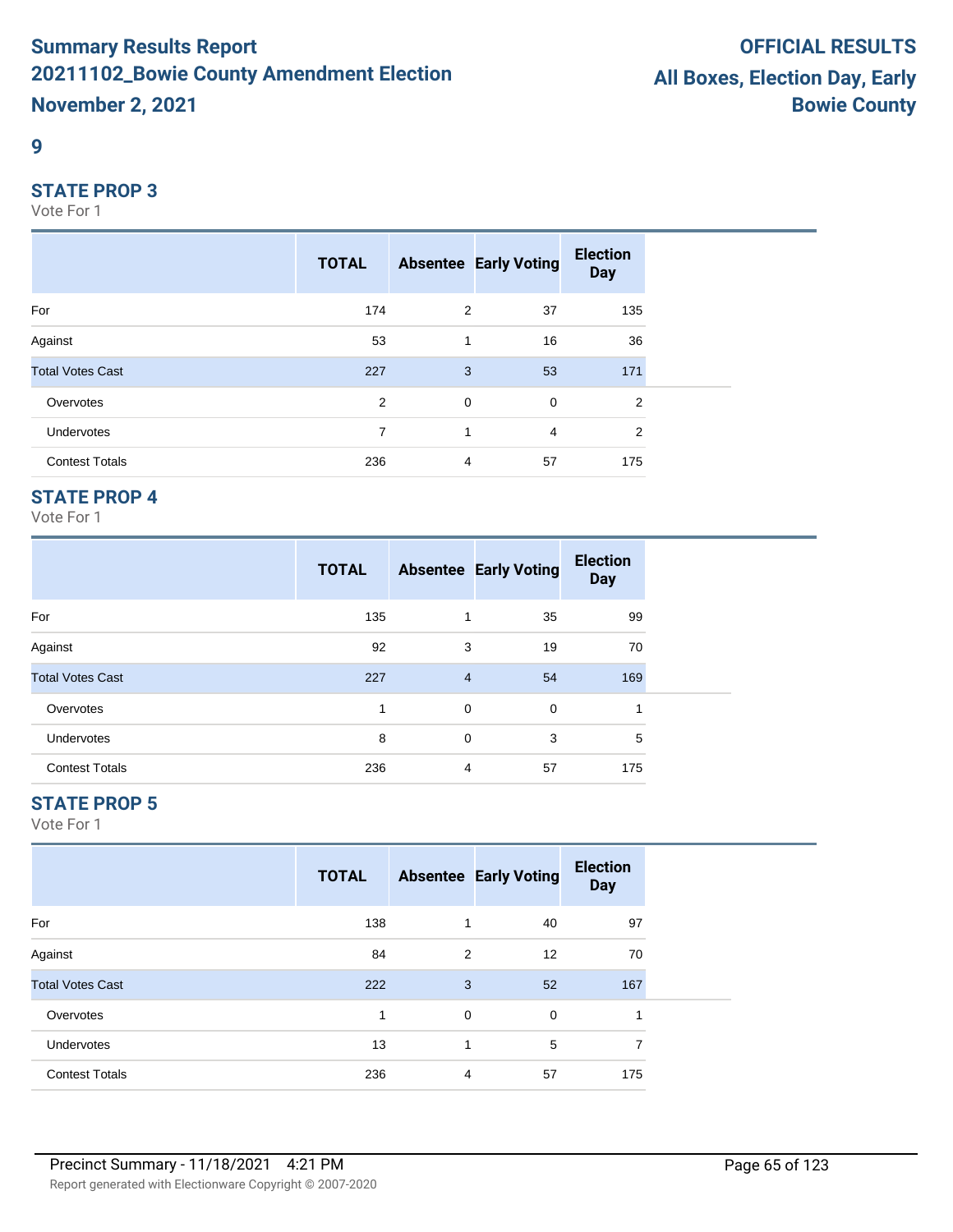#### **9**

#### **STATE PROP 6**

Vote For 1

|                         | <b>TOTAL</b> |                | <b>Absentee Early Voting</b> | <b>Election</b><br><b>Day</b> |  |
|-------------------------|--------------|----------------|------------------------------|-------------------------------|--|
| For                     | 214          | $\overline{4}$ | 47                           | 163                           |  |
| Against                 | 18           | 0              | 8                            | 10                            |  |
| <b>Total Votes Cast</b> | 232          | $\overline{4}$ | 55                           | 173                           |  |
| Overvotes               | $\mathbf 0$  | $\mathbf 0$    | $\mathbf 0$                  | 0                             |  |
| Undervotes              | 4            | 0              | 2                            | 2                             |  |
| <b>Contest Totals</b>   | 236          | $\overline{4}$ | 57                           | 175                           |  |

#### **STATE PROP 7**

Vote For 1

|                         | <b>TOTAL</b> |                | <b>Absentee Early Voting</b> | <b>Election</b><br><b>Day</b> |
|-------------------------|--------------|----------------|------------------------------|-------------------------------|
| For                     | 202          | 3              | 48                           | 151                           |
| Against                 | 30           | 1              | 8                            | 21                            |
| <b>Total Votes Cast</b> | 232          | $\overline{4}$ | 56                           | 172                           |
| Overvotes               | 1            | 0              | 0                            |                               |
| <b>Undervotes</b>       | 3            | 0              | 1                            | 2                             |
| <b>Contest Totals</b>   | 236          | 4              | 57                           | 175                           |

## **STATE PROP 8**

|                         | <b>TOTAL</b> |   | <b>Absentee Early Voting</b> | <b>Election</b><br><b>Day</b> |  |
|-------------------------|--------------|---|------------------------------|-------------------------------|--|
| For                     | 209          | 3 | 51                           | 155                           |  |
| Against                 | 22           | 0 | 4                            | 18                            |  |
| <b>Total Votes Cast</b> | 231          | 3 | 55                           | 173                           |  |
| Overvotes               | 0            | 0 | 0                            | 0                             |  |
| <b>Undervotes</b>       | 5            | 1 | 2                            | 2                             |  |
| <b>Contest Totals</b>   | 236          | 4 | 57                           | 175                           |  |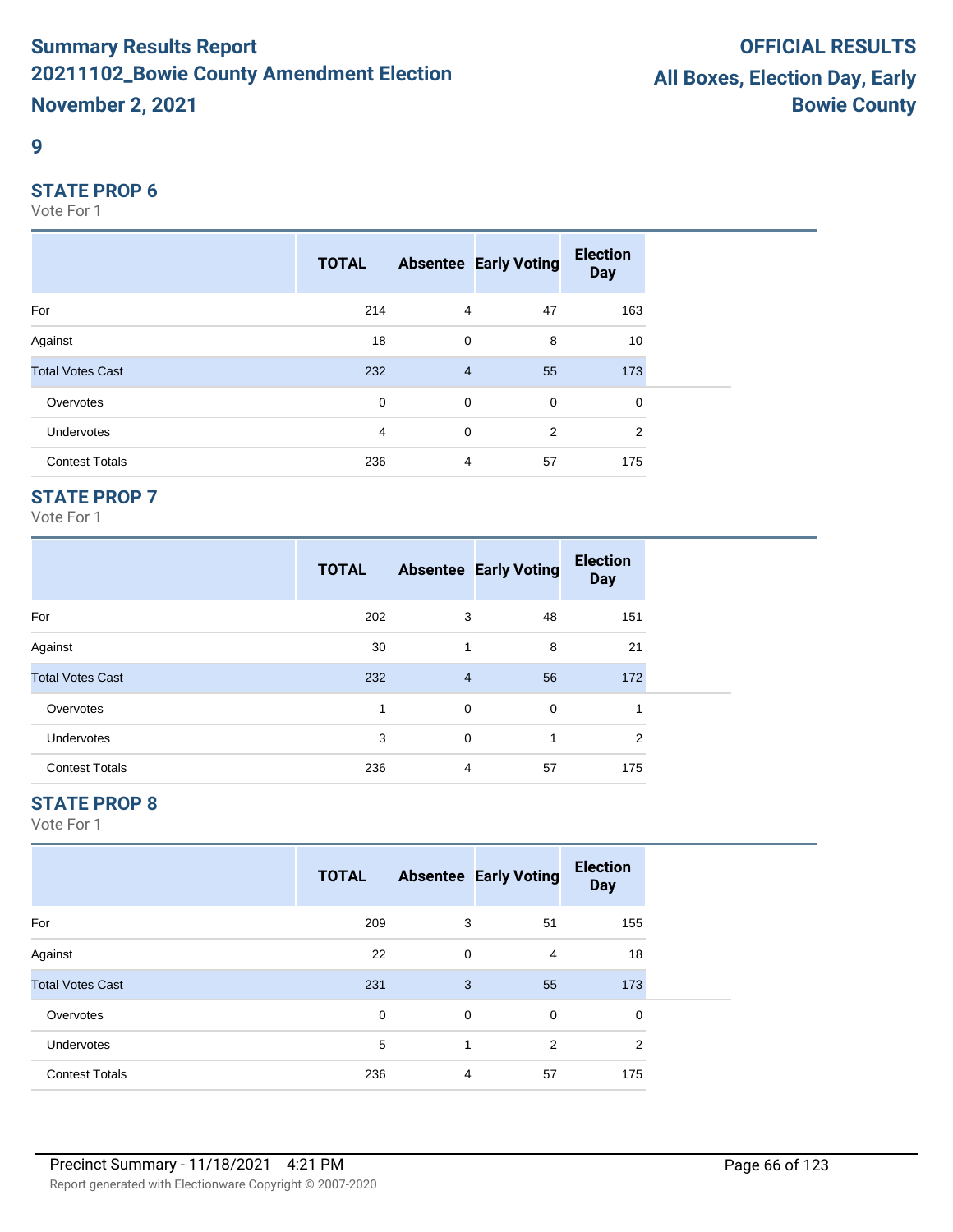#### **10**

**STATICTICS** 

| POIRTIOTIUS                 |              |                 |     |                                  |
|-----------------------------|--------------|-----------------|-----|----------------------------------|
|                             | <b>TOTAL</b> | <b>Absentee</b> |     | <b>Early Voting Election Day</b> |
| <b>Ballots Cast - Total</b> | 300          |                 | 107 | 193                              |
| <b>Ballots Cast - Blank</b> |              |                 |     | 0                                |

#### **STATE PROP 1**

Vote For 1

|                         | <b>TOTAL</b> |              | <b>Absentee Early Voting</b> | <b>Election</b><br><b>Day</b> |
|-------------------------|--------------|--------------|------------------------------|-------------------------------|
| For                     | 260          | 0            | 93                           | 167                           |
| Against                 | 33           | 0            | 11                           | 22                            |
| <b>Total Votes Cast</b> | 293          | $\mathbf{0}$ | 104                          | 189                           |
| Overvotes               | 0            | $\mathbf 0$  | 0                            | 0                             |
| Undervotes              | 7            | 0            | 3                            | 4                             |
| <b>Contest Totals</b>   | 300          | 0            | 107                          | 193                           |

## **STATE PROP 2**

|                         | <b>TOTAL</b> |                | <b>Absentee Early Voting</b> | <b>Election</b><br><b>Day</b> |
|-------------------------|--------------|----------------|------------------------------|-------------------------------|
| For                     | 165          | 0              | 62                           | 103                           |
| Against                 | 121          | 0              | 39                           | 82                            |
| <b>Total Votes Cast</b> | 286          | $\overline{0}$ | 101                          | 185                           |
| Overvotes               | 0            | 0              | $\mathbf 0$                  | 0                             |
| <b>Undervotes</b>       | 14           | 0              | 6                            | 8                             |
| <b>Contest Totals</b>   | 300          | 0              | 107                          | 193                           |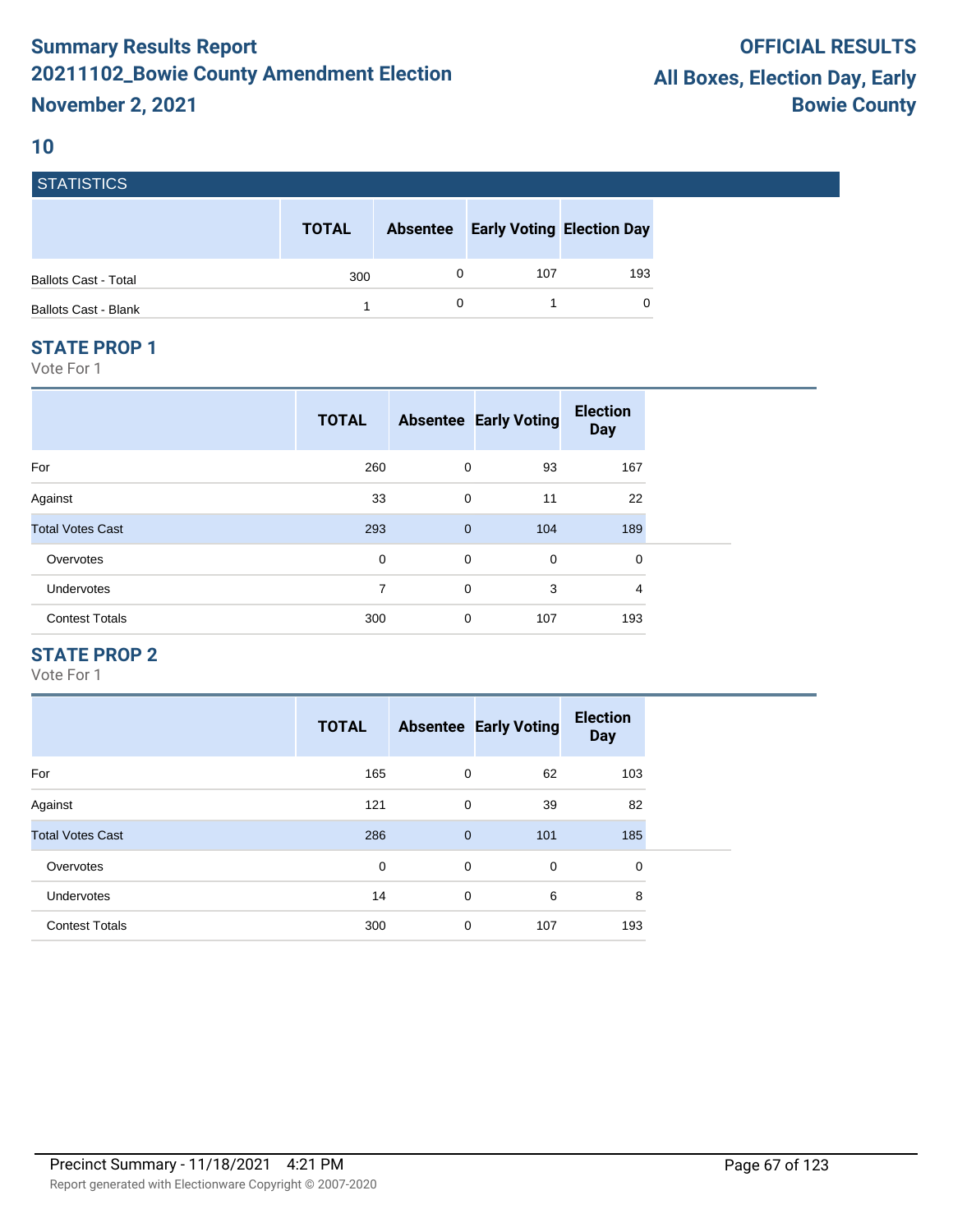#### **10**

#### **STATE PROP 3**

Vote For 1

|                         | <b>TOTAL</b> |                | <b>Absentee Early Voting</b> | <b>Election</b><br><b>Day</b> |  |
|-------------------------|--------------|----------------|------------------------------|-------------------------------|--|
| For                     | 232          | 0              | 79                           | 153                           |  |
| Against                 | 58           | 0              | 23                           | 35                            |  |
| <b>Total Votes Cast</b> | 290          | $\overline{0}$ | 102                          | 188                           |  |
| Overvotes               | $\mathbf 0$  | $\mathbf 0$    | 0                            | 0                             |  |
| <b>Undervotes</b>       | 10           | 0              | 5                            | 5                             |  |
| <b>Contest Totals</b>   | 300          | 0              | 107                          | 193                           |  |

## **STATE PROP 4**

Vote For 1

|                         | <b>TOTAL</b> |              | <b>Absentee Early Voting</b> | <b>Election</b><br><b>Day</b> |  |
|-------------------------|--------------|--------------|------------------------------|-------------------------------|--|
| For                     | 176          | 0            | 58                           | 118                           |  |
| Against                 | 105          | 0            | 39                           | 66                            |  |
| <b>Total Votes Cast</b> | 281          | $\mathbf{0}$ | 97                           | 184                           |  |
| Overvotes               | 0            | 0            | 0                            | 0                             |  |
| <b>Undervotes</b>       | 19           | 0            | 10                           | 9                             |  |
| <b>Contest Totals</b>   | 300          | 0            | 107                          | 193                           |  |

## **STATE PROP 5**

|                         | <b>TOTAL</b> |             | <b>Absentee Early Voting</b> | <b>Election</b><br><b>Day</b> |  |
|-------------------------|--------------|-------------|------------------------------|-------------------------------|--|
| For                     | 189          | 0           | 67                           | 122                           |  |
| Against                 | 91           | 0           | 31                           | 60                            |  |
| <b>Total Votes Cast</b> | 280          | $\mathbf 0$ | 98                           | 182                           |  |
| Overvotes               | 0            | 0           | 0                            | 0                             |  |
| Undervotes              | 20           | 0           | 9                            | 11                            |  |
| <b>Contest Totals</b>   | 300          | 0           | 107                          | 193                           |  |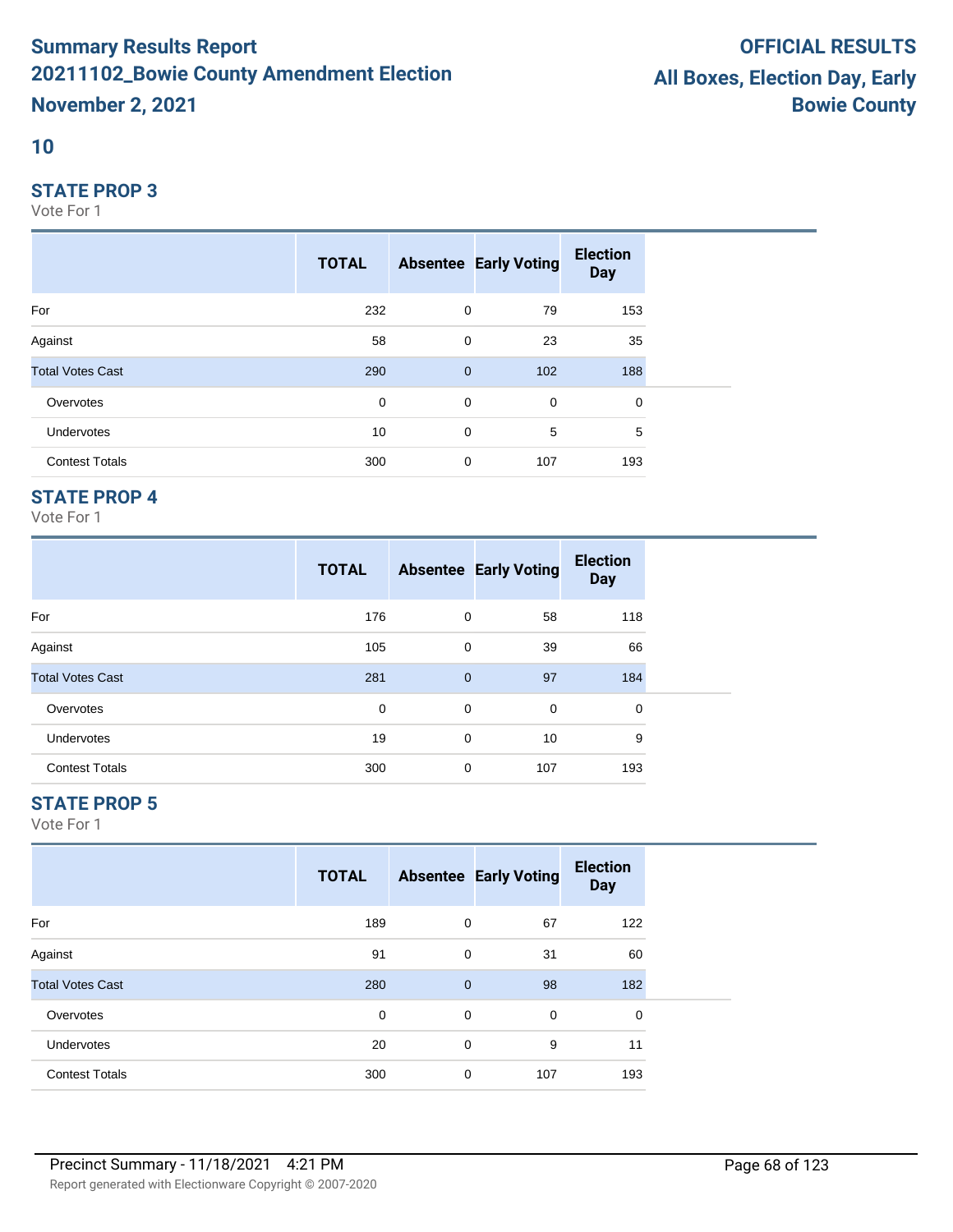#### **10**

#### **STATE PROP 6**

Vote For 1

|                         | <b>TOTAL</b> |                | <b>Absentee Early Voting</b> | <b>Election</b><br><b>Day</b> |  |
|-------------------------|--------------|----------------|------------------------------|-------------------------------|--|
| For                     | 253          | 0              | 85                           | 168                           |  |
| Against                 | 34           | 0              | 18                           | 16                            |  |
| <b>Total Votes Cast</b> | 287          | $\overline{0}$ | 103                          | 184                           |  |
| Overvotes               | $\mathbf 0$  | $\mathbf 0$    | 0                            | 0                             |  |
| <b>Undervotes</b>       | 13           | 0              | 4                            | 9                             |  |
| <b>Contest Totals</b>   | 300          | 0              | 107                          | 193                           |  |

## **STATE PROP 7**

Vote For 1

|                         | <b>TOTAL</b> |              | <b>Absentee Early Voting</b> | <b>Election</b><br><b>Day</b> |
|-------------------------|--------------|--------------|------------------------------|-------------------------------|
| For                     | 254          | 0            | 86                           | 168                           |
| Against                 | 35           | 0            | 17                           | 18                            |
| <b>Total Votes Cast</b> | 289          | $\mathbf{0}$ | 103                          | 186                           |
| Overvotes               | 0            | 0            | $\mathbf 0$                  | 0                             |
| <b>Undervotes</b>       | 11           | 0            | 4                            | 7                             |
| <b>Contest Totals</b>   | 300          | 0            | 107                          | 193                           |

## **STATE PROP 8**

|                         | <b>TOTAL</b> |              | <b>Absentee Early Voting</b> | <b>Election</b><br><b>Day</b> |  |
|-------------------------|--------------|--------------|------------------------------|-------------------------------|--|
| For                     | 264          | 0            | 91                           | 173                           |  |
| Against                 | 27           | 0            | 11                           | 16                            |  |
| <b>Total Votes Cast</b> | 291          | $\mathbf{0}$ | 102                          | 189                           |  |
| Overvotes               | 0            | $\mathbf 0$  | 0                            | $\mathbf 0$                   |  |
| <b>Undervotes</b>       | 9            | $\mathbf 0$  | 5                            | 4                             |  |
| <b>Contest Totals</b>   | 300          | $\mathbf 0$  | 107                          | 193                           |  |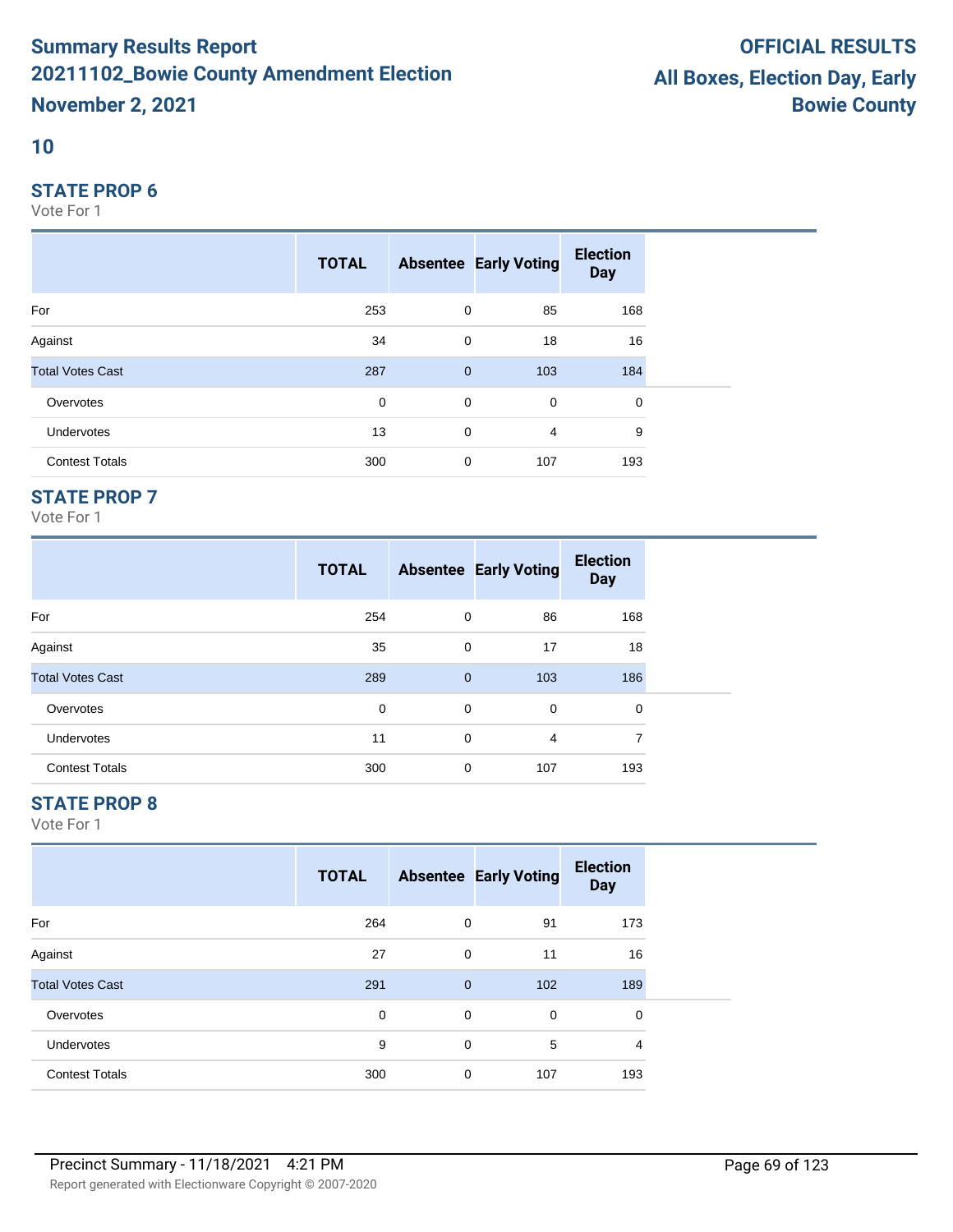## **11**

| STATISTICS                  |              |                 |                                  |     |
|-----------------------------|--------------|-----------------|----------------------------------|-----|
|                             | <b>TOTAL</b> | <b>Absentee</b> | <b>Early Voting Election Day</b> |     |
| <b>Ballots Cast - Total</b> | 259          | 5               | 90                               | 164 |
| <b>Ballots Cast - Blank</b> |              |                 |                                  |     |

#### **STATE PROP 1**

Vote For 1

|                         | <b>TOTAL</b> |             | <b>Absentee Early Voting</b> | <b>Election</b><br><b>Day</b> |
|-------------------------|--------------|-------------|------------------------------|-------------------------------|
| For                     | 224          | 5           | 76                           | 143                           |
| Against                 | 30           | $\mathbf 0$ | 13                           | 17                            |
| <b>Total Votes Cast</b> | 254          | 5           | 89                           | 160                           |
| Overvotes               | 0            | $\mathbf 0$ | $\mathbf 0$                  | 0                             |
| <b>Undervotes</b>       | 5            | $\mathbf 0$ | 1                            | 4                             |
| <b>Contest Totals</b>   | 259          | 5           | 90                           | 164                           |

## **STATE PROP 2**

|                         | <b>TOTAL</b> |                | <b>Absentee Early Voting</b> | <b>Election</b><br><b>Day</b> |
|-------------------------|--------------|----------------|------------------------------|-------------------------------|
| For                     | 159          | 4              | 53                           | 102                           |
| Against                 | 94           | 1              | 35                           | 58                            |
| <b>Total Votes Cast</b> | 253          | $5\phantom{1}$ | 88                           | 160                           |
| Overvotes               | 0            | $\mathbf 0$    | 0                            | 0                             |
| <b>Undervotes</b>       | 6            | $\mathbf 0$    | 2                            | 4                             |
| <b>Contest Totals</b>   | 259          | 5              | 90                           | 164                           |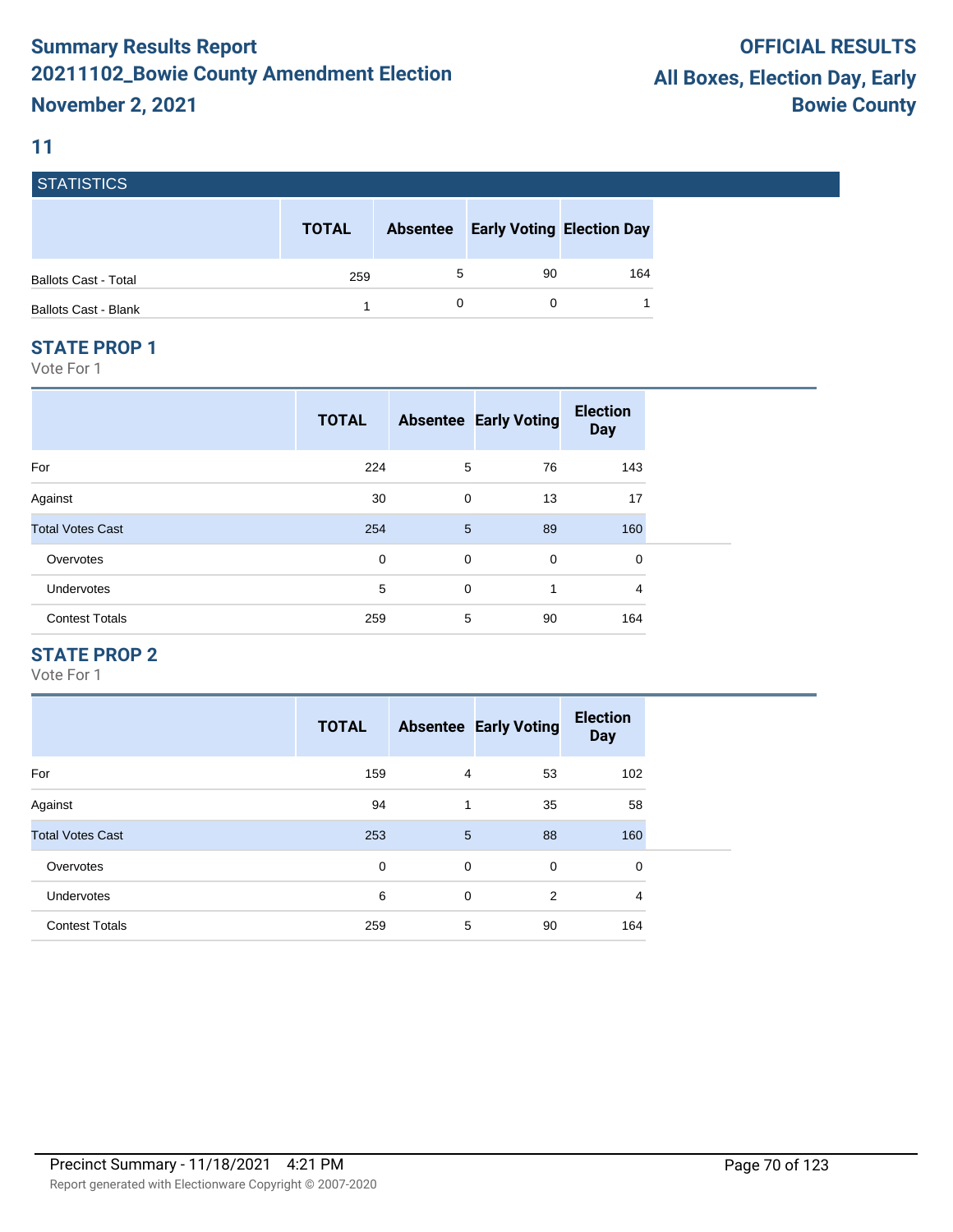## **11**

#### **STATE PROP 3**

Vote For 1

|                         | <b>TOTAL</b> |             | <b>Absentee Early Voting</b> | <b>Election</b><br><b>Day</b> |  |
|-------------------------|--------------|-------------|------------------------------|-------------------------------|--|
| For                     | 213          | 3           | 68                           | 142                           |  |
| Against                 | 43           | 2           | 20                           | 21                            |  |
| <b>Total Votes Cast</b> | 256          | 5           | 88                           | 163                           |  |
| Overvotes               | $\mathbf 0$  | $\mathbf 0$ | 0                            | 0                             |  |
| Undervotes              | 3            | 0           | 2                            |                               |  |
| <b>Contest Totals</b>   | 259          | 5           | 90                           | 164                           |  |

## **STATE PROP 4**

Vote For 1

|                         | <b>TOTAL</b> |             | <b>Absentee Early Voting</b> | <b>Election</b><br><b>Day</b> |  |
|-------------------------|--------------|-------------|------------------------------|-------------------------------|--|
| For                     | 153          | 2           | 46                           | 105                           |  |
| Against                 | 88           | 3           | 37                           | 48                            |  |
| <b>Total Votes Cast</b> | 241          | 5           | 83                           | 153                           |  |
| Overvotes               | 0            | 0           | 0                            | 0                             |  |
| <b>Undervotes</b>       | 18           | $\mathbf 0$ | 7                            | 11                            |  |
| <b>Contest Totals</b>   | 259          | 5           | 90                           | 164                           |  |

## **STATE PROP 5**

|                         | <b>TOTAL</b> |             | <b>Absentee Early Voting</b> | <b>Election</b><br><b>Day</b> |
|-------------------------|--------------|-------------|------------------------------|-------------------------------|
| For                     | 163          | 2           | 51                           | 110                           |
| Against                 | 79           | 3           | 31                           | 45                            |
| <b>Total Votes Cast</b> | 242          | 5           | 82                           | 155                           |
| Overvotes               | 0            | 0           | $\mathbf 0$                  | 0                             |
| <b>Undervotes</b>       | 17           | $\mathbf 0$ | 8                            | 9                             |
| <b>Contest Totals</b>   | 259          | 5           | 90                           | 164                           |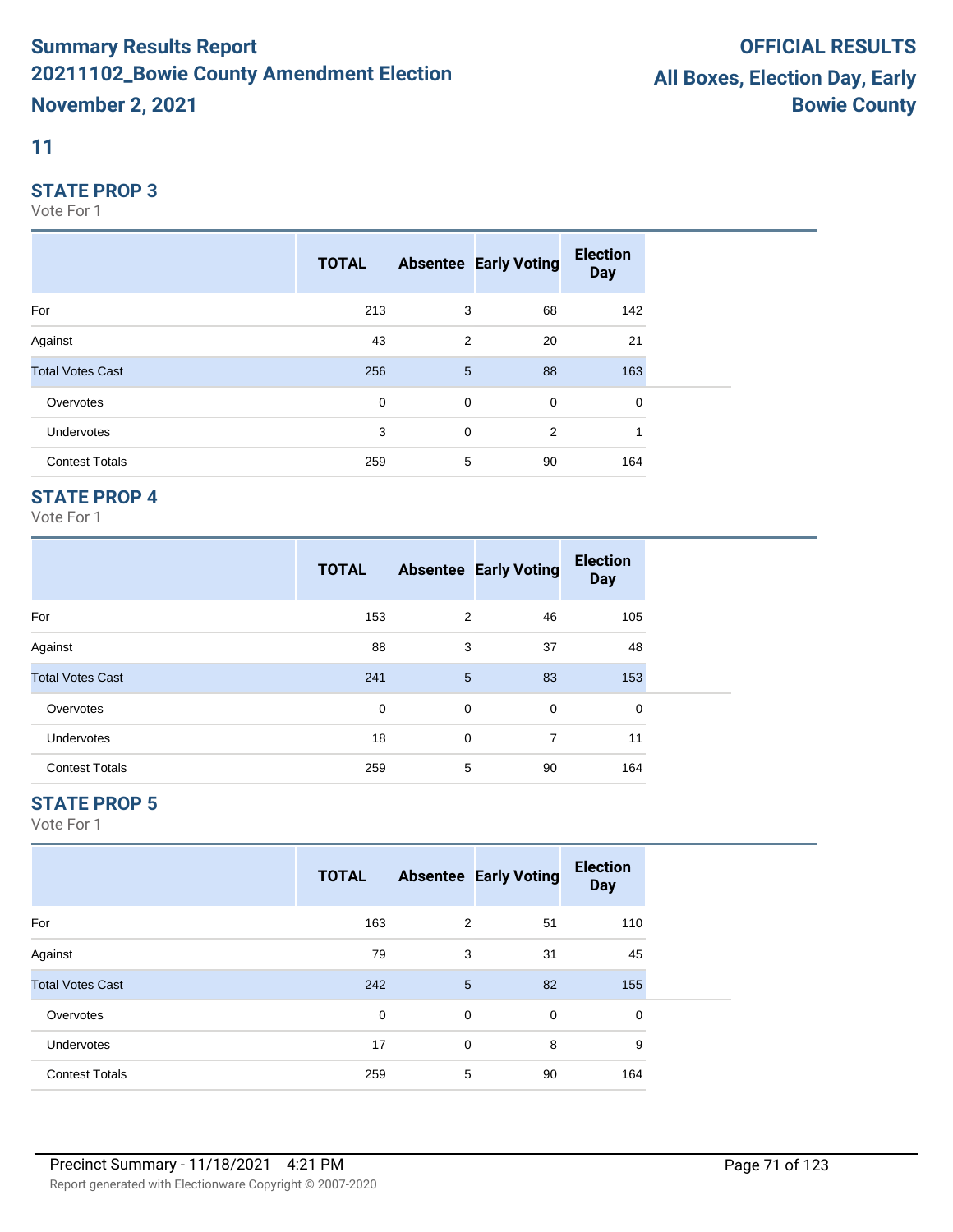## **11**

#### **STATE PROP 6**

Vote For 1

|                         | <b>TOTAL</b> |                | <b>Absentee Early Voting</b> | <b>Election</b><br><b>Day</b> |  |
|-------------------------|--------------|----------------|------------------------------|-------------------------------|--|
| For                     | 233          | $\overline{4}$ | 79                           | 150                           |  |
| Against                 | 16           | 0              | 8                            | 8                             |  |
| <b>Total Votes Cast</b> | 249          | $\overline{4}$ | 87                           | 158                           |  |
| Overvotes               | 1            | $\mathbf 0$    | 0                            | 1                             |  |
| Undervotes              | 9            | 1              | 3                            | 5                             |  |
| <b>Contest Totals</b>   | 259          | 5              | 90                           | 164                           |  |

## **STATE PROP 7**

Vote For 1

|                         | <b>TOTAL</b> |                 | <b>Absentee Early Voting</b> | <b>Election</b><br><b>Day</b> |
|-------------------------|--------------|-----------------|------------------------------|-------------------------------|
| For                     | 228          | 3               | 75                           | 150                           |
| Against                 | 25           | $\overline{2}$  | 11                           | 12                            |
| <b>Total Votes Cast</b> | 253          | $5\phantom{.0}$ | 86                           | 162                           |
| Overvotes               | 0            | 0               | $\mathbf 0$                  | 0                             |
| <b>Undervotes</b>       | 6            | 0               | 4                            | 2                             |
| <b>Contest Totals</b>   | 259          | 5               | 90                           | 164                           |

## **STATE PROP 8**

|                         | <b>TOTAL</b> |   | <b>Absentee Early Voting</b> | <b>Election</b><br><b>Day</b> |
|-------------------------|--------------|---|------------------------------|-------------------------------|
| For                     | 238          | 5 | 81                           | 152                           |
| Against                 | 15           | 0 | 6                            | 9                             |
| <b>Total Votes Cast</b> | 253          | 5 | 87                           | 161                           |
| Overvotes               | 0            | 0 | 0                            | 0                             |
| <b>Undervotes</b>       | 6            | 0 | 3                            | 3                             |
| <b>Contest Totals</b>   | 259          | 5 | 90                           | 164                           |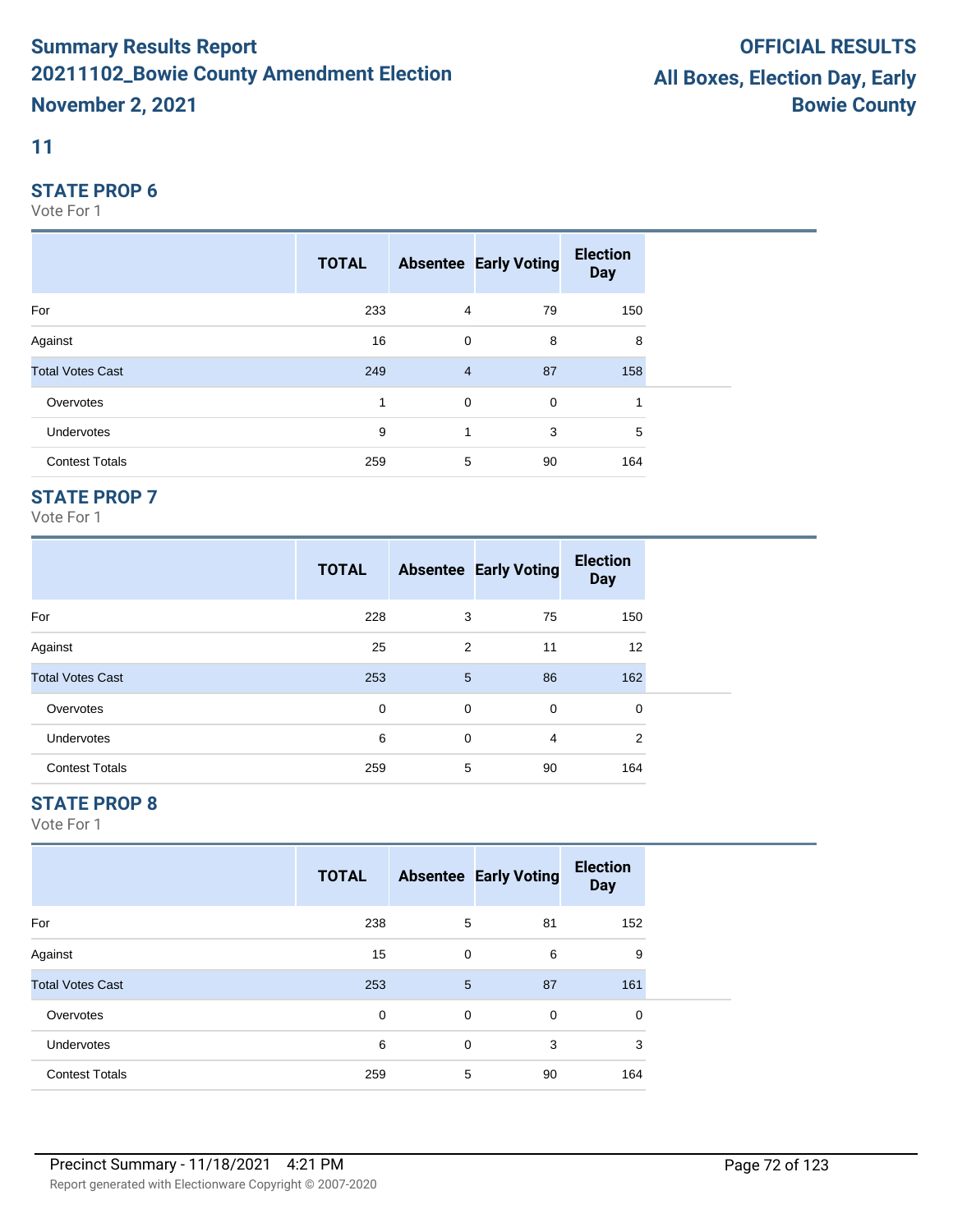#### **12**

| <b>STATISTICS</b>           |              |   |                                           |          |
|-----------------------------|--------------|---|-------------------------------------------|----------|
|                             | <b>TOTAL</b> |   | <b>Absentee Early Voting Election Day</b> |          |
| <b>Ballots Cast - Total</b> | 229          | 0 | 44                                        | 185      |
| <b>Ballots Cast - Blank</b> | 0            | 0 |                                           | $\Omega$ |

#### **STATE PROP 1**

Vote For 1

|                         | <b>TOTAL</b> |              | <b>Absentee Early Voting</b> | <b>Election</b><br><b>Day</b> |  |
|-------------------------|--------------|--------------|------------------------------|-------------------------------|--|
| For                     | 194          | 0            | 38                           | 156                           |  |
| Against                 | 33           | 0            | 5                            | 28                            |  |
| <b>Total Votes Cast</b> | 227          | $\mathbf{0}$ | 43                           | 184                           |  |
| Overvotes               | 0            | 0            | 0                            | 0                             |  |
| Undervotes              | 2            | $\mathbf 0$  | 1                            | и                             |  |
| <b>Contest Totals</b>   | 229          | 0            | 44                           | 185                           |  |

## **STATE PROP 2**

|                         | <b>TOTAL</b>   |              | <b>Absentee Early Voting</b> | <b>Election</b><br><b>Day</b> |
|-------------------------|----------------|--------------|------------------------------|-------------------------------|
| For                     | 116            | $\mathbf 0$  | 28                           | 88                            |
| Against                 | 109            | 0            | 15                           | 94                            |
| <b>Total Votes Cast</b> | 225            | $\mathbf{0}$ | 43                           | 182                           |
| Overvotes               | 0              | 0            | 0                            | 0                             |
| <b>Undervotes</b>       | $\overline{4}$ | $\Omega$     | 1                            | 3                             |
| <b>Contest Totals</b>   | 229            | 0            | 44                           | 185                           |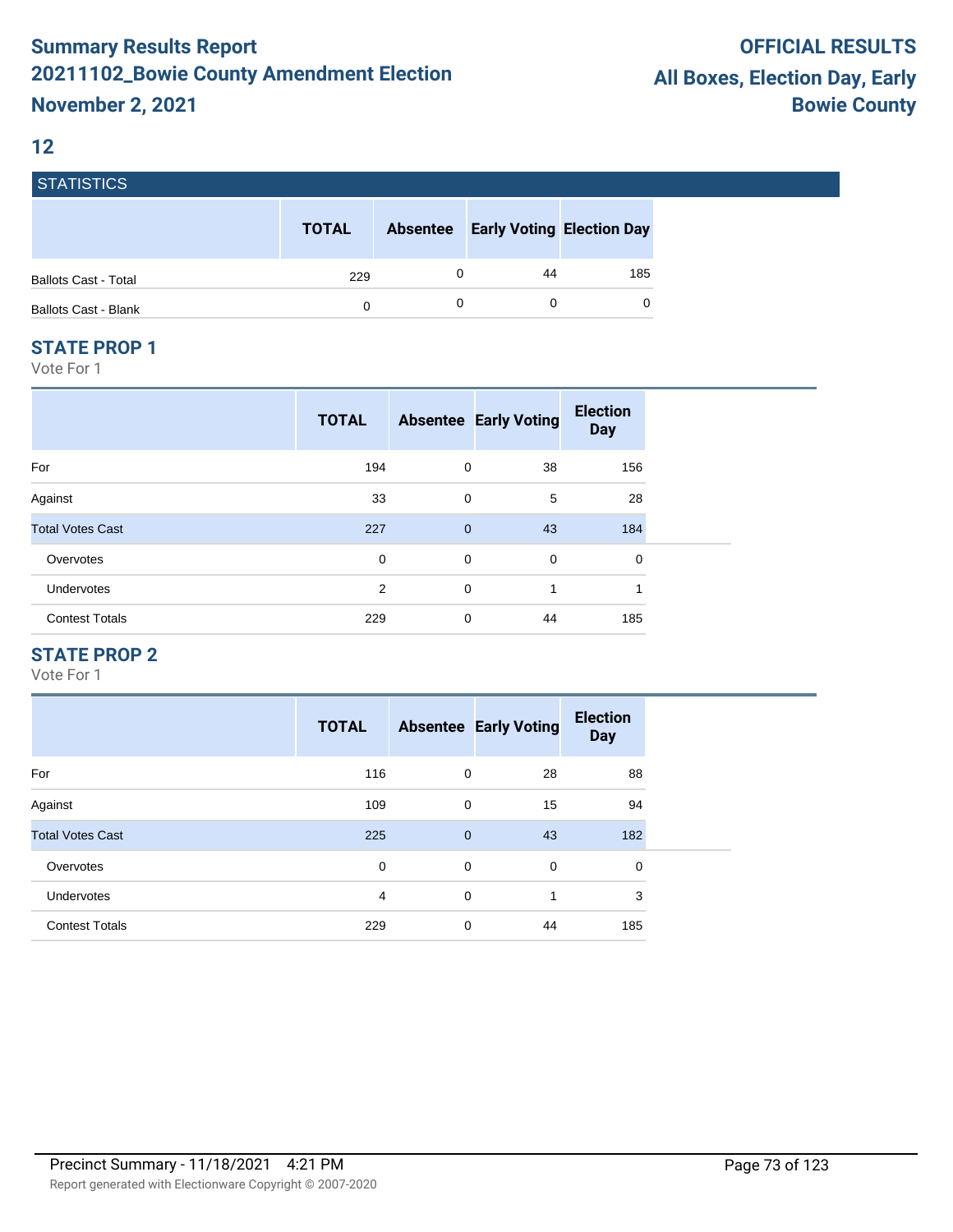#### **12**

#### **STATE PROP 3**

Vote For 1

|                         | <b>TOTAL</b> |              | <b>Absentee Early Voting</b> | <b>Election</b><br><b>Day</b> |
|-------------------------|--------------|--------------|------------------------------|-------------------------------|
| For                     | 177          | 0            | 32                           | 145                           |
| Against                 | 49           | 0            | 11                           | 38                            |
| <b>Total Votes Cast</b> | 226          | $\mathbf{0}$ | 43                           | 183                           |
| Overvotes               | $\mathbf 0$  | $\mathbf 0$  | $\mathbf 0$                  | 0                             |
| Undervotes              | 3            | 0            | 1                            | 2                             |
| <b>Contest Totals</b>   | 229          | $\mathbf 0$  | 44                           | 185                           |

## **STATE PROP 4**

Vote For 1

|                         | <b>TOTAL</b> |              | <b>Absentee Early Voting</b> | <b>Election</b><br><b>Day</b> |
|-------------------------|--------------|--------------|------------------------------|-------------------------------|
| For                     | 142          | 0            | 30                           | 112                           |
| Against                 | 77           | 0            | 13                           | 64                            |
| <b>Total Votes Cast</b> | 219          | $\mathbf{0}$ | 43                           | 176                           |
| Overvotes               | 0            | 0            | 0                            | 0                             |
| <b>Undervotes</b>       | 10           | $\Omega$     | 1                            | 9                             |
| <b>Contest Totals</b>   | 229          | 0            | 44                           | 185                           |

## **STATE PROP 5**

|                         | <b>TOTAL</b> |              | <b>Absentee Early Voting</b> | <b>Election</b><br><b>Day</b> |  |
|-------------------------|--------------|--------------|------------------------------|-------------------------------|--|
| For                     | 151          | 0            | 33                           | 118                           |  |
| Against                 | 68           | 0            | 10                           | 58                            |  |
| <b>Total Votes Cast</b> | 219          | $\mathbf{0}$ | 43                           | 176                           |  |
| Overvotes               | 0            | 0            | 0                            | $\mathbf 0$                   |  |
| Undervotes              | 10           | 0            | 1                            | 9                             |  |
| <b>Contest Totals</b>   | 229          | 0            | 44                           | 185                           |  |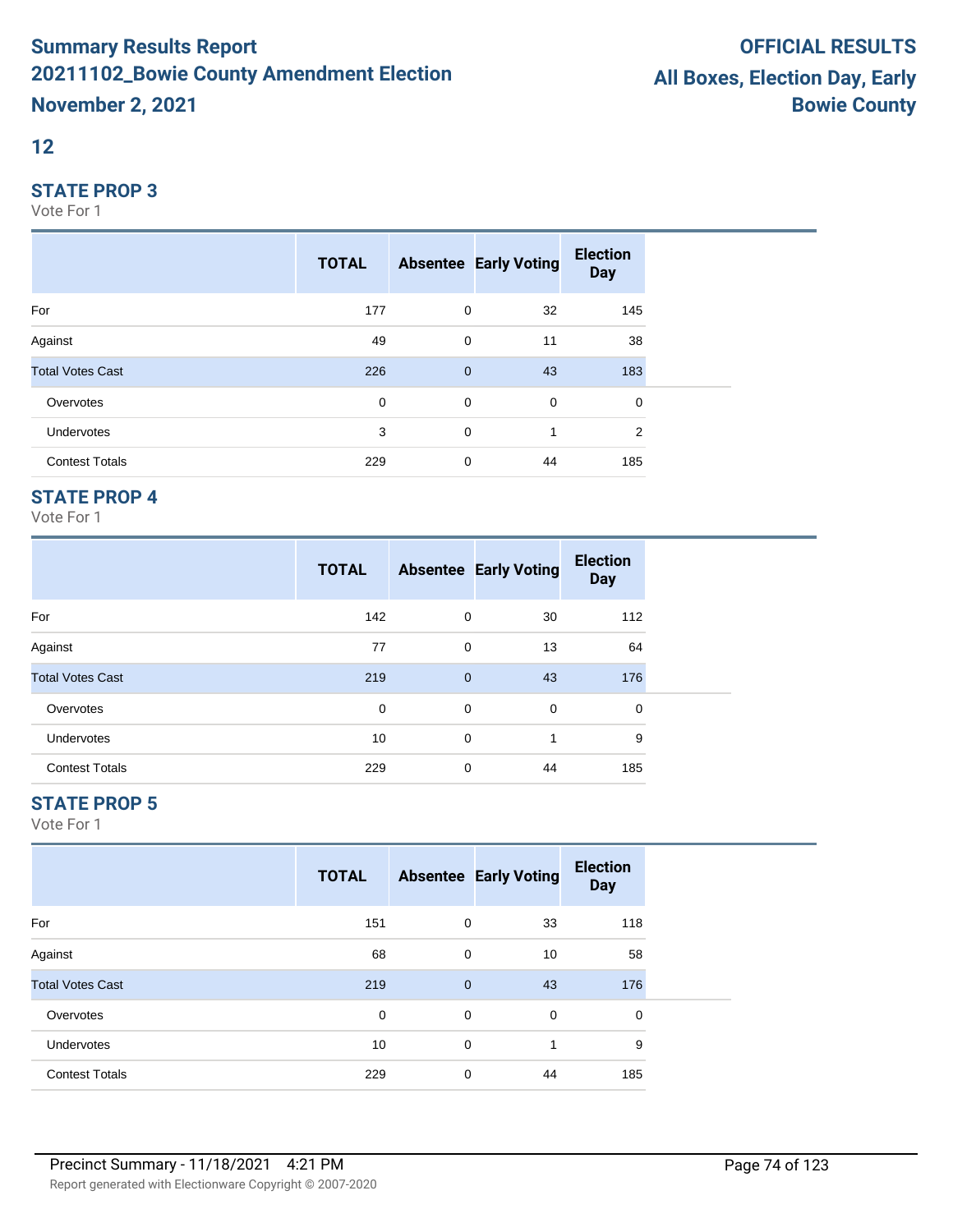#### **12**

#### **STATE PROP 6**

Vote For 1

|                         | <b>TOTAL</b> |                | <b>Absentee Early Voting</b> | <b>Election</b><br><b>Day</b> |
|-------------------------|--------------|----------------|------------------------------|-------------------------------|
| For                     | 199          | 0              | 40                           | 159                           |
| Against                 | 26           | 0              | 4                            | 22                            |
| <b>Total Votes Cast</b> | 225          | $\overline{0}$ | 44                           | 181                           |
| Overvotes               | $\mathbf 0$  | $\mathbf 0$    | $\mathbf 0$                  | 0                             |
| Undervotes              | 4            | 0              | 0                            | 4                             |
| <b>Contest Totals</b>   | 229          | $\mathbf 0$    | 44                           | 185                           |

## **STATE PROP 7**

Vote For 1

|                         | <b>TOTAL</b> |              | <b>Absentee Early Voting</b> | <b>Election</b><br><b>Day</b> |  |
|-------------------------|--------------|--------------|------------------------------|-------------------------------|--|
| For                     | 206          | 0            | 39                           | 167                           |  |
| Against                 | 20           | 0            | 5                            | 15                            |  |
| <b>Total Votes Cast</b> | 226          | $\mathbf{0}$ | 44                           | 182                           |  |
| Overvotes               | 0            | 0            | 0                            | 0                             |  |
| <b>Undervotes</b>       | 3            | 0            | $\mathbf 0$                  | 3                             |  |
| <b>Contest Totals</b>   | 229          | 0            | 44                           | 185                           |  |

## **STATE PROP 8**

|                         | <b>TOTAL</b> |              | <b>Absentee Early Voting</b> | <b>Election</b><br><b>Day</b> |  |
|-------------------------|--------------|--------------|------------------------------|-------------------------------|--|
| For                     | 201          | $\mathbf 0$  | 38                           | 163                           |  |
| Against                 | 24           | 0            | 6                            | 18                            |  |
| <b>Total Votes Cast</b> | 225          | $\mathbf{0}$ | 44                           | 181                           |  |
| Overvotes               | 0            | $\mathbf 0$  | 0                            | $\mathbf 0$                   |  |
| <b>Undervotes</b>       | 4            | $\mathbf 0$  | 0                            | 4                             |  |
| <b>Contest Totals</b>   | 229          | $\mathbf 0$  | 44                           | 185                           |  |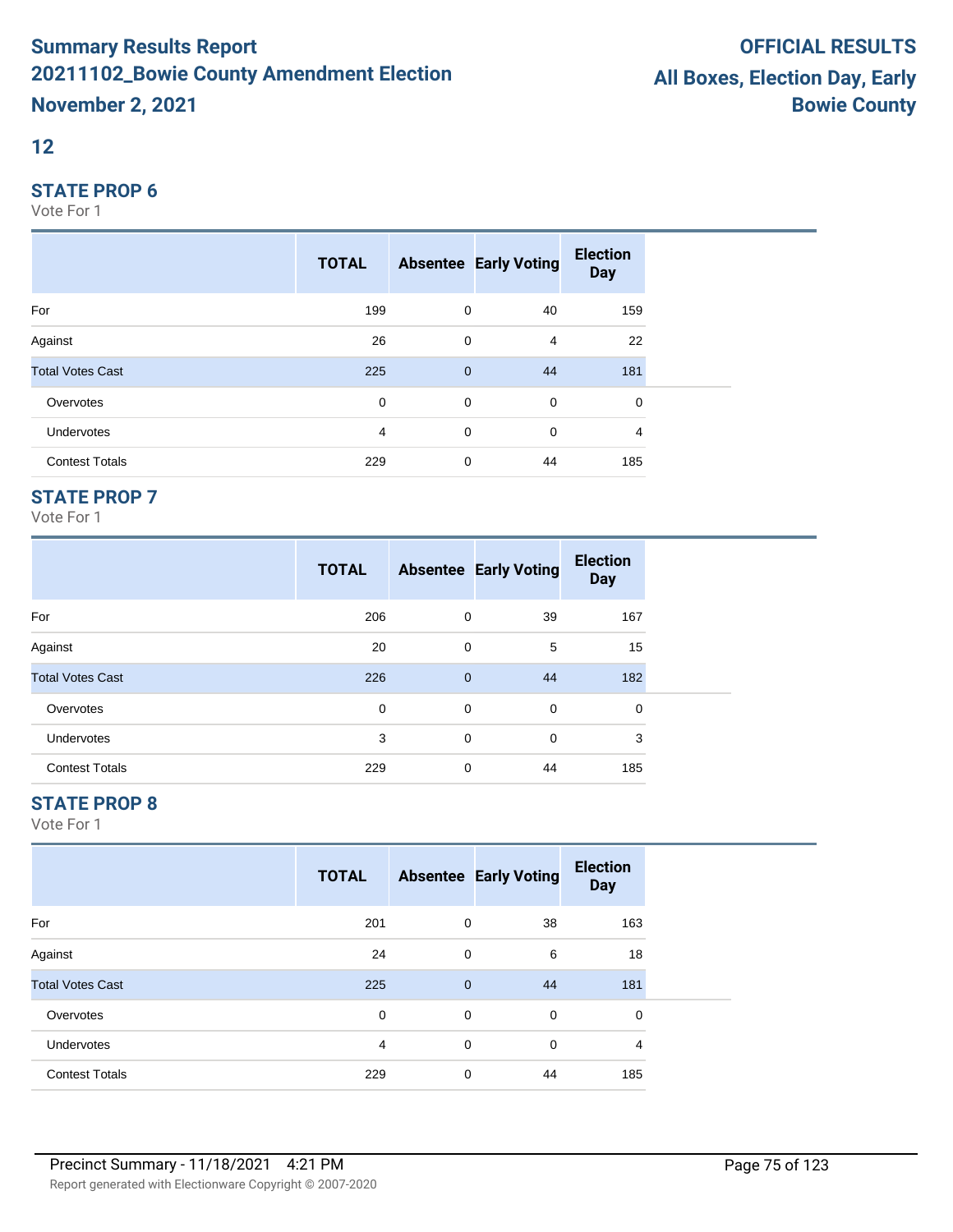## **13**

**STATICTICS** 

| <b>SIAIISIIUS</b>           |              |                 |                                  |
|-----------------------------|--------------|-----------------|----------------------------------|
|                             | <b>TOTAL</b> | <b>Absentee</b> | <b>Early Voting Election Day</b> |
| <b>Ballots Cast - Total</b> |              |                 | $\overline{4}$                   |
| <b>Ballots Cast - Blank</b> | 0            |                 | 0                                |

#### **STATE PROP 1**

Vote For 1

| <b>TOTAL</b>   |             | <b>Election</b><br><b>Day</b>                                                                                             |  |
|----------------|-------------|---------------------------------------------------------------------------------------------------------------------------|--|
| 5              |             | 4                                                                                                                         |  |
| 2              | 2           | 0                                                                                                                         |  |
| $\overline{7}$ | 3           | 4                                                                                                                         |  |
| 0              | $\mathbf 0$ | 0                                                                                                                         |  |
| 0              | $\mathbf 0$ | 0                                                                                                                         |  |
| 7              | 3           | 4                                                                                                                         |  |
|                |             | <b>Absentee Early Voting</b><br>$\mathbf 0$<br>$\mathbf 0$<br>$\overline{0}$<br>$\mathbf 0$<br>$\mathbf 0$<br>$\mathbf 0$ |  |

## **STATE PROP 2**

|                         | <b>TOTAL</b> |                | <b>Absentee Early Voting</b> | <b>Election</b><br><b>Day</b> |
|-------------------------|--------------|----------------|------------------------------|-------------------------------|
| For                     | 6            | 0              | 3                            | 3                             |
| Against                 |              | $\mathbf 0$    | 0                            |                               |
| <b>Total Votes Cast</b> | 7            | $\overline{0}$ | 3                            |                               |
| Overvotes               | 0            | $\mathbf 0$    | 0                            | 0                             |
| <b>Undervotes</b>       | 0            | $\mathbf 0$    | 0                            | 0                             |
| <b>Contest Totals</b>   |              | 0              | 3                            | 4                             |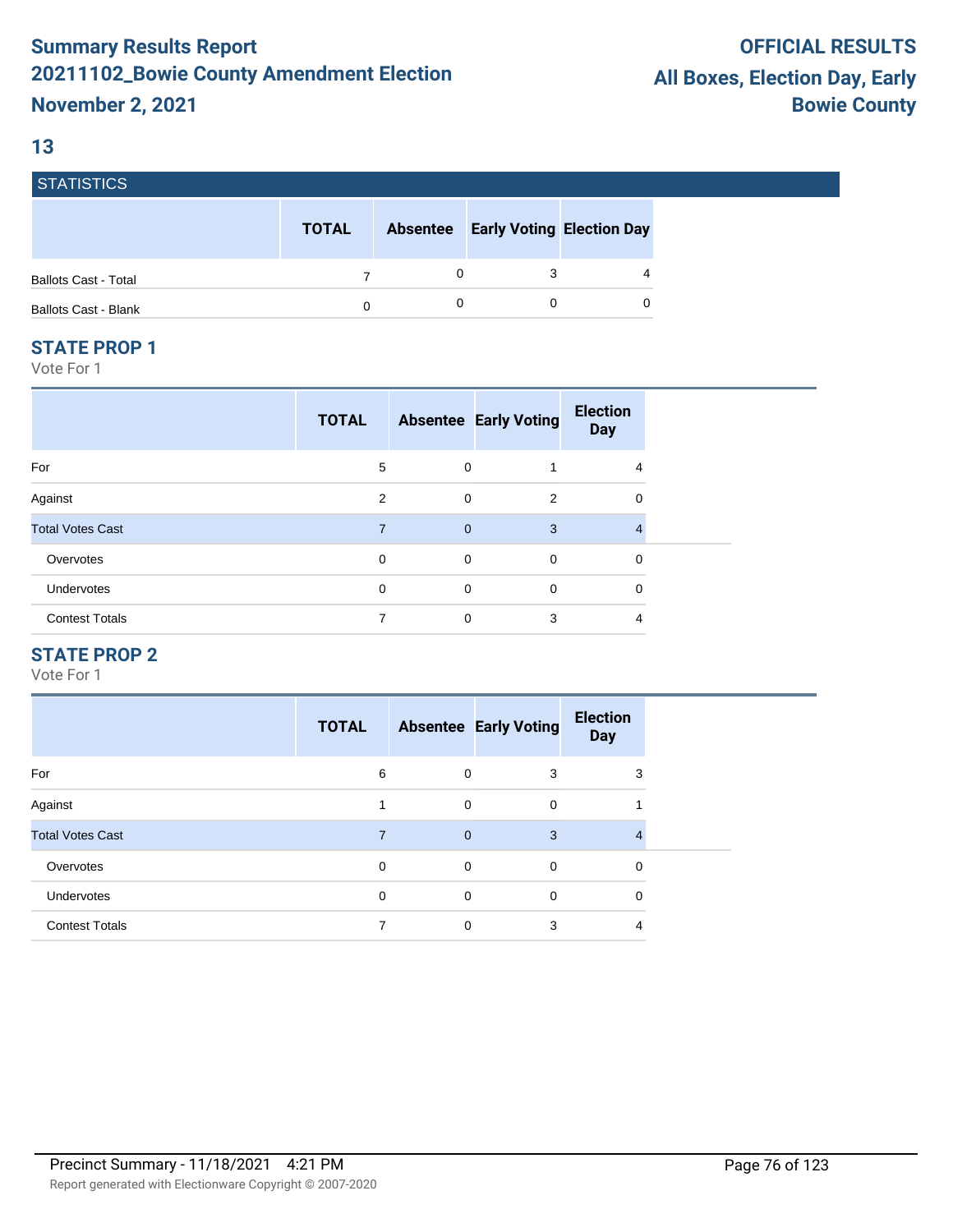## **13**

#### **STATE PROP 3**

Vote For 1

|                         | <b>TOTAL</b>   |                | <b>Absentee Early Voting</b> | <b>Election</b><br><b>Day</b> |  |
|-------------------------|----------------|----------------|------------------------------|-------------------------------|--|
| For                     | 4              | $\mathbf 0$    | 2                            | 2                             |  |
| Against                 | 3              | $\mathbf 0$    |                              | 2                             |  |
| <b>Total Votes Cast</b> | $\overline{7}$ | $\overline{0}$ | 3                            | 4                             |  |
| Overvotes               | $\mathbf 0$    | $\mathbf 0$    | $\mathbf 0$                  | 0                             |  |
| Undervotes              | 0              | $\mathbf 0$    | $\mathbf 0$                  | 0                             |  |
| <b>Contest Totals</b>   | 7              | $\mathbf 0$    | 3                            | 4                             |  |

## **STATE PROP 4**

Vote For 1

|                         | <b>TOTAL</b> |              | <b>Absentee Early Voting</b> | <b>Election</b><br><b>Day</b> |
|-------------------------|--------------|--------------|------------------------------|-------------------------------|
| For                     | 3            | 0            | $\overline{2}$               |                               |
| Against                 | 4            | $\mathbf 0$  |                              | 3                             |
| <b>Total Votes Cast</b> |              | $\mathbf{0}$ | 3                            | 4                             |
| Overvotes               | 0            | 0            | 0                            | 0                             |
| Undervotes              | 0            | $\mathbf 0$  | 0                            | 0                             |
| <b>Contest Totals</b>   |              | 0            | 3                            | 4                             |

## **STATE PROP 5**

|                         | <b>TOTAL</b> |                | <b>Absentee Early Voting</b> | <b>Election</b><br><b>Day</b> |  |
|-------------------------|--------------|----------------|------------------------------|-------------------------------|--|
| For                     | 3            | 0              |                              | 2                             |  |
| Against                 | 4            | $\mathbf 0$    | 2                            | $\overline{2}$                |  |
| <b>Total Votes Cast</b> | 7            | $\overline{0}$ | 3                            |                               |  |
| Overvotes               | $\mathbf 0$  | 0              | 0                            | 0                             |  |
| Undervotes              | $\Omega$     | $\mathbf 0$    | 0                            | $\mathbf 0$                   |  |
| <b>Contest Totals</b>   |              | 0              | 3                            | 4                             |  |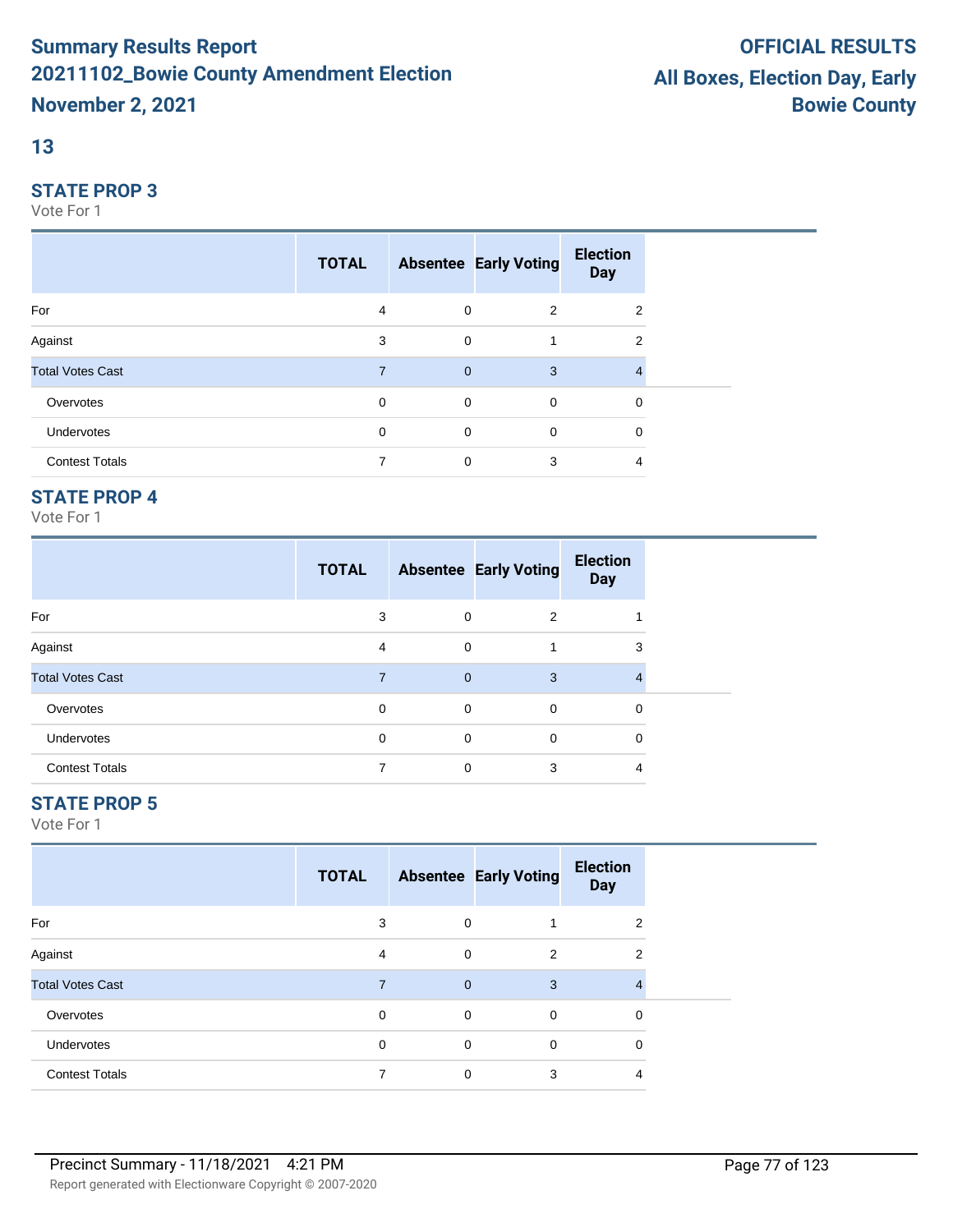## **13**

#### **STATE PROP 6**

Vote For 1

|                         | <b>TOTAL</b> |                | <b>Absentee Early Voting</b> | <b>Election</b><br><b>Day</b> |  |
|-------------------------|--------------|----------------|------------------------------|-------------------------------|--|
| For                     | 6            | 0              | 2                            | 4                             |  |
| Against                 |              | $\mathbf 0$    |                              | 0                             |  |
| <b>Total Votes Cast</b> | 7            | $\overline{0}$ | 3                            | 4                             |  |
| Overvotes               | $\mathbf 0$  | $\mathbf 0$    | $\mathbf 0$                  | 0                             |  |
| Undervotes              | 0            | $\mathbf 0$    | $\mathbf 0$                  | 0                             |  |
| <b>Contest Totals</b>   | 7            | 0              | 3                            | 4                             |  |

## **STATE PROP 7**

Vote For 1

|                         | <b>TOTAL</b> |              | <b>Absentee Early Voting</b> | <b>Election</b><br><b>Day</b> |  |
|-------------------------|--------------|--------------|------------------------------|-------------------------------|--|
| For                     |              | 0            | 3                            | 4                             |  |
| Against                 | 0            | 0            | 0                            | 0                             |  |
| <b>Total Votes Cast</b> | 7            | $\mathbf{0}$ | 3                            |                               |  |
| Overvotes               | 0            | 0            | 0                            | 0                             |  |
| Undervotes              | 0            | 0            | 0                            | 0                             |  |
| <b>Contest Totals</b>   |              | $\mathbf 0$  | 3                            | 4                             |  |

## **STATE PROP 8**

|                         | <b>TOTAL</b> |                | <b>Absentee Early Voting</b> | <b>Election</b><br><b>Day</b> |  |
|-------------------------|--------------|----------------|------------------------------|-------------------------------|--|
| For                     | 7            | 0              | 3                            | 4                             |  |
| Against                 | $\mathbf 0$  | 0              | 0                            | 0                             |  |
| <b>Total Votes Cast</b> | 7            | $\overline{0}$ | 3                            |                               |  |
| Overvotes               | $\mathbf 0$  | 0              | 0                            | 0                             |  |
| Undervotes              | $\mathbf 0$  | $\mathbf 0$    | $\mathbf 0$                  | $\mathbf 0$                   |  |
| <b>Contest Totals</b>   |              | 0              | 3                            | 4                             |  |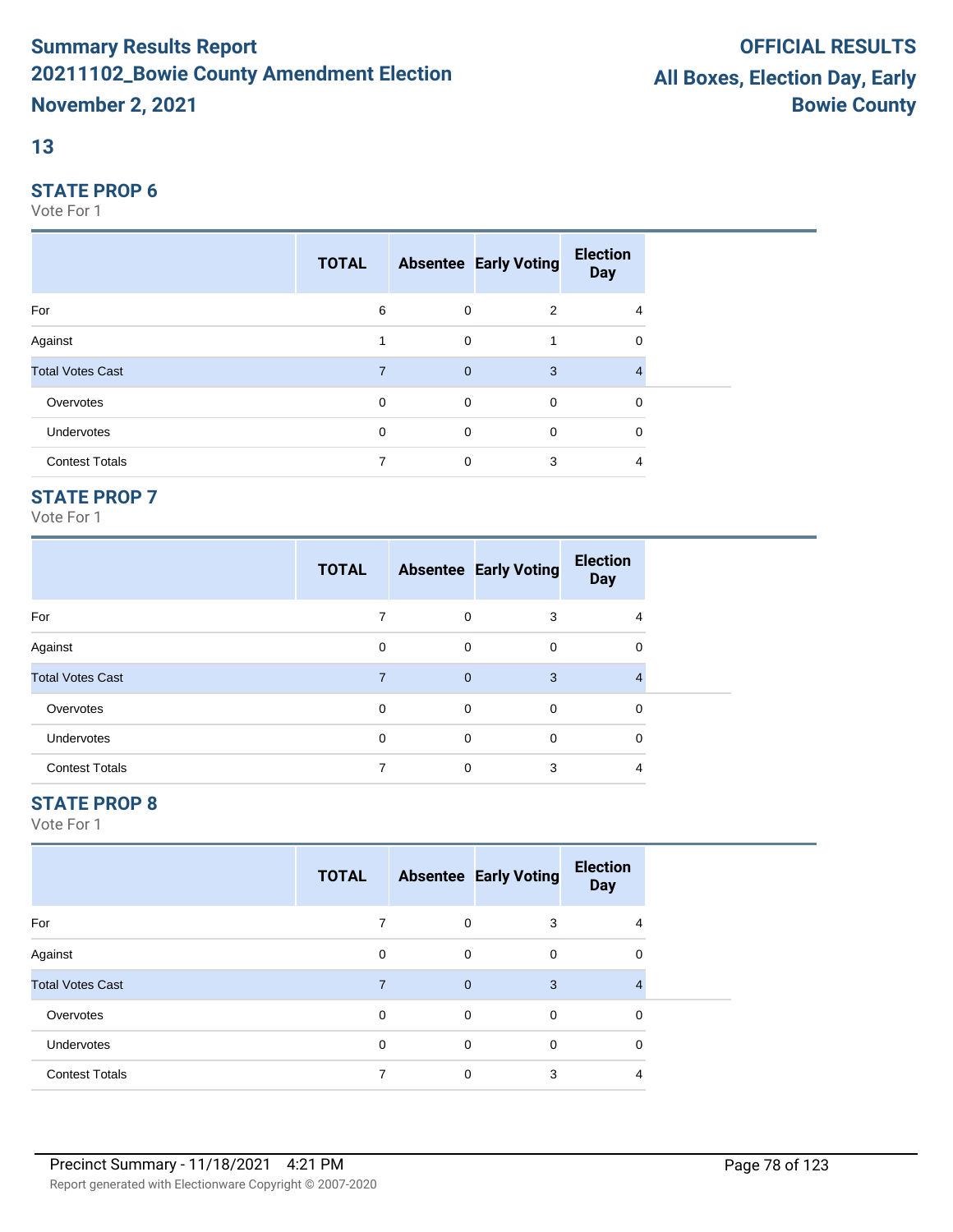#### **14**

**STATICTICS** 

| סטווסוואוס                  |              |                 |                                  |     |
|-----------------------------|--------------|-----------------|----------------------------------|-----|
|                             | <b>TOTAL</b> | <b>Absentee</b> | <b>Early Voting Election Day</b> |     |
| <b>Ballots Cast - Total</b> | 324          |                 | 165                              | 159 |
| <b>Ballots Cast - Blank</b> | 0            |                 |                                  | 0   |

#### **STATE PROP 1**

Vote For 1

|                         | <b>TOTAL</b> |              | <b>Absentee Early Voting</b> | <b>Election</b><br><b>Day</b> |  |
|-------------------------|--------------|--------------|------------------------------|-------------------------------|--|
| For                     | 263          | 0            | 127                          | 136                           |  |
| Against                 | 48           | $\mathbf 0$  | 30                           | 18                            |  |
| <b>Total Votes Cast</b> | 311          | $\mathbf{0}$ | 157                          | 154                           |  |
| Overvotes               | 2            | $\mathbf 0$  | 0                            | $\overline{2}$                |  |
| Undervotes              | 11           | 0            | 8                            | 3                             |  |
| <b>Contest Totals</b>   | 324          | 0            | 165                          | 159                           |  |

## **STATE PROP 2**

|                         | <b>TOTAL</b> |              | <b>Absentee Early Voting</b> | <b>Election</b><br><b>Day</b> |
|-------------------------|--------------|--------------|------------------------------|-------------------------------|
| For                     | 210          | $\mathbf 0$  | 110                          | 100                           |
| Against                 | 98           | $\mathbf 0$  | 44                           | 54                            |
| <b>Total Votes Cast</b> | 308          | $\mathbf{0}$ | 154                          | 154                           |
| Overvotes               | 0            | 0            | 0                            | 0                             |
| <b>Undervotes</b>       | 16           | $\mathbf 0$  | 11                           | 5                             |
| <b>Contest Totals</b>   | 324          | $\mathbf 0$  | 165                          | 159                           |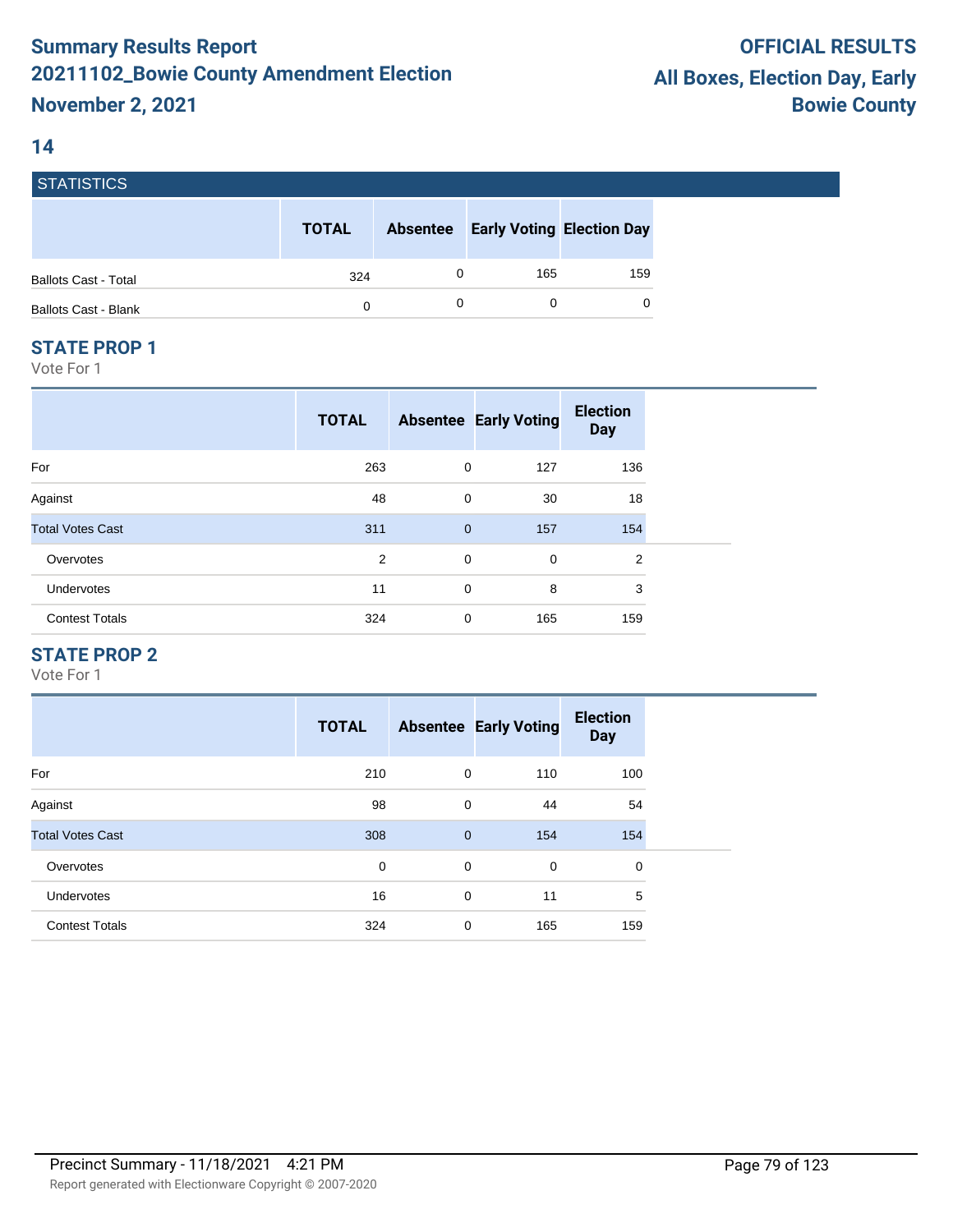#### **14**

#### **STATE PROP 3**

Vote For 1

|                         | <b>TOTAL</b> |                | <b>Absentee Early Voting</b> | <b>Election</b><br><b>Day</b> |  |
|-------------------------|--------------|----------------|------------------------------|-------------------------------|--|
| For                     | 240          | $\mathbf 0$    | 121                          | 119                           |  |
| Against                 | 72           | $\mathbf 0$    | 37                           | 35                            |  |
| <b>Total Votes Cast</b> | 312          | $\overline{0}$ | 158                          | 154                           |  |
| Overvotes               | 1            | $\mathbf 0$    | $\mathbf 0$                  | 1                             |  |
| Undervotes              | 11           | 0              | 7                            | $\overline{4}$                |  |
| <b>Contest Totals</b>   | 324          | $\mathbf 0$    | 165                          | 159                           |  |

## **STATE PROP 4**

Vote For 1

|                         | <b>TOTAL</b> |              | <b>Absentee Early Voting</b> | <b>Election</b><br><b>Day</b> |  |
|-------------------------|--------------|--------------|------------------------------|-------------------------------|--|
| For                     | 177          | 0            | 96                           | 81                            |  |
| Against                 | 120          | 0            | 53                           | 67                            |  |
| <b>Total Votes Cast</b> | 297          | $\mathbf{0}$ | 149                          | 148                           |  |
| Overvotes               | 2            | 0            | 0                            | 2                             |  |
| <b>Undervotes</b>       | 25           | 0            | 16                           | 9                             |  |
| <b>Contest Totals</b>   | 324          | 0            | 165                          | 159                           |  |

## **STATE PROP 5**

|                         | <b>TOTAL</b> |             | <b>Absentee Early Voting</b> | <b>Election</b><br><b>Day</b> |  |
|-------------------------|--------------|-------------|------------------------------|-------------------------------|--|
| For                     | 191          | 0           | 98                           | 93                            |  |
| Against                 | 107          | 0           | 53                           | 54                            |  |
| <b>Total Votes Cast</b> | 298          | $\mathbf 0$ | 151                          | 147                           |  |
| Overvotes               | 0            | 0           | 0                            | 0                             |  |
| <b>Undervotes</b>       | 26           | 0           | 14                           | 12                            |  |
| <b>Contest Totals</b>   | 324          | 0           | 165                          | 159                           |  |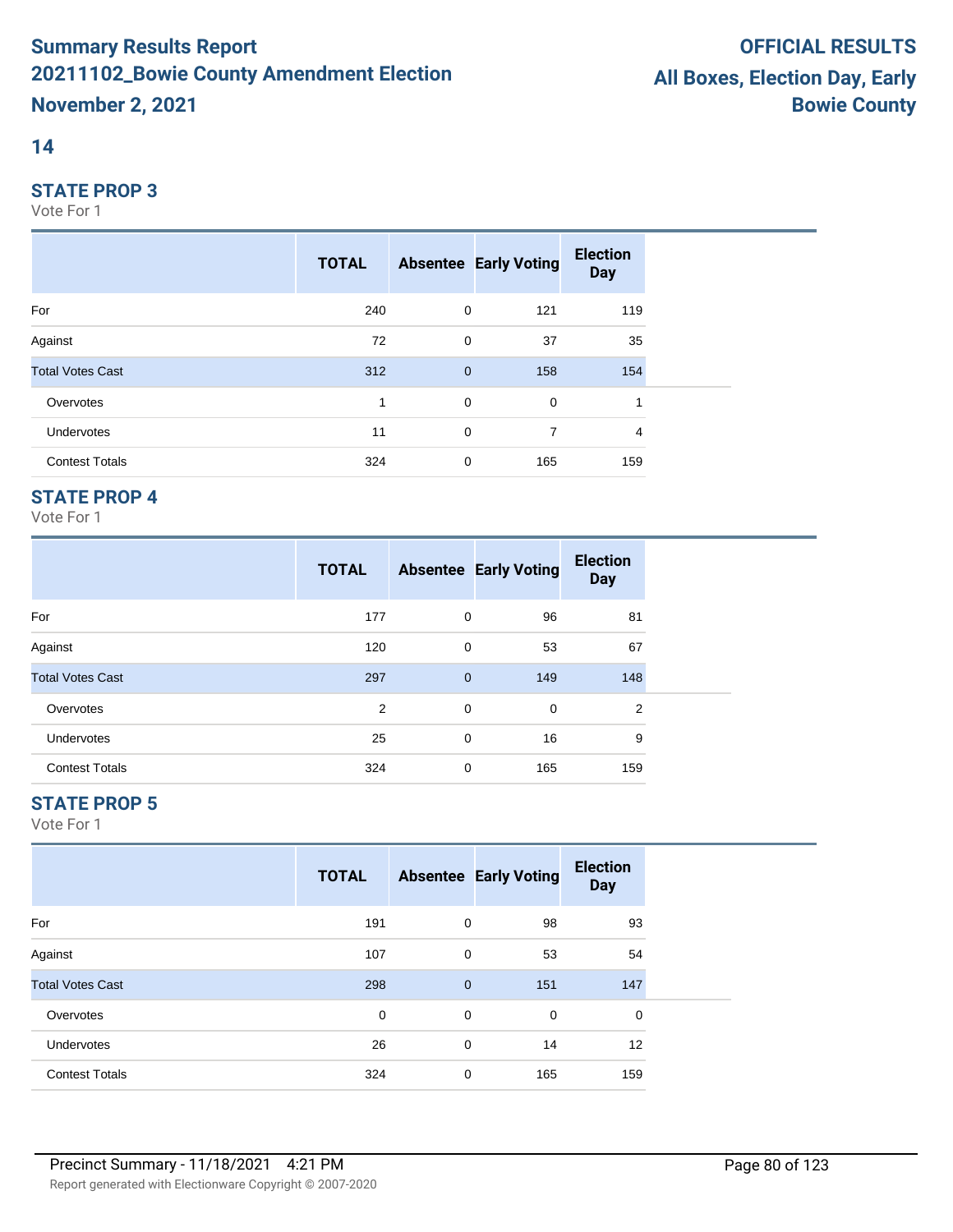#### **14**

#### **STATE PROP 6**

Vote For 1

|                         | <b>TOTAL</b> |                | <b>Absentee Early Voting</b> | <b>Election</b><br><b>Day</b> |  |
|-------------------------|--------------|----------------|------------------------------|-------------------------------|--|
| For                     | 275          | $\mathbf 0$    | 142                          | 133                           |  |
| Against                 | 36           | $\mathbf 0$    | 17                           | 19                            |  |
| <b>Total Votes Cast</b> | 311          | $\overline{0}$ | 159                          | 152                           |  |
| Overvotes               | 0            | $\mathbf 0$    | $\mathbf 0$                  | $\mathbf 0$                   |  |
| Undervotes              | 13           | $\mathbf 0$    | 6                            | 7                             |  |
| <b>Contest Totals</b>   | 324          | $\mathbf 0$    | 165                          | 159                           |  |

## **STATE PROP 7**

Vote For 1

|                         | <b>TOTAL</b> |              | <b>Absentee Early Voting</b> | <b>Election</b><br><b>Day</b> |
|-------------------------|--------------|--------------|------------------------------|-------------------------------|
| For                     | 292          | 0            | 149                          | 143                           |
| Against                 | 21           | 0            | 11                           | 10                            |
| <b>Total Votes Cast</b> | 313          | $\mathbf{0}$ | 160                          | 153                           |
| Overvotes               | 0            | 0            | 0                            | 0                             |
| <b>Undervotes</b>       | 11           | 0            | 5                            | 6                             |
| <b>Contest Totals</b>   | 324          | 0            | 165                          | 159                           |

## **STATE PROP 8**

|                         | <b>TOTAL</b> |              | <b>Absentee Early Voting</b> | <b>Election</b><br><b>Day</b> |  |
|-------------------------|--------------|--------------|------------------------------|-------------------------------|--|
| For                     | 288          | 0            | 146                          | 142                           |  |
| Against                 | 24           | 0            | 13                           | 11                            |  |
| <b>Total Votes Cast</b> | 312          | $\mathbf{0}$ | 159                          | 153                           |  |
| Overvotes               | 0            | 0            | $\mathbf 0$                  | $\mathbf 0$                   |  |
| Undervotes              | 12           | 0            | 6                            | 6                             |  |
| <b>Contest Totals</b>   | 324          | 0            | 165                          | 159                           |  |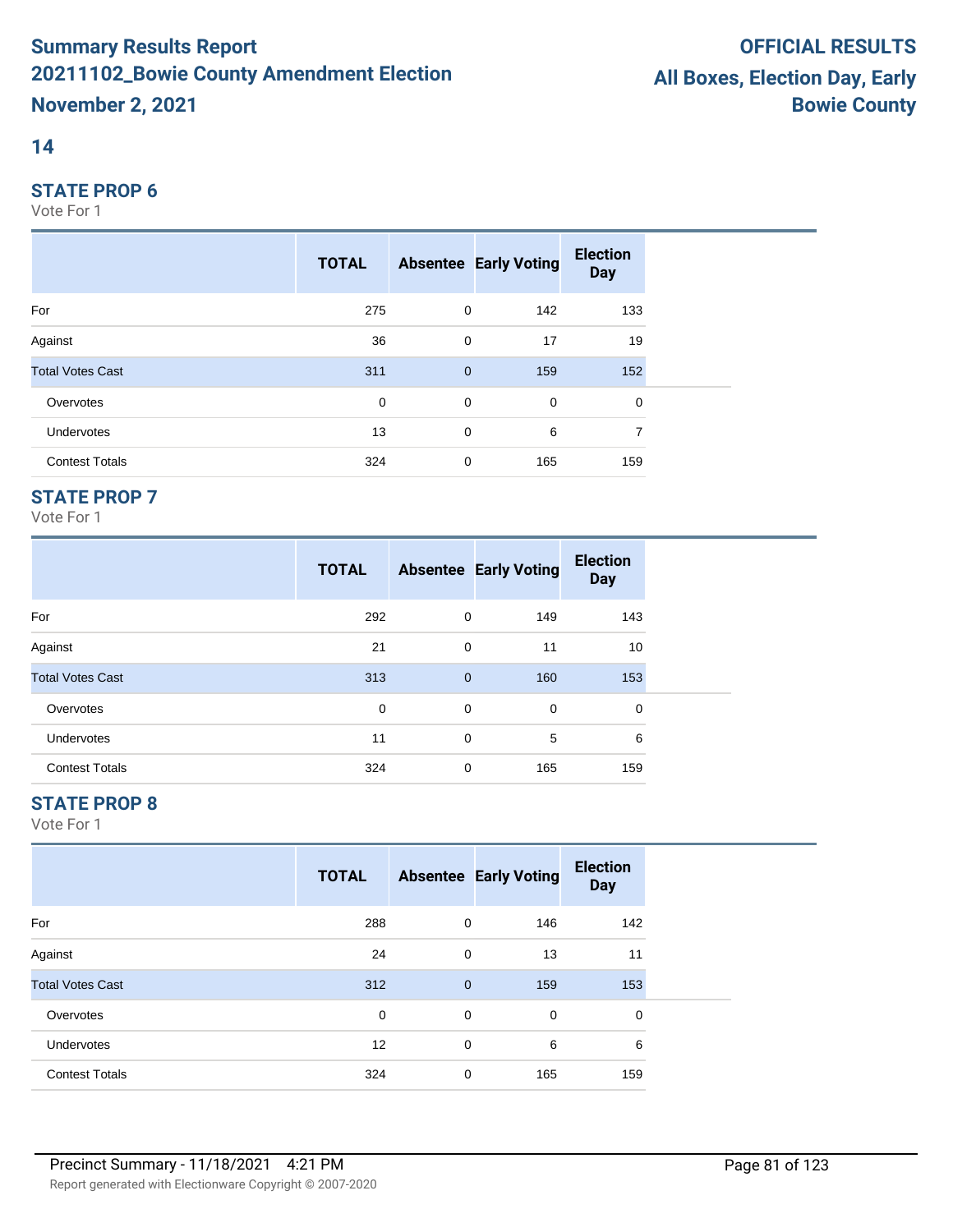#### **15**

**STATICTICS** 

| <u>ГЭТАПЭНЬЭ</u>            |              |                 |                                  |    |
|-----------------------------|--------------|-----------------|----------------------------------|----|
|                             | <b>TOTAL</b> | <b>Absentee</b> | <b>Early Voting Election Day</b> |    |
| <b>Ballots Cast - Total</b> | 72           |                 | 20                               | 51 |
| <b>Ballots Cast - Blank</b> | 0            |                 |                                  | 0  |

#### **STATE PROP 1**

Vote For 1

| <b>TOTAL</b> |   |             | <b>Election</b><br><b>Day</b>                                                             |  |
|--------------|---|-------------|-------------------------------------------------------------------------------------------|--|
| 64           | 1 | 19          | 44                                                                                        |  |
| 6            |   | $\mathbf 0$ | 6                                                                                         |  |
| 70           |   | 19          | 50                                                                                        |  |
| 1            |   | 0           |                                                                                           |  |
| 1            |   | 1           | 0                                                                                         |  |
| 72           | 1 | 20          | 51                                                                                        |  |
|              |   |             | <b>Absentee Early Voting</b><br>$\mathbf 0$<br>$\mathbf{1}$<br>$\mathbf 0$<br>$\mathbf 0$ |  |

## **STATE PROP 2**

|                         | <b>TOTAL</b> |              | <b>Absentee Early Voting</b> | <b>Election</b><br><b>Day</b> |
|-------------------------|--------------|--------------|------------------------------|-------------------------------|
| For                     | 34           | $\mathbf 0$  | 14                           | 20                            |
| Against                 | 36           | 1            | 6                            | 29                            |
| <b>Total Votes Cast</b> | 70           | $\mathbf{1}$ | 20                           | 49                            |
| Overvotes               | 0            | $\mathbf 0$  | 0                            | 0                             |
| <b>Undervotes</b>       | 2            | $\mathbf 0$  | $\mathbf 0$                  | 2                             |
| <b>Contest Totals</b>   | 72           |              | 20                           | 51                            |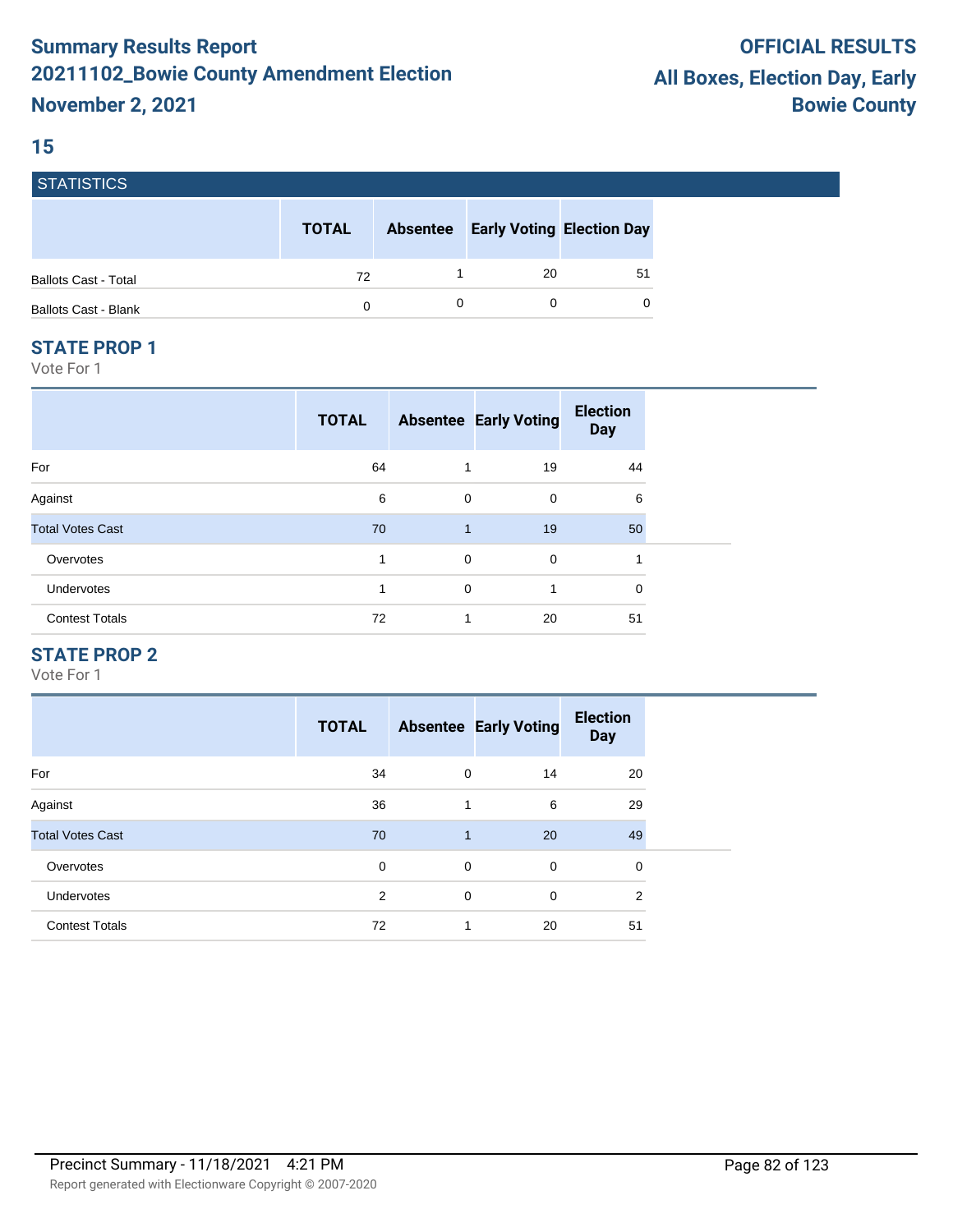## **15**

#### **STATE PROP 3**

Vote For 1

|                         | <b>TOTAL</b> |              | <b>Absentee Early Voting</b> | <b>Election</b><br><b>Day</b> |  |
|-------------------------|--------------|--------------|------------------------------|-------------------------------|--|
| For                     | 60           | 1            | 18                           | 41                            |  |
| Against                 | 11           | $\mathbf 0$  | 2                            | 9                             |  |
| <b>Total Votes Cast</b> | 71           | $\mathbf{1}$ | 20                           | 50                            |  |
| Overvotes               | 0            | $\mathbf 0$  | $\mathbf 0$                  | 0                             |  |
| <b>Undervotes</b>       |              | $\mathbf 0$  | 0                            |                               |  |
| <b>Contest Totals</b>   | 72           | 1            | 20                           | 51                            |  |

## **STATE PROP 4**

Vote For 1

|                         | <b>TOTAL</b> |                | <b>Absentee Early Voting</b> | <b>Election</b><br><b>Day</b> |  |
|-------------------------|--------------|----------------|------------------------------|-------------------------------|--|
| For                     | 42           | 0              | 14                           | 28                            |  |
| Against                 | 28           | 1              | 6                            | 21                            |  |
| <b>Total Votes Cast</b> | 70           | $\overline{1}$ | 20                           | 49                            |  |
| Overvotes               | 0            | 0              | $\mathbf 0$                  | 0                             |  |
| <b>Undervotes</b>       | 2            | 0              | 0                            | 2                             |  |
| <b>Contest Totals</b>   | 72           | 1              | 20                           | 51                            |  |

## **STATE PROP 5**

|                         | <b>TOTAL</b> |              | <b>Absentee Early Voting</b> | <b>Election</b><br><b>Day</b> |  |
|-------------------------|--------------|--------------|------------------------------|-------------------------------|--|
| For                     | 49           | 0            | 16                           | 33                            |  |
| Against                 | 19           | 1            | 3                            | 15                            |  |
| <b>Total Votes Cast</b> | 68           | $\mathbf{1}$ | 19                           | 48                            |  |
| Overvotes               | 0            | 0            | $\mathbf 0$                  | 0                             |  |
| Undervotes              | 4            | 0            | 1                            | 3                             |  |
| <b>Contest Totals</b>   | 72           |              | 20                           | 51                            |  |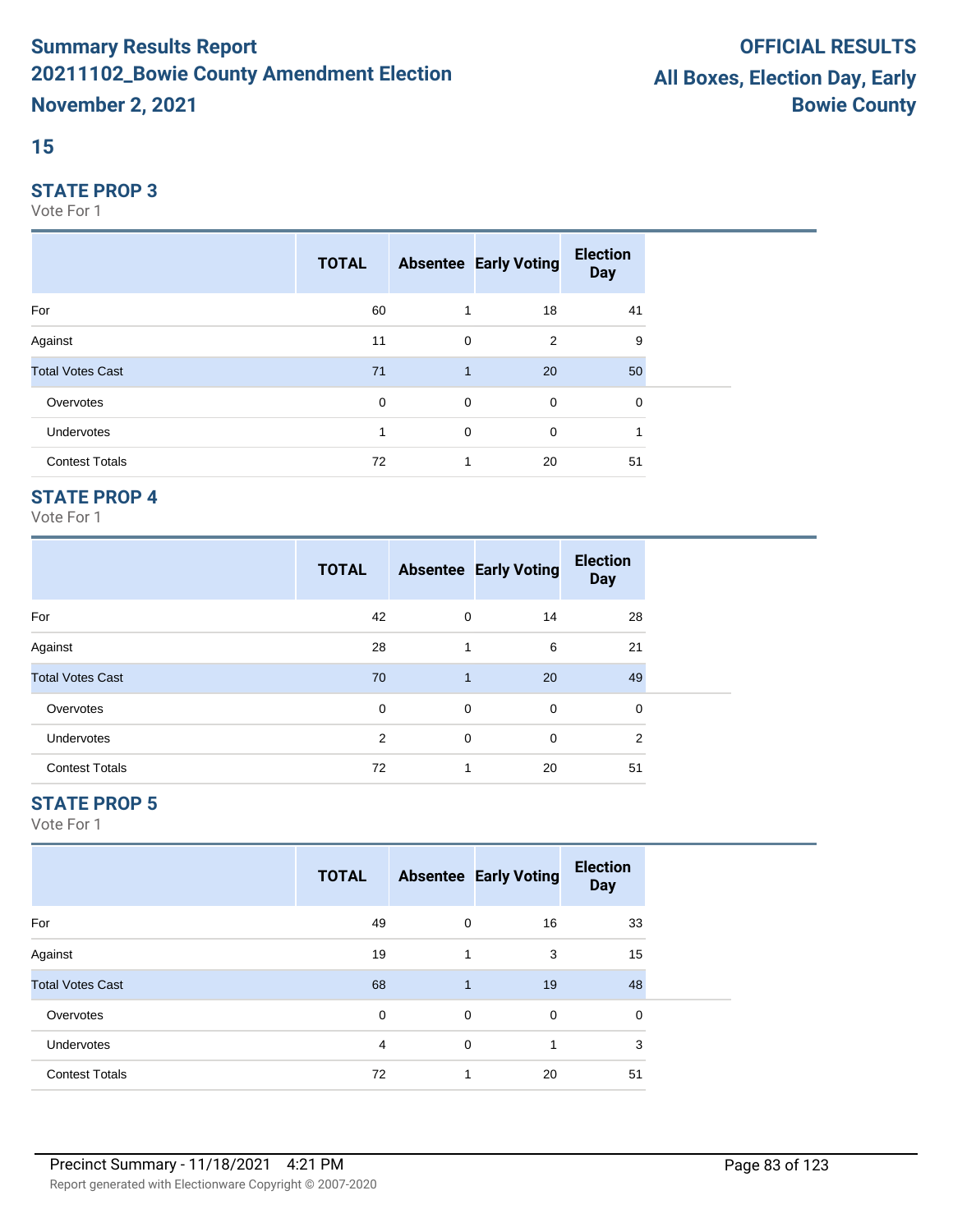#### **15**

#### **STATE PROP 6**

Vote For 1

|                         | <b>TOTAL</b>   |              | <b>Absentee Early Voting</b> | <b>Election</b><br><b>Day</b> |  |
|-------------------------|----------------|--------------|------------------------------|-------------------------------|--|
| For                     | 68             | $\mathbf 0$  | 19                           | 49                            |  |
| Against                 | 2              | 1            | 0                            |                               |  |
| <b>Total Votes Cast</b> | 70             | $\mathbf{1}$ | 19                           | 50                            |  |
| Overvotes               | 0              | $\mathbf 0$  | $\mathbf 0$                  | 0                             |  |
| Undervotes              | $\overline{2}$ | $\mathbf 0$  | 1                            |                               |  |
| <b>Contest Totals</b>   | 72             | 1            | 20                           | 51                            |  |

## **STATE PROP 7**

Vote For 1

|                         | <b>TOTAL</b> |              | <b>Absentee Early Voting</b> | <b>Election</b><br><b>Day</b> |  |
|-------------------------|--------------|--------------|------------------------------|-------------------------------|--|
| For                     | 67           | 1            | 18                           | 48                            |  |
| Against                 | 5            | 0            | 2                            | 3                             |  |
| <b>Total Votes Cast</b> | 72           | $\mathbf{1}$ | 20                           | 51                            |  |
| Overvotes               | 0            | 0            | $\mathbf 0$                  | 0                             |  |
| <b>Undervotes</b>       | $\mathbf 0$  | 0            | 0                            | $\Omega$                      |  |
| <b>Contest Totals</b>   | 72           | 1            | 20                           | 51                            |  |

## **STATE PROP 8**

|                         | <b>TOTAL</b> |              | <b>Absentee Early Voting</b> | <b>Election</b><br><b>Day</b> |  |
|-------------------------|--------------|--------------|------------------------------|-------------------------------|--|
| For                     | 69           |              | 20                           | 48                            |  |
| Against                 | 2            | 0            | 0                            | 2                             |  |
| <b>Total Votes Cast</b> | 71           | $\mathbf{1}$ | 20                           | 50                            |  |
| Overvotes               | 0            | 0            | 0                            | 0                             |  |
| Undervotes              | и            | 0            | 0                            |                               |  |
| <b>Contest Totals</b>   | 72           | 1            | 20                           | 51                            |  |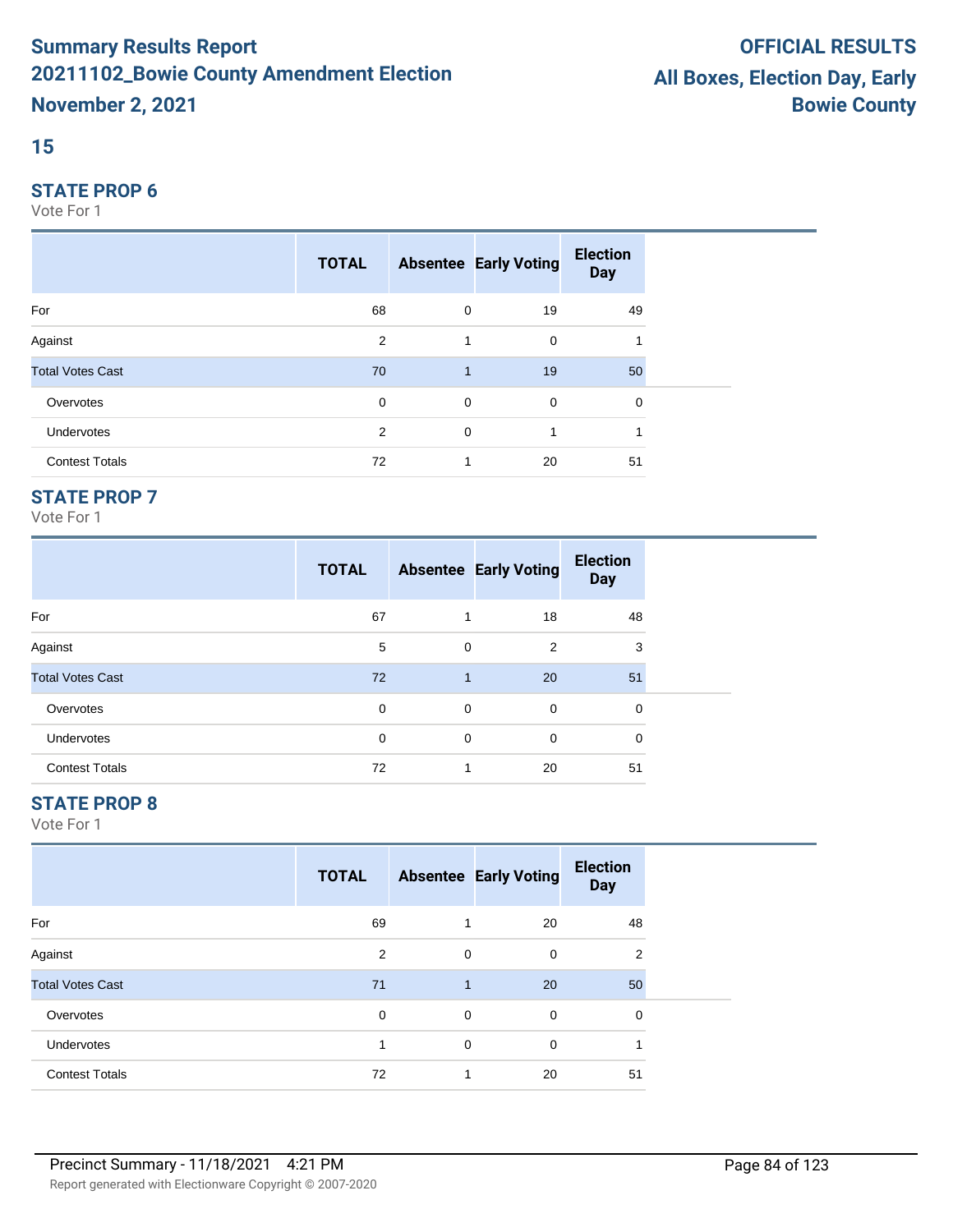#### **16**

| <b>STATISTICS</b>           |              |                 |                                  |     |
|-----------------------------|--------------|-----------------|----------------------------------|-----|
|                             | <b>TOTAL</b> | <b>Absentee</b> | <b>Early Voting Election Day</b> |     |
| <b>Ballots Cast - Total</b> | 119          |                 | 11                               | 108 |
| <b>Ballots Cast - Blank</b> | 0            |                 |                                  | 0   |

#### **STATE PROP 1**

Vote For 1

|                         | <b>TOTAL</b> |                | <b>Absentee Early Voting</b> | <b>Election</b><br><b>Day</b> |  |
|-------------------------|--------------|----------------|------------------------------|-------------------------------|--|
| For                     | 103          | 0              | 10                           | 93                            |  |
| Against                 | 16           | $\mathbf 0$    | 1                            | 15                            |  |
| <b>Total Votes Cast</b> | 119          | $\overline{0}$ | 11                           | 108                           |  |
| Overvotes               | 0            | $\mathbf 0$    | 0                            | 0                             |  |
| <b>Undervotes</b>       | 0            | $\mathbf 0$    | 0                            | 0                             |  |
| <b>Contest Totals</b>   | 119          | $\mathbf 0$    | 11                           | 108                           |  |

## **STATE PROP 2**

|                         | <b>TOTAL</b> |                | <b>Absentee Early Voting</b> | <b>Election</b><br><b>Day</b> |
|-------------------------|--------------|----------------|------------------------------|-------------------------------|
| For                     | 55           | $\mathbf 0$    | 2                            | 53                            |
| Against                 | 64           | $\mathbf 0$    | 9                            | 55                            |
| <b>Total Votes Cast</b> | 119          | $\overline{0}$ | 11                           | 108                           |
| Overvotes               | 0            | $\mathbf 0$    | $\mathbf 0$                  | 0                             |
| <b>Undervotes</b>       | 0            | $\mathbf 0$    | $\mathbf 0$                  | 0                             |
| <b>Contest Totals</b>   | 119          | $\mathbf 0$    | 11                           | 108                           |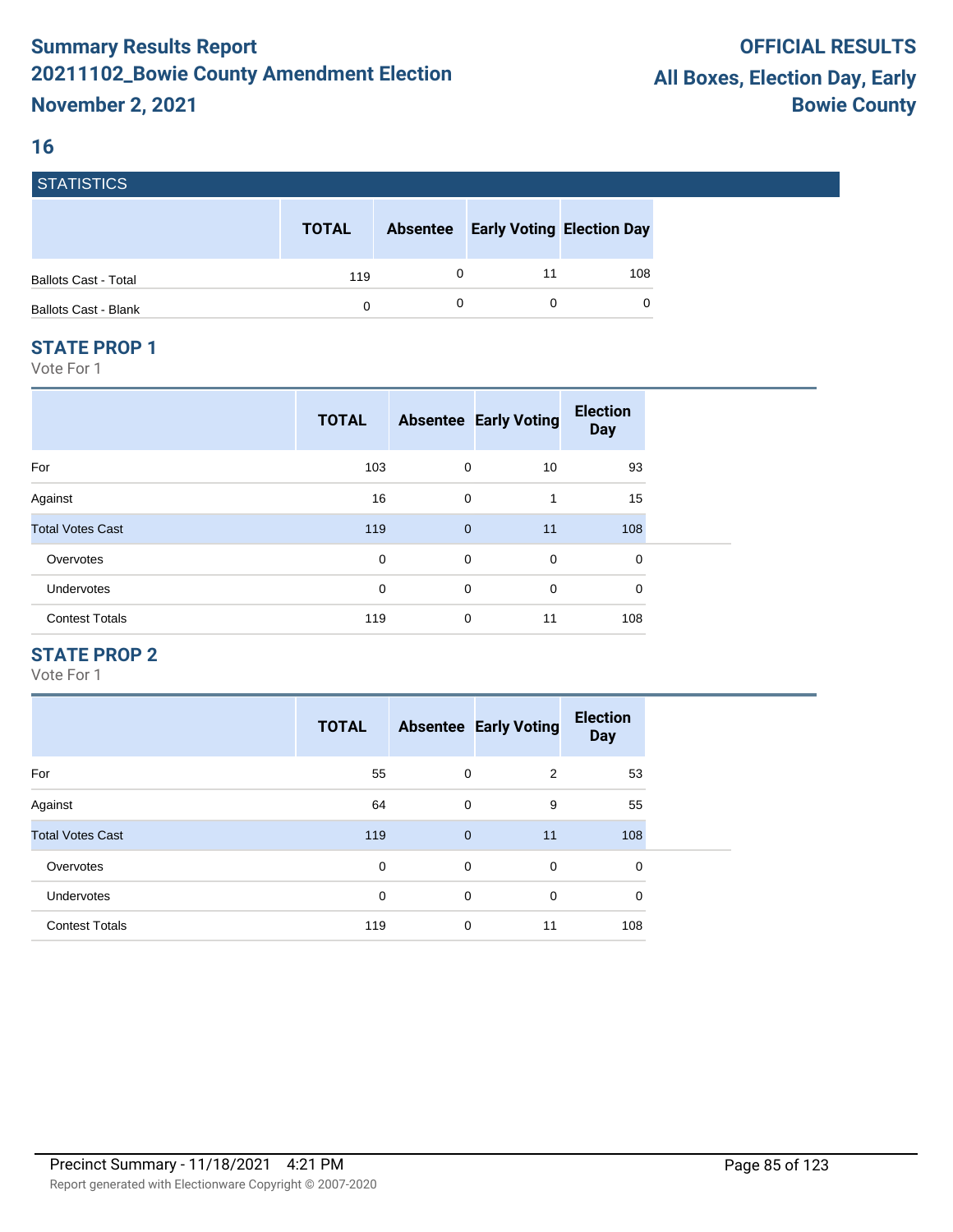## **16**

#### **STATE PROP 3**

Vote For 1

|                         | <b>TOTAL</b> |              | <b>Absentee Early Voting</b> | <b>Election</b><br><b>Day</b> |  |
|-------------------------|--------------|--------------|------------------------------|-------------------------------|--|
| For                     | 94           | $\mathbf 0$  | 9                            | 85                            |  |
| Against                 | 25           | 0            | 2                            | 23                            |  |
| <b>Total Votes Cast</b> | 119          | $\mathbf{0}$ | 11                           | 108                           |  |
| Overvotes               | $\mathbf 0$  | $\mathbf 0$  | $\mathbf 0$                  | 0                             |  |
| Undervotes              | $\mathbf 0$  | 0            | 0                            | 0                             |  |
| <b>Contest Totals</b>   | 119          | $\mathbf 0$  | 11                           | 108                           |  |

## **STATE PROP 4**

Vote For 1

|                         | <b>TOTAL</b> |              | <b>Absentee Early Voting</b> | <b>Election</b><br><b>Day</b> |  |
|-------------------------|--------------|--------------|------------------------------|-------------------------------|--|
| For                     | 71           | 0            | 4                            | 67                            |  |
| Against                 | 45           | 0            | 7                            | 38                            |  |
| <b>Total Votes Cast</b> | 116          | $\mathbf{0}$ | 11                           | 105                           |  |
| Overvotes               | 0            | 0            | 0                            | 0                             |  |
| <b>Undervotes</b>       | 3            | 0            | $\mathbf 0$                  | 3                             |  |
| <b>Contest Totals</b>   | 119          | 0            | 11                           | 108                           |  |

## **STATE PROP 5**

|                         | <b>TOTAL</b> |                | <b>Absentee Early Voting</b> | <b>Election</b><br><b>Day</b> |
|-------------------------|--------------|----------------|------------------------------|-------------------------------|
| For                     | 74           | 0              | 3                            | 71                            |
| Against                 | 40           | $\mathbf 0$    | 8                            | 32                            |
| <b>Total Votes Cast</b> | 114          | $\overline{0}$ | 11                           | 103                           |
| Overvotes               | 0            | $\mathbf 0$    | 0                            | 0                             |
| Undervotes              | 5            | 0              | $\mathbf 0$                  | 5                             |
| <b>Contest Totals</b>   | 119          | $\mathbf 0$    | 11                           | 108                           |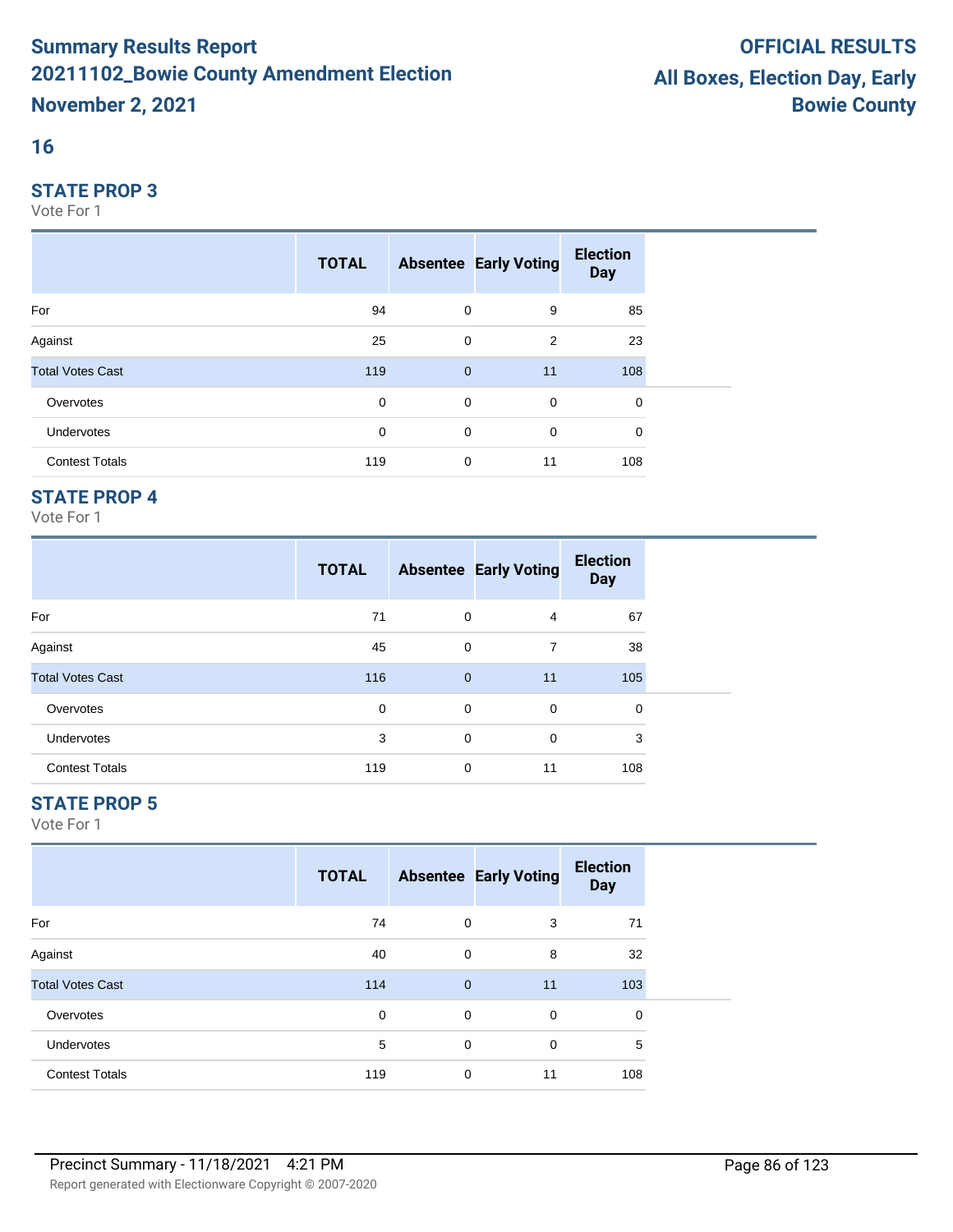## **16**

#### **STATE PROP 6**

Vote For 1

|                         | <b>TOTAL</b> |              | <b>Absentee Early Voting</b> | <b>Election</b><br><b>Day</b> |  |
|-------------------------|--------------|--------------|------------------------------|-------------------------------|--|
| For                     | 107          | $\mathbf 0$  | 10                           | 97                            |  |
| Against                 | 11           | $\mathbf 0$  | 1                            | 10                            |  |
| <b>Total Votes Cast</b> | 118          | $\mathbf{0}$ | 11                           | 107                           |  |
| Overvotes               | 0            | $\mathbf 0$  | $\mathbf 0$                  | 0                             |  |
| Undervotes              |              | $\mathbf 0$  | 0                            |                               |  |
| <b>Contest Totals</b>   | 119          | $\mathbf 0$  | 11                           | 108                           |  |

## **STATE PROP 7**

Vote For 1

|                         | <b>TOTAL</b> |              | <b>Absentee Early Voting</b> | <b>Election</b><br><b>Day</b> |
|-------------------------|--------------|--------------|------------------------------|-------------------------------|
| For                     | 108          | 0            | 11                           | 97                            |
| Against                 | 10           | 0            | 0                            | 10                            |
| <b>Total Votes Cast</b> | 118          | $\mathbf{0}$ | 11                           | 107                           |
| Overvotes               | 0            | 0            | 0                            | $\Omega$                      |
| <b>Undervotes</b>       | 4            | 0            | $\Omega$                     | 1                             |
| <b>Contest Totals</b>   | 119          | 0            | 11                           | 108                           |

## **STATE PROP 8**

|                         | <b>TOTAL</b> |              | <b>Absentee Early Voting</b> | <b>Election</b><br><b>Day</b> |
|-------------------------|--------------|--------------|------------------------------|-------------------------------|
| For                     | 105          | 0            | 11                           | 94                            |
| Against                 | 14           | $\mathbf 0$  | $\mathbf 0$                  | 14                            |
| <b>Total Votes Cast</b> | 119          | $\mathbf{0}$ | 11                           | 108                           |
| Overvotes               | 0            | 0            | 0                            | 0                             |
| Undervotes              | 0            | 0            | $\mathbf 0$                  | $\mathbf 0$                   |
| <b>Contest Totals</b>   | 119          | 0            | 11                           | 108                           |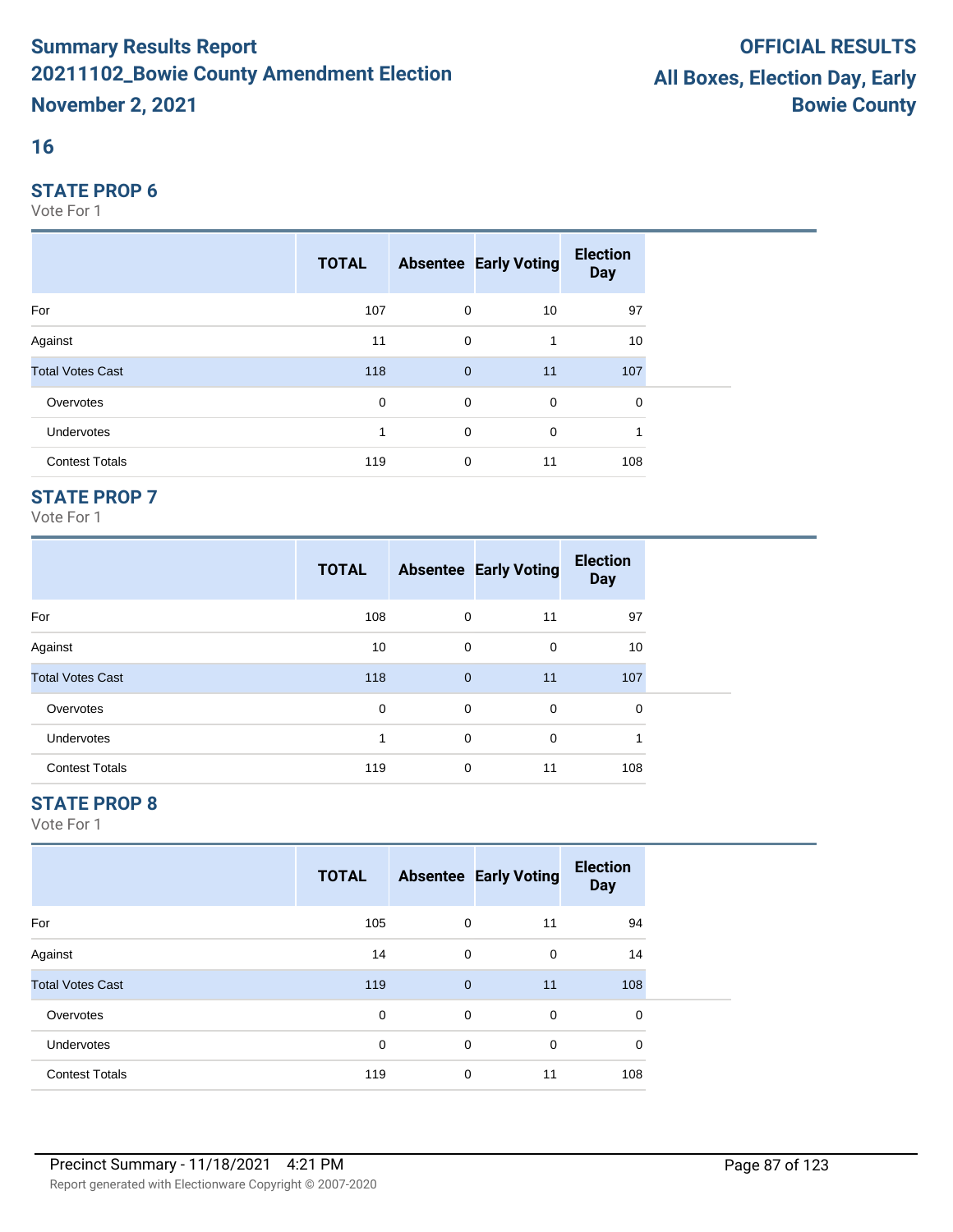#### **17**

| <b>STATISTICS</b>           |              |                 |                                  |     |
|-----------------------------|--------------|-----------------|----------------------------------|-----|
|                             | <b>TOTAL</b> | <b>Absentee</b> | <b>Early Voting Election Day</b> |     |
| <b>Ballots Cast - Total</b> | 129          |                 | 19                               | 110 |
| <b>Ballots Cast - Blank</b> | 0            |                 |                                  | 0   |

#### **STATE PROP 1**

Vote For 1

| <b>TOTAL</b> |             | <b>Election</b><br><b>Day</b>                                                             |
|--------------|-------------|-------------------------------------------------------------------------------------------|
| 100          | 18          | 82                                                                                        |
| 23           | 1           | 22                                                                                        |
| 123          | 19          | 104                                                                                       |
| 1            | $\mathbf 0$ | и                                                                                         |
| 5            | $\mathbf 0$ | 5                                                                                         |
| 129          | 19          | 110                                                                                       |
|              |             | <b>Absentee Early Voting</b><br>0<br>0<br>$\mathbf{0}$<br>$\mathbf 0$<br>$\mathbf 0$<br>0 |

## **STATE PROP 2**

|                         | <b>TOTAL</b> |              | <b>Absentee Early Voting</b> | <b>Election</b><br><b>Day</b> |
|-------------------------|--------------|--------------|------------------------------|-------------------------------|
| For                     | 55           | $\mathbf 0$  | 9                            | 46                            |
| Against                 | 72           | $\mathbf 0$  | 10                           | 62                            |
| <b>Total Votes Cast</b> | 127          | $\mathbf{0}$ | 19                           | 108                           |
| Overvotes               | 0            | $\mathbf 0$  | 0                            | 0                             |
| <b>Undervotes</b>       | 2            | $\mathbf 0$  | 0                            | 2                             |
| <b>Contest Totals</b>   | 129          | $\mathbf 0$  | 19                           | 110                           |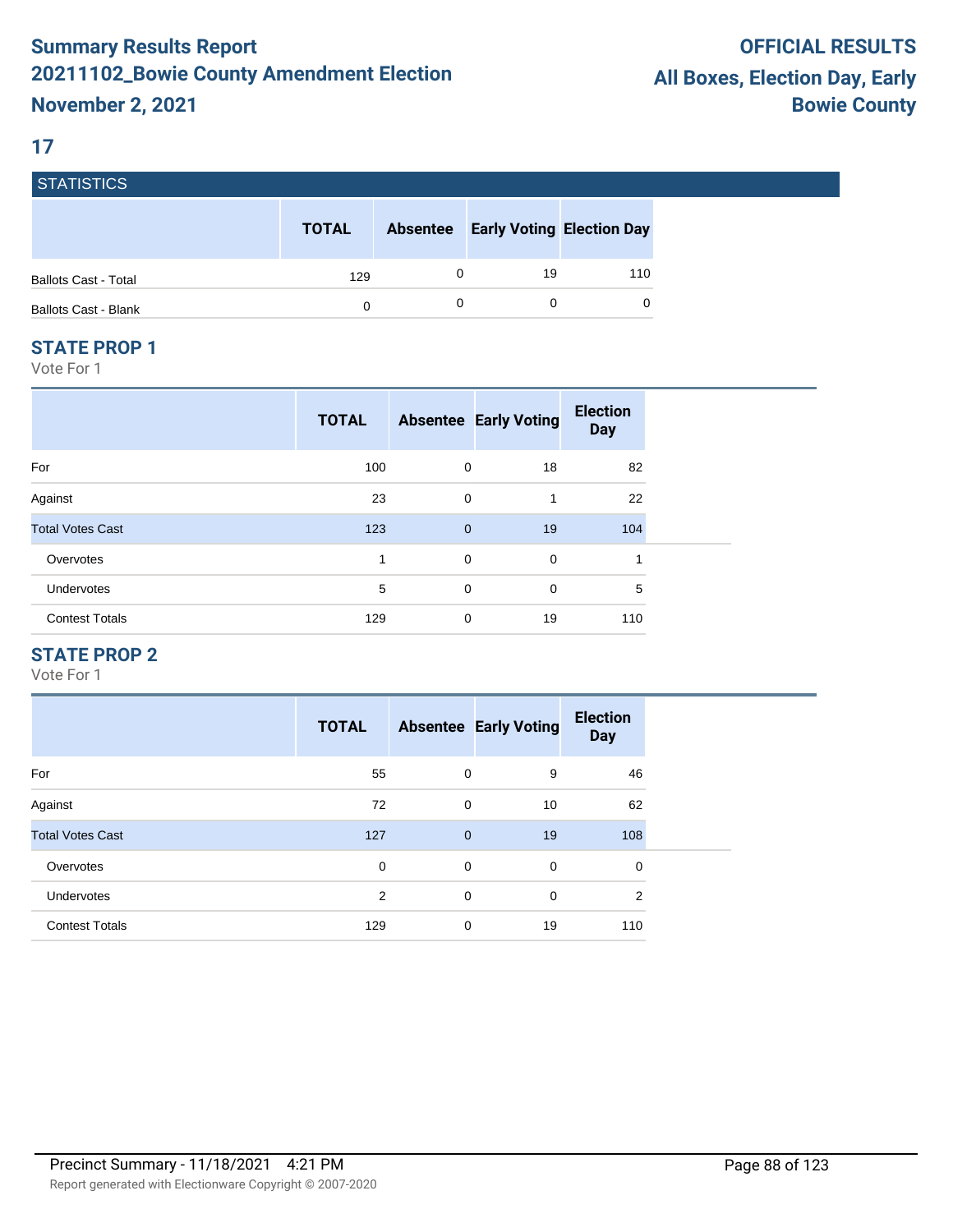## **17**

#### **STATE PROP 3**

Vote For 1

|                         | <b>TOTAL</b> |              | <b>Absentee Early Voting</b> | <b>Election</b><br><b>Day</b> |  |
|-------------------------|--------------|--------------|------------------------------|-------------------------------|--|
| For                     | 105          | $\mathbf 0$  | 17                           | 88                            |  |
| Against                 | 23           | 0            | 2                            | 21                            |  |
| <b>Total Votes Cast</b> | 128          | $\mathbf{0}$ | 19                           | 109                           |  |
| Overvotes               | $\mathbf 0$  | $\mathbf 0$  | 0                            | $\mathbf 0$                   |  |
| Undervotes              | 1            | 0            | 0                            |                               |  |
| <b>Contest Totals</b>   | 129          | 0            | 19                           | 110                           |  |

## **STATE PROP 4**

Vote For 1

|                         | <b>TOTAL</b> |             | <b>Absentee Early Voting</b> | <b>Election</b><br><b>Day</b> |  |
|-------------------------|--------------|-------------|------------------------------|-------------------------------|--|
| For                     | 78           | 0           | 16                           | 62                            |  |
| Against                 | 46           | 0           | 3                            | 43                            |  |
| <b>Total Votes Cast</b> | 124          | $\mathbf 0$ | 19                           | 105                           |  |
| Overvotes               | 1            | 0           | $\mathbf 0$                  |                               |  |
| <b>Undervotes</b>       | 4            | 0           | $\mathbf 0$                  | 4                             |  |
| <b>Contest Totals</b>   | 129          | 0           | 19                           | 110                           |  |

## **STATE PROP 5**

|                         | <b>TOTAL</b> |              | <b>Absentee Early Voting</b> | <b>Election</b><br><b>Day</b> |  |
|-------------------------|--------------|--------------|------------------------------|-------------------------------|--|
| For                     | 80           | 0            | 17                           | 63                            |  |
| Against                 | 45           | 0            | 2                            | 43                            |  |
| <b>Total Votes Cast</b> | 125          | $\mathbf{0}$ | 19                           | 106                           |  |
| Overvotes               | 0            | 0            | $\mathbf 0$                  | 0                             |  |
| Undervotes              | 4            | 0            | $\mathbf 0$                  | 4                             |  |
| <b>Contest Totals</b>   | 129          | 0            | 19                           | 110                           |  |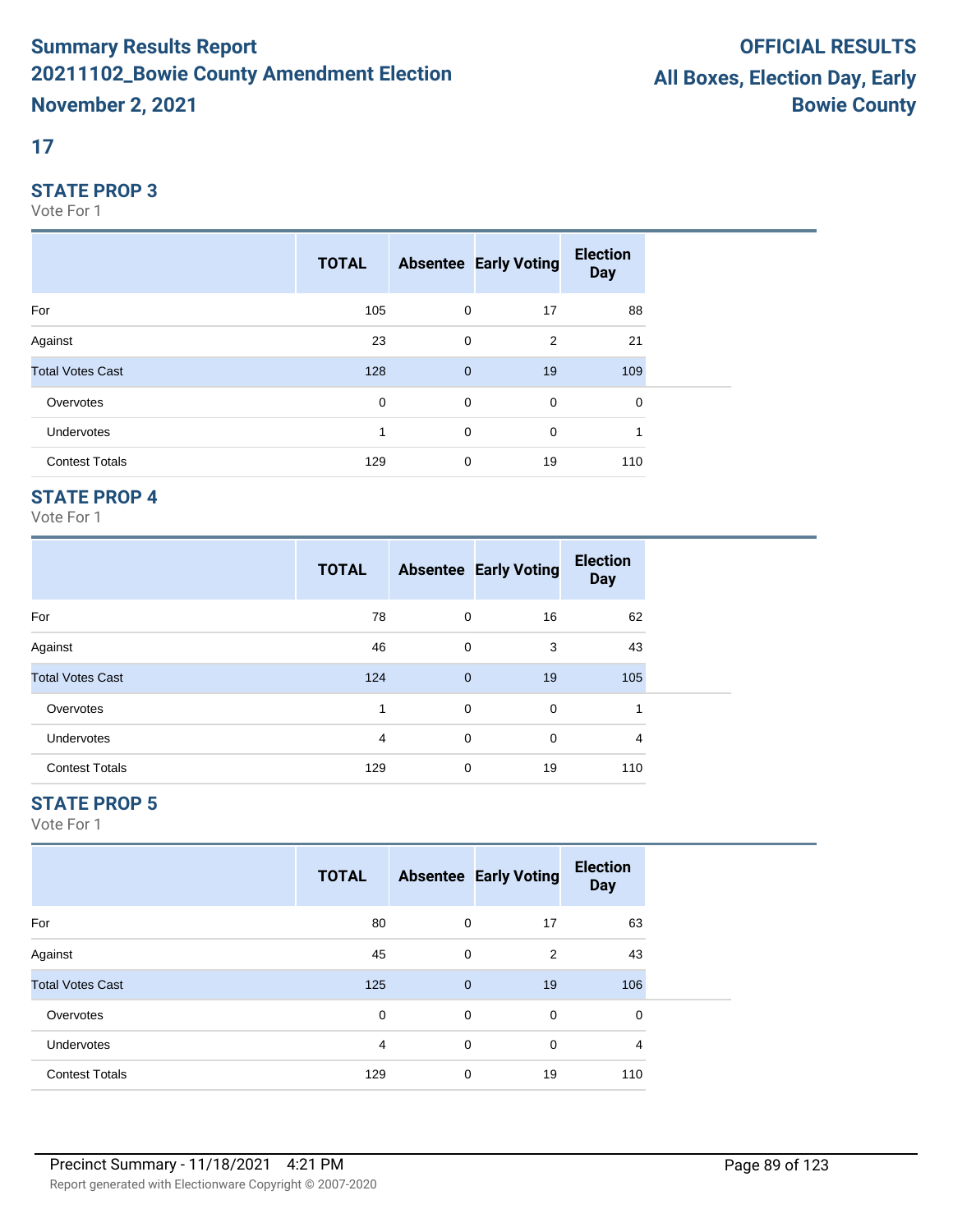## **17**

#### **STATE PROP 6**

Vote For 1

|                         | <b>TOTAL</b> |                | <b>Absentee Early Voting</b> | <b>Election</b><br><b>Day</b> |  |
|-------------------------|--------------|----------------|------------------------------|-------------------------------|--|
| For                     | 112          | $\mathbf 0$    | 18                           | 94                            |  |
| Against                 | 14           | $\mathbf 0$    | 1                            | 13                            |  |
| <b>Total Votes Cast</b> | 126          | $\overline{0}$ | 19                           | 107                           |  |
| Overvotes               | $\mathbf 0$  | $\mathbf 0$    | $\mathbf 0$                  | 0                             |  |
| Undervotes              | 3            | $\mathbf 0$    | 0                            | 3                             |  |
| <b>Contest Totals</b>   | 129          | $\mathbf 0$    | 19                           | 110                           |  |

## **STATE PROP 7**

Vote For 1

|                         | <b>TOTAL</b> |              | <b>Absentee Early Voting</b> | <b>Election</b><br><b>Day</b> |  |
|-------------------------|--------------|--------------|------------------------------|-------------------------------|--|
| For                     | 114          | 0            | 16                           | 98                            |  |
| Against                 | 12           | 0            | 3                            | 9                             |  |
| <b>Total Votes Cast</b> | 126          | $\mathbf{0}$ | 19                           | 107                           |  |
| Overvotes               | 0            | 0            | 0                            | 0                             |  |
| <b>Undervotes</b>       | 3            | 0            | 0                            | 3                             |  |
| <b>Contest Totals</b>   | 129          | 0            | 19                           | 110                           |  |

## **STATE PROP 8**

|                         | <b>TOTAL</b> |              | <b>Absentee Early Voting</b> | <b>Election</b><br><b>Day</b> |  |
|-------------------------|--------------|--------------|------------------------------|-------------------------------|--|
| For                     | 111          | 0            | 14                           | 97                            |  |
| Against                 | 15           | 0            | 5                            | 10                            |  |
| <b>Total Votes Cast</b> | 126          | $\mathbf{0}$ | 19                           | 107                           |  |
| Overvotes               | 0            | 0            | 0                            | $\mathbf 0$                   |  |
| Undervotes              | 3            | 0            | 0                            | 3                             |  |
| <b>Contest Totals</b>   | 129          | 0            | 19                           | 110                           |  |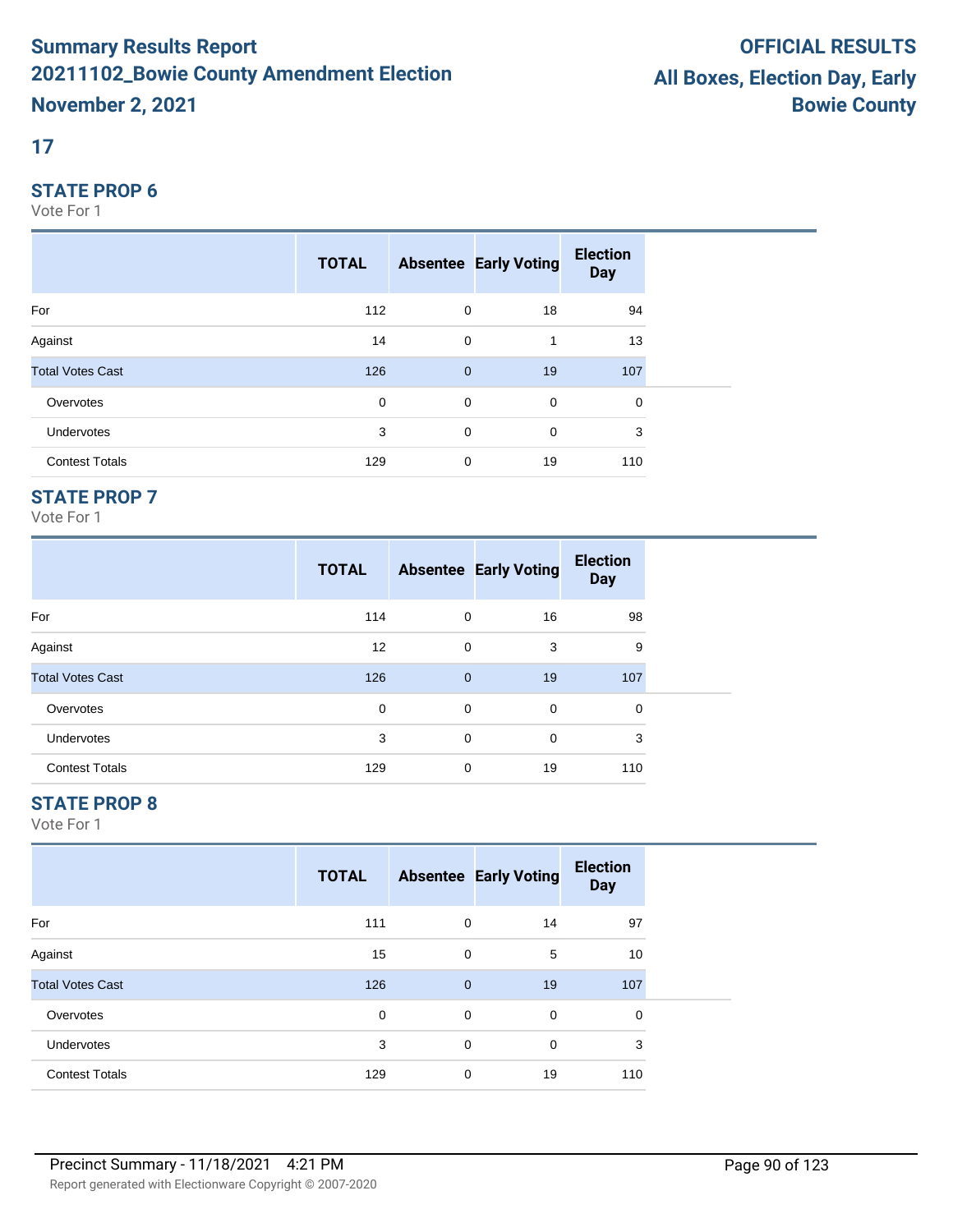#### **18**

| <b>STATISTICS</b>           |              |                 |                                  |     |
|-----------------------------|--------------|-----------------|----------------------------------|-----|
|                             | <b>TOTAL</b> | <b>Absentee</b> | <b>Early Voting Election Day</b> |     |
| <b>Ballots Cast - Total</b> | 195          |                 | 71                               | 123 |
| <b>Ballots Cast - Blank</b> | 0            |                 |                                  | 0   |

#### **STATE PROP 1**

Vote For 1

|                         | <b>TOTAL</b> |              | <b>Absentee Early Voting</b> | <b>Election</b><br><b>Day</b> |
|-------------------------|--------------|--------------|------------------------------|-------------------------------|
| For                     | 174          | 1            | 60                           | 113                           |
| Against                 | 18           | 0            | 9                            | 9                             |
| <b>Total Votes Cast</b> | 192          | $\mathbf{1}$ | 69                           | 122                           |
| Overvotes               | 0            | 0            | 0                            | $\mathbf 0$                   |
| Undervotes              | 3            | 0            | 2                            | $\overline{\mathbf{A}}$       |
| <b>Contest Totals</b>   | 195          | 1            | 71                           | 123                           |

## **STATE PROP 2**

|                         | <b>TOTAL</b> |              | <b>Absentee Early Voting</b> | <b>Election</b><br><b>Day</b> |
|-------------------------|--------------|--------------|------------------------------|-------------------------------|
| For                     | 96           | 0            | 33                           | 63                            |
| Against                 | 96           | 1            | 37                           | 58                            |
| <b>Total Votes Cast</b> | 192          | $\mathbf{1}$ | 70                           | 121                           |
| Overvotes               | 0            | 0            | $\mathbf 0$                  | 0                             |
| <b>Undervotes</b>       | 3            | 0            | 1                            | $\overline{2}$                |
| <b>Contest Totals</b>   | 195          | $\mathbf 1$  | 71                           | 123                           |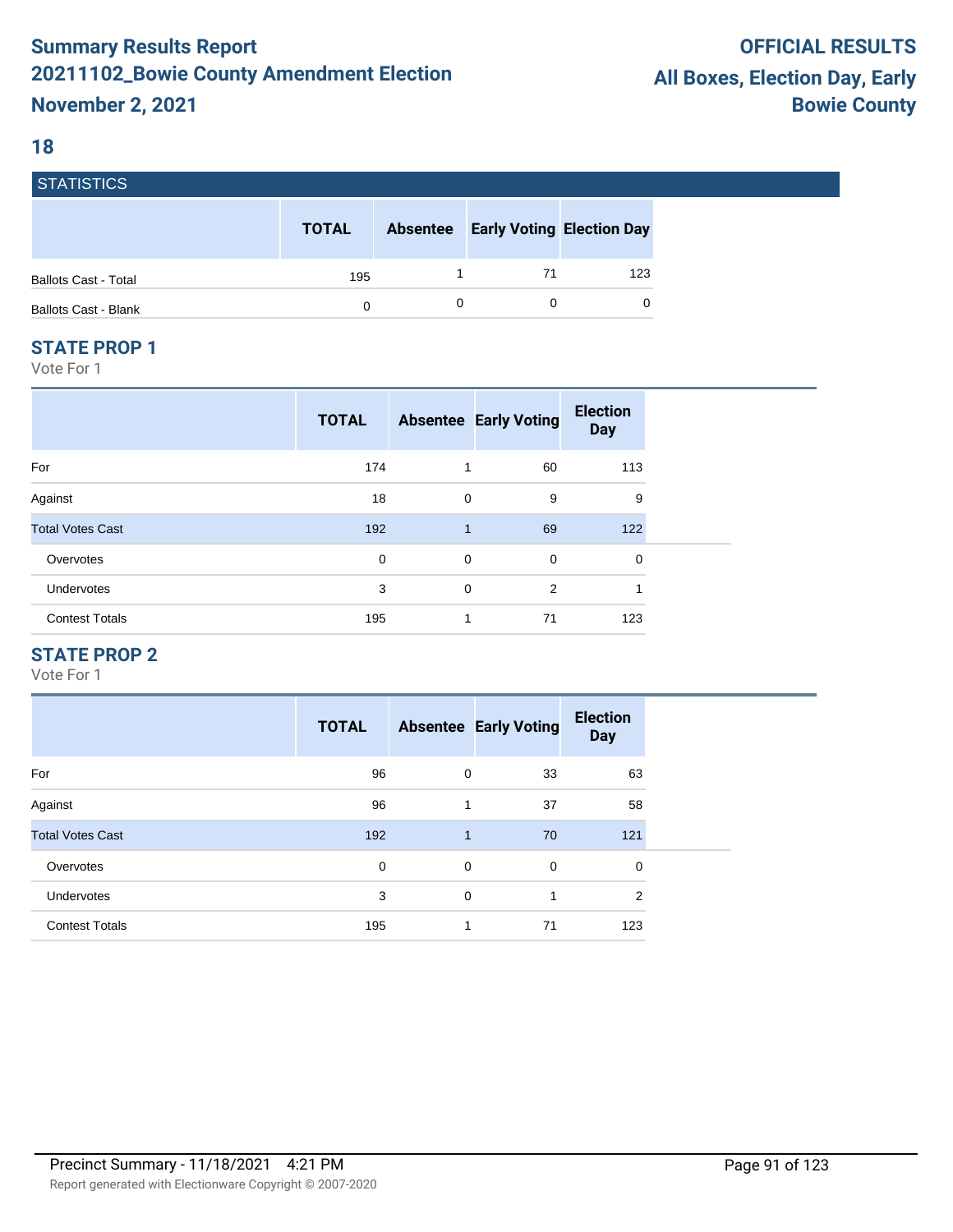## **18**

#### **STATE PROP 3**

Vote For 1

|                         | <b>TOTAL</b> |                | <b>Absentee Early Voting</b> | <b>Election</b><br><b>Day</b> |
|-------------------------|--------------|----------------|------------------------------|-------------------------------|
| For                     | 159          | $\mathbf 0$    | 54                           | 105                           |
| Against                 | 34           | 1              | 17                           | 16                            |
| <b>Total Votes Cast</b> | 193          | $\mathbf{1}$   | 71                           | 121                           |
| Overvotes               | 2            | $\overline{0}$ | $\mathbf 0$                  | $\overline{2}$                |
| Undervotes              | 0            | 0              | 0                            | 0                             |
| <b>Contest Totals</b>   | 195          | 1              | 71                           | 123                           |

## **STATE PROP 4**

Vote For 1

|                         | <b>TOTAL</b> |              | <b>Absentee Early Voting</b> | <b>Election</b><br><b>Day</b> |  |
|-------------------------|--------------|--------------|------------------------------|-------------------------------|--|
| For                     | 113          | 1            | 46                           | 66                            |  |
| Against                 | 76           | 0            | 25                           | 51                            |  |
| <b>Total Votes Cast</b> | 189          | $\mathbf{1}$ | 71                           | 117                           |  |
| Overvotes               | 0            | 0            | 0                            | 0                             |  |
| <b>Undervotes</b>       | 6            | 0            | 0                            | 6                             |  |
| <b>Contest Totals</b>   | 195          | 1            | 71                           | 123                           |  |

## **STATE PROP 5**

|                         | <b>TOTAL</b> |              | <b>Absentee Early Voting</b> | <b>Election</b><br><b>Day</b> |  |
|-------------------------|--------------|--------------|------------------------------|-------------------------------|--|
| For                     | 121          | 1            | 46                           | 74                            |  |
| Against                 | 66           | 0            | 23                           | 43                            |  |
| <b>Total Votes Cast</b> | 187          | $\mathbf{1}$ | 69                           | 117                           |  |
| Overvotes               | 0            | 0            | $\mathbf 0$                  | 0                             |  |
| Undervotes              | 8            | 0            | $\overline{2}$               | 6                             |  |
| <b>Contest Totals</b>   | 195          | $\mathbf{1}$ | 71                           | 123                           |  |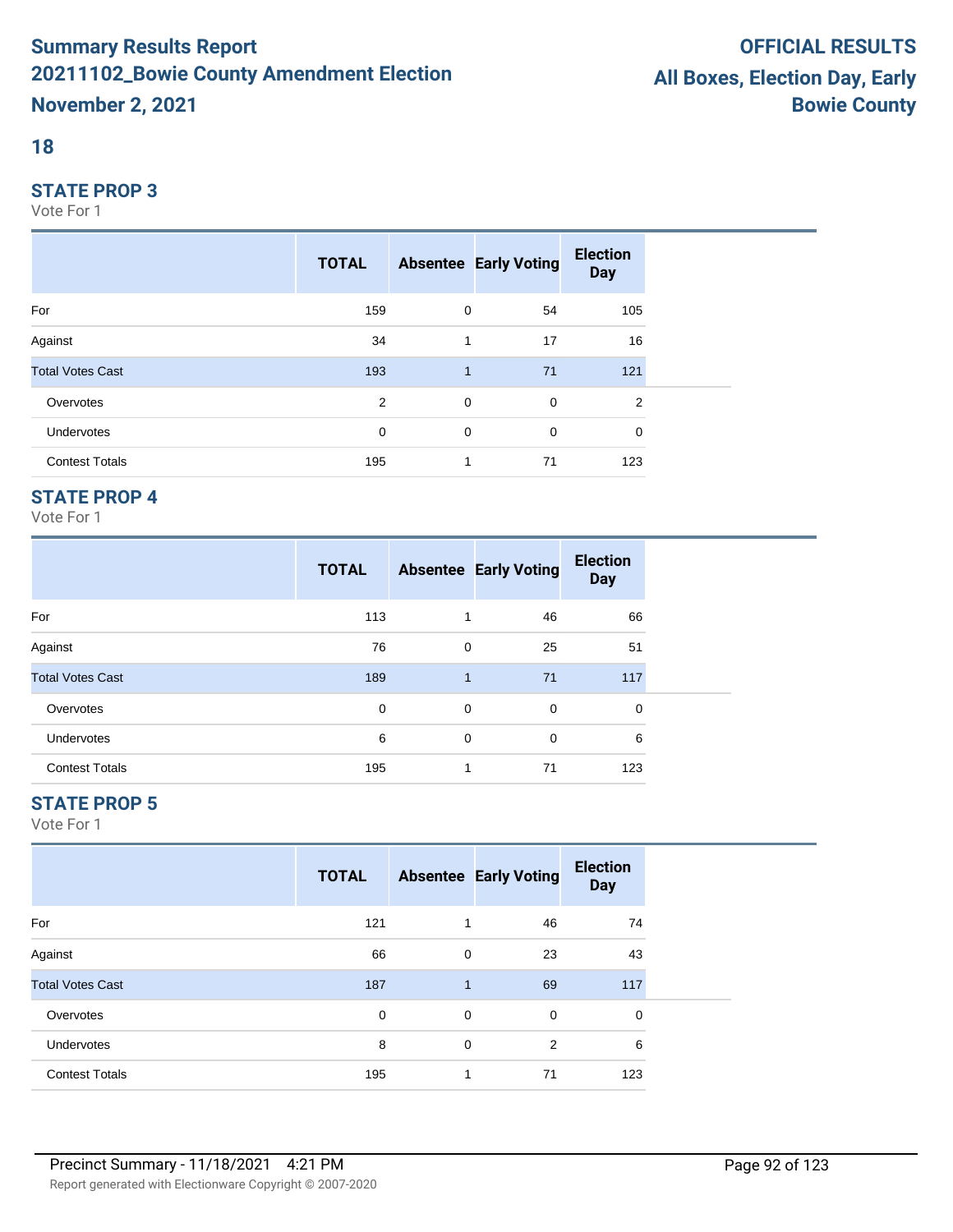## **18**

#### **STATE PROP 6**

Vote For 1

|                         | <b>TOTAL</b> |              | <b>Absentee Early Voting</b> | <b>Election</b><br><b>Day</b> |  |
|-------------------------|--------------|--------------|------------------------------|-------------------------------|--|
| For                     | 169          | 1            | 58                           | 110                           |  |
| Against                 | 25           | 0            | 13                           | 12                            |  |
| <b>Total Votes Cast</b> | 194          | $\mathbf{1}$ | 71                           | 122                           |  |
| Overvotes               | 0            | $\mathbf 0$  | $\mathbf 0$                  | 0                             |  |
| Undervotes              |              | $\mathbf 0$  | 0                            |                               |  |
| <b>Contest Totals</b>   | 195          | 1            | 71                           | 123                           |  |

## **STATE PROP 7**

Vote For 1

|                         | <b>TOTAL</b> |              | <b>Absentee Early Voting</b> | <b>Election</b><br><b>Day</b> |  |
|-------------------------|--------------|--------------|------------------------------|-------------------------------|--|
| For                     | 185          |              | 68                           | 116                           |  |
| Against                 | 9            | $\mathbf 0$  | 3                            | 6                             |  |
| <b>Total Votes Cast</b> | 194          | $\mathbf{1}$ | 71                           | 122                           |  |
| Overvotes               | 0            | 0            | 0                            | $\Omega$                      |  |
| <b>Undervotes</b>       |              | $\mathbf 0$  | $\Omega$                     |                               |  |
| <b>Contest Totals</b>   | 195          | 1            | 71                           | 123                           |  |

## **STATE PROP 8**

|                         | <b>TOTAL</b> |              | <b>Absentee Early Voting</b> | <b>Election</b><br><b>Day</b> |  |
|-------------------------|--------------|--------------|------------------------------|-------------------------------|--|
| For                     | 183          | 1            | 64                           | 118                           |  |
| Against                 | 11           | 0            | 7                            | $\overline{4}$                |  |
| <b>Total Votes Cast</b> | 194          | $\mathbf{1}$ | 71                           | 122                           |  |
| Overvotes               | $\mathbf 0$  | 0            | 0                            | 0                             |  |
| Undervotes              | 1            | 0            | $\mathbf 0$                  | и                             |  |
| <b>Contest Totals</b>   | 195          | $\mathbf{1}$ | 71                           | 123                           |  |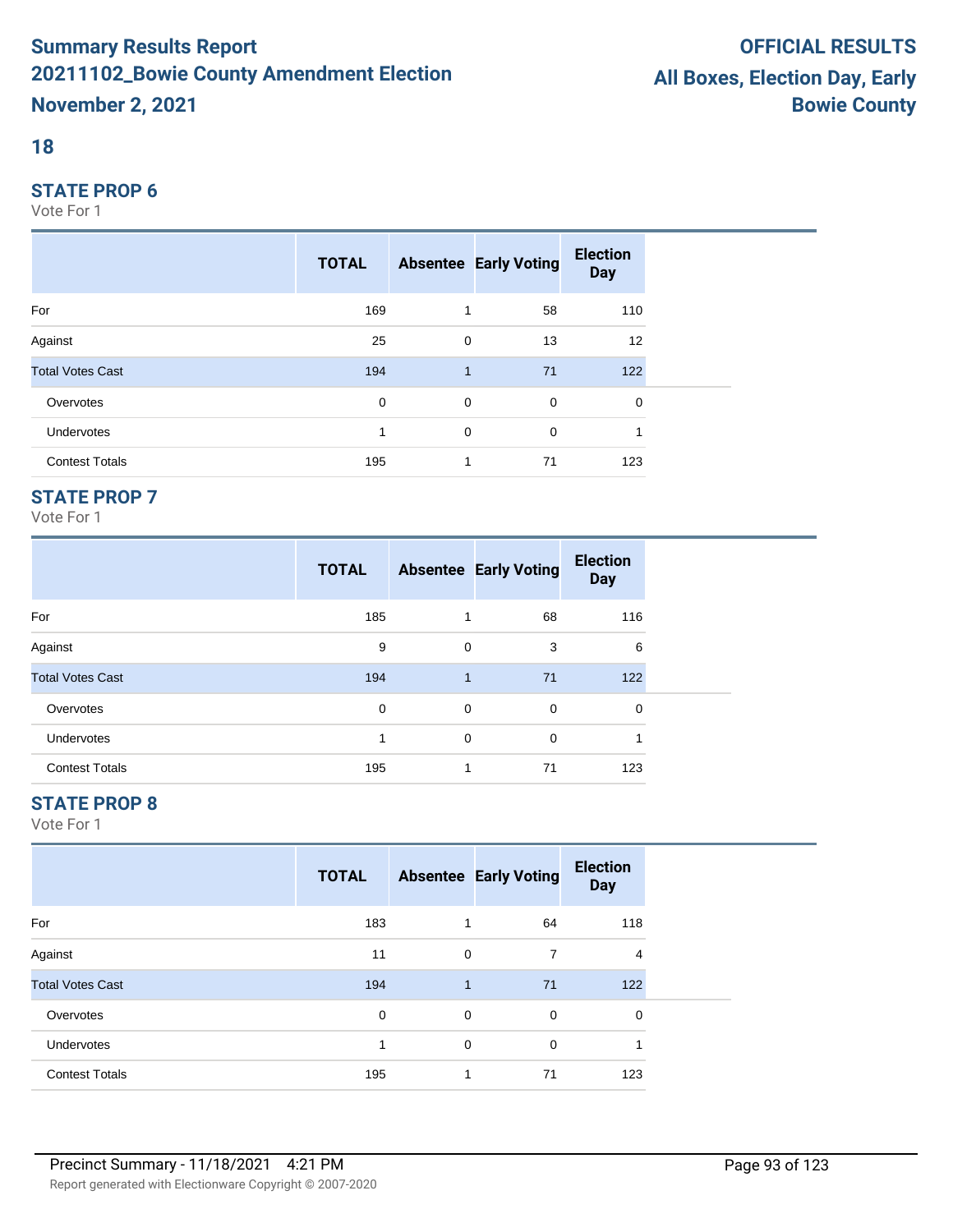#### **19**

**STATICTICS** 

| סטווסוואוס                  |              |                 |                                  |    |
|-----------------------------|--------------|-----------------|----------------------------------|----|
|                             | <b>TOTAL</b> | <b>Absentee</b> | <b>Early Voting Election Day</b> |    |
| <b>Ballots Cast - Total</b> | 74           |                 |                                  | 57 |
| <b>Ballots Cast - Blank</b> | 0            |                 |                                  | 0  |

#### **STATE PROP 1**

Vote For 1

| <b>TOTAL</b> |             | <b>Election</b><br><b>Day</b>                             |                              |
|--------------|-------------|-----------------------------------------------------------|------------------------------|
| 69           | 16          | 53                                                        |                              |
| 5            | 1           | 4                                                         |                              |
| 74           | 17          | 57                                                        |                              |
| 0            | $\mathbf 0$ | 0                                                         |                              |
| 0            | $\mathbf 0$ | 0                                                         |                              |
| 74           | 17          | 57                                                        |                              |
|              |             | 0<br>$\mathbf 0$<br>$\mathbf{0}$<br>0<br>$\mathbf 0$<br>0 | <b>Absentee Early Voting</b> |

## **STATE PROP 2**

|                         | <b>TOTAL</b> |              | <b>Absentee Early Voting</b> | <b>Election</b><br><b>Day</b> |
|-------------------------|--------------|--------------|------------------------------|-------------------------------|
| For                     | 35           | 0            | 10                           | 25                            |
| Against                 | 38           | $\mathbf 0$  | 7                            | 31                            |
| <b>Total Votes Cast</b> | 73           | $\mathbf{0}$ | 17                           | 56                            |
| Overvotes               | 0            | $\mathbf 0$  | 0                            | 0                             |
| <b>Undervotes</b>       | 1            | $\mathbf 0$  | 0                            | 1                             |
| <b>Contest Totals</b>   | 74           | $\mathbf 0$  | 17                           | 57                            |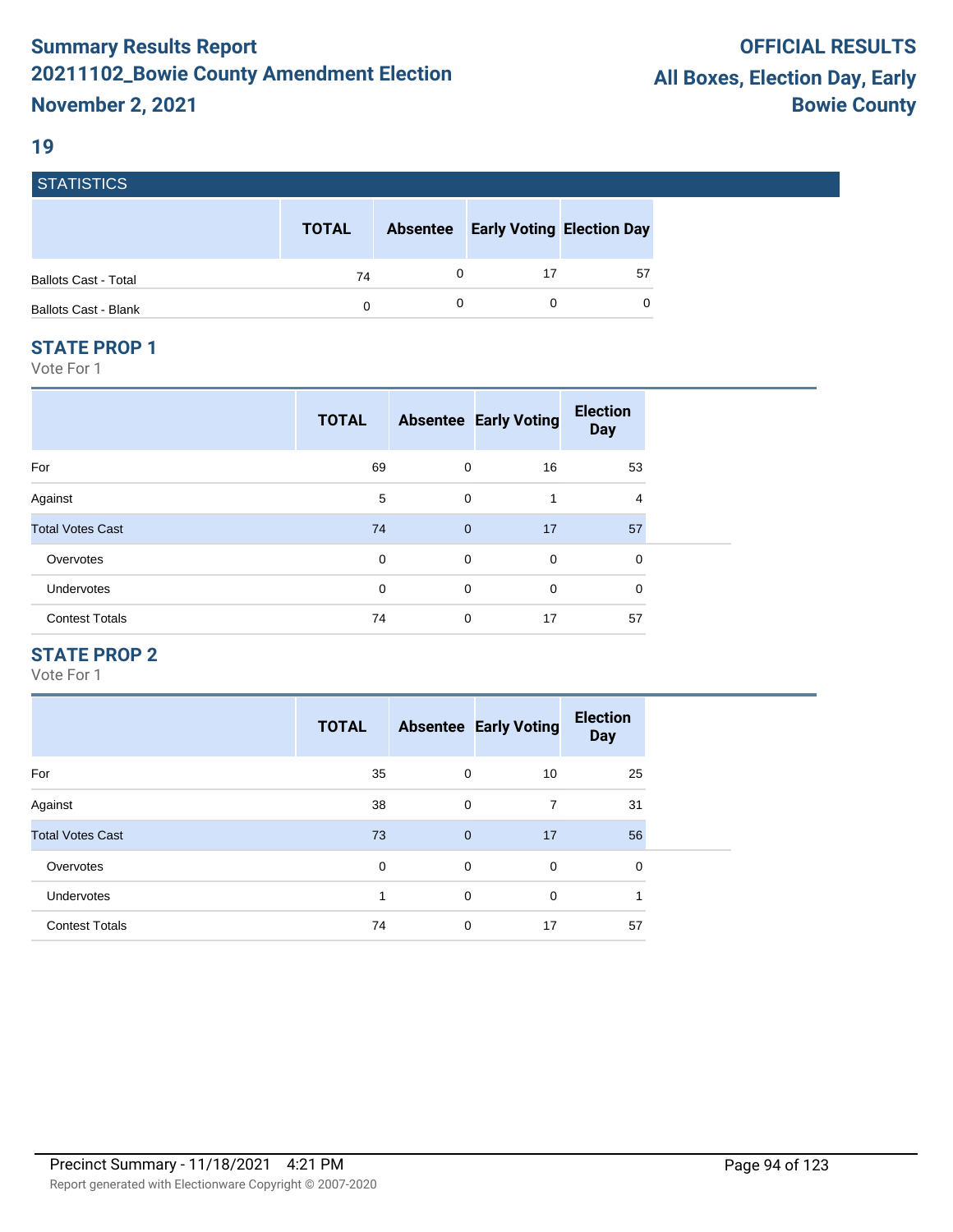#### **19**

#### **STATE PROP 3**

Vote For 1

|                         | <b>TOTAL</b> |                | <b>Absentee Early Voting</b> | <b>Election</b><br><b>Day</b> |  |
|-------------------------|--------------|----------------|------------------------------|-------------------------------|--|
| For                     | 70           | $\mathbf 0$    | 17                           | 53                            |  |
| Against                 | 4            | 0              | 0                            | 4                             |  |
| <b>Total Votes Cast</b> | 74           | $\overline{0}$ | 17                           | 57                            |  |
| Overvotes               | $\mathbf 0$  | $\mathbf 0$    | $\overline{0}$               | 0                             |  |
| Undervotes              | 0            | $\mathbf 0$    | $\mathbf 0$                  | 0                             |  |
| <b>Contest Totals</b>   | 74           | $\mathbf 0$    | 17                           | 57                            |  |

## **STATE PROP 4**

Vote For 1

|                         | <b>TOTAL</b> |              | <b>Absentee Early Voting</b> | <b>Election</b><br><b>Day</b> |
|-------------------------|--------------|--------------|------------------------------|-------------------------------|
| For                     | 46           | 0            | 10                           | 36                            |
| Against                 | 27           | 0            | 7                            | 20                            |
| <b>Total Votes Cast</b> | 73           | $\mathbf{0}$ | 17                           | 56                            |
| Overvotes               | 0            | 0            | 0                            | $\Omega$                      |
| <b>Undervotes</b>       |              | 0            | $\Omega$                     | 1                             |
| <b>Contest Totals</b>   | 74           | 0            | 17                           | 57                            |

## **STATE PROP 5**

|                         | <b>TOTAL</b> |                | <b>Absentee Early Voting</b> | <b>Election</b><br><b>Day</b> |  |
|-------------------------|--------------|----------------|------------------------------|-------------------------------|--|
| For                     | 45           | 0              | 9                            | 36                            |  |
| Against                 | 27           | $\mathbf 0$    | 8                            | 19                            |  |
| <b>Total Votes Cast</b> | 72           | $\overline{0}$ | 17                           | 55                            |  |
| Overvotes               | $\mathbf 0$  | 0              | 0                            | 0                             |  |
| <b>Undervotes</b>       | 2            | 0              | 0                            | $\overline{2}$                |  |
| <b>Contest Totals</b>   | 74           | 0              | 17                           | 57                            |  |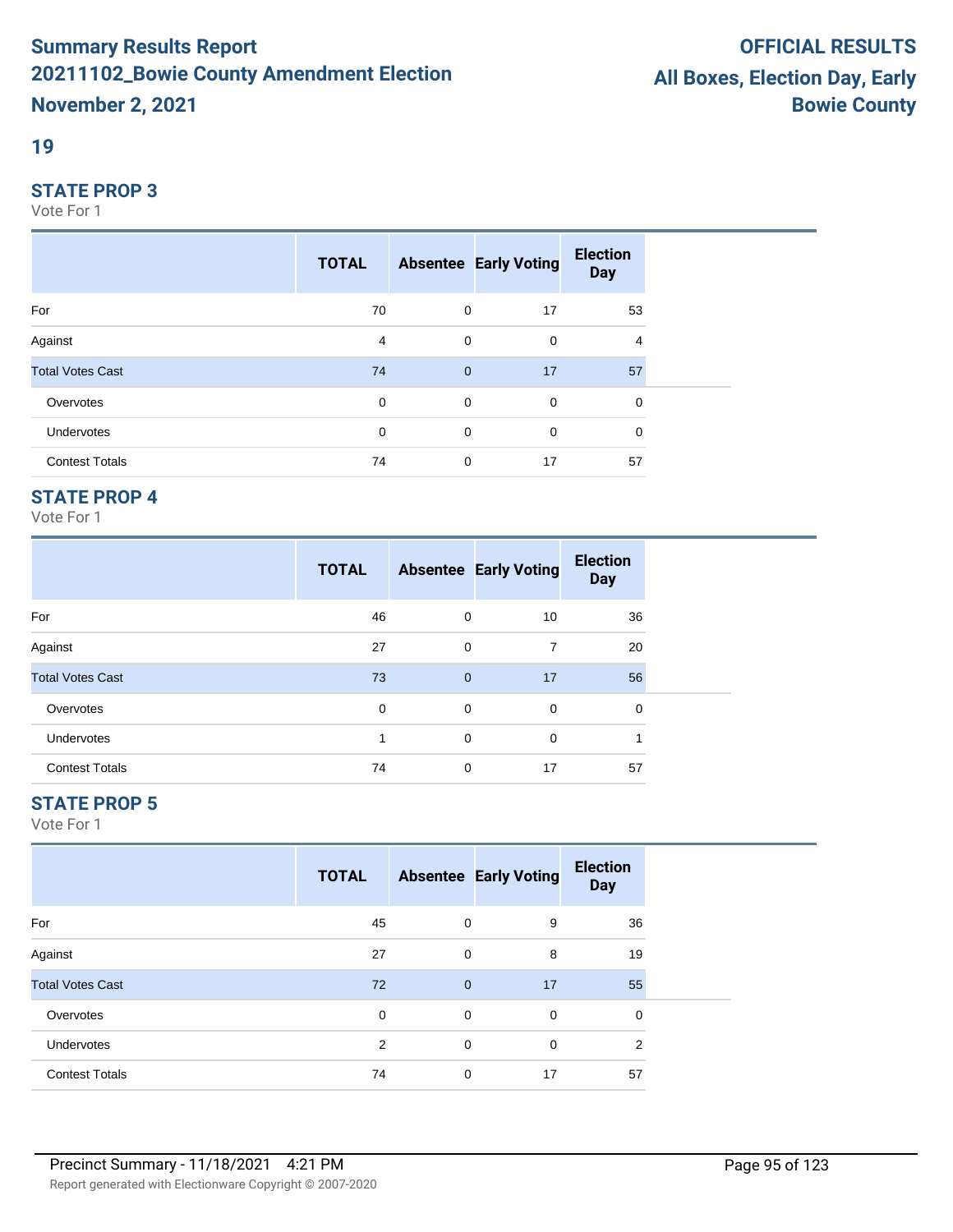#### **19**

#### **STATE PROP 6**

Vote For 1

|                         | <b>TOTAL</b> |                | <b>Absentee Early Voting</b> | <b>Election</b><br><b>Day</b> |  |
|-------------------------|--------------|----------------|------------------------------|-------------------------------|--|
| For                     | 67           | $\mathbf 0$    | 17                           | 50                            |  |
| Against                 | 7            | $\mathbf 0$    | $\mathbf 0$                  | 7                             |  |
| <b>Total Votes Cast</b> | 74           | $\overline{0}$ | 17                           | 57                            |  |
| Overvotes               | $\mathbf 0$  | $\mathbf 0$    | $\mathbf 0$                  | 0                             |  |
| Undervotes              | 0            | 0              | $\mathbf 0$                  | 0                             |  |
| <b>Contest Totals</b>   | 74           | 0              | 17                           | 57                            |  |

## **STATE PROP 7**

Vote For 1

|                         | <b>TOTAL</b> |              | <b>Absentee Early Voting</b> | <b>Election</b><br><b>Day</b> |
|-------------------------|--------------|--------------|------------------------------|-------------------------------|
| For                     | 67           | 0            | 17                           | 50                            |
| Against                 | 7            | 0            | $\mathbf 0$                  | 7                             |
| <b>Total Votes Cast</b> | 74           | $\mathbf{0}$ | 17                           | 57                            |
| Overvotes               | 0            | 0            | $\mathbf 0$                  | 0                             |
| <b>Undervotes</b>       | 0            | 0            | $\mathbf 0$                  | 0                             |
| <b>Contest Totals</b>   | 74           | 0            | 17                           | 57                            |

## **STATE PROP 8**

|                         | <b>TOTAL</b> |              | <b>Absentee Early Voting</b> | <b>Election</b><br><b>Day</b> |  |
|-------------------------|--------------|--------------|------------------------------|-------------------------------|--|
| For                     | 69           | 0            | 17                           | 52                            |  |
| Against                 | 5            | 0            | 0                            | 5                             |  |
| <b>Total Votes Cast</b> | 74           | $\mathbf{0}$ | 17                           | 57                            |  |
| Overvotes               | $\mathbf 0$  | $\mathbf 0$  | $\mathbf 0$                  | 0                             |  |
| <b>Undervotes</b>       | $\Omega$     | 0            | $\mathbf 0$                  | 0                             |  |
| <b>Contest Totals</b>   | 74           | 0            | 17                           | 57                            |  |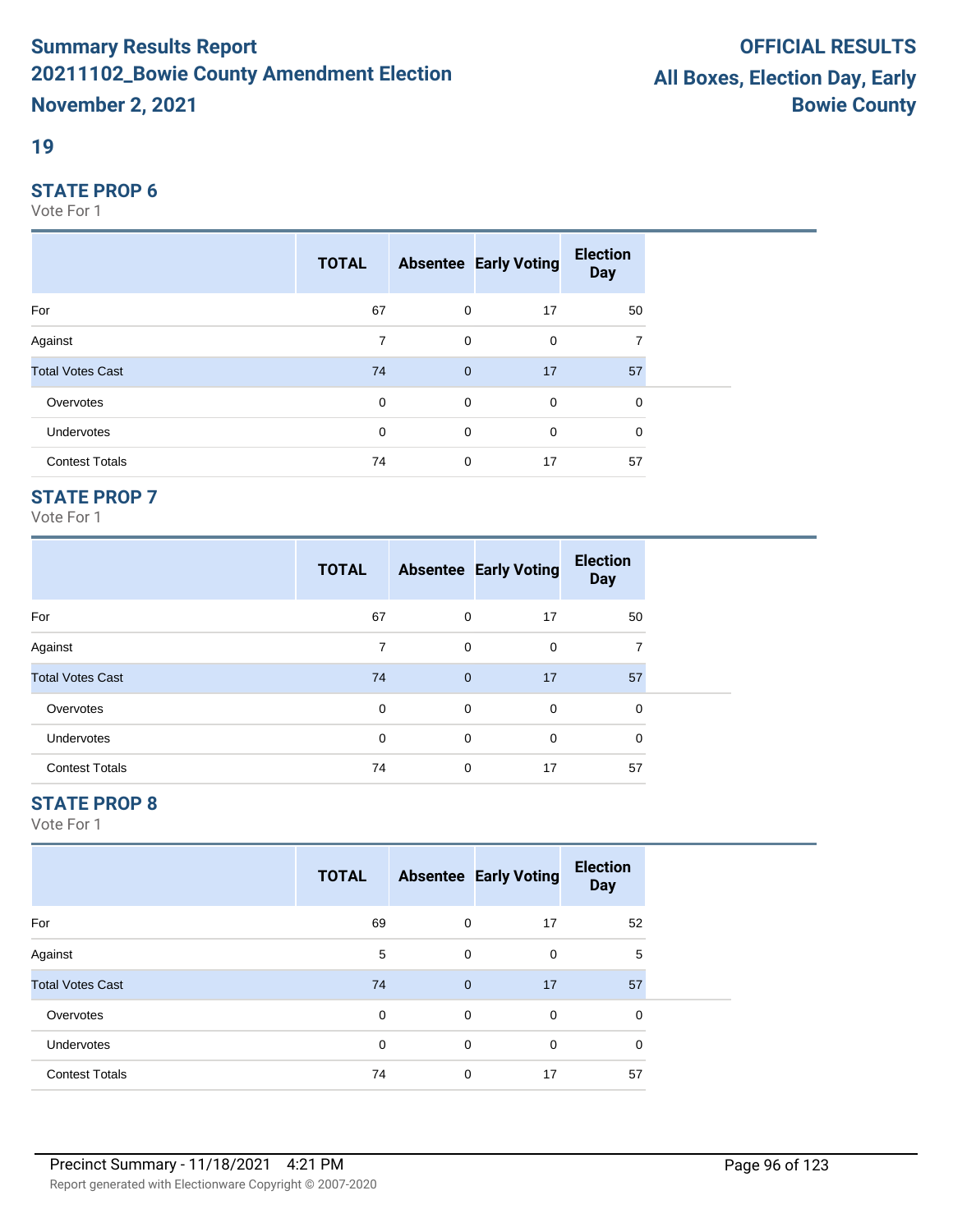#### **20**

| <b>STATISTICS</b>           |              |                 |                                  |    |
|-----------------------------|--------------|-----------------|----------------------------------|----|
|                             | <b>TOTAL</b> | <b>Absentee</b> | <b>Early Voting Election Day</b> |    |
| <b>Ballots Cast - Total</b> | 57           |                 | 14                               | 43 |
| <b>Ballots Cast - Blank</b> | 0            |                 |                                  | 0  |

#### **STATE PROP 1**

Vote For 1

|                         | <b>TOTAL</b> |              | <b>Absentee Early Voting</b> | <b>Election</b><br><b>Day</b> |  |
|-------------------------|--------------|--------------|------------------------------|-------------------------------|--|
| For                     | 46           | 0            | 13                           | 33                            |  |
| Against                 | 10           | $\mathbf 0$  | 1                            | 9                             |  |
| <b>Total Votes Cast</b> | 56           | $\mathbf{0}$ | 14                           | 42                            |  |
| Overvotes               | 1            | $\mathbf 0$  | $\mathbf 0$                  | 1                             |  |
| <b>Undervotes</b>       | $\mathbf 0$  | $\mathbf 0$  | $\mathbf 0$                  | 0                             |  |
| <b>Contest Totals</b>   | 57           | 0            | 14                           | 43                            |  |

#### **STATE PROP 2**

|                         | <b>TOTAL</b> |                | <b>Absentee Early Voting</b> | <b>Election</b><br><b>Day</b> |
|-------------------------|--------------|----------------|------------------------------|-------------------------------|
| For                     | 33           | $\mathbf 0$    | 6                            | 27                            |
| Against                 | 23           | $\mathbf 0$    | 7                            | 16                            |
| <b>Total Votes Cast</b> | 56           | $\overline{0}$ | 13                           | 43                            |
| Overvotes               | 0            | $\mathbf 0$    | 0                            | 0                             |
| <b>Undervotes</b>       | 1            | $\Omega$       | 1                            | $\mathbf 0$                   |
| <b>Contest Totals</b>   | 57           | $\mathbf 0$    | 14                           | 43                            |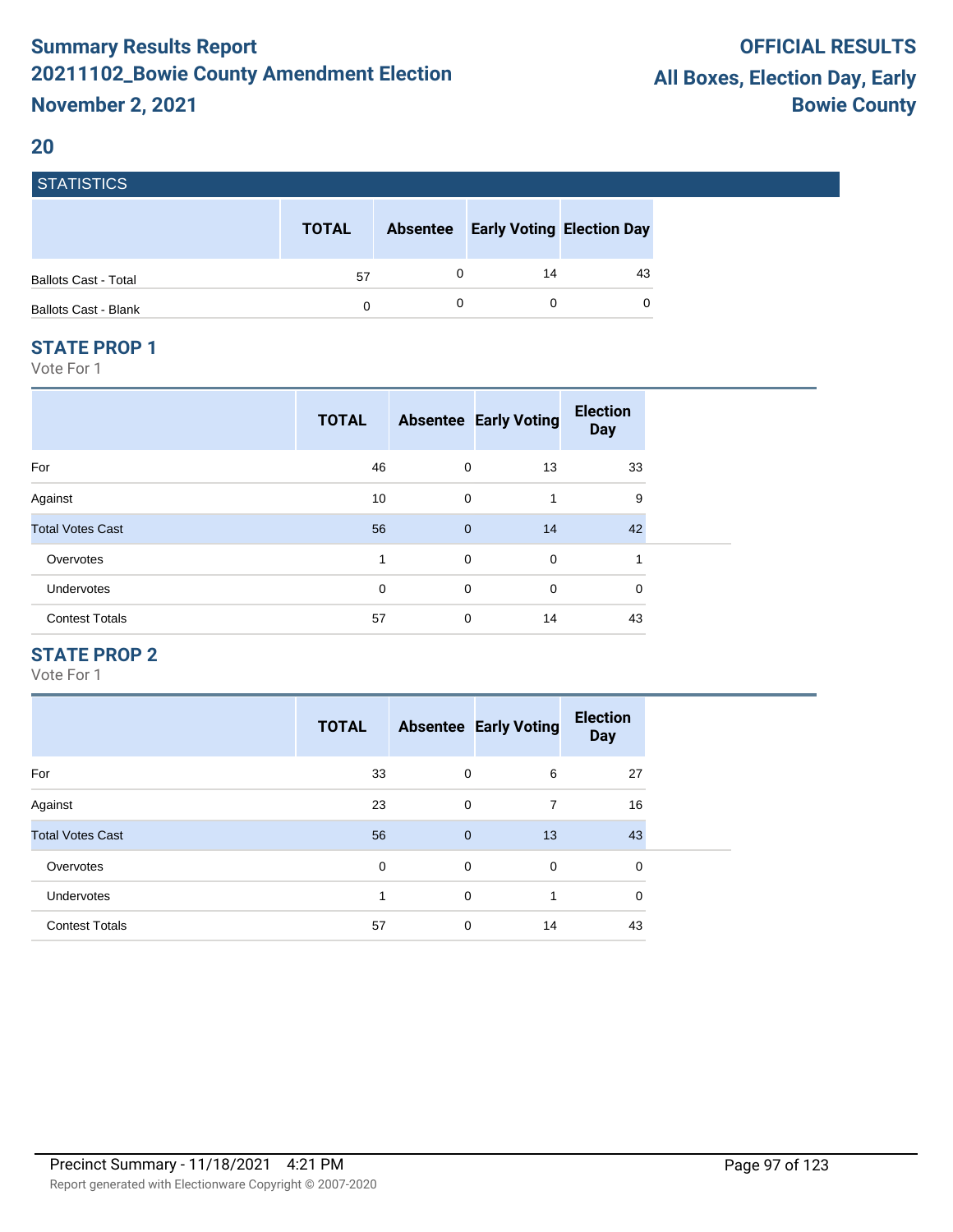#### **20**

#### **STATE PROP 3**

Vote For 1

|                         | <b>TOTAL</b> |              | <b>Absentee Early Voting</b> | <b>Election</b><br><b>Day</b> |  |
|-------------------------|--------------|--------------|------------------------------|-------------------------------|--|
| For                     | 37           | $\mathbf 0$  | $\overline{7}$               | 30                            |  |
| Against                 | 19           | 0            | 6                            | 13                            |  |
| <b>Total Votes Cast</b> | 56           | $\mathbf{0}$ | 13                           | 43                            |  |
| Overvotes               | $\mathbf 0$  | $\mathbf 0$  | $\overline{0}$               | 0                             |  |
| Undervotes              | 1            | $\mathbf 0$  | 1                            | 0                             |  |
| <b>Contest Totals</b>   | 57           | $\mathbf 0$  | 14                           | 43                            |  |

## **STATE PROP 4**

Vote For 1

|                         | <b>TOTAL</b> |                | <b>Absentee Early Voting</b> | <b>Election</b><br><b>Day</b> |  |
|-------------------------|--------------|----------------|------------------------------|-------------------------------|--|
| For                     | 29           | 0              | 6                            | 23                            |  |
| Against                 | 26           | 0              | 7                            | 19                            |  |
| <b>Total Votes Cast</b> | 55           | $\overline{0}$ | 13                           | 42                            |  |
| Overvotes               | 0            | 0              | 0                            | $\Omega$                      |  |
| <b>Undervotes</b>       | 2            | 0              | 1                            |                               |  |
| <b>Contest Totals</b>   | 57           | 0              | 14                           | 43                            |  |

## **STATE PROP 5**

|                         | <b>TOTAL</b> |             | <b>Absentee Early Voting</b> | <b>Election</b><br><b>Day</b> |  |
|-------------------------|--------------|-------------|------------------------------|-------------------------------|--|
| For                     | 27           | 0           | 7                            | 20                            |  |
| Against                 | 29           | 0           | 6                            | 23                            |  |
| <b>Total Votes Cast</b> | 56           | $\mathbf 0$ | 13                           | 43                            |  |
| Overvotes               | 0            | 0           | $\mathbf 0$                  | 0                             |  |
| Undervotes              | и            | 0           | 1                            | 0                             |  |
| <b>Contest Totals</b>   | 57           | 0           | 14                           | 43                            |  |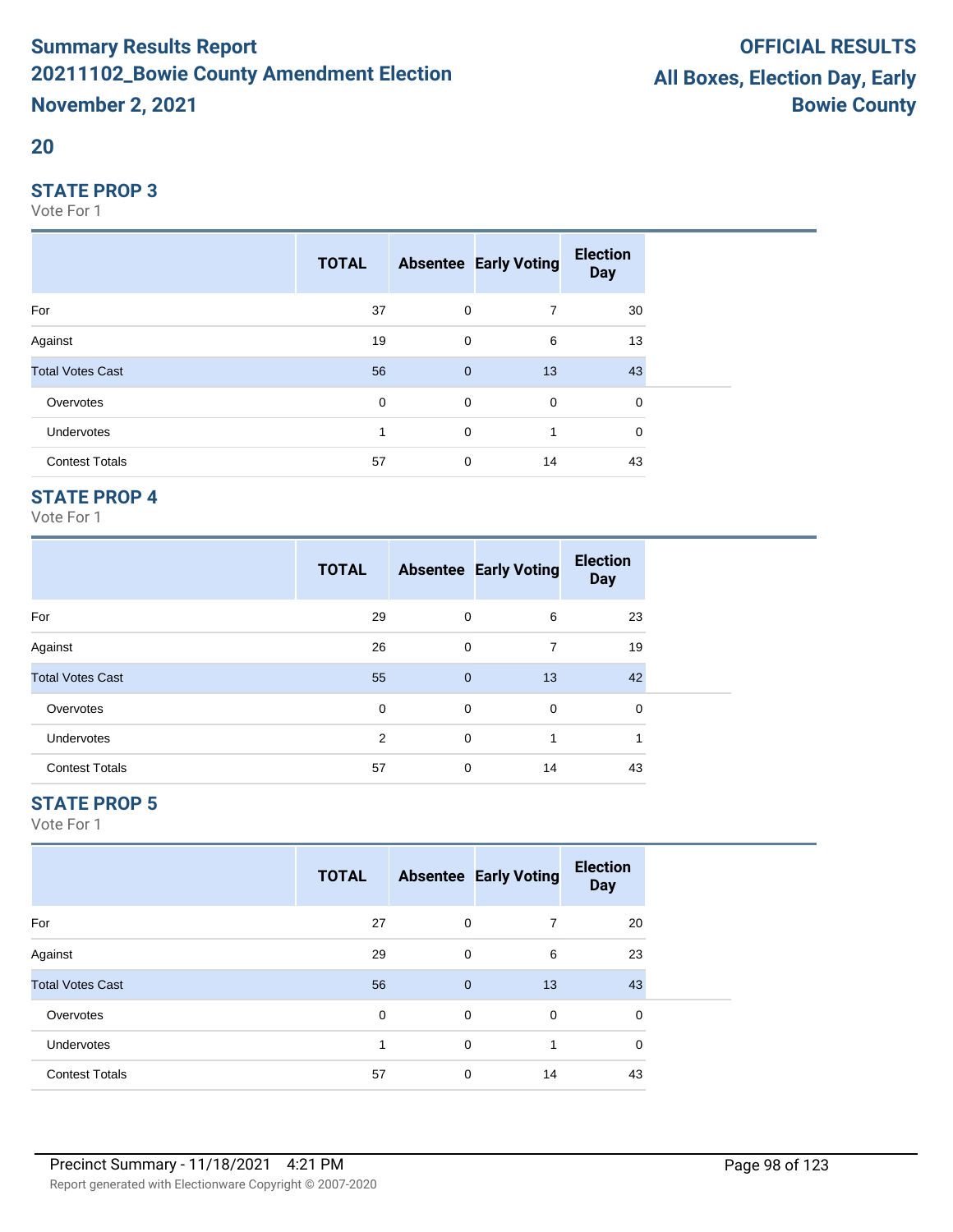#### **20**

#### **STATE PROP 6**

Vote For 1

|                         | <b>TOTAL</b> |                | <b>Absentee Early Voting</b> | <b>Election</b><br><b>Day</b> |  |
|-------------------------|--------------|----------------|------------------------------|-------------------------------|--|
| For                     | 42           | 0              | 10                           | 32                            |  |
| Against                 | 14           | $\mathbf 0$    | 3                            | 11                            |  |
| <b>Total Votes Cast</b> | 56           | $\overline{0}$ | 13                           | 43                            |  |
| Overvotes               | 0            | $\mathbf 0$    | $\mathbf 0$                  | 0                             |  |
| Undervotes              | 1            | $\mathbf 0$    |                              | 0                             |  |
| <b>Contest Totals</b>   | 57           | 0              | 14                           | 43                            |  |

## **STATE PROP 7**

Vote For 1

|                         | <b>TOTAL</b> |                | <b>Absentee Early Voting</b> | <b>Election</b><br><b>Day</b> |
|-------------------------|--------------|----------------|------------------------------|-------------------------------|
| For                     | 51           | $\mathbf 0$    | 11                           | 40                            |
| Against                 | 5            | $\mathbf 0$    | 2                            | 3                             |
| <b>Total Votes Cast</b> | 56           | $\overline{0}$ | 13                           | 43                            |
| Overvotes               | 0            | 0              | 0                            | $\Omega$                      |
| <b>Undervotes</b>       | 1            | $\mathbf 0$    | 1                            | $\Omega$                      |
| <b>Contest Totals</b>   | 57           | 0              | 14                           | 43                            |

## **STATE PROP 8**

|                         | <b>TOTAL</b> |              | <b>Absentee Early Voting</b> | <b>Election</b><br><b>Day</b> |  |
|-------------------------|--------------|--------------|------------------------------|-------------------------------|--|
| For                     | 45           | 0            | 10                           | 35                            |  |
| Against                 | 9            | 0            | 3                            | 6                             |  |
| <b>Total Votes Cast</b> | 54           | $\mathbf{0}$ | 13                           | 41                            |  |
| Overvotes               | $\mathbf 0$  | 0            | $\mathbf 0$                  | 0                             |  |
| Undervotes              | 3            | 0            | 1                            | 2                             |  |
| <b>Contest Totals</b>   | 57           | 0            | 14                           | 43                            |  |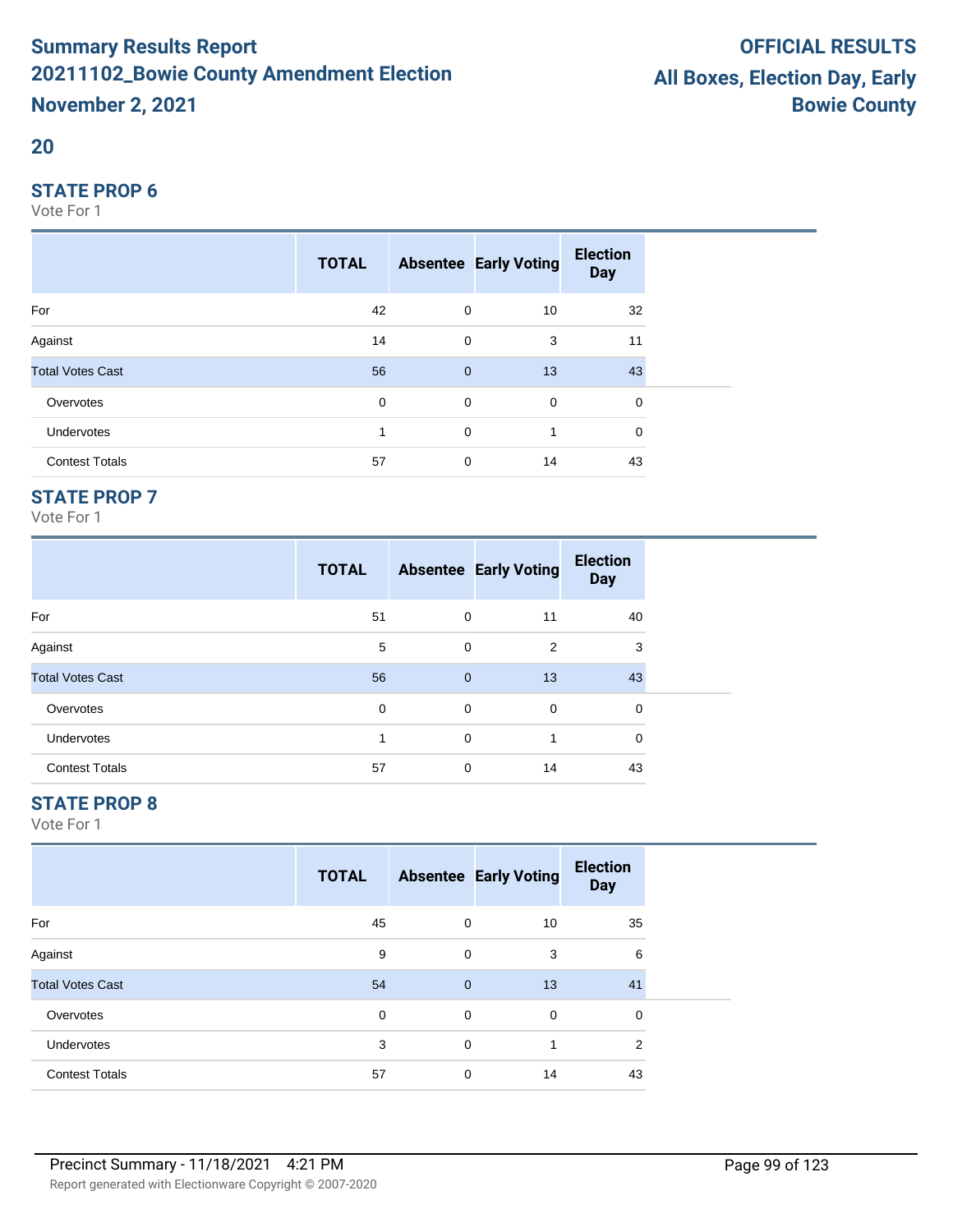## **21**

| <b>STATISTICS</b>           |              |                 |                                  |    |
|-----------------------------|--------------|-----------------|----------------------------------|----|
|                             | <b>TOTAL</b> | <b>Absentee</b> | <b>Early Voting Election Day</b> |    |
| <b>Ballots Cast - Total</b> | 19           |                 | 6                                | 13 |
| <b>Ballots Cast - Blank</b> | 0            |                 |                                  | 0  |

#### **STATE PROP 1**

Vote For 1

|                         | <b>TOTAL</b> |                | <b>Absentee Early Voting</b> | <b>Election</b><br><b>Day</b> |  |
|-------------------------|--------------|----------------|------------------------------|-------------------------------|--|
| For                     | 15           | 0              | 5                            | 10                            |  |
| Against                 | 4            | $\mathbf 0$    | 1                            | 3                             |  |
| <b>Total Votes Cast</b> | 19           | $\overline{0}$ | 6                            | 13                            |  |
| Overvotes               | 0            | $\mathbf 0$    | $\mathbf 0$                  | $\mathbf 0$                   |  |
| Undervotes              | $\mathbf 0$  | $\mathbf 0$    | $\mathbf 0$                  | $\mathbf 0$                   |  |
| <b>Contest Totals</b>   | 19           | $\mathbf 0$    | 6                            | 13                            |  |

## **STATE PROP 2**

|                         | <b>TOTAL</b> |              | <b>Absentee Early Voting</b> | <b>Election</b><br><b>Day</b> |  |
|-------------------------|--------------|--------------|------------------------------|-------------------------------|--|
| For                     | 10           | $\mathbf 0$  | 2                            | 8                             |  |
| Against                 | 8            | $\mathbf 0$  | 4                            | 4                             |  |
| <b>Total Votes Cast</b> | 18           | $\mathbf{0}$ | 6                            | 12                            |  |
| Overvotes               | 0            | 0            | $\mathbf 0$                  | 0                             |  |
| <b>Undervotes</b>       | и            | $\mathbf 0$  | $\Omega$                     | и                             |  |
| <b>Contest Totals</b>   | 19           | 0            | 6                            | 13                            |  |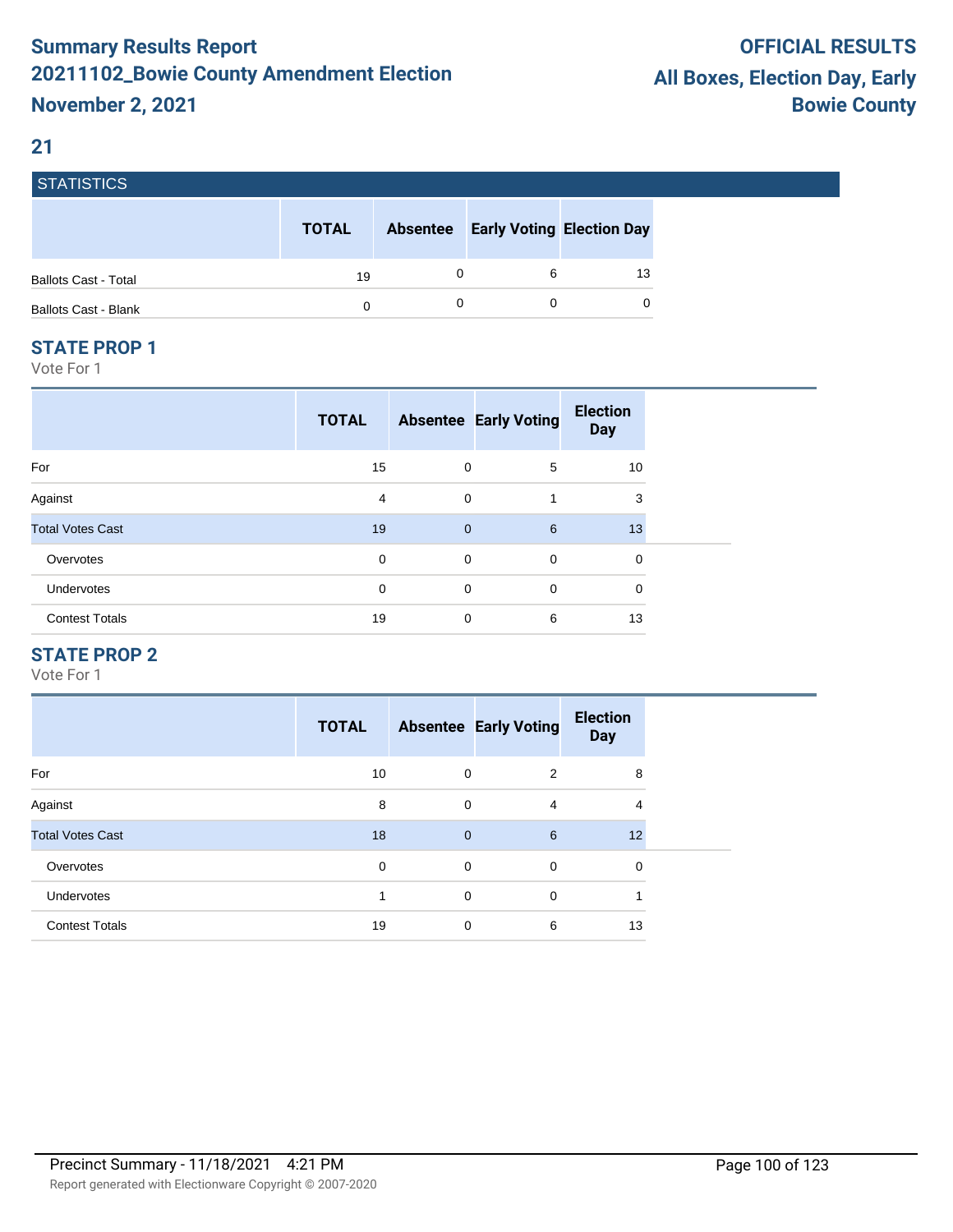## **21**

#### **STATE PROP 3**

Vote For 1

|                         | <b>TOTAL</b> |              | <b>Absentee Early Voting</b> | <b>Election</b><br><b>Day</b> |  |
|-------------------------|--------------|--------------|------------------------------|-------------------------------|--|
| For                     | 13           | 0            | 3                            | 10                            |  |
| Against                 | 6            | 0            | 3                            | 3                             |  |
| <b>Total Votes Cast</b> | 19           | $\mathbf{0}$ | 6                            | 13                            |  |
| Overvotes               | 0            | $\mathbf 0$  | $\mathbf 0$                  | 0                             |  |
| Undervotes              | 0            | 0            | 0                            | 0                             |  |
| <b>Contest Totals</b>   | 19           | 0            | 6                            | 13                            |  |

## **STATE PROP 4**

Vote For 1

|                         | <b>TOTAL</b> |              | <b>Absentee Early Voting</b> | <b>Election</b><br><b>Day</b> |
|-------------------------|--------------|--------------|------------------------------|-------------------------------|
| For                     | 12           | 0            | 4                            | 8                             |
| Against                 | 6            | 0            | 2                            | 4                             |
| <b>Total Votes Cast</b> | 18           | $\mathbf{0}$ | 6                            | 12                            |
| Overvotes               |              | 0            | 0                            | 4                             |
| <b>Undervotes</b>       | 0            | 0            | 0                            | 0                             |
| <b>Contest Totals</b>   | 19           | 0            | 6                            | 13                            |

## **STATE PROP 5**

|                         | <b>TOTAL</b> |                | <b>Absentee Early Voting</b> | <b>Election</b><br><b>Day</b> |  |
|-------------------------|--------------|----------------|------------------------------|-------------------------------|--|
| For                     | 10           | 0              | 3                            |                               |  |
| Against                 | 8            | $\mathbf 0$    | 3                            | 5                             |  |
| <b>Total Votes Cast</b> | 18           | $\overline{0}$ | $6\overline{6}$              | 12                            |  |
| Overvotes               | $\mathbf 0$  | $\mathbf 0$    | 0                            | 0                             |  |
| Undervotes              |              | $\mathbf 0$    | 0                            |                               |  |
| <b>Contest Totals</b>   | 19           | $\mathbf 0$    | 6                            | 13                            |  |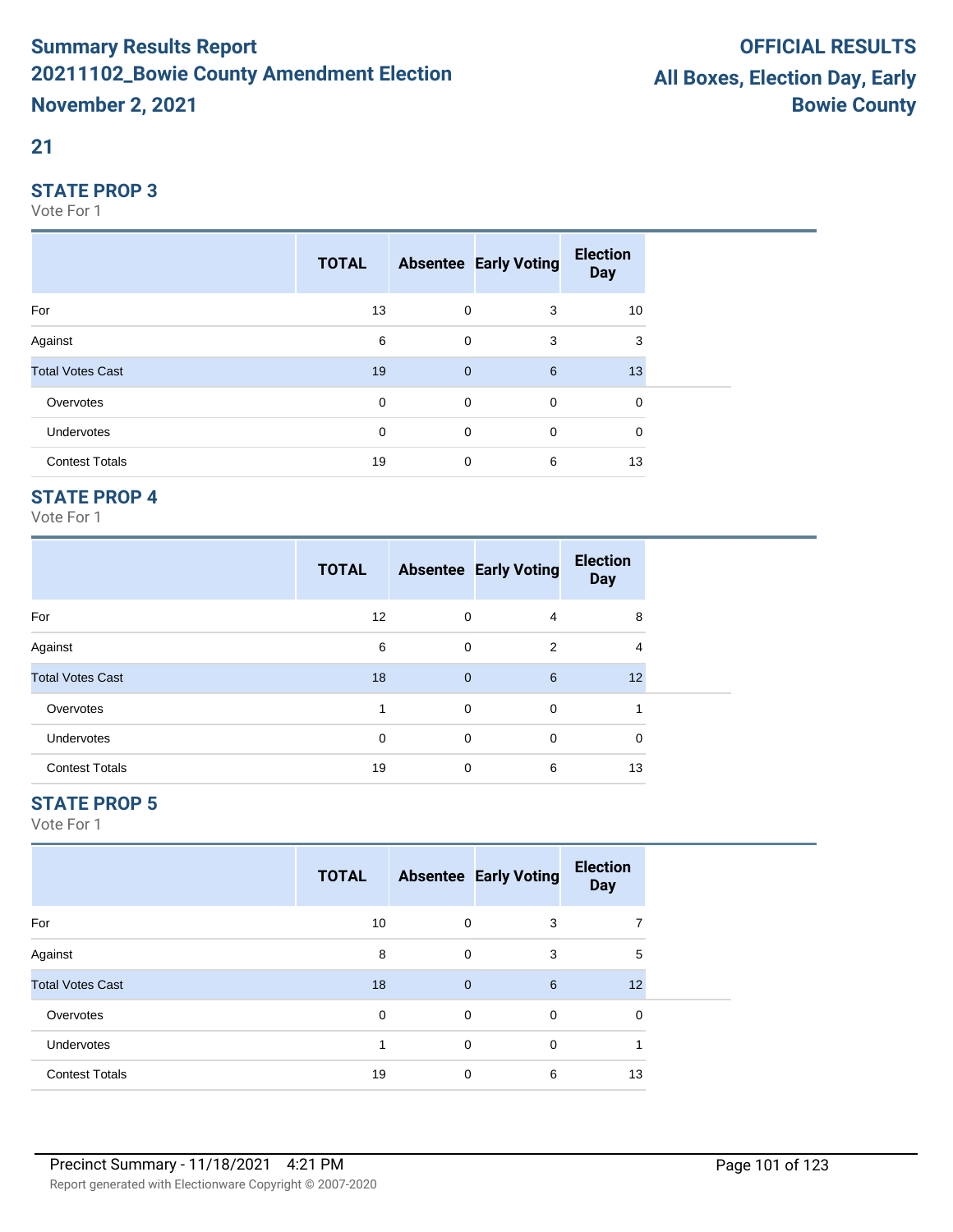### **21**

#### **STATE PROP 6**

Vote For 1

|                         | <b>TOTAL</b> |              | <b>Absentee Early Voting</b> | <b>Election</b><br><b>Day</b> |  |
|-------------------------|--------------|--------------|------------------------------|-------------------------------|--|
| For                     | 18           | 0            | 5                            | 13                            |  |
| Against                 | 1            | $\mathbf 0$  |                              | 0                             |  |
| <b>Total Votes Cast</b> | 19           | $\mathbf{0}$ | 6                            | 13                            |  |
| Overvotes               | $\mathbf 0$  | $\mathbf 0$  | $\mathbf 0$                  | $\mathbf 0$                   |  |
| Undervotes              | 0            | 0            | $\mathbf 0$                  | 0                             |  |
| <b>Contest Totals</b>   | 19           | 0            | 6                            | 13                            |  |

## **STATE PROP 7**

Vote For 1

|                         | <b>TOTAL</b> |              | <b>Absentee Early Voting</b> | <b>Election</b><br><b>Day</b> |
|-------------------------|--------------|--------------|------------------------------|-------------------------------|
| For                     | 18           | 0            | 5                            | 13                            |
| Against                 |              | 0            |                              | $\mathbf 0$                   |
| <b>Total Votes Cast</b> | 19           | $\mathbf{0}$ | 6                            | 13                            |
| Overvotes               | 0            | 0            | 0                            | 0                             |
| <b>Undervotes</b>       | 0            | 0            | 0                            | 0                             |
| <b>Contest Totals</b>   | 19           | 0            | 6                            | 13                            |

## **STATE PROP 8**

|                         | <b>TOTAL</b> |                | <b>Absentee Early Voting</b> | <b>Election</b><br><b>Day</b> |  |
|-------------------------|--------------|----------------|------------------------------|-------------------------------|--|
| For                     | 17           | 0              | 5                            | 12                            |  |
| Against                 |              | $\mathbf 0$    |                              | 0                             |  |
| <b>Total Votes Cast</b> | 18           | $\overline{0}$ | 6                            | 12                            |  |
| Overvotes               | $\mathbf 0$  | $\mathbf 0$    | 0                            | 0                             |  |
| <b>Undervotes</b>       | 1            | $\mathbf 0$    | 0                            |                               |  |
| <b>Contest Totals</b>   | 19           | $\mathbf 0$    | 6                            | 13                            |  |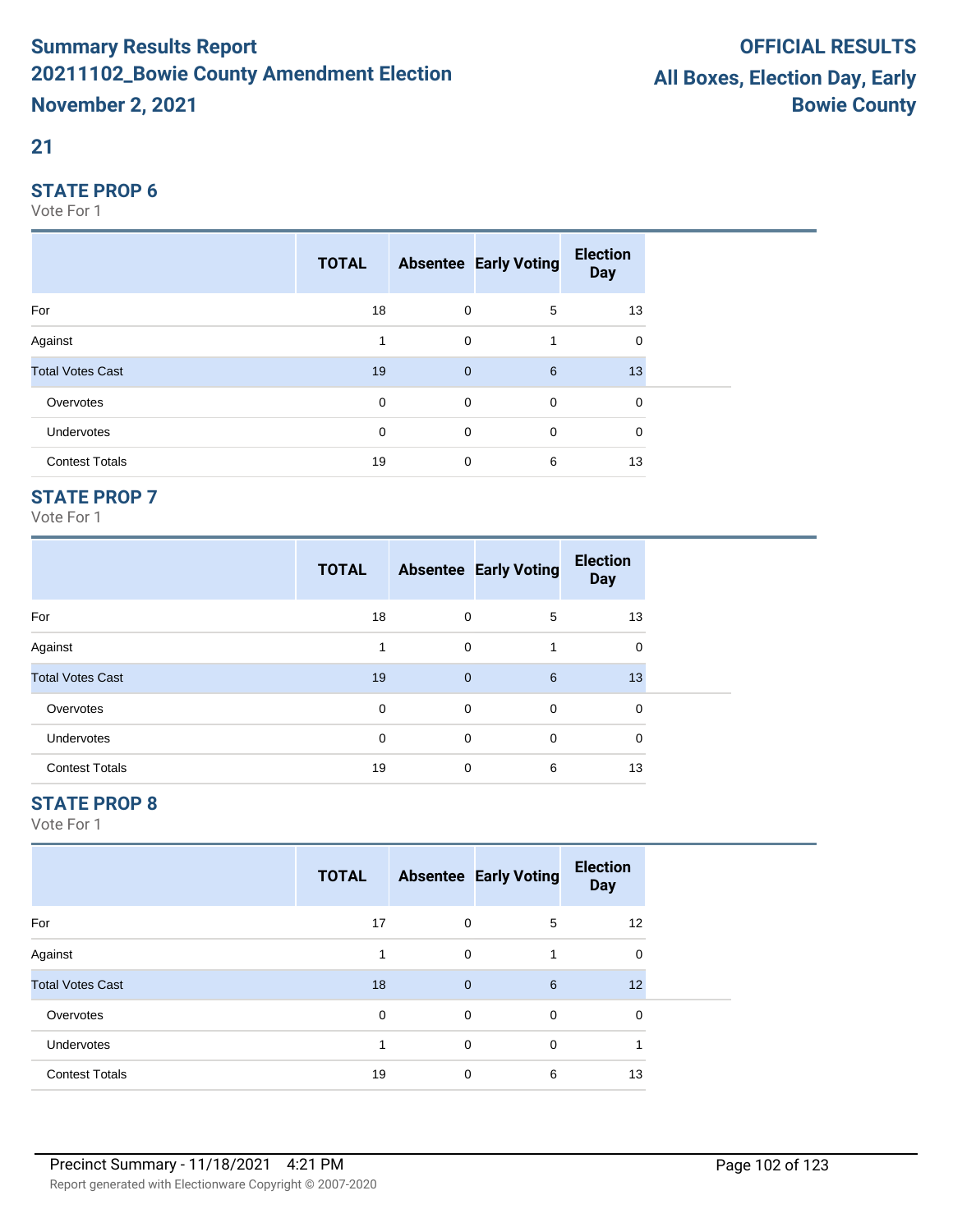#### **22**

| <b>STATISTICS</b>           |              |                 |                                  |    |
|-----------------------------|--------------|-----------------|----------------------------------|----|
|                             | <b>TOTAL</b> | <b>Absentee</b> | <b>Early Voting Election Day</b> |    |
| <b>Ballots Cast - Total</b> | 41           | 0               | 10                               | 31 |
| <b>Ballots Cast - Blank</b> | 0            | 0               |                                  | O  |

#### **STATE PROP 1**

Vote For 1

|                         | <b>TOTAL</b> |                | <b>Absentee Early Voting</b> | <b>Election</b><br><b>Day</b> |
|-------------------------|--------------|----------------|------------------------------|-------------------------------|
| For                     | 38           | 0              | 9                            | 29                            |
| Against                 | 3            | $\mathbf 0$    | 1                            | 2                             |
| <b>Total Votes Cast</b> | 41           | $\overline{0}$ | 10                           | 31                            |
| Overvotes               | 0            | 0              | 0                            | 0                             |
| Undervotes              | 0            | 0              | 0                            | 0                             |
| <b>Contest Totals</b>   | 41           | 0              | 10                           | 31                            |
|                         |              |                |                              |                               |

## **STATE PROP 2**

|                         | <b>TOTAL</b> |              | <b>Absentee Early Voting</b> | <b>Election</b><br><b>Day</b> |
|-------------------------|--------------|--------------|------------------------------|-------------------------------|
| For                     | 22           | 0            | 4                            | 18                            |
| Against                 | 19           | $\mathbf 0$  | 6                            | 13                            |
| <b>Total Votes Cast</b> | 41           | $\mathbf{0}$ | 10 <sup>°</sup>              | 31                            |
| Overvotes               | 0            | 0            | $\mathbf 0$                  | 0                             |
| <b>Undervotes</b>       | 0            | $\mathbf 0$  | $\mathbf 0$                  | $\mathbf 0$                   |
| <b>Contest Totals</b>   | 41           | 0            | 10                           | 31                            |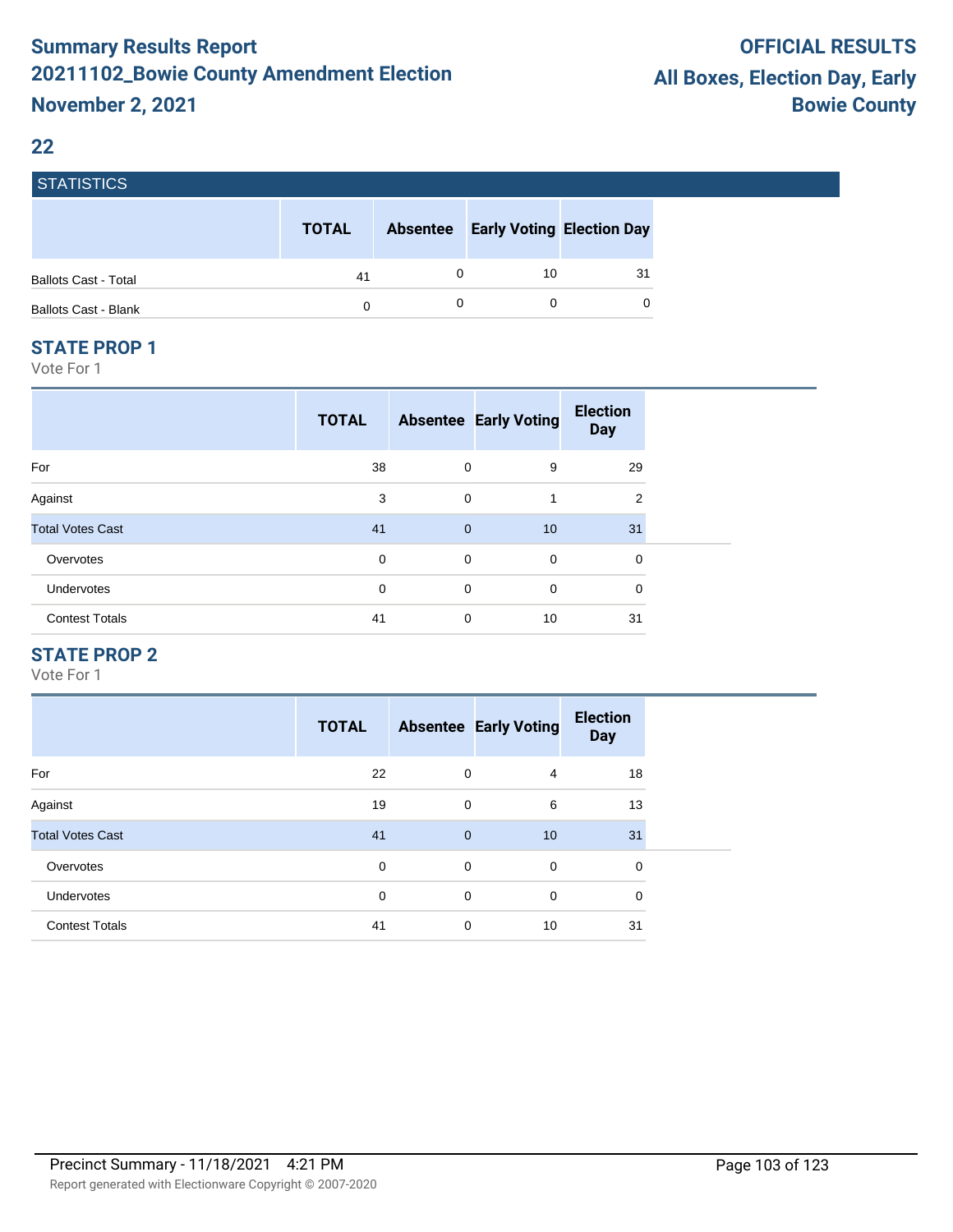#### **22**

#### **STATE PROP 3**

Vote For 1

|                         | <b>TOTAL</b> |                | <b>Absentee Early Voting</b> | <b>Election</b><br><b>Day</b> |  |
|-------------------------|--------------|----------------|------------------------------|-------------------------------|--|
| For                     | 35           | 0              | 10                           | 25                            |  |
| Against                 | 5            | 0              | 0                            | 5                             |  |
| <b>Total Votes Cast</b> | 40           | $\overline{0}$ | 10                           | 30                            |  |
| Overvotes               | $\mathbf 0$  | $\mathbf 0$    | $\mathbf 0$                  | 0                             |  |
| <b>Undervotes</b>       |              | $\mathbf 0$    | 0                            |                               |  |
| <b>Contest Totals</b>   | 41           | 0              | 10                           | 31                            |  |

## **STATE PROP 4**

Vote For 1

|                         | <b>TOTAL</b> |              | <b>Absentee Early Voting</b> | <b>Election</b><br><b>Day</b> |
|-------------------------|--------------|--------------|------------------------------|-------------------------------|
| For                     | 24           | 0            | 4                            | 20                            |
| Against                 | 17           | 0            | 6                            | 11                            |
| <b>Total Votes Cast</b> | 41           | $\mathbf{0}$ | 10                           | 31                            |
| Overvotes               | 0            | 0            | 0                            | $\Omega$                      |
| <b>Undervotes</b>       | 0            | 0            | $\Omega$                     | 0                             |
| <b>Contest Totals</b>   | 41           | 0            | 10                           | 31                            |

## **STATE PROP 5**

|                         | <b>TOTAL</b> |              | <b>Absentee Early Voting</b> | <b>Election</b><br><b>Day</b> |  |
|-------------------------|--------------|--------------|------------------------------|-------------------------------|--|
| For                     | 27           | 0            | 5                            | 22                            |  |
| Against                 | 14           | 0            | 5                            | 9                             |  |
| <b>Total Votes Cast</b> | 41           | $\mathbf{0}$ | 10                           | 31                            |  |
| Overvotes               | 0            | 0            | $\mathbf 0$                  | 0                             |  |
| Undervotes              | $\mathbf 0$  | 0            | $\mathbf 0$                  | $\mathbf 0$                   |  |
| <b>Contest Totals</b>   | 41           | 0            | 10                           | 31                            |  |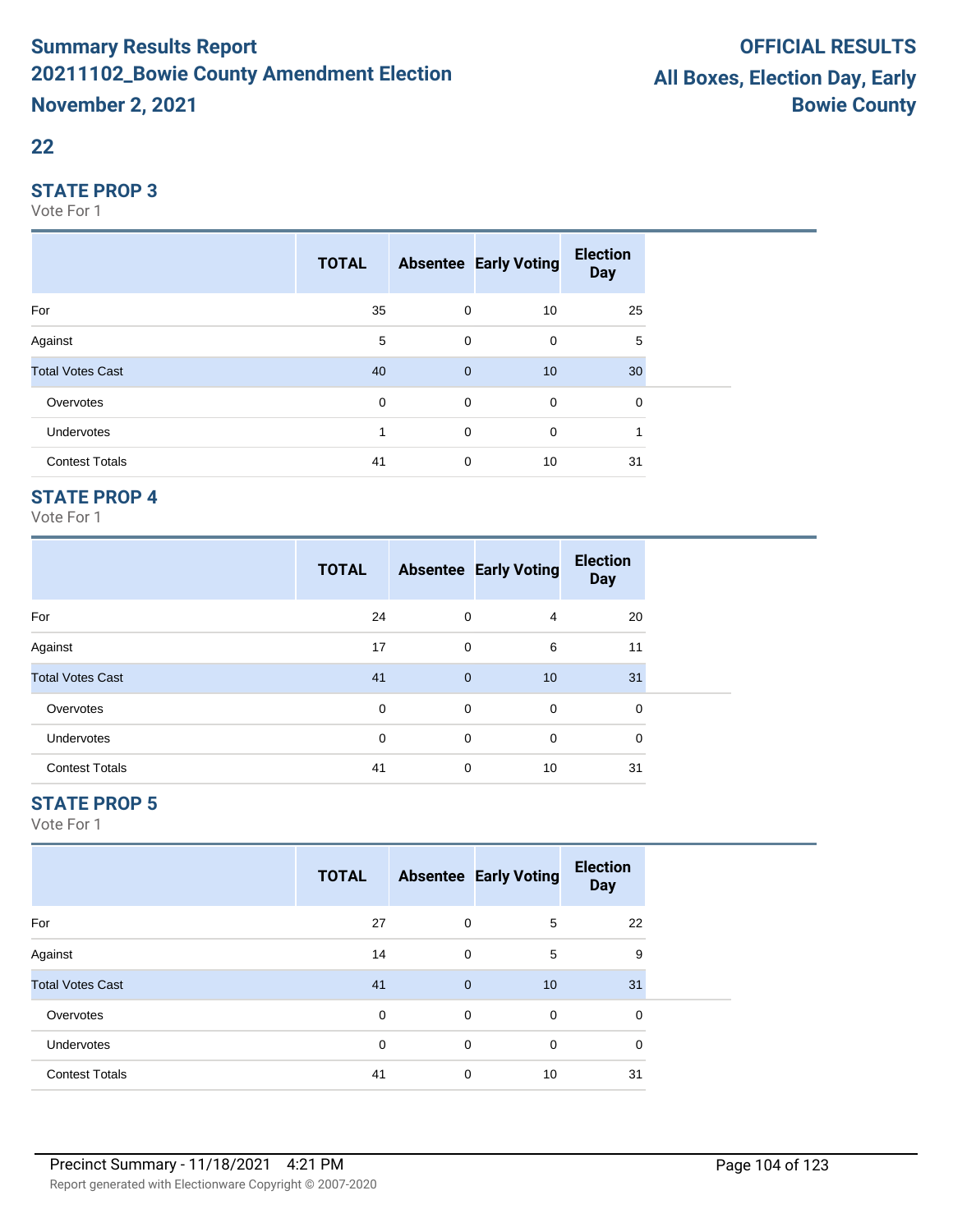#### **22**

#### **STATE PROP 6**

Vote For 1

|                         | <b>TOTAL</b> |              | <b>Absentee Early Voting</b> | <b>Election</b><br><b>Day</b> |  |
|-------------------------|--------------|--------------|------------------------------|-------------------------------|--|
| For                     | 33           | $\mathbf 0$  | 9                            | 24                            |  |
| Against                 | 8            | 0            | 1                            | 7                             |  |
| <b>Total Votes Cast</b> | 41           | $\mathbf{0}$ | 10                           | 31                            |  |
| Overvotes               | $\mathbf 0$  | $\mathbf 0$  | $\mathbf 0$                  | 0                             |  |
| Undervotes              | 0            | 0            | 0                            | $\mathbf 0$                   |  |
| <b>Contest Totals</b>   | 41           | 0            | 10                           | 31                            |  |

## **STATE PROP 7**

Vote For 1

|                         | <b>TOTAL</b> |             | <b>Absentee Early Voting</b> | <b>Election</b><br><b>Day</b> |  |
|-------------------------|--------------|-------------|------------------------------|-------------------------------|--|
| For                     | 38           | 0           | 8                            | 30                            |  |
| Against                 | 2            | $\mathbf 0$ | 2                            | 0                             |  |
| <b>Total Votes Cast</b> | 40           | $\mathbf 0$ | 10                           | 30                            |  |
| Overvotes               | 1            | 0           | $\mathbf 0$                  |                               |  |
| <b>Undervotes</b>       | 0            | $\mathbf 0$ | $\mathbf 0$                  | 0                             |  |
| <b>Contest Totals</b>   | 41           | 0           | 10                           | 31                            |  |

## **STATE PROP 8**

|                         | <b>TOTAL</b> |             | <b>Absentee Early Voting</b> | <b>Election</b><br><b>Day</b> |  |
|-------------------------|--------------|-------------|------------------------------|-------------------------------|--|
| For                     | 40           | 0           | 10                           | 30                            |  |
| Against                 | 0            | 0           | 0                            | 0                             |  |
| <b>Total Votes Cast</b> | 40           | $\mathbf 0$ | 10                           | 30                            |  |
| Overvotes               | 0            | 0           | $\mathbf 0$                  | 0                             |  |
| <b>Undervotes</b>       | 4            | 0           | 0                            | 1                             |  |
| <b>Contest Totals</b>   | 41           | 0           | 10                           | 31                            |  |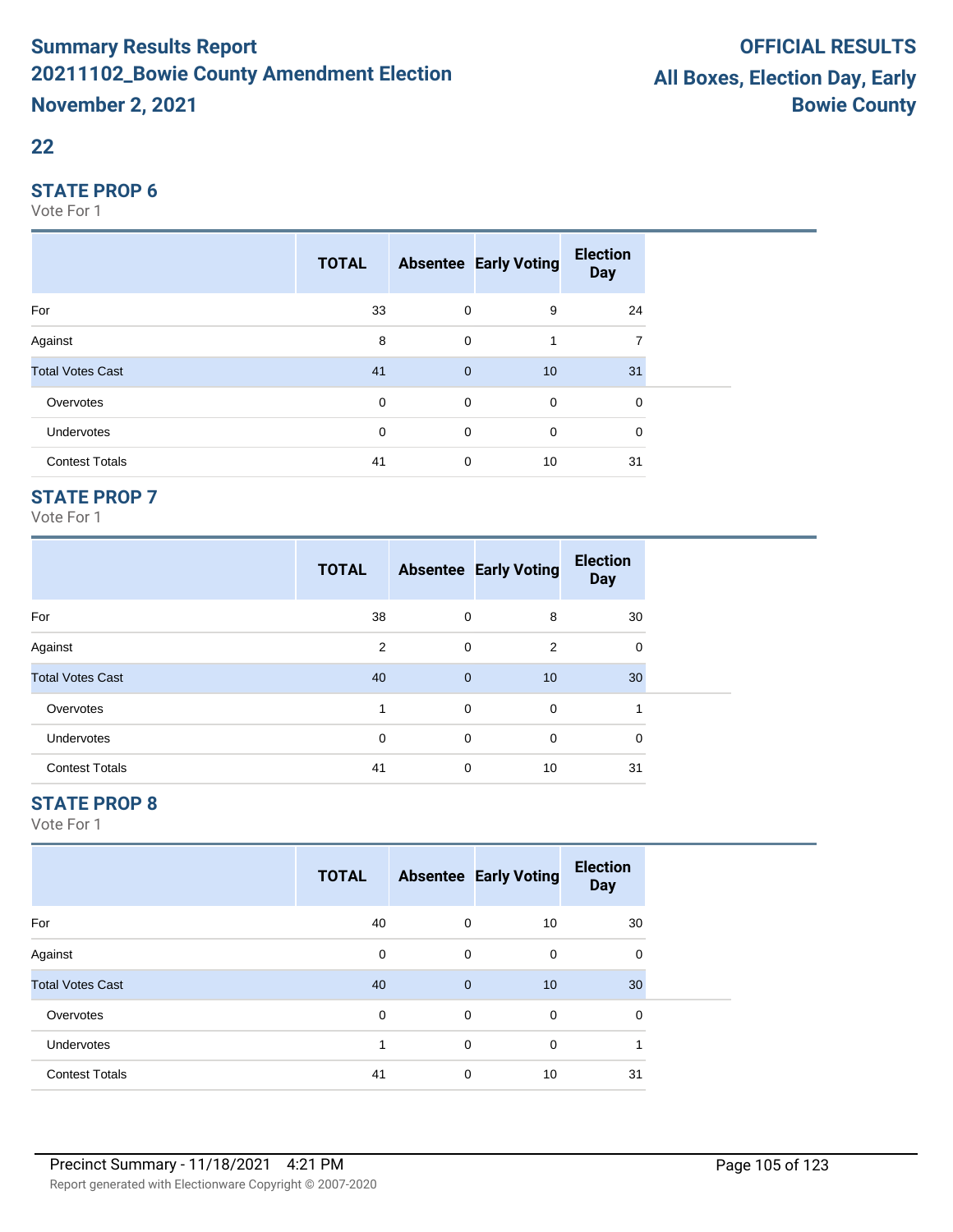## **24**

| <b>STATISTICS</b>           |              |                                           |    |
|-----------------------------|--------------|-------------------------------------------|----|
|                             | <b>TOTAL</b> | <b>Absentee Early Voting Election Day</b> |    |
| <b>Ballots Cast - Total</b> | 56           | -20                                       | 36 |
| <b>Ballots Cast - Blank</b> | $\Omega$     | 0                                         | 0  |

#### **STATE PROP 1**

Vote For 1

|                         | <b>TOTAL</b> |              | <b>Absentee Early Voting</b> | <b>Election</b><br><b>Day</b> |
|-------------------------|--------------|--------------|------------------------------|-------------------------------|
| For                     | 52           | 0            | 18                           | 34                            |
| Against                 | 4            | $\mathbf 0$  | 2                            | 2                             |
| <b>Total Votes Cast</b> | 56           | $\mathbf{0}$ | 20                           | 36                            |
| Overvotes               | 0            | $\mathbf 0$  | $\mathbf 0$                  | 0                             |
| <b>Undervotes</b>       | 0            | $\mathbf 0$  | 0                            | $\mathbf 0$                   |
| <b>Contest Totals</b>   | 56           | 0            | 20                           | 36                            |

## **STATE PROP 2**

|                         | <b>TOTAL</b> |                | <b>Absentee Early Voting</b> | <b>Election</b><br><b>Day</b> |
|-------------------------|--------------|----------------|------------------------------|-------------------------------|
| For                     | 34           | $\mathbf 0$    | 14                           | 20                            |
| Against                 | 22           | $\mathbf 0$    | 6                            | 16                            |
| <b>Total Votes Cast</b> | 56           | $\overline{0}$ | 20                           | 36                            |
| Overvotes               | 0            | $\mathbf 0$    | $\mathbf 0$                  | 0                             |
| <b>Undervotes</b>       | 0            | $\mathbf 0$    | $\mathbf 0$                  | 0                             |
| <b>Contest Totals</b>   | 56           | 0              | 20                           | 36                            |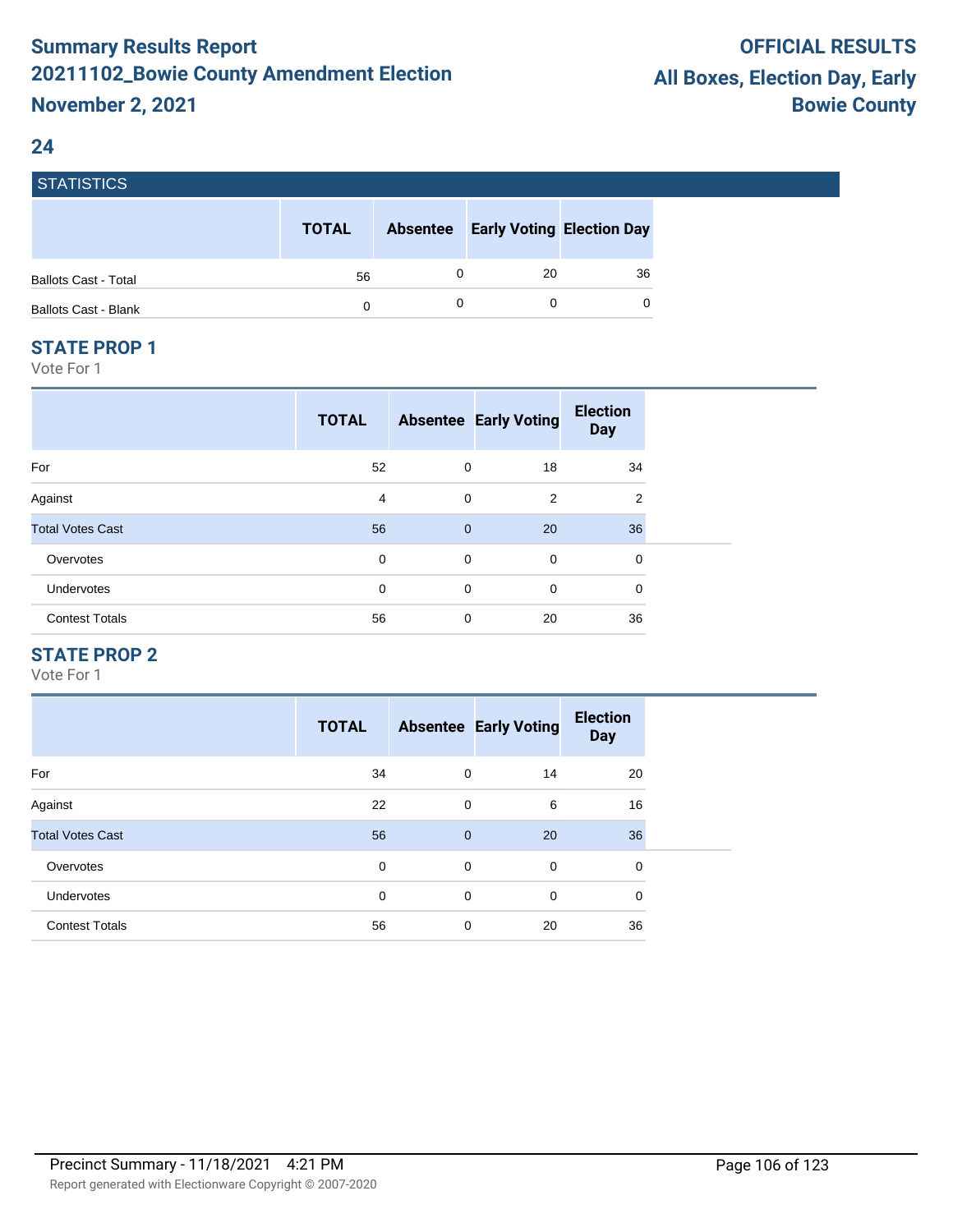### **24**

#### **STATE PROP 3**

Vote For 1

|                         | <b>TOTAL</b> |                | <b>Absentee Early Voting</b> | <b>Election</b><br><b>Day</b> |  |
|-------------------------|--------------|----------------|------------------------------|-------------------------------|--|
| For                     | 48           | 0              | 16                           | 32                            |  |
| Against                 | 8            | 0              | 4                            | 4                             |  |
| <b>Total Votes Cast</b> | 56           | $\overline{0}$ | 20                           | 36                            |  |
| Overvotes               | 0            | $\mathbf 0$    | $\mathbf 0$                  | 0                             |  |
| Undervotes              | 0            | $\mathbf 0$    | $\mathbf 0$                  | 0                             |  |
| <b>Contest Totals</b>   | 56           | $\mathbf 0$    | 20                           | 36                            |  |

## **STATE PROP 4**

Vote For 1

|                         | <b>TOTAL</b> |              | <b>Absentee Early Voting</b> | <b>Election</b><br><b>Day</b> |  |
|-------------------------|--------------|--------------|------------------------------|-------------------------------|--|
| For                     | 36           | 0            | 14                           | 22                            |  |
| Against                 | 17           | $\mathbf 0$  | 6                            | 11                            |  |
| <b>Total Votes Cast</b> | 53           | $\mathbf{0}$ | 20                           | 33                            |  |
| Overvotes               | 0            | 0            | $\mathbf 0$                  | 0                             |  |
| <b>Undervotes</b>       | 3            | $\mathbf 0$  | $\mathbf 0$                  | 3                             |  |
| <b>Contest Totals</b>   | 56           | $\mathbf 0$  | 20                           | 36                            |  |

## **STATE PROP 5**

|                         | <b>TOTAL</b> |                | <b>Absentee Early Voting</b> | <b>Election</b><br><b>Day</b> |  |
|-------------------------|--------------|----------------|------------------------------|-------------------------------|--|
| For                     | 34           | 0              | 12                           | 22                            |  |
| Against                 | 21           | 0              | 8                            | 13                            |  |
| <b>Total Votes Cast</b> | 55           | $\overline{0}$ | 20                           | 35                            |  |
| Overvotes               | $\mathbf 0$  | 0              | 0                            | 0                             |  |
| <b>Undervotes</b>       | 4            | 0              | 0                            | ×,                            |  |
| <b>Contest Totals</b>   | 56           | 0              | 20                           | 36                            |  |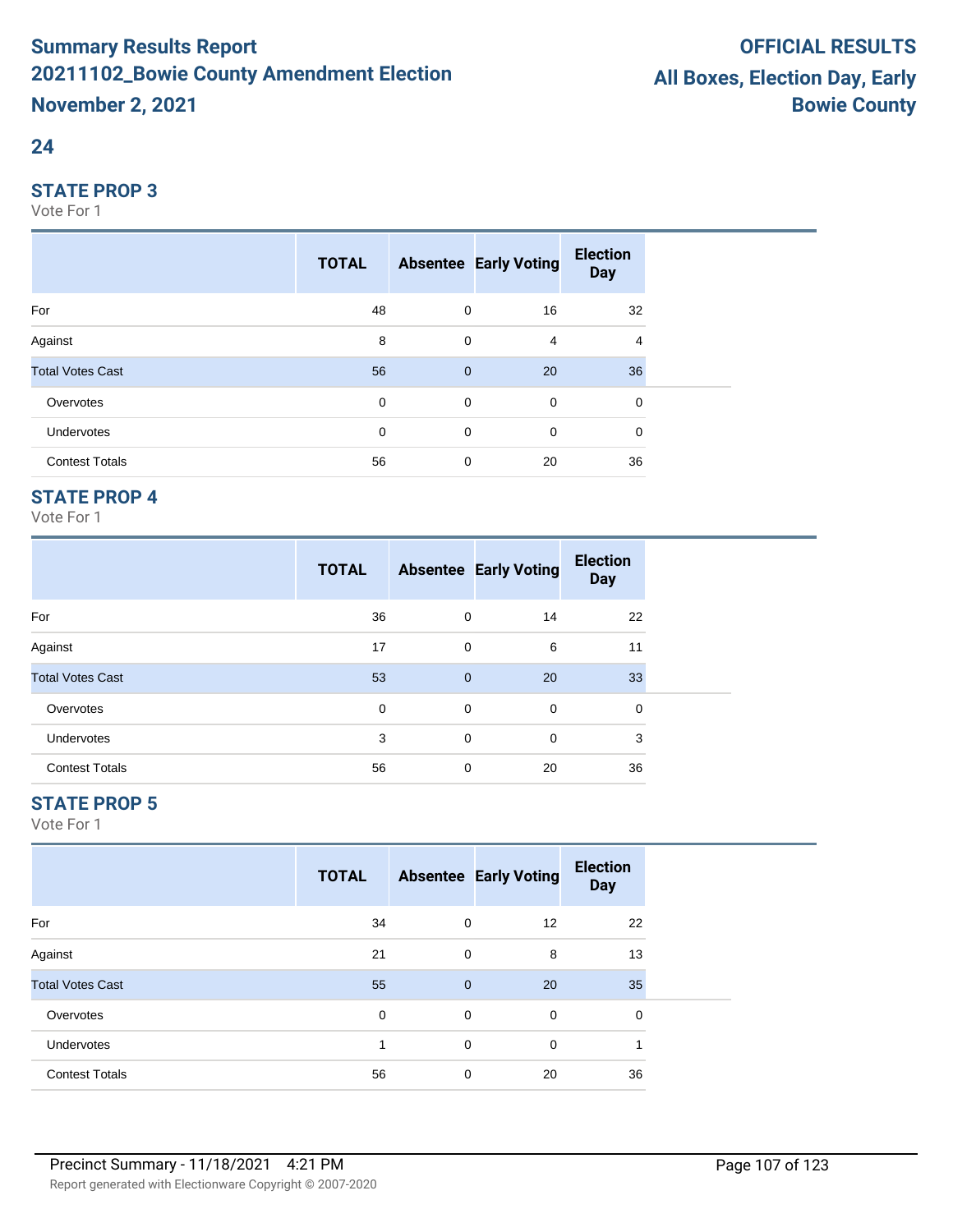#### **24**

#### **STATE PROP 6**

Vote For 1

|                         | <b>TOTAL</b> |                | <b>Absentee Early Voting</b> | <b>Election</b><br><b>Day</b> |
|-------------------------|--------------|----------------|------------------------------|-------------------------------|
| For                     | 52           | 0              | 18                           | 34                            |
| Against                 | 4            | 0              | 2                            | $\overline{2}$                |
| <b>Total Votes Cast</b> | 56           | $\overline{0}$ | 20                           | 36                            |
| Overvotes               | 0            | $\mathbf 0$    | $\mathbf 0$                  | 0                             |
| Undervotes              | 0            | $\mathbf 0$    | $\mathbf 0$                  | 0                             |
| <b>Contest Totals</b>   | 56           | $\mathbf 0$    | 20                           | 36                            |

## **STATE PROP 7**

Vote For 1

|                         | <b>TOTAL</b> |              | <b>Absentee Early Voting</b> | <b>Election</b><br><b>Day</b> |
|-------------------------|--------------|--------------|------------------------------|-------------------------------|
| For                     | 52           | $\mathbf 0$  | 19                           | 33                            |
| Against                 | 4            | $\mathbf 0$  | 1                            | 3                             |
| <b>Total Votes Cast</b> | 56           | $\mathbf{0}$ | 20                           | 36                            |
| Overvotes               | 0            | $\mathbf 0$  | 0                            | 0                             |
| <b>Undervotes</b>       | 0            | $\mathbf 0$  | 0                            | $\Omega$                      |
| <b>Contest Totals</b>   | 56           | 0            | 20                           | 36                            |

## **STATE PROP 8**

|                         | <b>TOTAL</b> |             | <b>Absentee Early Voting</b> | <b>Election</b><br><b>Day</b> |  |
|-------------------------|--------------|-------------|------------------------------|-------------------------------|--|
| For                     | 53           | 0           | 18                           | 35                            |  |
| Against                 | 3            | 0           | 2                            | 1                             |  |
| <b>Total Votes Cast</b> | 56           | $\mathbf 0$ | 20                           | 36                            |  |
| Overvotes               | 0            | 0           | $\mathbf 0$                  | 0                             |  |
| <b>Undervotes</b>       | 0            | 0           | $\mathbf 0$                  | 0                             |  |
| <b>Contest Totals</b>   | 56           | 0           | 20                           | 36                            |  |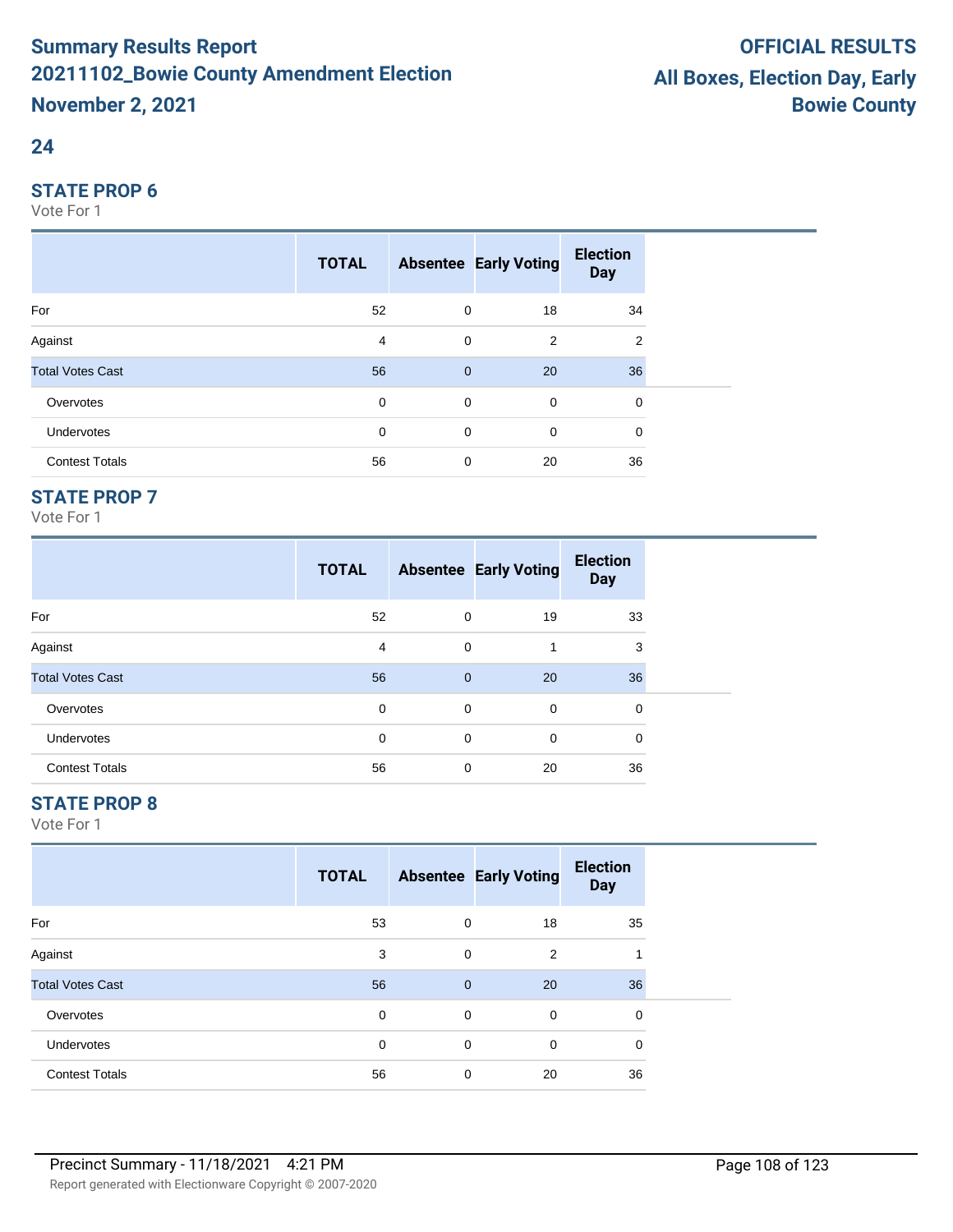### **25**

| <b>STATISTICS</b>           |              |                 |                                  |    |
|-----------------------------|--------------|-----------------|----------------------------------|----|
|                             | <b>TOTAL</b> | <b>Absentee</b> | <b>Early Voting Election Day</b> |    |
| <b>Ballots Cast - Total</b> | 90           | 0               | 34                               | 56 |
| <b>Ballots Cast - Blank</b> | 0            | 0               | 0                                |    |

#### **STATE PROP 1**

Vote For 1

|                         | <b>TOTAL</b> |              | <b>Absentee Early Voting</b> | <b>Election</b><br><b>Day</b> |  |
|-------------------------|--------------|--------------|------------------------------|-------------------------------|--|
| For                     | 80           | 0            | 29                           | 51                            |  |
| Against                 | 5            | 0            | 1                            | 4                             |  |
| <b>Total Votes Cast</b> | 85           | $\mathbf{0}$ | 30                           | 55                            |  |
| Overvotes               | 1            | $\mathbf 0$  | $\mathbf 0$                  | 1                             |  |
| Undervotes              | 4            | $\mathbf 0$  | $\overline{4}$               | 0                             |  |
| <b>Contest Totals</b>   | 90           | 0            | 34                           | 56                            |  |

#### **STATE PROP 2**

|                         | <b>TOTAL</b> |                | <b>Absentee Early Voting</b> | <b>Election</b><br><b>Day</b> |
|-------------------------|--------------|----------------|------------------------------|-------------------------------|
| For                     | 43           | 0              | 16                           | 27                            |
| Against                 | 43           | $\mathbf 0$    | 15                           | 28                            |
| <b>Total Votes Cast</b> | 86           | $\overline{0}$ | 31                           | 55                            |
| Overvotes               | 0            | $\mathbf 0$    | $\mathbf 0$                  | 0                             |
| <b>Undervotes</b>       | 4            | $\mathbf 0$    | 3                            | 1                             |
| <b>Contest Totals</b>   | 90           | 0              | 34                           | 56                            |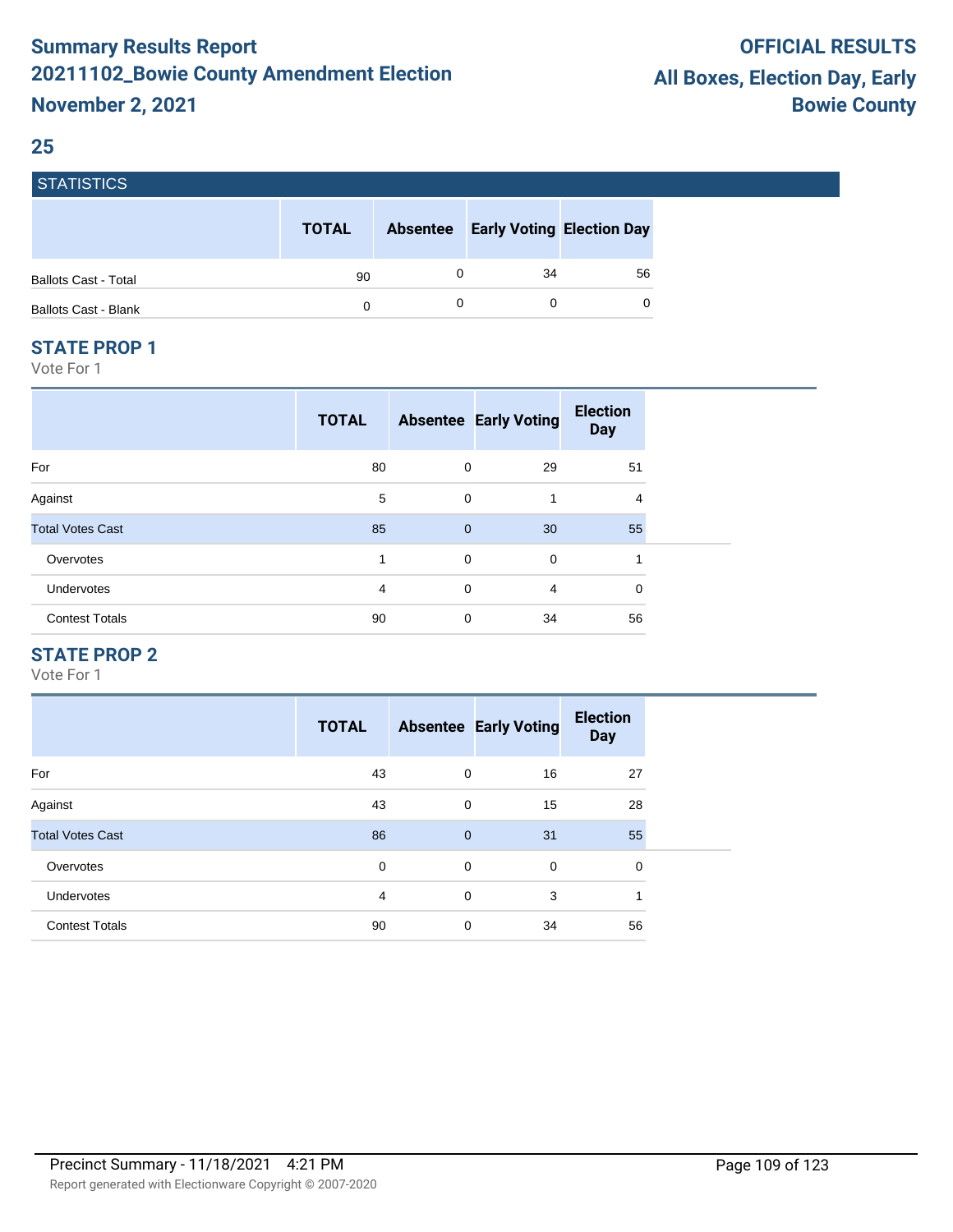## **25**

#### **STATE PROP 3**

Vote For 1

|                         | <b>TOTAL</b> |                | <b>Absentee Early Voting</b> | <b>Election</b><br><b>Day</b> |  |
|-------------------------|--------------|----------------|------------------------------|-------------------------------|--|
| For                     | 69           | $\mathbf 0$    | 28                           | 41                            |  |
| Against                 | 20           | $\mathbf 0$    | 6                            | 14                            |  |
| <b>Total Votes Cast</b> | 89           | $\overline{0}$ | 34                           | 55                            |  |
| Overvotes               | 0            | $\mathbf 0$    | $\mathbf 0$                  | 0                             |  |
| <b>Undervotes</b>       |              | $\mathbf 0$    | 0                            |                               |  |
| <b>Contest Totals</b>   | 90           | $\mathbf 0$    | 34                           | 56                            |  |

## **STATE PROP 4**

Vote For 1

|                         | <b>TOTAL</b> |             | <b>Absentee Early Voting</b> | <b>Election</b><br><b>Day</b> |  |
|-------------------------|--------------|-------------|------------------------------|-------------------------------|--|
| For                     | 49           | 0           | 20                           | 29                            |  |
| Against                 | 35           | 0           | 10                           | 25                            |  |
| <b>Total Votes Cast</b> | 84           | $\mathbf 0$ | 30                           | 54                            |  |
| Overvotes               | 0            | 0           | 0                            | 0                             |  |
| <b>Undervotes</b>       | 6            | 0           | 4                            | 2                             |  |
| <b>Contest Totals</b>   | 90           | 0           | 34                           | 56                            |  |

## **STATE PROP 5**

|                         | <b>TOTAL</b> |              | <b>Absentee Early Voting</b> | <b>Election</b><br><b>Day</b> |  |
|-------------------------|--------------|--------------|------------------------------|-------------------------------|--|
| For                     | 53           | 0            | 19                           | 34                            |  |
| Against                 | 31           | $\mathbf 0$  | 12                           | 19                            |  |
| <b>Total Votes Cast</b> | 84           | $\mathbf{0}$ | 31                           | 53                            |  |
| Overvotes               | $\mathbf 0$  | 0            | $\mathbf 0$                  | 0                             |  |
| Undervotes              | 6            | 0            | 3                            | 3                             |  |
| <b>Contest Totals</b>   | 90           | 0            | 34                           | 56                            |  |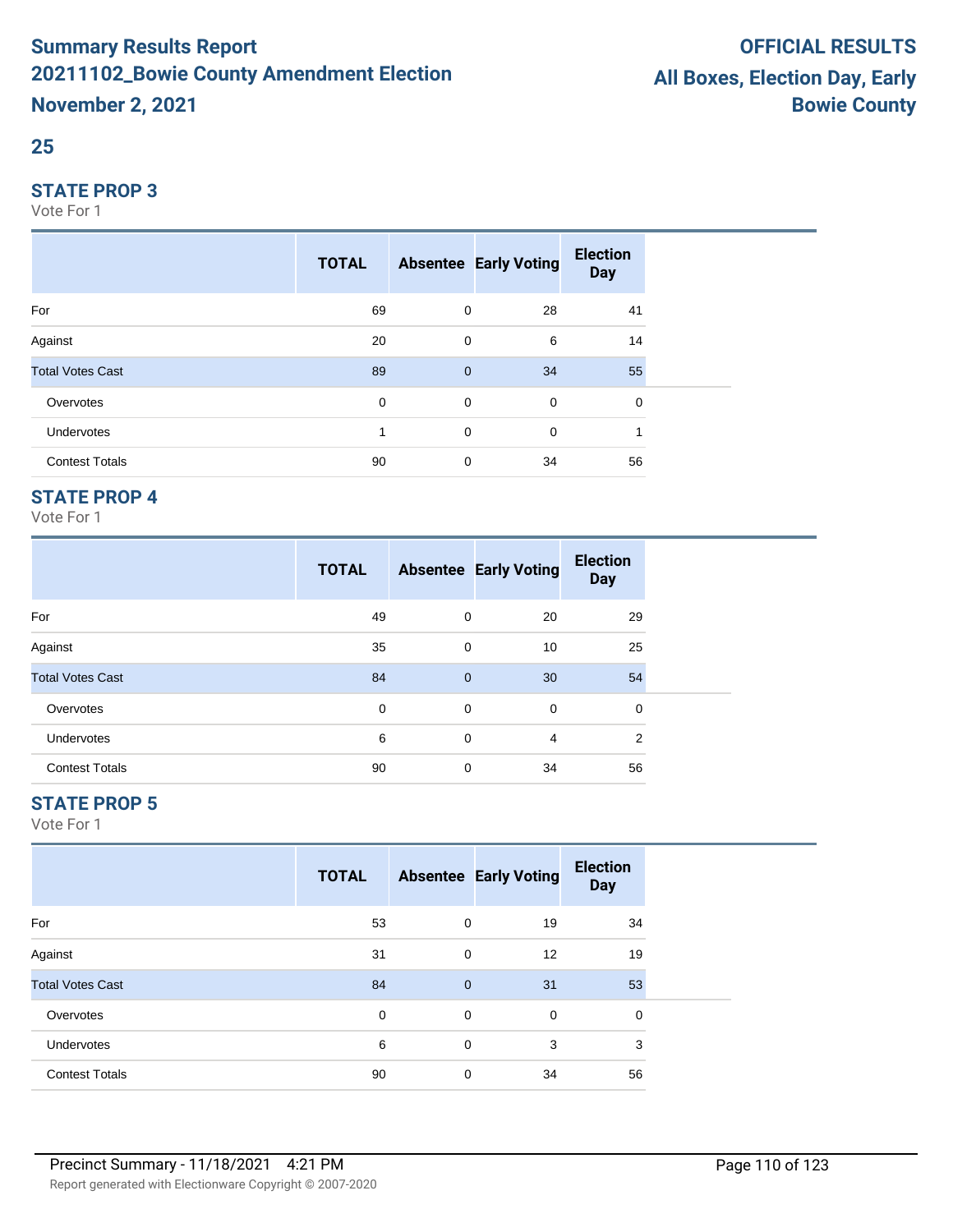## **25**

#### **STATE PROP 6**

Vote For 1

|                         | <b>TOTAL</b> |                | <b>Absentee Early Voting</b> | <b>Election</b><br><b>Day</b> |
|-------------------------|--------------|----------------|------------------------------|-------------------------------|
| For                     | 73           | $\mathbf 0$    | 29                           | 44                            |
| Against                 | 12           | $\mathbf 0$    | 2                            | 10                            |
| <b>Total Votes Cast</b> | 85           | $\overline{0}$ | 31                           | 54                            |
| Overvotes               | $\mathbf 0$  | $\mathbf 0$    | $\mathbf 0$                  | 0                             |
| Undervotes              | 5            | $\mathbf 0$    | 3                            | 2                             |
| <b>Contest Totals</b>   | 90           | $\mathbf 0$    | 34                           | 56                            |

## **STATE PROP 7**

Vote For 1

|                         | <b>TOTAL</b> |              | <b>Absentee Early Voting</b> | <b>Election</b><br><b>Day</b> |  |
|-------------------------|--------------|--------------|------------------------------|-------------------------------|--|
| For                     | 78           | 0            | 27                           | 51                            |  |
| Against                 | 10           | 0            | 5                            | 5                             |  |
| <b>Total Votes Cast</b> | 88           | $\mathbf{0}$ | 32                           | 56                            |  |
| Overvotes               | 0            | 0            | $\mathbf 0$                  | 0                             |  |
| <b>Undervotes</b>       | 2            | $\mathbf 0$  | $\overline{2}$               | 0                             |  |
| <b>Contest Totals</b>   | 90           | 0            | 34                           | 56                            |  |

## **STATE PROP 8**

|                         | <b>TOTAL</b> |             | <b>Absentee Early Voting</b> | <b>Election</b><br><b>Day</b> |  |
|-------------------------|--------------|-------------|------------------------------|-------------------------------|--|
| For                     | 79           | 0           | 30                           | 49                            |  |
| Against                 | 8            | 0           | 2                            | 6                             |  |
| <b>Total Votes Cast</b> | 87           | $\mathbf 0$ | 32                           | 55                            |  |
| Overvotes               | $\mathbf 0$  | 0           | $\mathbf 0$                  | 0                             |  |
| Undervotes              | 3            | 0           | $\overline{2}$               | 1                             |  |
| <b>Contest Totals</b>   | 90           | 0           | 34                           | 56                            |  |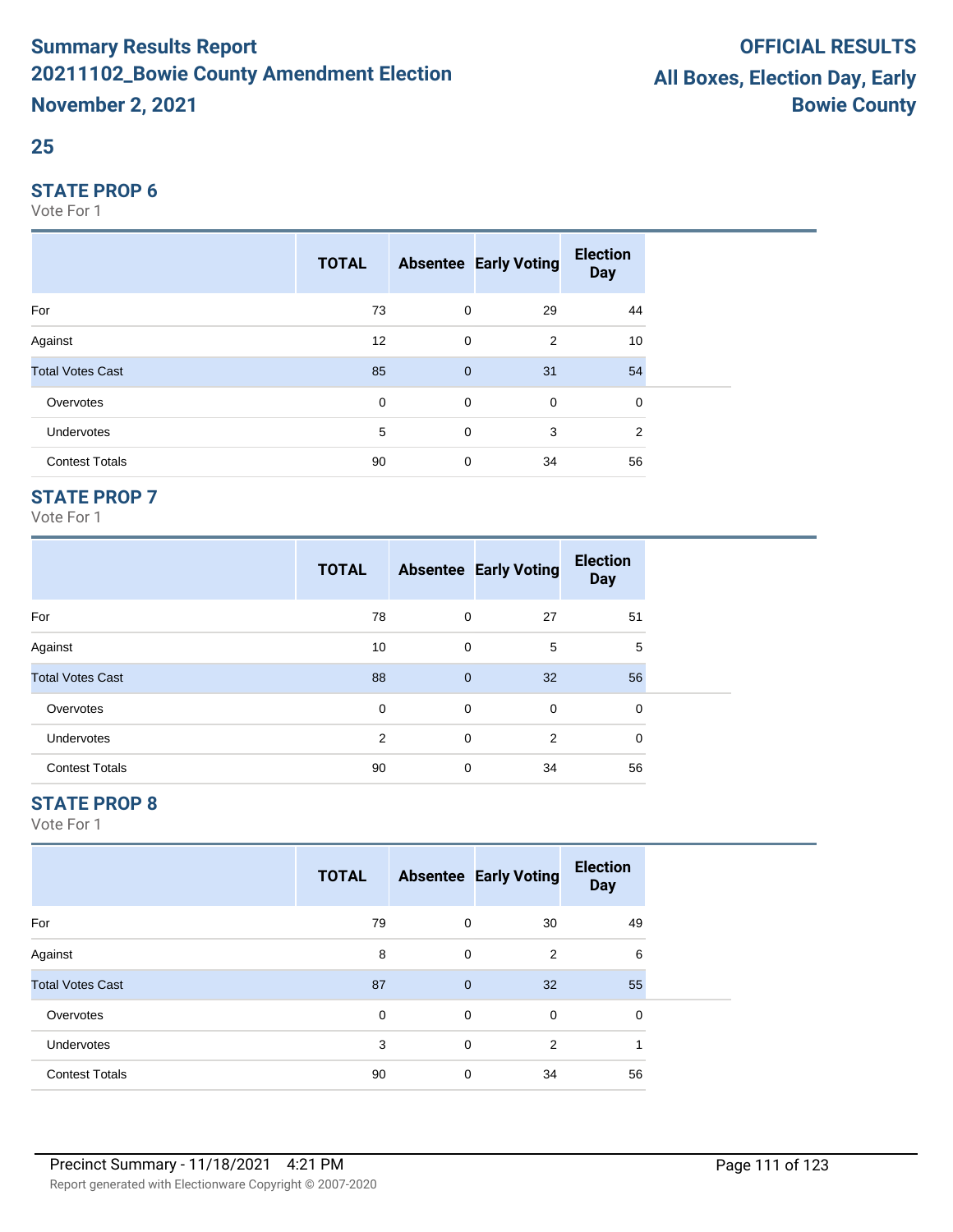#### **27**

**STATICTICS** 

| $0.1$ ATIOTIUS              |              |                 |    |                                  |
|-----------------------------|--------------|-----------------|----|----------------------------------|
|                             | <b>TOTAL</b> | <b>Absentee</b> |    | <b>Early Voting Election Day</b> |
| <b>Ballots Cast - Total</b> | 73           |                 | 13 | 57                               |
| <b>Ballots Cast - Blank</b> | 0            |                 |    | 0                                |

#### **STATE PROP 1**

Vote For 1

|                         | <b>TOTAL</b>   |             | <b>Absentee Early Voting</b> | <b>Election</b><br><b>Day</b> |
|-------------------------|----------------|-------------|------------------------------|-------------------------------|
| For                     | 58             | 3           | 10                           | 45                            |
| Against                 | 13             | $\mathbf 0$ | 3                            | 10                            |
| <b>Total Votes Cast</b> | 71             | 3           | 13                           | 55                            |
| Overvotes               | 0              | $\mathbf 0$ | $\mathbf 0$                  | 0                             |
| <b>Undervotes</b>       | $\overline{2}$ | $\mathbf 0$ | $\mathbf 0$                  | 2                             |
| <b>Contest Totals</b>   | 73             | 3           | 13                           | 57                            |

## **STATE PROP 2**

|                         | <b>TOTAL</b> |             | <b>Absentee Early Voting</b> | <b>Election</b><br><b>Day</b> |
|-------------------------|--------------|-------------|------------------------------|-------------------------------|
| For                     | 31           | 3           | 5                            | 23                            |
| Against                 | 37           | $\mathbf 0$ | 8                            | 29                            |
| <b>Total Votes Cast</b> | 68           | 3           | 13                           | 52                            |
| Overvotes               |              | 0           | $\mathbf 0$                  | 4                             |
| <b>Undervotes</b>       | 4            | 0           | $\Omega$                     | 4                             |
| <b>Contest Totals</b>   | 73           | 3           | 13                           | 57                            |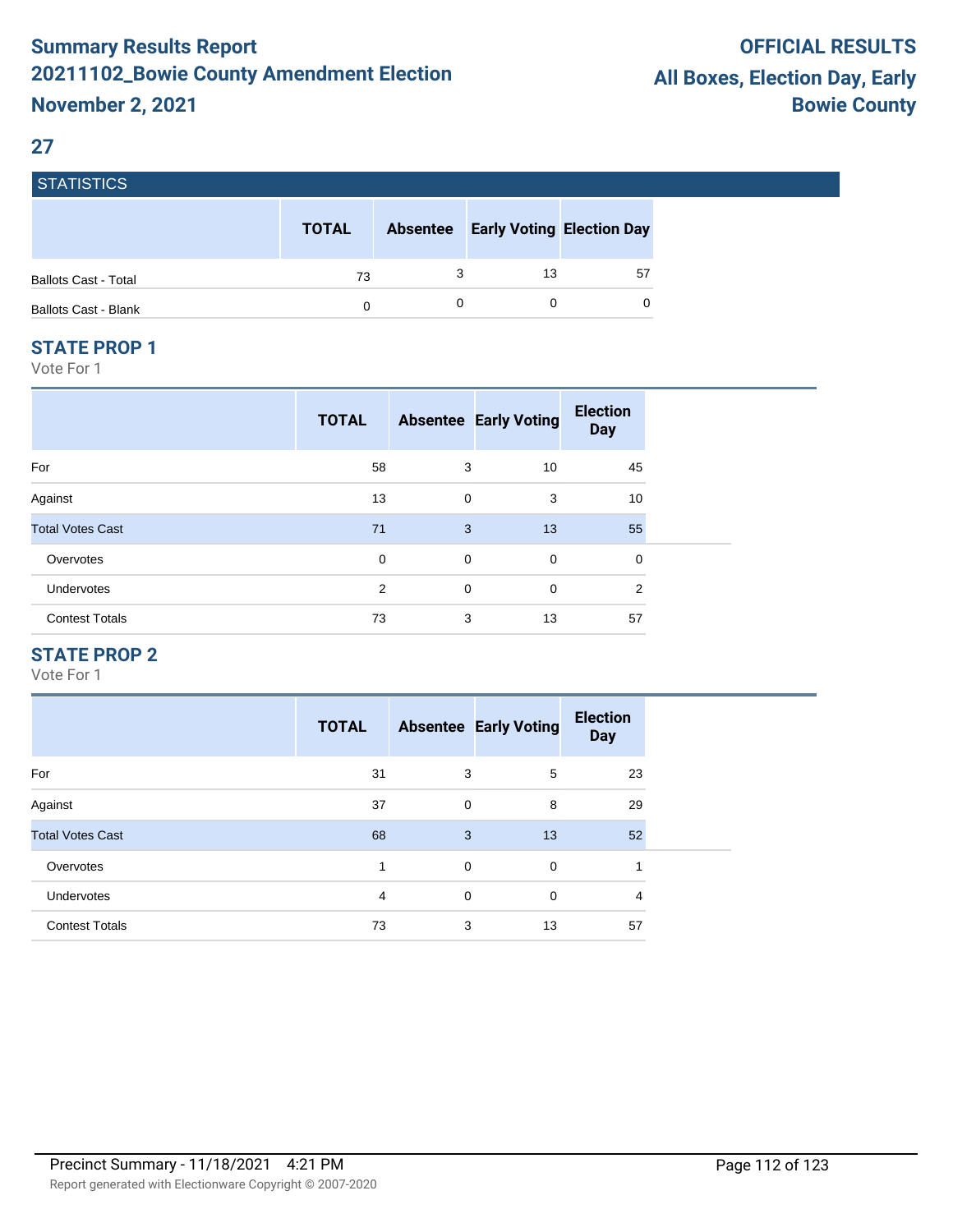## **27**

#### **STATE PROP 3**

Vote For 1

|                         | <b>TOTAL</b> |             | <b>Absentee Early Voting</b> | <b>Election</b><br><b>Day</b> |  |
|-------------------------|--------------|-------------|------------------------------|-------------------------------|--|
| For                     | 64           | 3           | 11                           | 50                            |  |
| Against                 | 8            | $\mathbf 0$ | 2                            | 6                             |  |
| <b>Total Votes Cast</b> | 72           | 3           | 13                           | 56                            |  |
| Overvotes               | 0            | $\mathbf 0$ | $\mathbf 0$                  | 0                             |  |
| Undervotes              |              | $\mathbf 0$ | $\mathbf 0$                  |                               |  |
| <b>Contest Totals</b>   | 73           | 3           | 13                           | 57                            |  |

## **STATE PROP 4**

Vote For 1

|                         | <b>TOTAL</b> |   | <b>Absentee Early Voting</b> | <b>Election</b><br><b>Day</b> |  |
|-------------------------|--------------|---|------------------------------|-------------------------------|--|
| For                     | 51           | 3 | 8                            | 40                            |  |
| Against                 | 16           | 0 | 4                            | $12 \overline{ }$             |  |
| <b>Total Votes Cast</b> | 67           | 3 | 12                           | 52                            |  |
| Overvotes               | 0            | 0 | 0                            | 0                             |  |
| <b>Undervotes</b>       | 6            | 0 | 1                            | 5                             |  |
| <b>Contest Totals</b>   | 73           | 3 | 13                           | 57                            |  |

## **STATE PROP 5**

|                         | <b>TOTAL</b> |             | <b>Absentee Early Voting</b> | <b>Election</b><br><b>Day</b> |  |
|-------------------------|--------------|-------------|------------------------------|-------------------------------|--|
| For                     | 50           | 3           | 6                            | 41                            |  |
| Against                 | 19           | 0           | 7                            | 12                            |  |
| <b>Total Votes Cast</b> | 69           | 3           | 13                           | 53                            |  |
| Overvotes               | $\mathbf 0$  | 0           | $\mathbf 0$                  | 0                             |  |
| Undervotes              | 4            | $\mathbf 0$ | $\mathbf 0$                  | 4                             |  |
| <b>Contest Totals</b>   | 73           | 3           | 13                           | 57                            |  |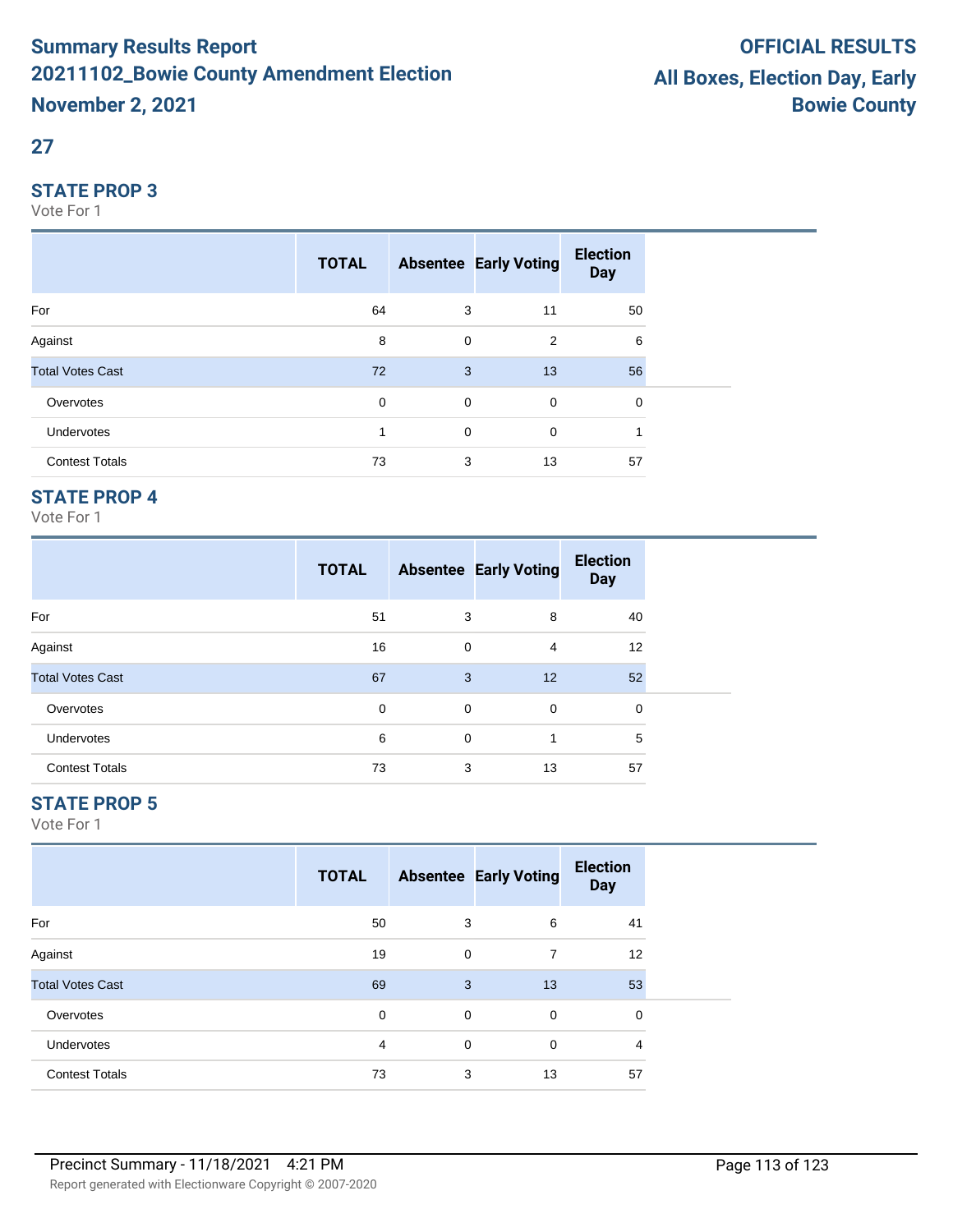## **27**

### **STATE PROP 6**

Vote For 1

|                         | <b>TOTAL</b>   |             | <b>Absentee Early Voting</b> | <b>Election</b><br><b>Day</b> |  |
|-------------------------|----------------|-------------|------------------------------|-------------------------------|--|
| For                     | 65             | 3           | 12                           | 50                            |  |
| Against                 | $\overline{7}$ | 0           |                              | 6                             |  |
| <b>Total Votes Cast</b> | 72             | 3           | 13                           | 56                            |  |
| Overvotes               | $\mathbf 0$    | $\mathbf 0$ | $\mathbf 0$                  | 0                             |  |
| Undervotes              | 1              | $\mathbf 0$ | 0                            |                               |  |
| <b>Contest Totals</b>   | 73             | 3           | 13                           | 57                            |  |

## **STATE PROP 7**

Vote For 1

|                         | <b>TOTAL</b> |   | <b>Absentee Early Voting</b> | <b>Election</b><br><b>Day</b> |
|-------------------------|--------------|---|------------------------------|-------------------------------|
| For                     | 72           | 3 | 13                           | 56                            |
| Against                 |              | 0 | $\Omega$                     |                               |
| <b>Total Votes Cast</b> | 73           | 3 | 13                           | 57                            |
| Overvotes               | 0            | 0 | 0                            | $\Omega$                      |
| <b>Undervotes</b>       | 0            | 0 | $\Omega$                     | $\Omega$                      |
| <b>Contest Totals</b>   | 73           | 3 | 13                           | 57                            |

## **STATE PROP 8**

|                         | <b>TOTAL</b> |             | <b>Absentee Early Voting</b> | <b>Election</b><br><b>Day</b> |  |
|-------------------------|--------------|-------------|------------------------------|-------------------------------|--|
| For                     | 71           | 3           | 13                           | 55                            |  |
| Against                 | $\mathbf 0$  | 0           | 0                            | 0                             |  |
| <b>Total Votes Cast</b> | 71           | 3           | 13                           | 55                            |  |
| Overvotes               | $\mathbf 0$  | 0           | $\mathbf 0$                  | 0                             |  |
| Undervotes              | 2            | $\mathbf 0$ | $\mathbf 0$                  | $\overline{2}$                |  |
| <b>Contest Totals</b>   | 73           | 3           | 13                           | 57                            |  |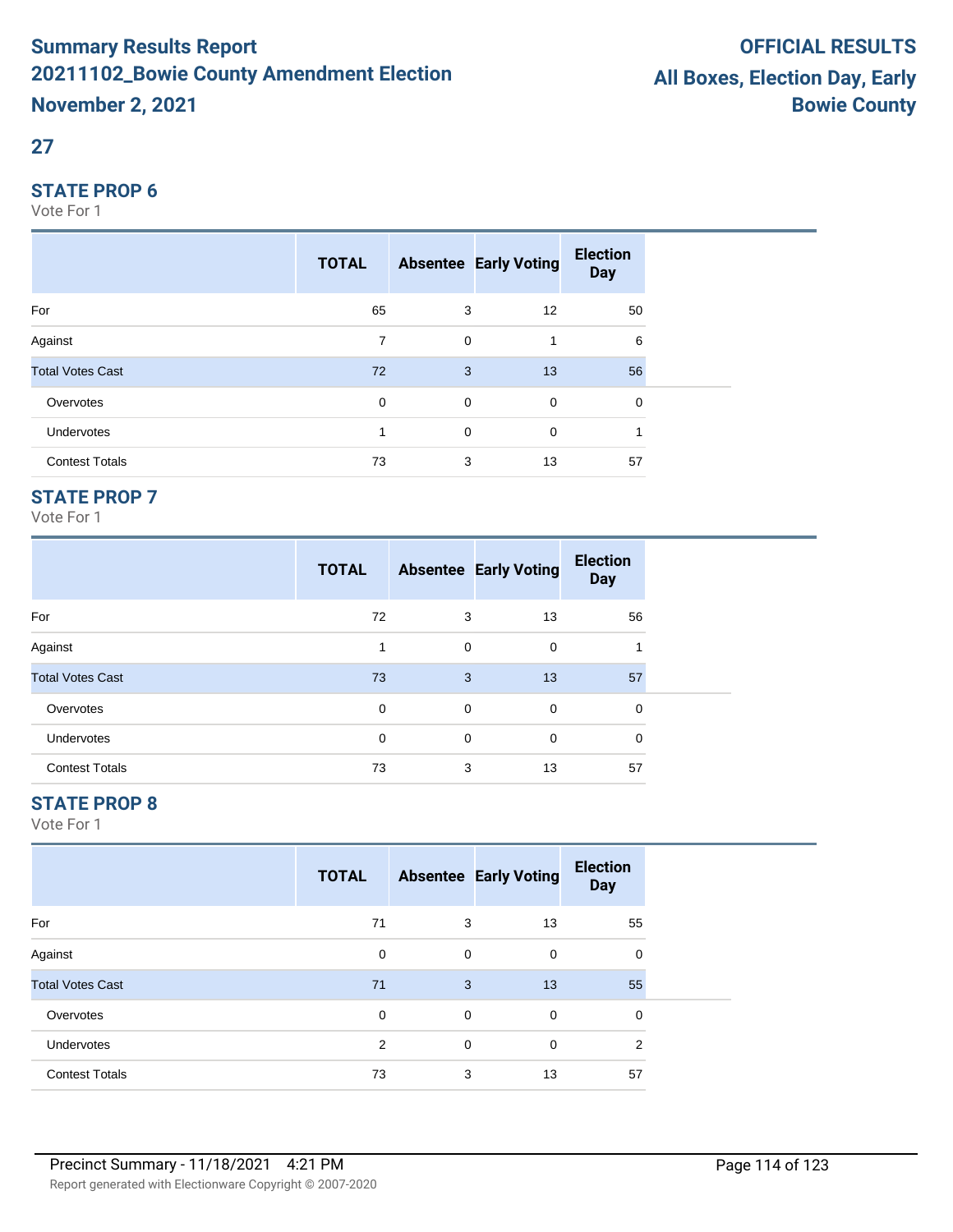#### **28**

**STATICTICS** 

| POIRTIOTIUS                 |              |                 |                                  |    |
|-----------------------------|--------------|-----------------|----------------------------------|----|
|                             | <b>TOTAL</b> | <b>Absentee</b> | <b>Early Voting Election Day</b> |    |
| <b>Ballots Cast - Total</b> | 79           |                 |                                  | 70 |
| <b>Ballots Cast - Blank</b> | 0            |                 |                                  | 0  |

#### **STATE PROP 1**

Vote For 1

| <b>TOTAL</b> |   |             | <b>Election</b><br><b>Day</b>                                                          |  |
|--------------|---|-------------|----------------------------------------------------------------------------------------|--|
| 69           |   | 9           | 60                                                                                     |  |
| 9            |   | $\mathbf 0$ | 9                                                                                      |  |
| 78           |   | 9           | 69                                                                                     |  |
| 0            |   | 0           | 0                                                                                      |  |
| 1            |   | 0           | 1                                                                                      |  |
| 79           | 0 | 9           | 70                                                                                     |  |
|              |   |             | <b>Absentee Early Voting</b><br>0<br>$\mathbf 0$<br>$\overline{0}$<br>0<br>$\mathbf 0$ |  |

## **STATE PROP 2**

|                         | <b>TOTAL</b> |                | <b>Absentee Early Voting</b> | <b>Election</b><br><b>Day</b> |
|-------------------------|--------------|----------------|------------------------------|-------------------------------|
| For                     | 32           | $\mathbf 0$    | 4                            | 28                            |
| Against                 | 45           | $\mathbf 0$    | 5                            | 40                            |
| <b>Total Votes Cast</b> | 77           | $\overline{0}$ | 9                            | 68                            |
| Overvotes               | 0            | $\mathbf 0$    | 0                            | 0                             |
| <b>Undervotes</b>       | 2            | $\mathbf 0$    | 0                            | 2                             |
| <b>Contest Totals</b>   | 79           | $\mathbf 0$    | 9                            | 70                            |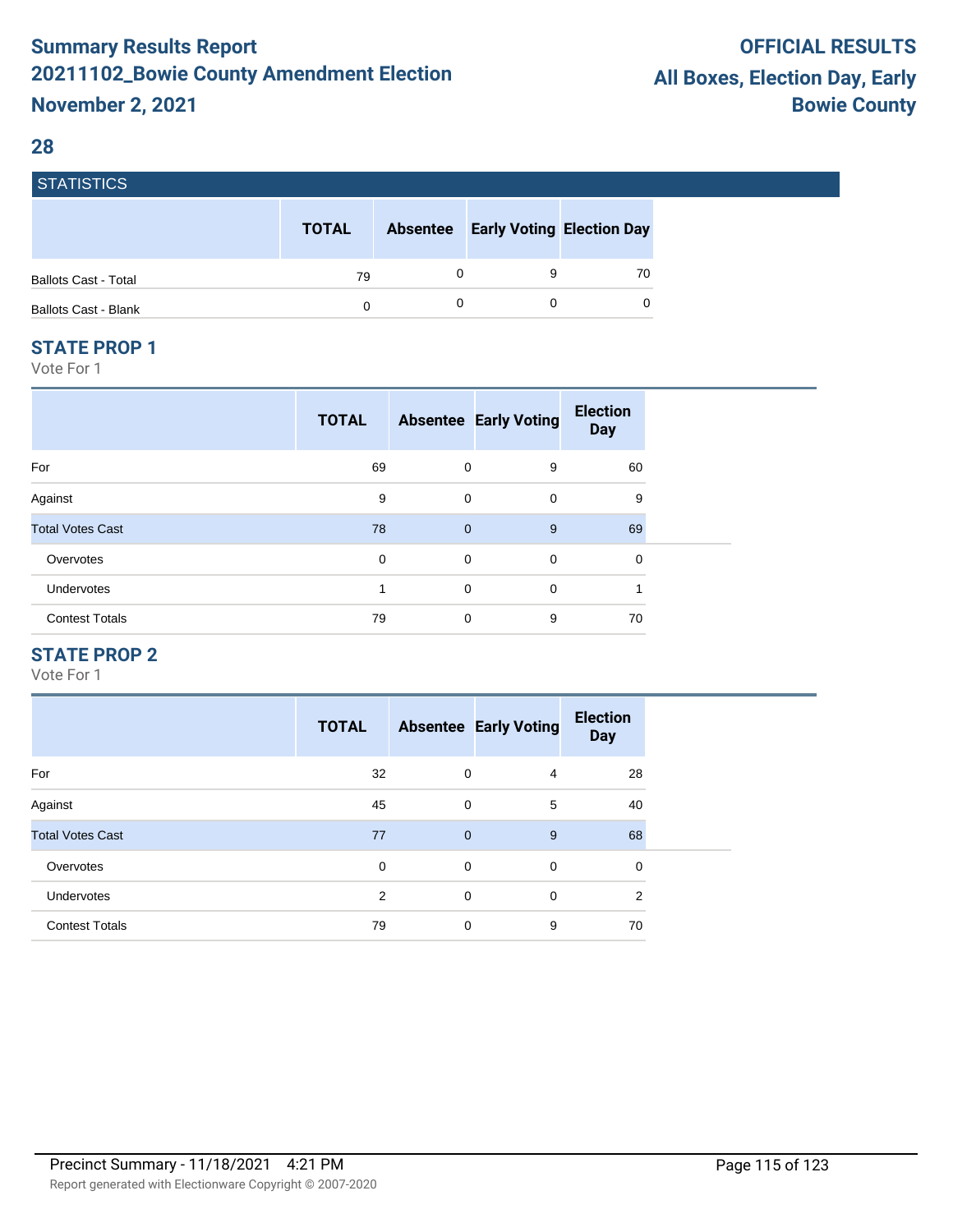## **28**

#### **STATE PROP 3**

Vote For 1

|                         | <b>TOTAL</b> |                | <b>Absentee Early Voting</b> | <b>Election</b><br><b>Day</b> |  |
|-------------------------|--------------|----------------|------------------------------|-------------------------------|--|
| For                     | 65           | $\mathbf 0$    | 5                            | 60                            |  |
| Against                 | 14           | $\mathbf 0$    | $\overline{4}$               | 10                            |  |
| <b>Total Votes Cast</b> | 79           | $\overline{0}$ | 9                            | 70                            |  |
| Overvotes               | 0            | $\mathbf 0$    | $\mathbf 0$                  | 0                             |  |
| Undervotes              | 0            | $\mathbf 0$    | $\mathbf 0$                  | 0                             |  |
| <b>Contest Totals</b>   | 79           | $\mathbf 0$    | 9                            | 70                            |  |

## **STATE PROP 4**

Vote For 1

|                         | <b>TOTAL</b> |                | <b>Absentee Early Voting</b> | <b>Election</b><br><b>Day</b> |
|-------------------------|--------------|----------------|------------------------------|-------------------------------|
| For                     | 47           | 0              | 5                            | 42                            |
| Against                 | 31           | $\mathbf 0$    | 4                            | 27                            |
| <b>Total Votes Cast</b> | 78           | $\overline{0}$ | 9                            | 69                            |
| Overvotes               | 0            | 0              | 0                            | $\Omega$                      |
| <b>Undervotes</b>       |              | $\mathbf 0$    | $\Omega$                     |                               |
| <b>Contest Totals</b>   | 79           | $\mathbf 0$    | 9                            | 70                            |

## **STATE PROP 5**

|                         | <b>TOTAL</b> |                | <b>Absentee Early Voting</b> | <b>Election</b><br><b>Day</b> |  |
|-------------------------|--------------|----------------|------------------------------|-------------------------------|--|
| For                     | 45           | 0              | 4                            | 41                            |  |
| Against                 | 32           | $\mathbf 0$    | 5                            | 27                            |  |
| <b>Total Votes Cast</b> | 77           | $\overline{0}$ | 9                            | 68                            |  |
| Overvotes               | $\mathbf 0$  | 0              | 0                            | 0                             |  |
| Undervotes              | 2            | 0              | $\mathbf 0$                  | $\overline{2}$                |  |
| <b>Contest Totals</b>   | 79           | 0              | 9                            | 70                            |  |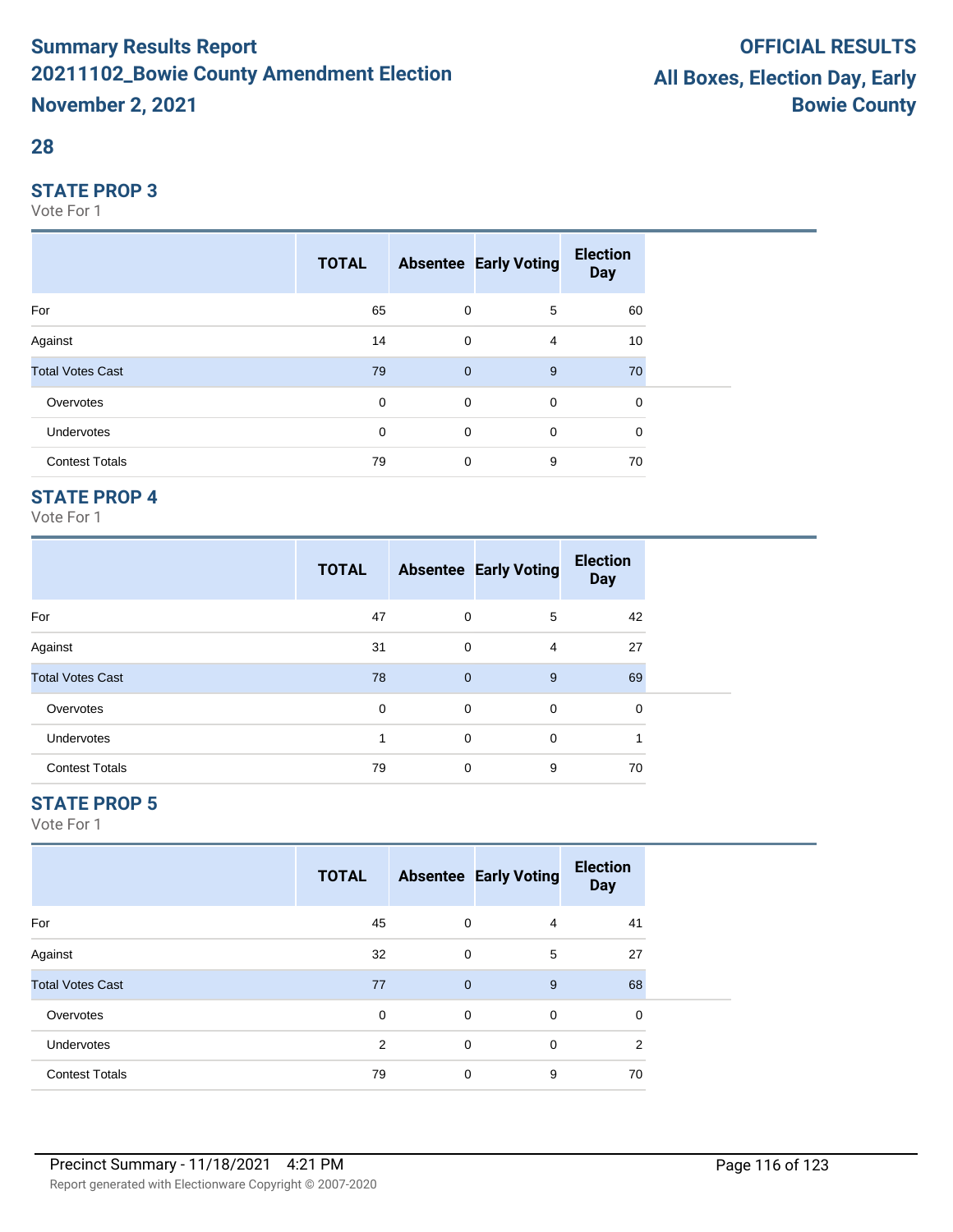### **28**

#### **STATE PROP 6**

Vote For 1

|                         | <b>TOTAL</b> |                | <b>Absentee Early Voting</b> | <b>Election</b><br><b>Day</b> |  |
|-------------------------|--------------|----------------|------------------------------|-------------------------------|--|
| For                     | 69           | $\mathbf 0$    | $\overline{7}$               | 62                            |  |
| Against                 | 9            | $\mathbf 0$    | 2                            | 7                             |  |
| <b>Total Votes Cast</b> | 78           | $\overline{0}$ | 9                            | 69                            |  |
| Overvotes               | 1            | $\mathbf 0$    | $\mathbf 0$                  | 1                             |  |
| <b>Undervotes</b>       | 0            | $\mathbf 0$    | 0                            | 0                             |  |
| <b>Contest Totals</b>   | 79           | $\mathbf 0$    | 9                            | 70                            |  |

## **STATE PROP 7**

Vote For 1

|                         | <b>TOTAL</b> |              | <b>Absentee Early Voting</b> | <b>Election</b><br><b>Day</b> |
|-------------------------|--------------|--------------|------------------------------|-------------------------------|
| For                     | 68           | 0            | 8                            | 60                            |
| Against                 | 11           | $\mathbf 0$  | 1                            | 10                            |
| <b>Total Votes Cast</b> | 79           | $\mathbf{0}$ | 9                            | 70                            |
| Overvotes               | 0            | 0            | 0                            | 0                             |
| <b>Undervotes</b>       | $\mathbf 0$  | $\mathbf 0$  | 0                            | 0                             |
| <b>Contest Totals</b>   | 79           | 0            | 9                            | 70                            |

## **STATE PROP 8**

|                         | <b>TOTAL</b> |              | <b>Absentee Early Voting</b> | <b>Election</b><br><b>Day</b> |  |
|-------------------------|--------------|--------------|------------------------------|-------------------------------|--|
| For                     | 70           | 0            | 8                            | 62                            |  |
| Against                 | 9            | 0            |                              | 8                             |  |
| <b>Total Votes Cast</b> | 79           | $\mathbf{0}$ | 9                            | 70                            |  |
| Overvotes               | $\Omega$     | 0            | $\mathbf 0$                  | 0                             |  |
| <b>Undervotes</b>       | $\Omega$     | 0            | $\mathbf 0$                  | 0                             |  |
| <b>Contest Totals</b>   | 79           | 0            | 9                            | 70                            |  |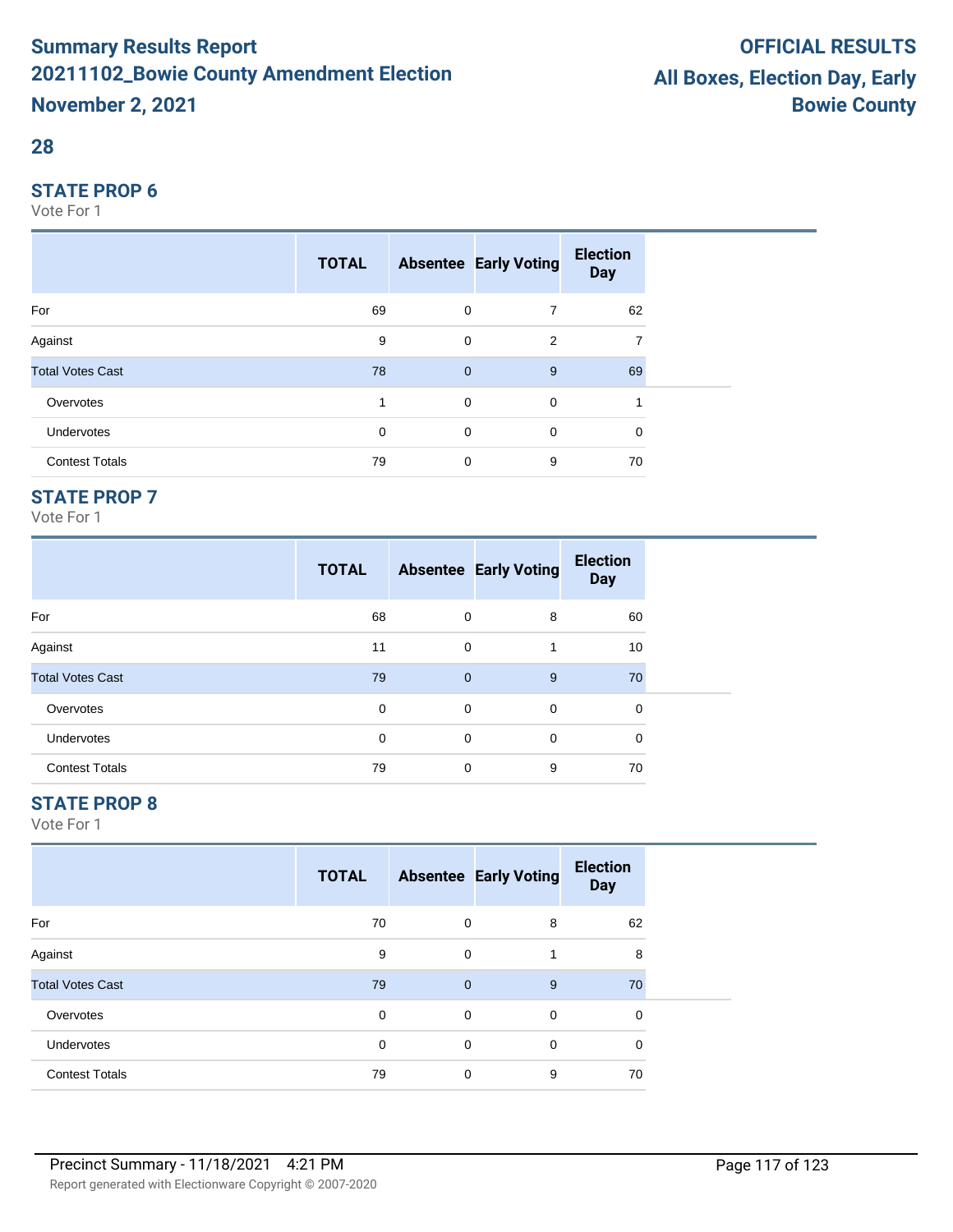#### **29**

| <b>STATISTICS</b>           |              |                                           |    |
|-----------------------------|--------------|-------------------------------------------|----|
|                             | <b>TOTAL</b> | <b>Absentee Early Voting Election Day</b> |    |
| <b>Ballots Cast - Total</b> | 40           | 8                                         | 30 |
| <b>Ballots Cast - Blank</b> | 0            |                                           | 0  |

#### **STATE PROP 1**

Vote For 1

|                         | <b>TOTAL</b> |             | <b>Absentee Early Voting</b> | <b>Election</b><br><b>Day</b> |
|-------------------------|--------------|-------------|------------------------------|-------------------------------|
| For                     | 33           | 2           | 8                            | 23                            |
| Against                 | 6            | $\mathbf 0$ | $\mathbf 0$                  | 6                             |
| <b>Total Votes Cast</b> | 39           | 2           | 8                            | 29                            |
| Overvotes               | 0            | $\mathbf 0$ | 0                            | 0                             |
| <b>Undervotes</b>       | 1            | $\mathbf 0$ | $\mathbf 0$                  | 1                             |
| <b>Contest Totals</b>   | 40           | 2           | 8                            | 30                            |

## **STATE PROP 2**

|                         | <b>TOTAL</b> |             | <b>Absentee Early Voting</b> | <b>Election</b><br><b>Day</b> |
|-------------------------|--------------|-------------|------------------------------|-------------------------------|
| For                     | 13           | $\mathbf 0$ | 5                            | 8                             |
| Against                 | 27           | 2           | 3                            | 22                            |
| <b>Total Votes Cast</b> | 40           | 2           | 8                            | 30                            |
| Overvotes               | 0            | $\mathbf 0$ | $\mathbf 0$                  | 0                             |
| <b>Undervotes</b>       | 0            | $\mathbf 0$ | $\mathbf 0$                  | $\mathbf 0$                   |
| <b>Contest Totals</b>   | 40           | 2           | 8                            | 30                            |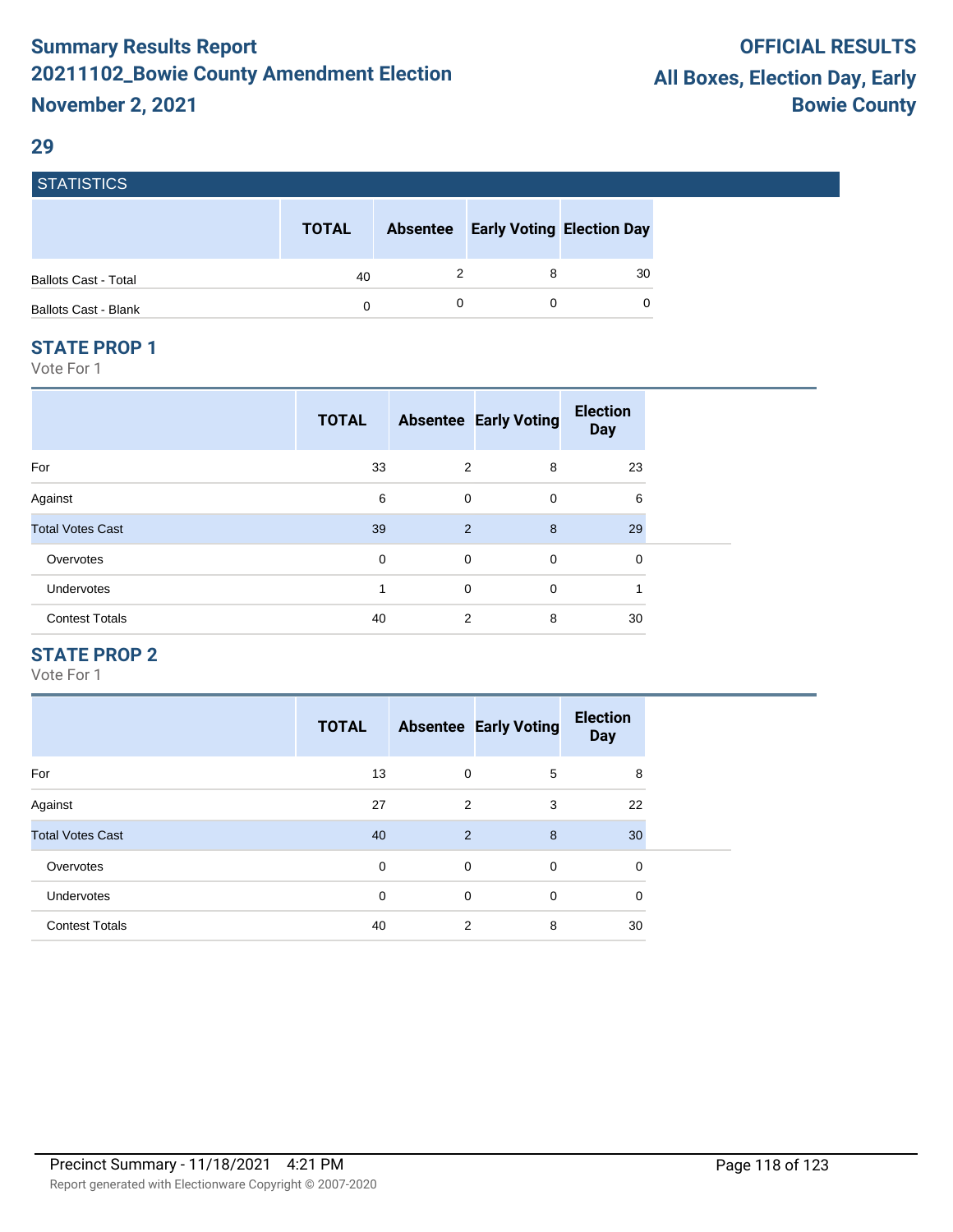#### **29**

#### **STATE PROP 3**

Vote For 1

|                         | <b>TOTAL</b> |             | <b>Absentee Early Voting</b> | <b>Election</b><br><b>Day</b> |  |
|-------------------------|--------------|-------------|------------------------------|-------------------------------|--|
| For                     | 38           | 2           | $\overline{7}$               | 29                            |  |
| Against                 | 2            | $\mathbf 0$ | 1                            |                               |  |
| <b>Total Votes Cast</b> | 40           | 2           | 8                            | 30                            |  |
| Overvotes               | $\mathbf 0$  | $\mathbf 0$ | $\mathbf 0$                  | 0                             |  |
| Undervotes              | 0            | $\mathbf 0$ | $\mathbf 0$                  | 0                             |  |
| <b>Contest Totals</b>   | 40           | 2           | 8                            | 30                            |  |

## **STATE PROP 4**

Vote For 1

|                         | <b>TOTAL</b> |                | <b>Absentee Early Voting</b> | <b>Election</b><br><b>Day</b> |
|-------------------------|--------------|----------------|------------------------------|-------------------------------|
| For                     | 23           | 0              | 3                            | 20                            |
| Against                 | 17           | $\overline{2}$ | 5                            | 10                            |
| <b>Total Votes Cast</b> | 40           | 2              | 8                            | 30                            |
| Overvotes               | 0            | 0              | 0                            | 0                             |
| <b>Undervotes</b>       | $\mathbf 0$  | 0              | 0                            | 0                             |
| <b>Contest Totals</b>   | 40           | 2              | 8                            | 30                            |

## **STATE PROP 5**

|                         | <b>TOTAL</b> |                | <b>Absentee Early Voting</b> | <b>Election</b><br><b>Day</b> |  |
|-------------------------|--------------|----------------|------------------------------|-------------------------------|--|
| For                     | 26           | $\mathbf 0$    | $\overline{4}$               | 22                            |  |
| Against                 | 14           | 2              | 4                            | 8                             |  |
| <b>Total Votes Cast</b> | 40           | 2              | 8                            | 30                            |  |
| Overvotes               | $\mathbf 0$  | $\mathbf 0$    | 0                            | 0                             |  |
| Undervotes              | $\mathbf 0$  | $\mathbf 0$    | 0                            | 0                             |  |
| <b>Contest Totals</b>   | 40           | $\overline{2}$ | 8                            | 30                            |  |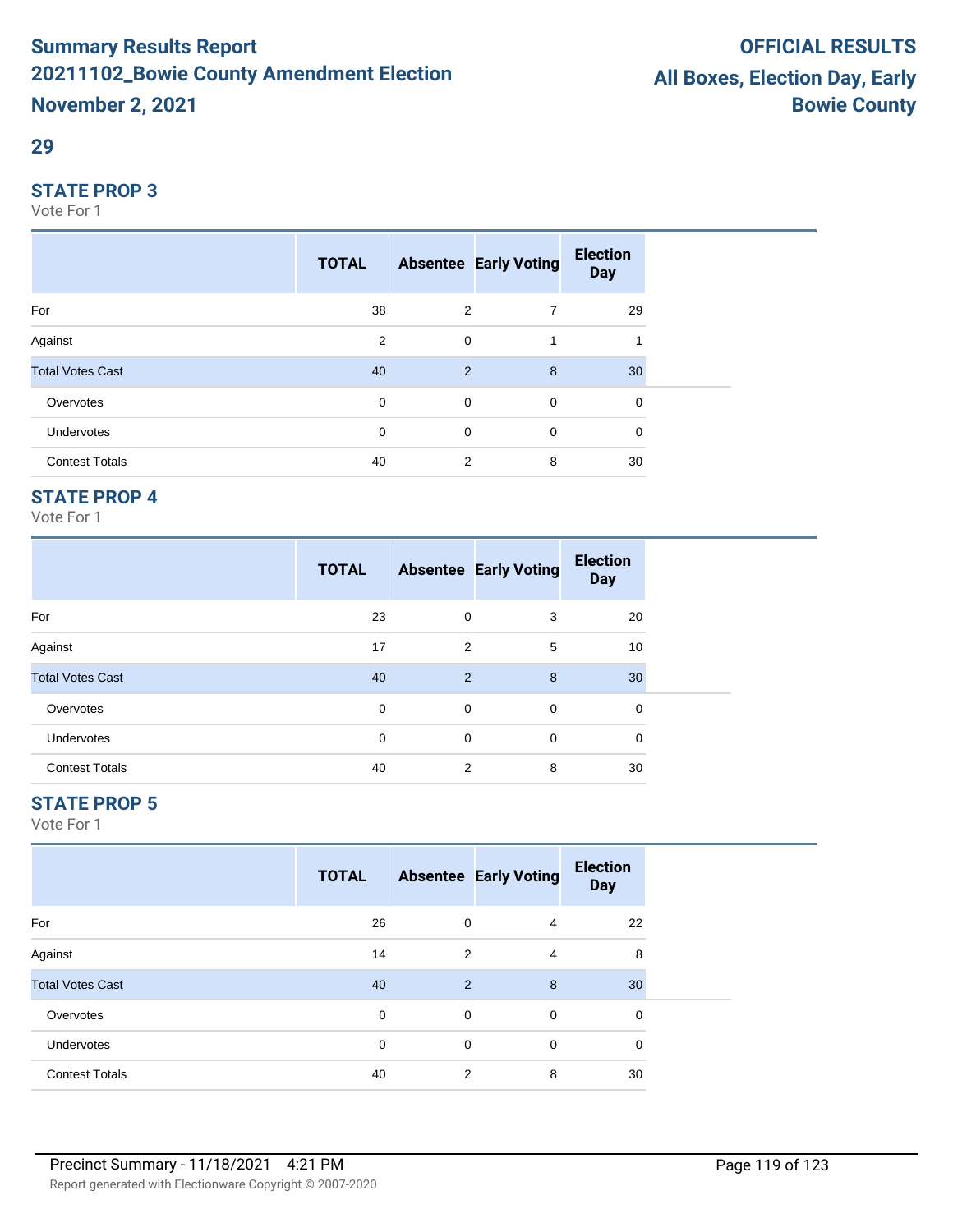#### **29**

#### **STATE PROP 6**

Vote For 1

|                         | <b>TOTAL</b> |             | <b>Absentee Early Voting</b> | <b>Election</b><br><b>Day</b> |  |
|-------------------------|--------------|-------------|------------------------------|-------------------------------|--|
| For                     | 34           | 2           | $\overline{7}$               | 25                            |  |
| Against                 | 5            | 0           | 1                            | 4                             |  |
| <b>Total Votes Cast</b> | 39           | 2           | 8                            | 29                            |  |
| Overvotes               | $\mathbf 0$  | $\mathbf 0$ | $\mathbf 0$                  | 0                             |  |
| Undervotes              |              | $\mathbf 0$ | $\mathbf 0$                  |                               |  |
| <b>Contest Totals</b>   | 40           | 2           | 8                            | 30                            |  |

## **STATE PROP 7**

Vote For 1

|                         | <b>TOTAL</b> |                | <b>Absentee Early Voting</b> | <b>Election</b><br><b>Day</b> |
|-------------------------|--------------|----------------|------------------------------|-------------------------------|
| For                     | 38           | $\overline{2}$ | 6                            | 30                            |
| Against                 | 2            | $\mathbf 0$    | 2                            | 0                             |
| <b>Total Votes Cast</b> | 40           | 2              | 8                            | 30                            |
| Overvotes               | 0            | 0              | 0                            | 0                             |
| Undervotes              | $\mathbf 0$  | $\mathbf 0$    | 0                            | 0                             |
| <b>Contest Totals</b>   | 40           | 2              | 8                            | 30                            |

## **STATE PROP 8**

|                         | <b>TOTAL</b> |                | <b>Absentee Early Voting</b> | <b>Election</b><br><b>Day</b> |  |
|-------------------------|--------------|----------------|------------------------------|-------------------------------|--|
| For                     | 36           | $\overline{2}$ | 7                            | 27                            |  |
| Against                 | 4            | $\mathbf 0$    | 1                            | 3                             |  |
| <b>Total Votes Cast</b> | 40           | 2              | 8                            | 30                            |  |
| Overvotes               | $\mathbf 0$  | $\mathbf 0$    | 0                            | 0                             |  |
| Undervotes              | $\mathbf 0$  | $\mathbf 0$    | $\mathbf 0$                  | $\mathbf 0$                   |  |
| <b>Contest Totals</b>   | 40           | 2              | 8                            | 30                            |  |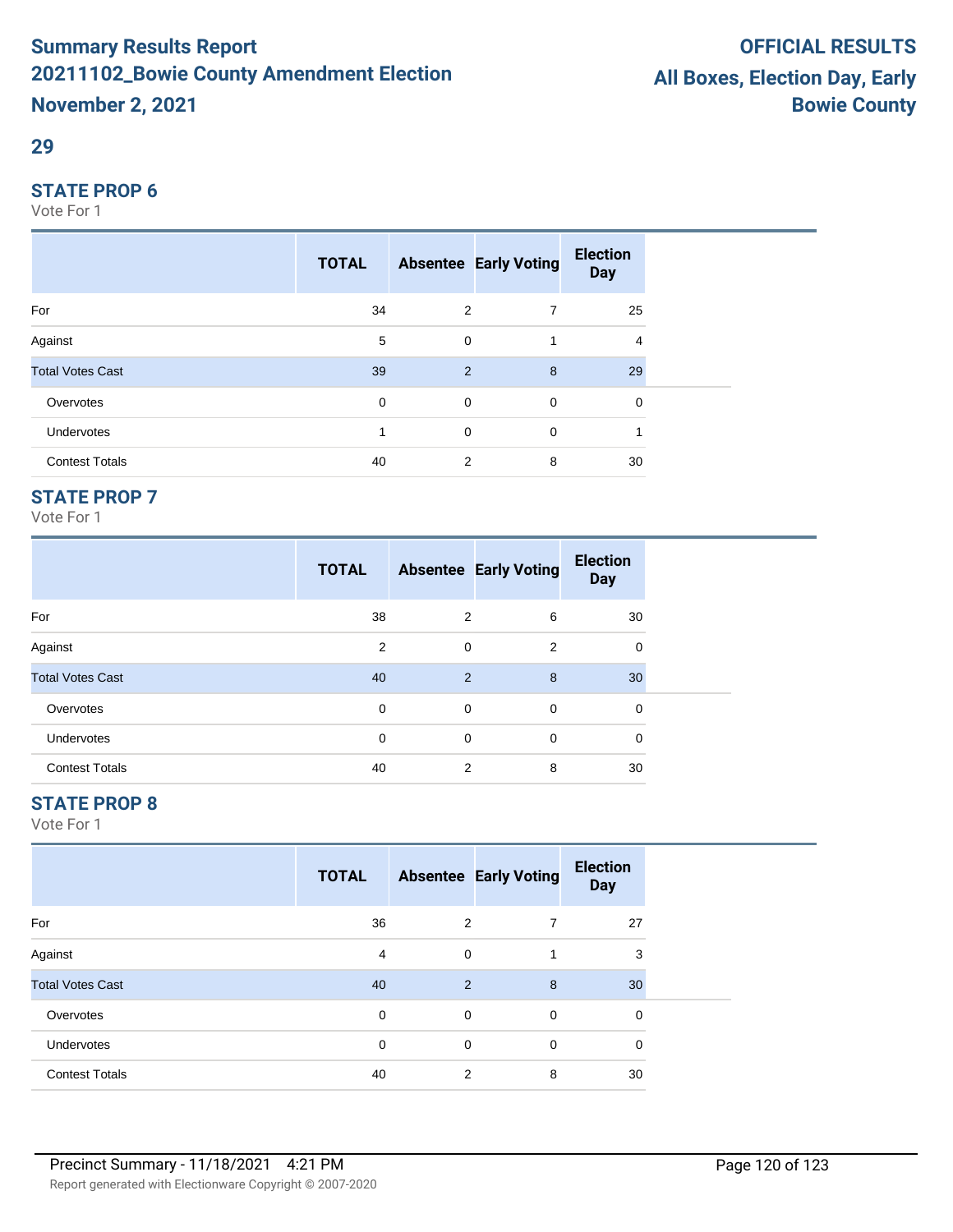#### **30**

| <b>STATISTICS</b>           |              |                 |                                  |     |
|-----------------------------|--------------|-----------------|----------------------------------|-----|
|                             | <b>TOTAL</b> | <b>Absentee</b> | <b>Early Voting Election Day</b> |     |
| <b>Ballots Cast - Total</b> | 295          |                 | 141                              | 152 |
| <b>Ballots Cast - Blank</b> | 0            |                 |                                  | 0   |
|                             |              |                 |                                  |     |

#### **STATE PROP 1**

Vote For 1

|                         | <b>TOTAL</b> |             | <b>Absentee Early Voting</b> | <b>Election</b><br><b>Day</b> |
|-------------------------|--------------|-------------|------------------------------|-------------------------------|
| For                     | 248          | 2           | 118                          | 128                           |
| Against                 | 35           | 0           | 18                           | 17                            |
| <b>Total Votes Cast</b> | 283          | 2           | 136                          | 145                           |
| Overvotes               | 0            | 0           | 0                            | 0                             |
| Undervotes              | 12           | $\mathbf 0$ | 5                            | 7                             |
| <b>Contest Totals</b>   | 295          | 2           | 141                          | 152                           |

#### **STATE PROP 2**

|                         | <b>TOTAL</b> |             | <b>Absentee Early Voting</b> | <b>Election</b><br><b>Day</b> |
|-------------------------|--------------|-------------|------------------------------|-------------------------------|
| For                     | 199          | 2           | 100                          | 97                            |
| Against                 | 81           | $\mathbf 0$ | 34                           | 47                            |
| <b>Total Votes Cast</b> | 280          | 2           | 134                          | 144                           |
| Overvotes               | 0            | 0           | $\mathbf 0$                  | 0                             |
| <b>Undervotes</b>       | 15           | 0           | 7                            | 8                             |
| <b>Contest Totals</b>   | 295          | 2           | 141                          | 152                           |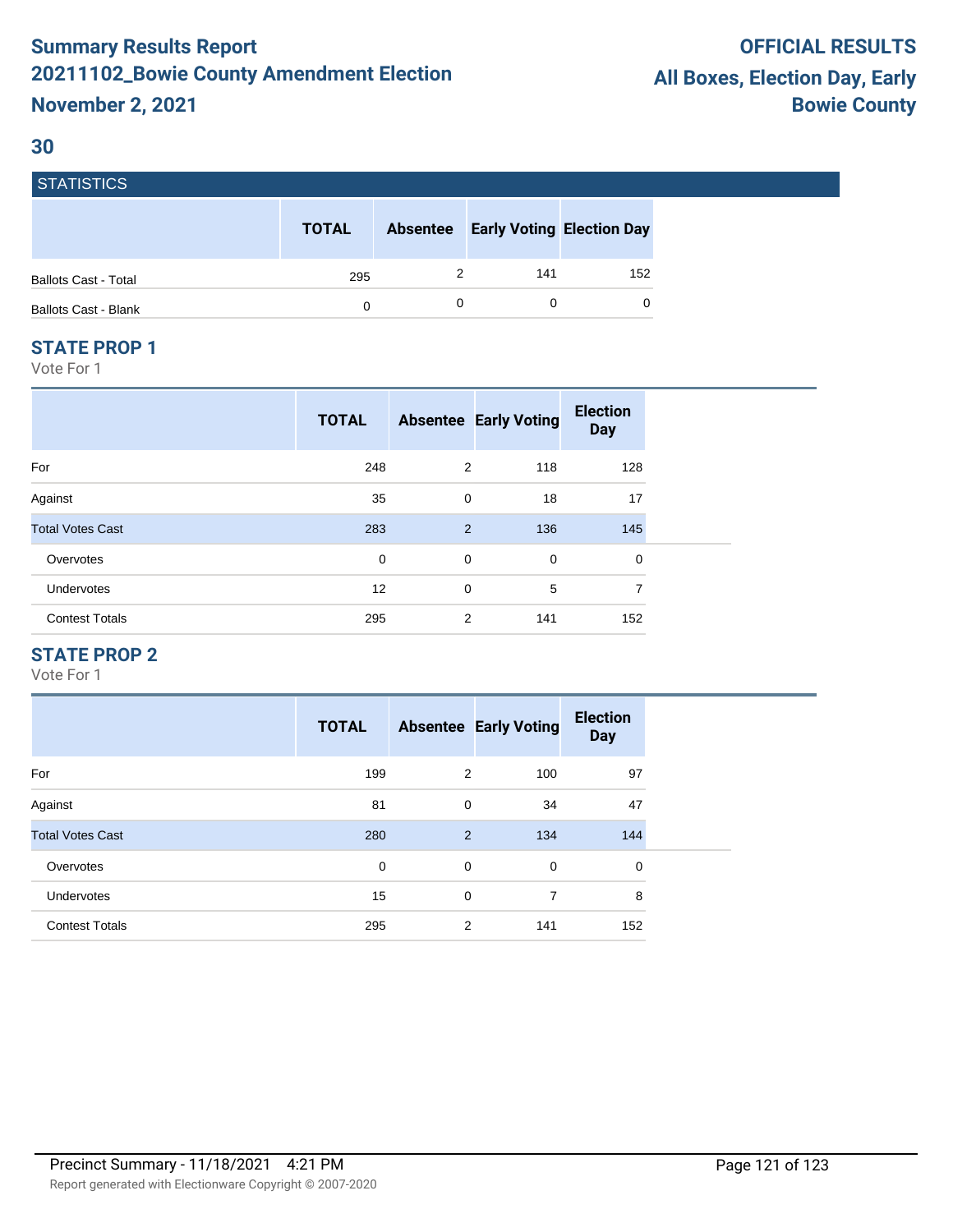### **30**

#### **STATE PROP 3**

Vote For 1

|                         | <b>TOTAL</b> |             | <b>Absentee Early Voting</b> | <b>Election</b><br><b>Day</b> |
|-------------------------|--------------|-------------|------------------------------|-------------------------------|
| For                     | 204          | 2           | 91                           | 111                           |
| Against                 | 72           | $\mathbf 0$ | 43                           | 29                            |
| <b>Total Votes Cast</b> | 276          | 2           | 134                          | 140                           |
| Overvotes               | 2            | $\mathbf 0$ | $\mathbf 0$                  | 2                             |
| Undervotes              | 17           | $\mathbf 0$ | $\overline{7}$               | 10                            |
| <b>Contest Totals</b>   | 295          | 2           | 141                          | 152                           |

## **STATE PROP 4**

Vote For 1

|                         | <b>TOTAL</b> |   | <b>Absentee Early Voting</b> | <b>Election</b><br><b>Day</b> |  |
|-------------------------|--------------|---|------------------------------|-------------------------------|--|
| For                     | 172          | 2 | 69                           | 101                           |  |
| Against                 | 97           | 0 | 60                           | 37                            |  |
| <b>Total Votes Cast</b> | 269          | 2 | 129                          | 138                           |  |
| Overvotes               | 0            | 0 | 0                            | 0                             |  |
| <b>Undervotes</b>       | 26           | 0 | 12                           | 14                            |  |
| <b>Contest Totals</b>   | 295          | 2 | 141                          | 152                           |  |

## **STATE PROP 5**

|                         | <b>TOTAL</b> |             | <b>Absentee Early Voting</b> | <b>Election</b><br><b>Day</b> |  |
|-------------------------|--------------|-------------|------------------------------|-------------------------------|--|
| For                     | 181          | 2           | 77                           | 102                           |  |
| Against                 | 85           | $\mathbf 0$ | 51                           | 34                            |  |
| <b>Total Votes Cast</b> | 266          | 2           | 128                          | 136                           |  |
| Overvotes               | 1            | 0           | $\mathbf 0$                  | 1                             |  |
| Undervotes              | 28           | 0           | 13                           | 15                            |  |
| <b>Contest Totals</b>   | 295          | 2           | 141                          | 152                           |  |